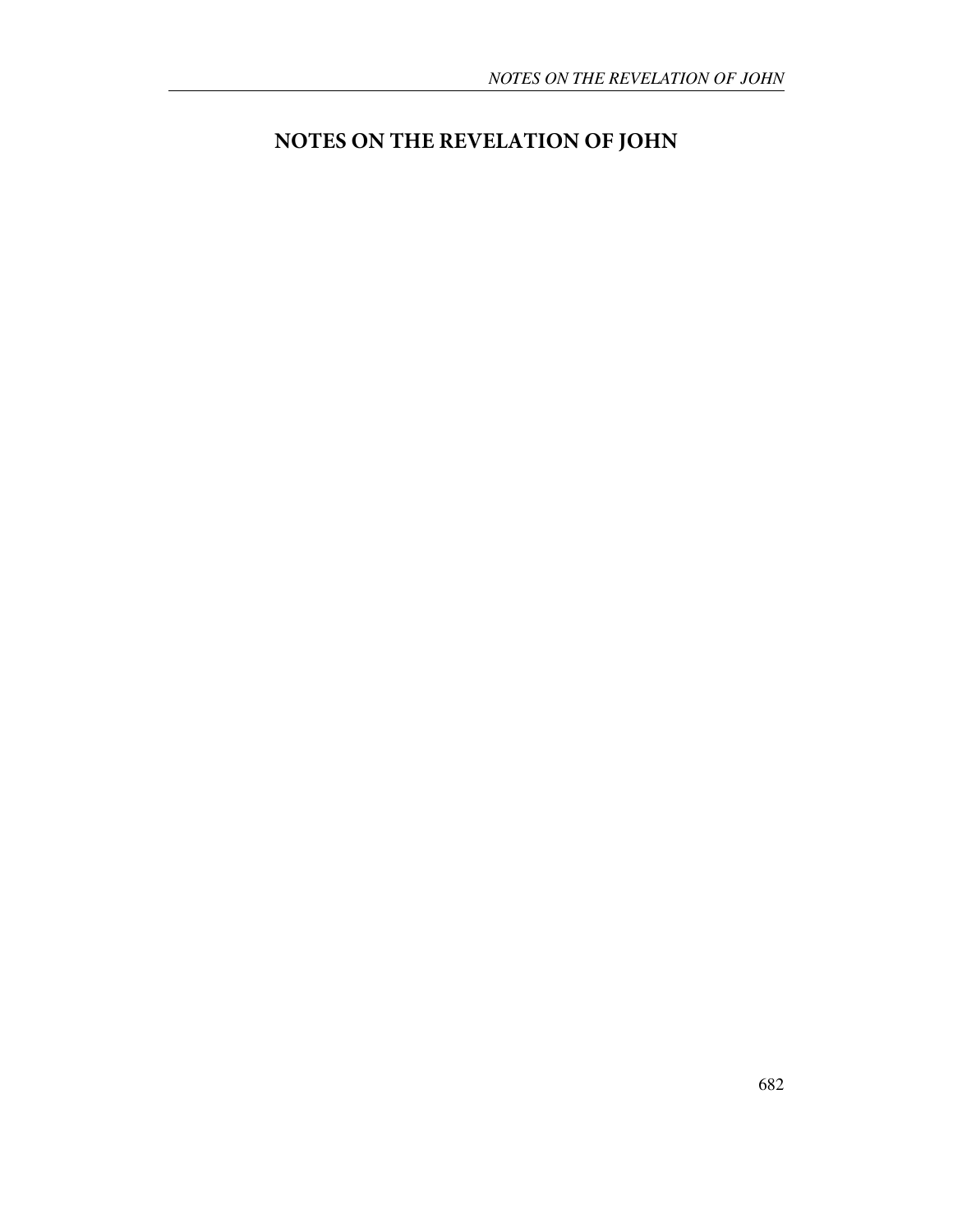IT is scarce possible for any that either love or fear God not to feel their hearts extremely affected in seriously reading either the beginning or the latter part of the Revelation. These, it is evident, we cannot consider too much; but the intermediate parts I did not study at all for many years; as utterly despairing of understanding them, after the fruitless attempts of so many wise and good men: and perhaps I should have lived and died in this sentiment, had I not seen the works of the great Bengelius. But these revived my hopes of understanding even the prophecies of this book; at least many of them in some good degree: for perhaps some will not be opened but in eternity. Let us, however, bless God for the measure of light we may enjoy, and improve it to his glory. The following notes are mostly those of that excellent man; a few of which are taken from his Gnornon Novi Testamenti, but far more from his Ekklarte Offenbarung, which is a full and regular comment on the Revelation. Every part of this I do not undertake to defend. But none should condemn him without reading his proofs at large. It did not suit my design to insert these: they are above the capacity of ordinary readers. Nor had I room to insert the entire translation of a book which contains near twelve hundred pages. All I can do is, partly to translate, partly abridge, the most necessary of his observations; allowing myself the liberty to alter some of them, and to add a few notes where he is not full. His text, it may be observed, I have taken almost throughout, which I apprehend he has abundantly defended both in the Gnomon itself, and in his Apparatus and Crisis in Apocalypsin. Yet I by no means pretend to understand or explain all that is contained in this mysterious book. I only offer what help I can to the serious inquirer, and shall rejoice if any be moved thereby more carefully to read and more deeply to consider the words of this prophecy. Blessed is he that does this with a single eye. His labour shall not be in vain.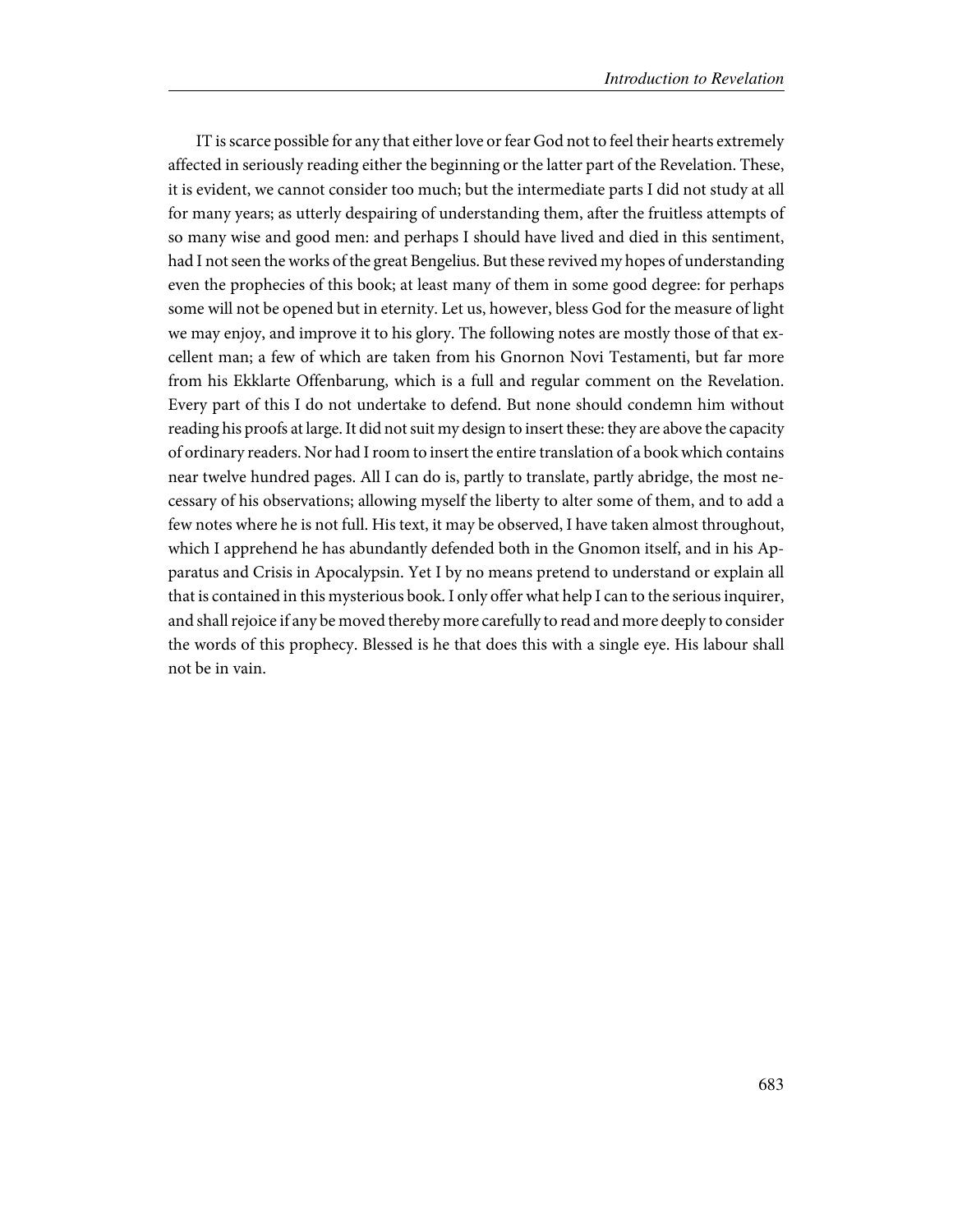**I**

1. The Revelation - Properly so called; for things covered before are here revealed, or unveiled. No prophecy in the Old Testament has this title; it was reserved for this alone in the New. It is, as it were, a manifesto, wherein the Heir of all things declares that all power is given him in heaven and earth, and that he will in the end gloriously exercise that power, maugre all the opposition of all his enemies. Of Jesus Christ - Not of "John the Divine," a title added in latter ages. Certain it is, that appellation, the Divine, was not brought into the church, much less was it affixed to John the apostle, till long after the apostolic age. It was St. John, indeed, who wrote this book, but the author of it is Jesus Christ. Which God gave unto him - According to his holy, glorified humanity, as the great Prophet of the church. God gave the Revelation to Jesus Christ; Jesus Christ made it known to his servants. To show - This word recurs, chap. xxii, 6; and in many places the parts of this book refer to each other. Indeed the whole structure of it breathes the art of God, comprising, in the most finished compendium, things to come, many, various; near, intermediate, remote; the greatest, the least; terrible, comfortable; old, new; long, short; and these interwoven together, opposite, composite; relative to each other at a small, at a great, distance; and therefore sometimes, as it were, disappearing, broken off, suspended, and afterwards unexpectedly and most seasonably appearing again. In all its parts it has an admirable variety, with the most exact harmony, beautifully illustrated by those very digressions which seem to interrupt it. In this manner does it display the manifold wisdom of God shining in the economy of the church through so many ages. His servants - Much is comprehended in this appellation. It is a great thing to be a servant of Jesus Christ. This book is dedicated particularly to the servants of Christ in the seven churches in Asia; but not exclusive of all his other servants, in all nations and ages. It is one single Revelation, and yet sufficient for them all, from the time it was written to the end of the world. Serve thou the Lord Jesus Christ in truth: so shalt thou learn his secret in this book; yea, and thou shalt feel in thy heart whether this book be divine, or not. The things which must shortly come to pass - The things contained in this prophecy did begin to be accomplished shortly after it was given; and the whole might be said to come to pass shortly, in the same sense as St. Peter says, "The end of all things is at hand;" and our Lord himself, "Behold, I come quickly." There is in this book a rich treasure of all the doctrines pertaining to faith and holiness. But these are also delivered in other parts of holy writ; so that the Revelation need not to have been given for the sake of these. The peculiar design of this is, to show the things which must come to pass. And this we are especially to have before our eyes whenever we read or hear it. It is said afterward, "Write what thou seest;" and again, "Write what thou hast seen, and what is, and what shall be hereafter;" but here, where the scope of the book is shown, it is only said, the things which must come to pass. Accordingly, the showing things to come, is the great point in view throughout the whole. And St. John writes what he has seen, and what is, only as it has an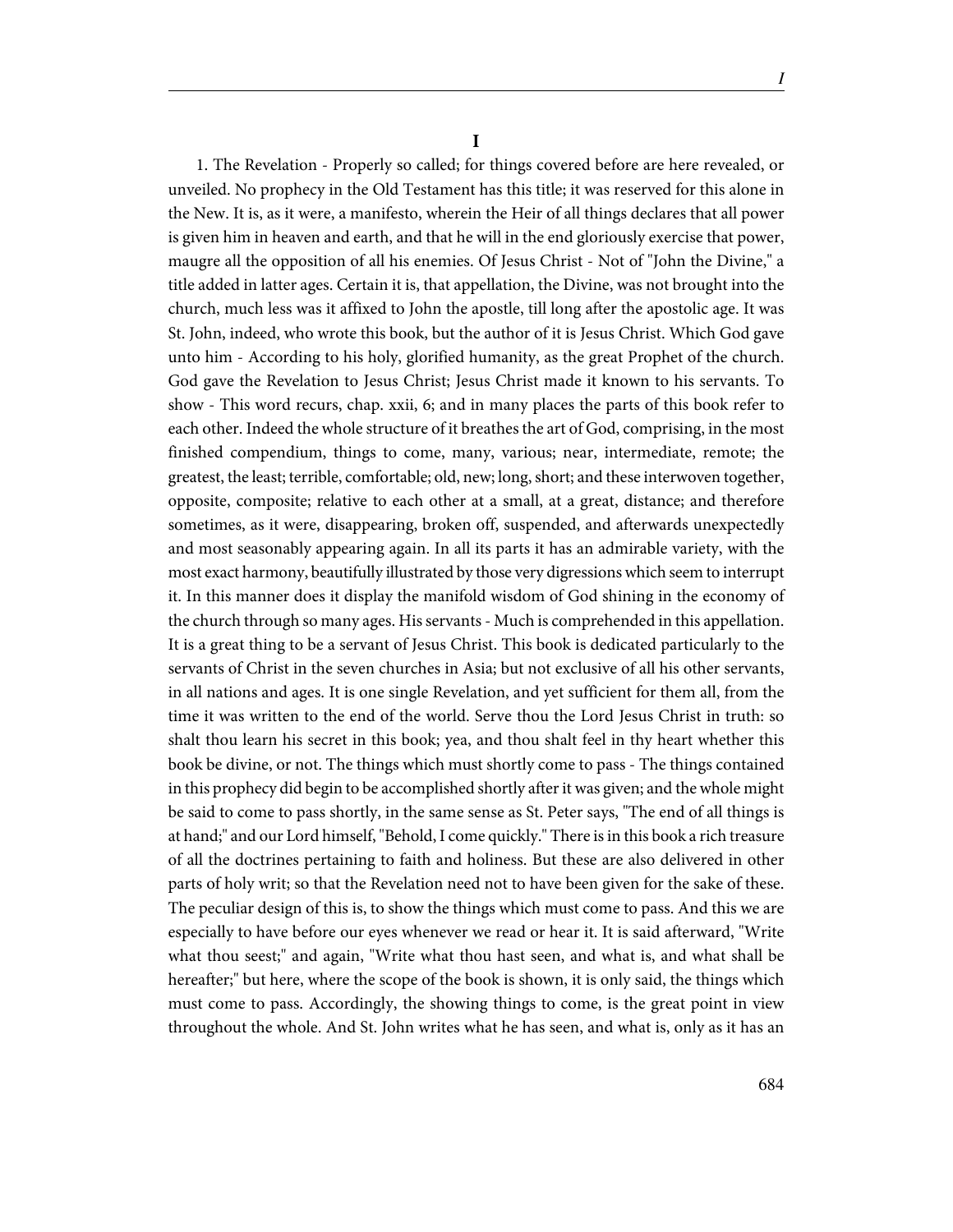xxi, 9; xxii, 6, 16. To his servant John - A title given to no other single person throughout the book.

2. Who hath testified - In the following book. The word of God - Given directly by God. And the testimony of Jesus - Which he hath left us, as the faithful and true witness. Whatsoever things he saw - In such a manner as was a full confirmation of the divine original of this book.

3. Happy is he that readeth, and they that hear, the words of this prophecy - Some have miserably handled this book. Hence others are afraid to touch it; and, while they desire to know all things else, reject only the knowledge of those which God hath shown. They inquire after anything rather than this; as if it were written, "Happy is he that doth not read this prophecy." Nay, but happy is he that readeth, and they that hear, and keep the words thereof - Especially at this time, when so considerable a part of them is on the point of being fulfilled. Nor are helps wanting whereby any sincere and diligent inquirer may understand what he reads therein. The book itself is written in the most accurate manner possible. It distinguishes the several things whereof it treats by seven epistles, seven seals, seven trumpets, seven phials; each of which sevens is divided into four and three. Many things the book itself explains; as the seven stars; the seven candlesticks; the lamb, his seven horns and seven eyes; the incense; the dragon; the heads and horns of the beasts; the fine linen; the testimony of Jesus: and much light arises from comparing it with the ancient prophecies, and the predictions in the other books of the New Testament. In this book our Lord has comprised what was wanting in those prophecies touching the time which followed his ascension and the end of the Jewish polity. Accordingly, it reaches from the old Jerusalem to the new, reducing all things into one sum, in the exactest order, and with a near resemblance to the ancient prophets. The introduction and conclusion agree with Daniel; the description of the man child, and the promises to Zion, with Isaiah; the judgment of Babylon, with Jeremiah; again, the determination of times, with Daniel; the architecture of the holy city, with Ezekiel; the emblems of the horses, candlesticks, &c., with Zechariah. Many things largely described by the prophets are here summarily repeated; and frequently in the same words. To them we may then usefully have recourse. Yet the Revelation suffices for the explaining itself, even if we do not yet understand those prophecies; yea, it casts much light upon them. Frequently, likewise, where there is a resemblance between them, there is a difference also; the Revelation, as it were, taking a stock from one of the old prophets, and inserting a new graft into it. Thus Zechariah speaks of two olive trees; and so does St. John; but with a different meaning. Daniel has a beast with ten horns; so has St. John; but not with quite the same signification. And here the difference of words, emblems, things, times, ought studiously to be observed.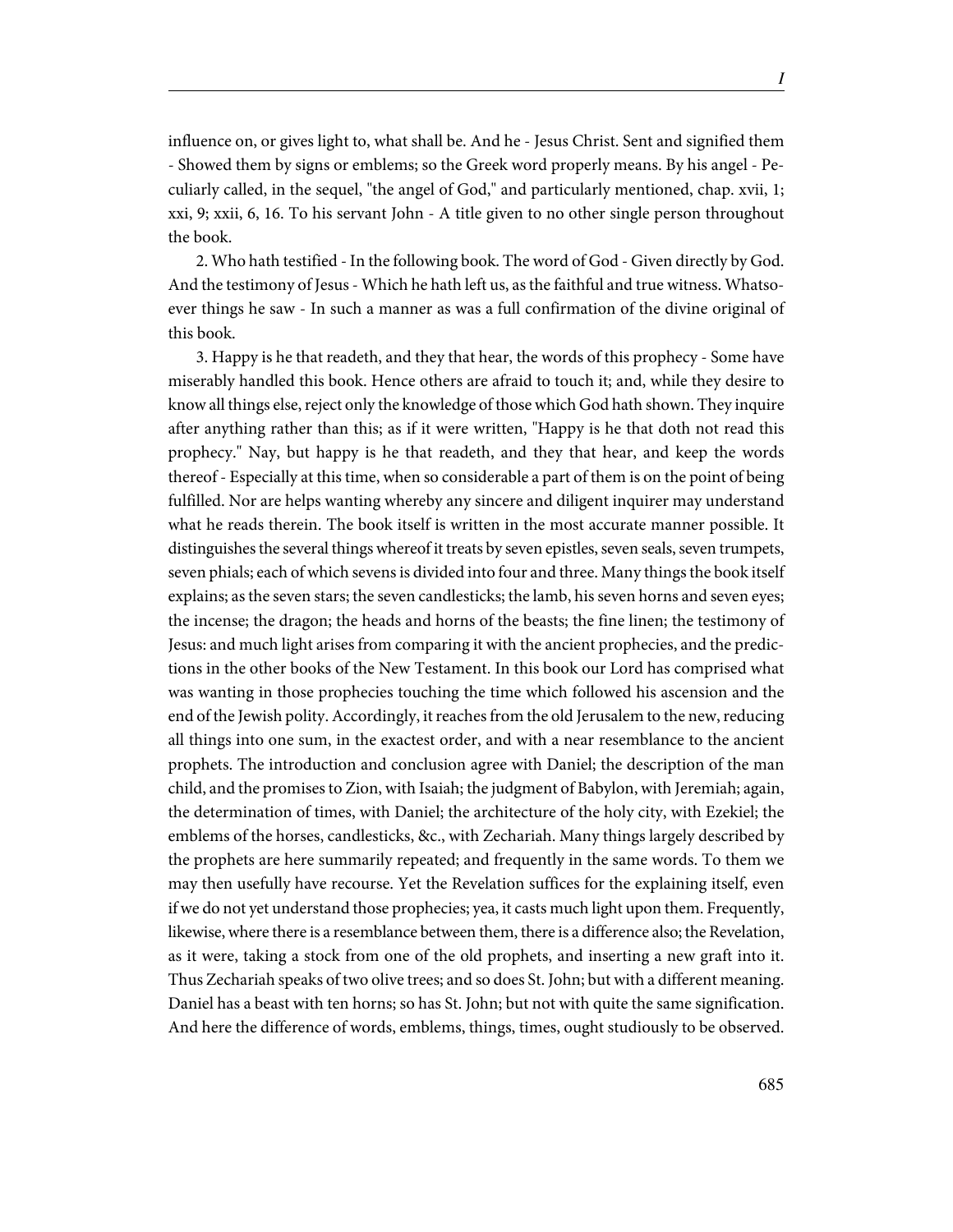Our Lord foretold many things before his passion; but not all things; for it was not yet seasonable. Many things, likewise, his Spirit foretold in the writings of the apostles, so far as the necessities of those times required: now he comprises them all in one short book; therein presupposing all the other prophecies, and at the same time explaining, continuing, and perfecting them in one thread. It is right therefore to compare them; but not to measure the fulness of these by the scantiness of those preceding. Christ, when on earth, foretold what would come to pass in a short time; adding a brief description of the last things. Here he foretells the intermediate things; so that both put together constitute one complete chain of prophecy. This book is therefore not only the sum and the key of all the prophecies which preceded, but likewise a supplement to all; the seals being closed before. Of consequence, it contains many particulars not revealed in any other part of scripture. They have therefore little gratitude to God for such a Revelation, reserved for the exaltation of Christ, who boldly reject whatever they find here which was not revealed, or not so clearly, in other parts of scripture. He that readeth and they that hear - St. John probably sent this book by a single person into Asia, who read it in the churches, while many heard. But this, likewise, in a secondary sense, refers to all that shall duly read or hear it in all ages. The words of this prophecy - It is a Revelation with regard to Christ who gives it; a prophecy, with regard to John who delivers it to the churches. And keep the things which are written therein - In such a manner as the nature of them requires; namely, with repentance, faith, patience, prayer, obedience, watchfulness, constancy. It behoves every Christian, at all opportunities, to read what is written in the oracles of God; and to read this precious book in particular, frequently, reverently, and attentively. For the time - Of its beginning to be accomplished. Is near - Even when St. John wrote. How much nearer to us is even the full accomplishment of this weighty prophecy!

4. John - The dedication of this book is contained in the fourth, fifth, and sixth verses; but the whole Revelation is a kind of letter. To the seven churches which are in Asia - That part of the Lesser Asia which was then a Roman province. There had been several other churches planted here; but it seems these were now the most eminent; and it was among these that St. John had laboured most during his abode in Asia. In these cities there were many Jews. Such of them as believed in each were joined with the gentile believers in one church. Grace be unto you, and peace - The favour of God, with all temporal and eternal blessings. From him who is, and who was, and who cometh, or, who is to come - A wonderful translation of the great name JEHOVAH: he was of old, he is now, he cometh; that is, will be forever. And from the seven spirits which are before his throne - Christ is he who "hath the seven spirits of God." "The seven lamps which burn before the throne are the seven spirits of God." " The lamb hath seven horns and seven eyes, which are the seven spirits of God." Seven was a sacred number in the Jewish church: but it did not always imply a precise number. It sometimes is to be taken figuratively, to denote completeness or perfection. By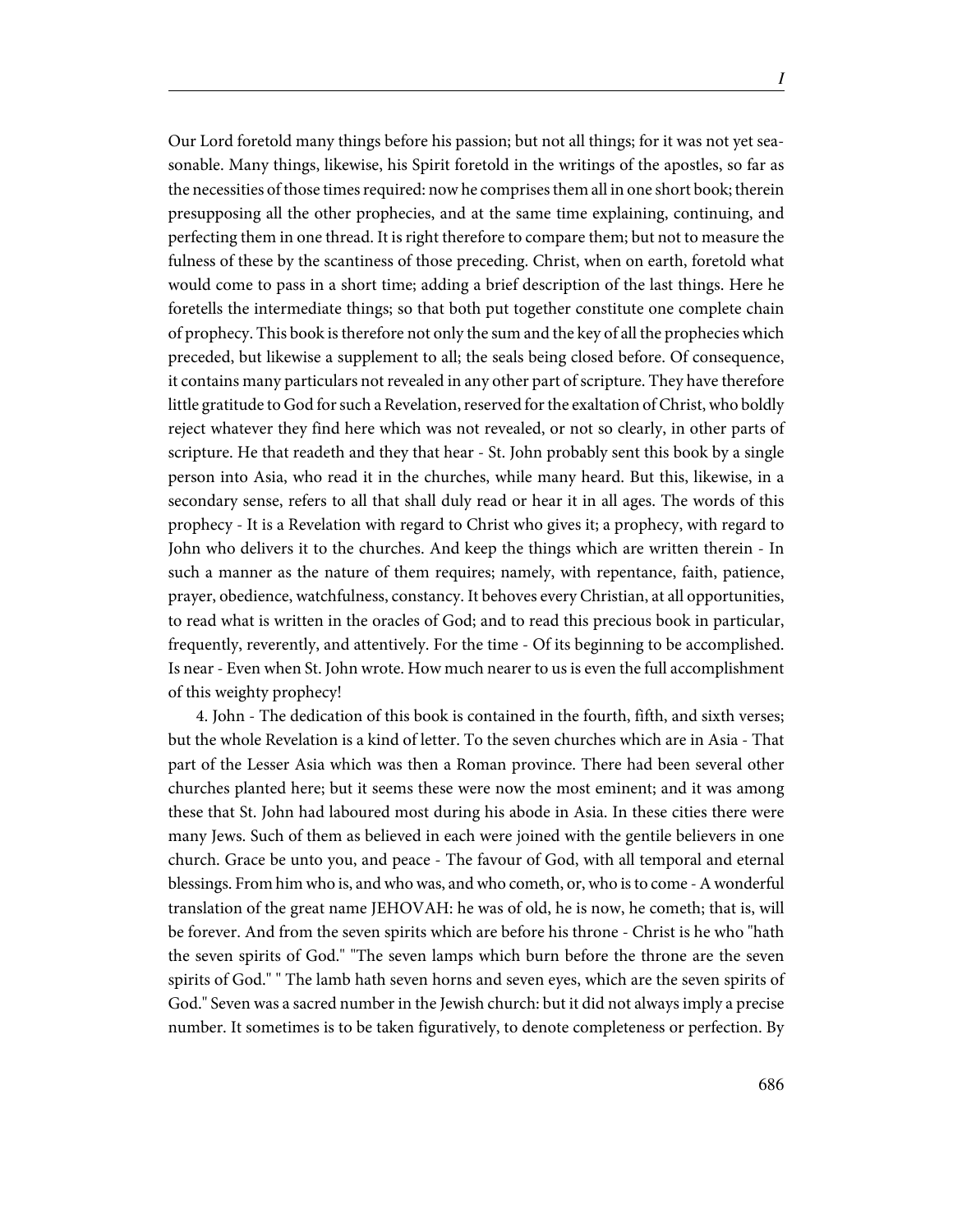these seven spirits, not seven created angels, but the Holy Ghost is to be understood. The angels are never termed spirits in this book; and when all the angels stand up, while the four living creatures and the four and twenty elders worship him that sitteth on the throne, and the Lamb, the seven spirits neither stand up nor worship. To these "seven spirits of God," the seven churches, to whom the Spirit speaks so many things, are subordinate; as are also their angels, yea, and "the seven angels which stand before God." He is called the seven spirits, not with regard to his essence, which is one, but with regard to his manifold operations.

5. And from Jesus Christ, the faithful witness, the first begotten from the dead, and the prince of the kings of the earth - Three glorious appellations are here given him, and in their proper order. He was the faithful witness of the whole will of God before his death, and in death, and remains such in glory. He rose from the dead, as "the first fruits of them that slept;" and now hath all power both in heaven and earth. He is here styled a prince: but by and by he hears his title of king; yea, King of kings, and Lord of lords." This phrase, the kings of the earth, signifies their power and multitude, and also the nature of their kingdom. It became the Divine Majesty to call them kings with a limitation; especially in this manifesto from his heavenly kingdom; for no creature, much less a sinful man, can bear the title of king in an absolute sense before the eyes of God.

6. To him that loveth us, and, out of that free, abundant love, hath washed us from the guilt and power of our sins with his own blood, and hath made us kings - Partakers of his present, and heirs of his eternal, kingdom. And priests unto his God and Father - To whom we continually offer ourselves, an holy, living sacrifice. To him be the glory - For his love and redemption. And the might - Whereby he governs all things.

7. Behold - In this and the next verse is the proposition, and the summary of the whole book. He cometh - Jesus Christ. Throughout this book, whenever it is said, He cometh, it means his glorious coming. The preparation for this began at the destruction of Jerusalem, and more particularly at the time of writing this book; and goes on, without any interruption, till that grand event is accomplished. Therefore it is never said in this book, He will come; but, He cometh. And yet it is not said, He cometh again: for when he came before, it was not like himself, but in "the form of a servant." But his appearing in glory is properly his coming; namely, in a manner worthy of the Son of God. And every eye - Of the Jews in particular. Shall see him - But with what different emotions, according as they had received or rejected him. And they who have pierced him - They, above all, who pierced his hands, or feet, or side. Thomas saw the print of these wounds even after his resurrection; and the same, undoubtedly, will be seen by all, when he cometh in the clouds of heaven. And all the tribes of the earth - The word tribes, in the Revelation, always means the Israelites: but where another word, such as nations or people, is joined with it, it implies likewise (as here) all the rest of mankind. Shall wail because of him - For terror and pain, if they did not wail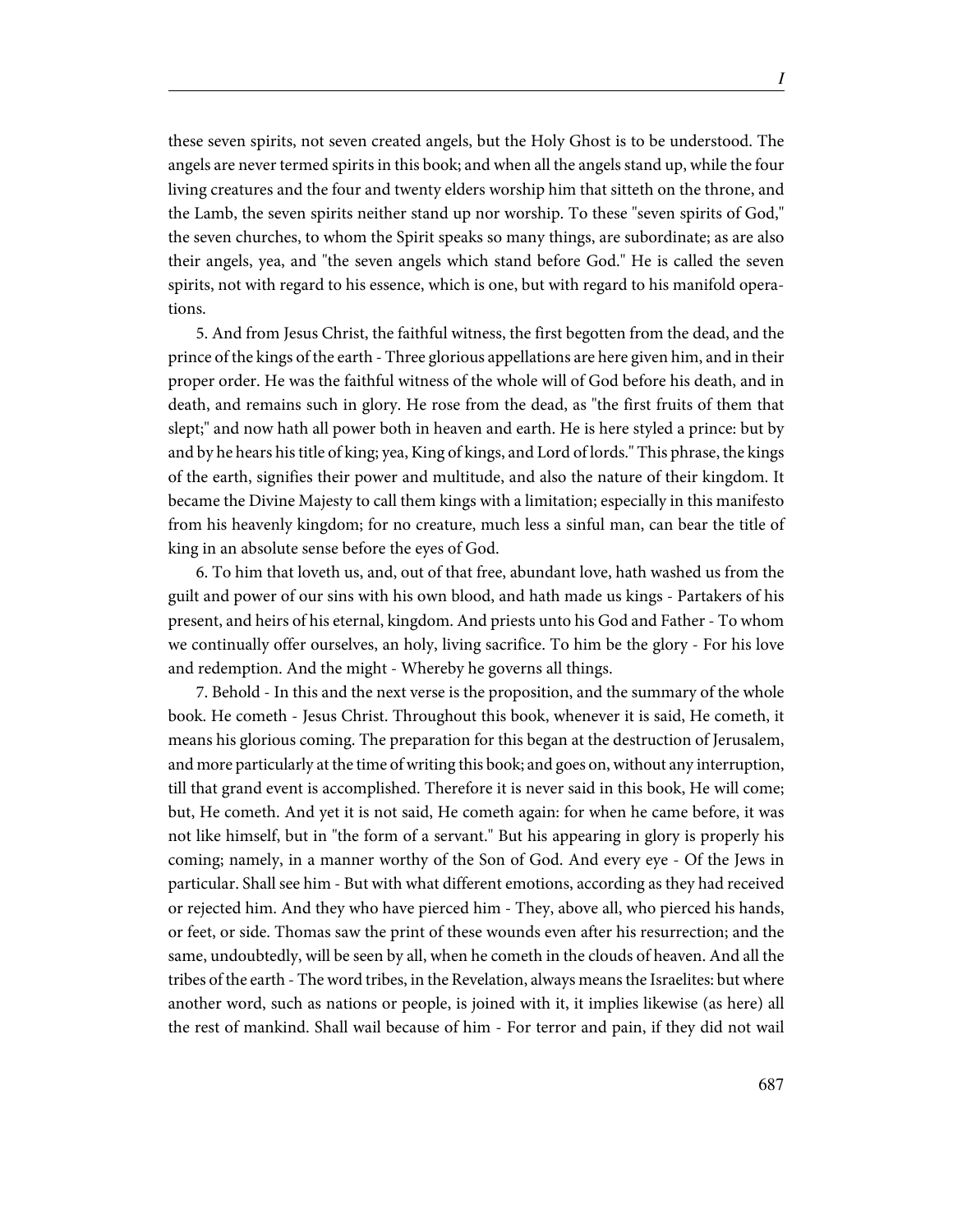before by true repentance. Yea, Amen - This refers to, every eye shall see him. He that cometh saith, Yea; he that testifies it, Amen. The word translated yea is Greek; Amen is Hebrew: for what is here spoken respects both Jew and gentile.

8. I am the Alpha and the Omega, saith the Lord God - Alpha is the first, Omega, the last, letter in the Greek alphabet. Let his enemies boast and rage ever so much in the intermediate time, yet the Lord God is both the Alpha, or beginning, and the Omega, or end, of all things. God is the beginning, as he is the Author and Creator of all things, and as he proposes, declares, and promises so great things: he is the end, as he brings all the things which are here revealed to a complete and glorious conclusion. Again, the beginning and end of a thing is in scripture styled the whole thing. Therefore God is the Alpha and the Omega, the beginning and the end; that is, one who is all things, and always the same.

9. I John - The instruction and preparation of the apostle for the work are described from the ninth to the twentieth verse. ver. 9- 20, Your brother - In the common faith. And companion in the affliction - For the same persecution which carried him to Patmos drove them into Asia. This book peculiarly belongs to those who are under the cross. It was given to a banished man; and men in affliction understand and relish it most. Accordingly, it was little esteemed by the Asiatic church, after the time of Constantine; but highly valued by all the African churches, as it has been since by all the persecuted children of God. In the affliction, and kingdom and patience of Jesus - The kingdom stands in the midst. It is chiefly under various afflictions that faith obtains its part in the kingdom; and whosoever is a partaker of this kingdom is not afraid to suffer for Jesus, [2 Tim. ii, 12.](http://www.ccel.org/study/Bible:2Tim.2.12) I was in the island Patmos - In the reign of Domitian and of Nerva. And there he saw and wrote all that follows. It was a place peculiarly proper for these visions. He had over against him, at a small distance, Asia and the seven churches; going on eastward, Jerusalem and the land of Canaan; and beyond this, Antioch, yea, the whole continent of Asia. To the west, he had Romans, Italy, and all Europe, swimming, as it were, in the sea; to the south, Alexandria and the Nile with its outlets, Egypt, and all Africa; and to the north, what was afterwards called Constantinople, on the straits between Europe and Asia. So he had all the three parts of the world which were then known, with all Christendom, as it were, before his eyes; a large theatre for all the various scenes which were to pass before him: as if this island had been made principally for this end, to serve as an observatory for the apostle. For preaching the word of God he was banished thither, and for the testimony of Jesus - For testifying that he is the Christ.

10. I was in the Spirit - That is, in a trance, a prophetic vision; so overwhelmed with the power, and filled with the light, of the Holy Spirit, as to be insensible of outward things, and wholly taken up with spiritual and divine. What follows is one single, connected vision, which St. John saw in one day; and therefore he that would understand it should carry his thought straight on through the whole, without interruption. The other prophetic books are collections of distinct prophecies, given upon various occasions: but here is one single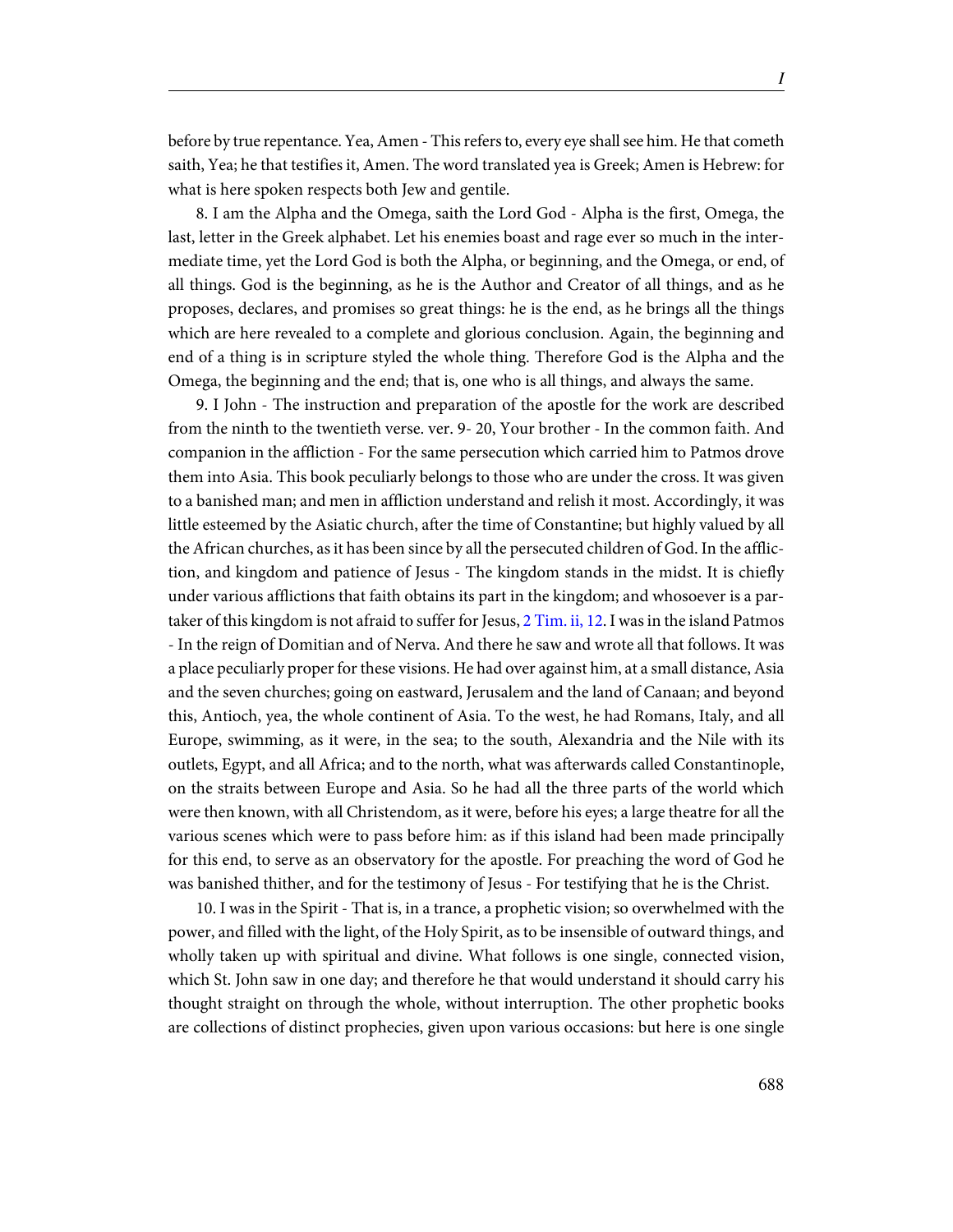treatise, whereof all the parts exactly depend on each other. chap. iv, 1 is connected with ver. 19 and what is delivered in the fourth chapter goes on directly to the twenty- second. On the Lord's day - On this our Lord rose from the dead: on this the ancients believed he will come to judgment. It was, therefore, with the utmost propriety that St. John on this day both saw and described his coming. And I heard behind me - St. John had his face to the east: our Lord, likewise, in this appearance looked eastward toward Asia, whither the apostle was to write. A great voice, as of a trumpet - Which was peculiarly proper to proclaim the coming of the great King, and his victory over all his enemies.

11. Saying, What thou seest - And hearest. He both saw and heard. This command extends to the whole book. All the books of the New Testament were written by the will of God; but none were so expressly commanded to be written. In a book - So all the Revelation is but one book: nor did the letter to the angel of each church belong to him or his church only; but the whole book was sent to them all. To the churches - Hereafter named; and through them to all churches, in all ages and nations. To Ephesus - Mark. Thomas Smith, who in the year 1671 travelled through all these cities, observes, that from Ephesus to Smyrna is forty-six English miles; from Smyrna to Pergamos, sixty-four; from Pergamos to Thyatira, forty-eight; from Thyatira to Sardis, thirty-three; from Sardis to Philadelphia, twenty-seven; from Philadelphia to Laodicea, about forty-two miles.

12, 13. And I turned to see the voice - That is, to see him whose voice it was. And being turned, I saw - It seems, the vision presented itself gradually. First he heard a voice; and, upon looking behind, he saw the golden candlesticks, and then, in the midst of the candlesticks, which were placed in a circle, he saw one like a son of man - That is, in an human form. As a man likewise our Lord doubtless appears in heaven: though not exactly in this symbolical manner, wherein he presents himself as the head of his church. He next observed that our Lord was clothed with a garment down to the foot, and girt with a golden girdle - Such the Jewish high priests wore. But both of them are here marks of royal dignity likewise. Girt about at the breast - he that is on a journey girds his loins. Girding the breast was an emblem of solemn rest. It seems that the apostle having seen all this, looked up to behold the face of our Lord: but was beat back by the appearance of his flaming eyes, which occasioned his more particularly observing his feet. Receiving strength to raise his eyes again, he saw the stars in his right hand, and the sword coming out of his mouth: but upon beholding the brightness of his glorious countenance, which probably was much increased since the first glance the apostle had of it, he "fell at his feet as dead." During the time that St. John was discovering these several particulars, our Lord seems to have been speaking. And doubtless even his voice, at the very first, bespoke the God: though not so insupportably as his glorious appearance.

14. His head and his hair - That is, the hair of his head, not his whole head. Were white as white wool - Like the Ancient of Days, represented in Daniel's vision, [Dan. vii, 9](http://www.ccel.org/study/Bible:Dan.7.9). Wool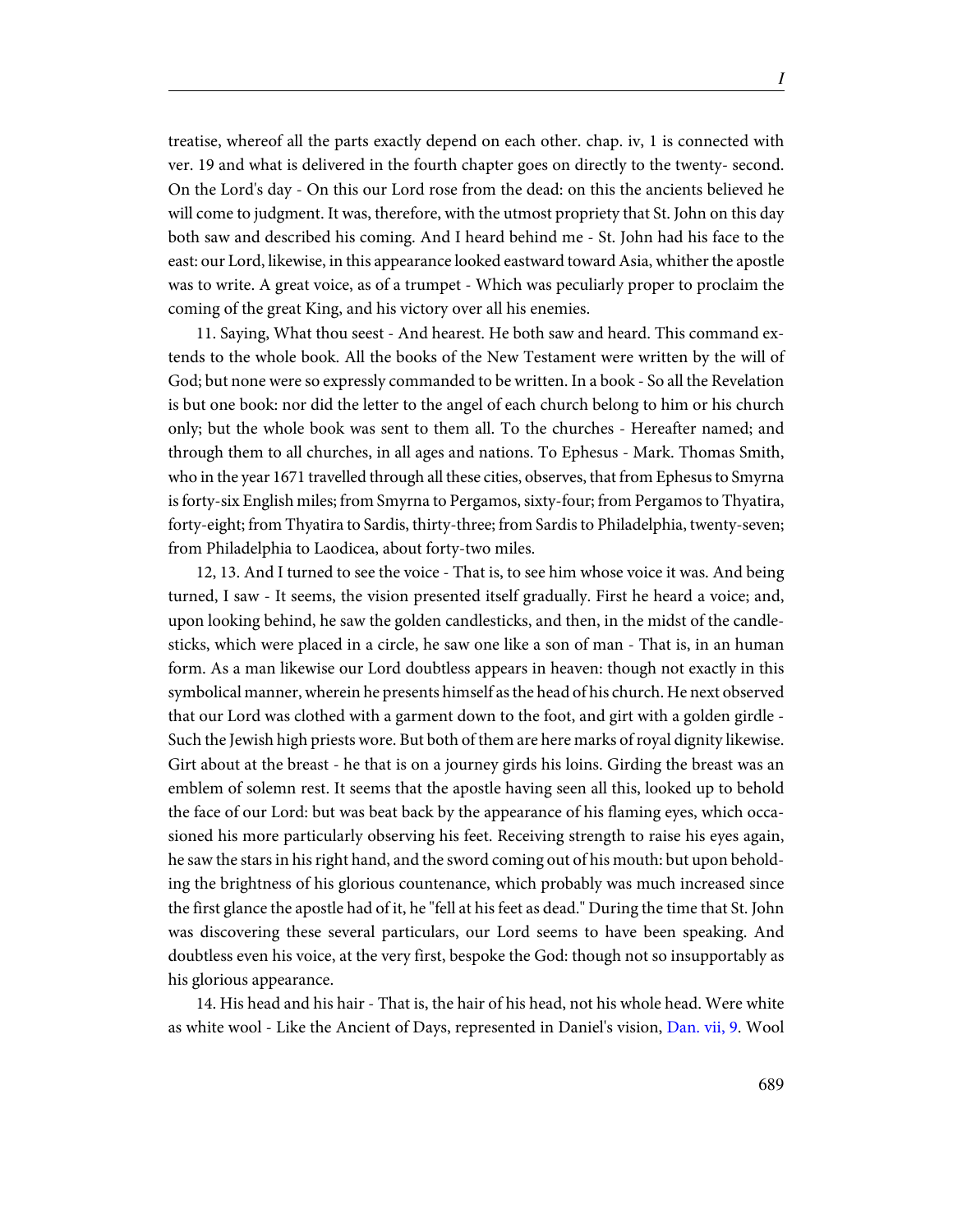is commonly supposed to be an emblem of eternity. As snow - Betokening his spotless purity. And his eyes as a flame of fire - Piercing through all things; a token of his omniscience.

15. And his feet like fine brass - Denoting his stability and strength. As if they burned in a furnace - As if having been melted and refined, they were still red hot. And his voice - To the comfort of his friends, and the terror of his enemies. As the voice of many waters - Roaring aloud, and bearing down all before them.

16. And he had in his right hand seven stars - In token of his favour and powerful protection. And out of his mouth went a sharp two-edged sword - Signifying his justice and righteous anger, continually pointed against his enemies as a sword; sharp, to stab; twoedged, to hew. And his countenance was as the sun shineth in his strength - Without any mist or cloud.

17. And I fell at his feet as dead - Human nature not being able to sustain so glorious an appearance. Thus was he prepared (like Daniel of old, whom he peculiarly resembles) for receiving so weighty a prophecy. A great sinking of nature usually precedes a large communication of heavenly things. St. John, before our Lord suffered, was so intimate with him, as to lean on his breast, to lie in his bosom. Yet now, near seventy years after, the aged apostle is by one glance struck to the ground. What a glory must this be! Ye sinners, be afraid cleanse your hands: purify your hearts. Ye saints, be humble, prepare: rejoice. But rejoice unto him with reverence: an increase of reverence towards this awful majesty can be no prejudice to your faith. Let all petulancy, with all vain curiosity, be far away, while you are thinking or reading of these things. And he laid his right hand upon me - The same wherein he held the seven stars. What did St. John then feel in himself? Saying, Fear not - His look terrifies, his speech strengthens. He does not call John by his name, (as the angels did Zechariah and others,) but speaks as his well known master. What follows is also spoken to strengthen and encourage him. I am - When in his state of humiliation he spoke of his glory, he frequently spoke in the third person, as [Matt. xxvi, 64](http://www.ccel.org/study/Bible:Matt.26.64). But he now speaks of his own glory, without any veil, in plain and direct terms. The first and the last - That is, the one, eternal God, who is from everlasting to everlasting, [Isaiah xli, 4](http://www.ccel.org/study/Bible:Isa.41.4).

18. And he that liveth - Another peculiar title of God. And I have the keys of death and of hades - That is, the invisible world. In the intermediate state, the body abides in death, the soul in hades. Christ hath the keys of, that is, the power over, both; killing or quickening of the body, and disposing of the soul, as it pleaseth him. He gave St. Peter the keys of the kingdom of heaven; but not the keys of death or of hades. How come then his supposed successor at Rome by the keys of purgatory? From the preceding description, mostly, are taken the titles given to Christ in the following letters, particularly the four first.

19. Write the things which thou hast seen - This day: which accordingly are written, ver. 11-18. And which are - The instructions relating to the present state of the seven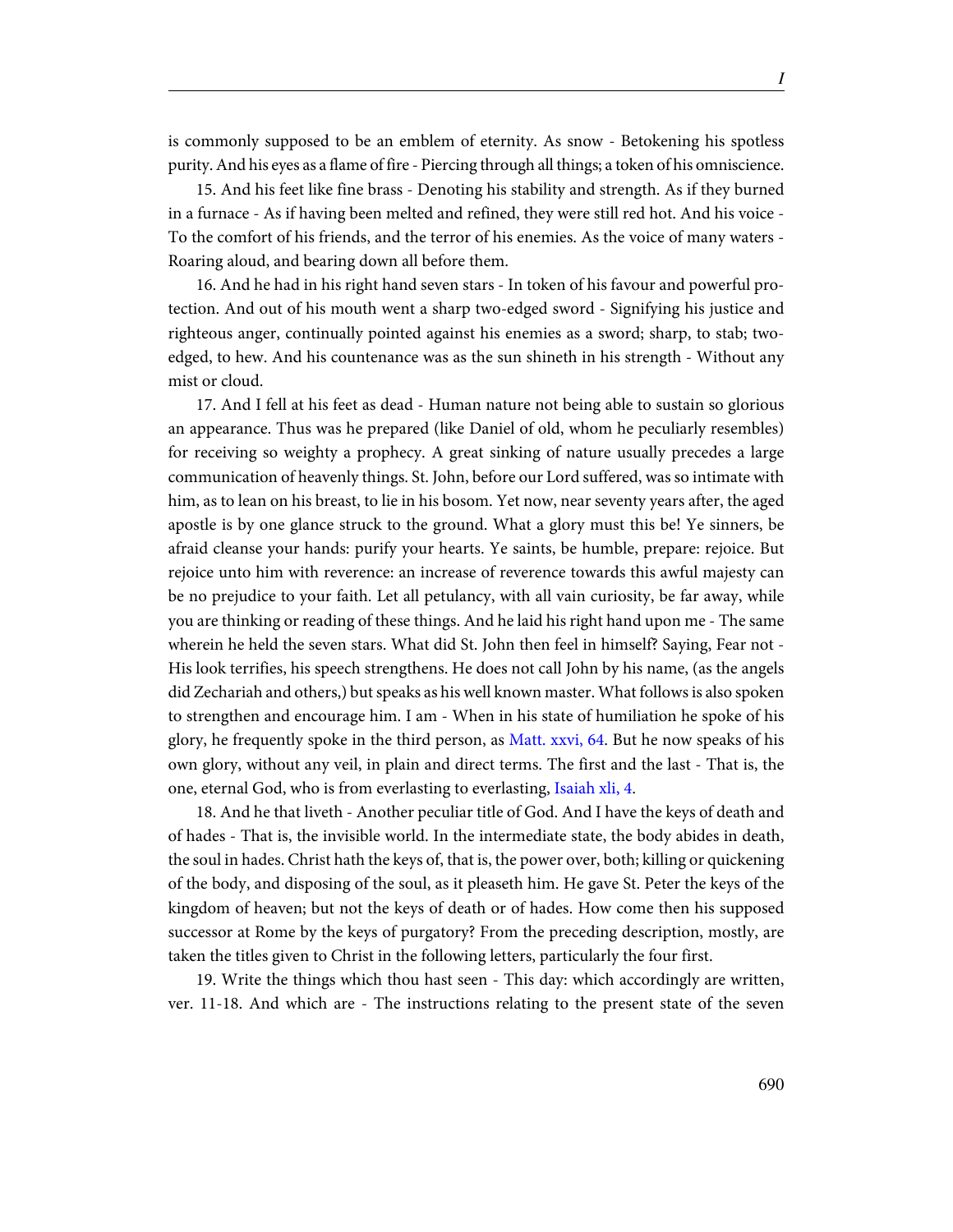churches. These are written, ver. 20-chap. iii, 22. And which shall be hereafter - To the end of the world; written, chap. iv, 1, &c.

20. Write first the mystery - The mysterious meaning of the seven stars - St. John knew better than we do, in how many respects these stars were a proper emblem of those angels: how nearly they resembled each other, and how far they differed in magnitude, brightness, and other circumstances. The seven stars are angels of the seven churches - Mentioned in the eleventh verse. In each church there was one pastor or ruling minister, to whom all the rest were subordinate. This pastor, bishop, or overseer, had the peculiar care over that flock: on him the prosperity of that congregation in a great measure depended, and he was to answer for all those souls at the judgment seat of Christ. And the seven candlesticks are seven churches - How significant an emblem is this! For a candlestick, though of gold, has no light of itself; neither has any church, or child of man. But they receive from Christ the light of truth, holiness, comfort, that it may shine to all around them. As soon as this was spoken St. John wrote it down, even all that is contained in this first chapter. Afterwards what was contained in the second and third chapters was dictated to him in like manner.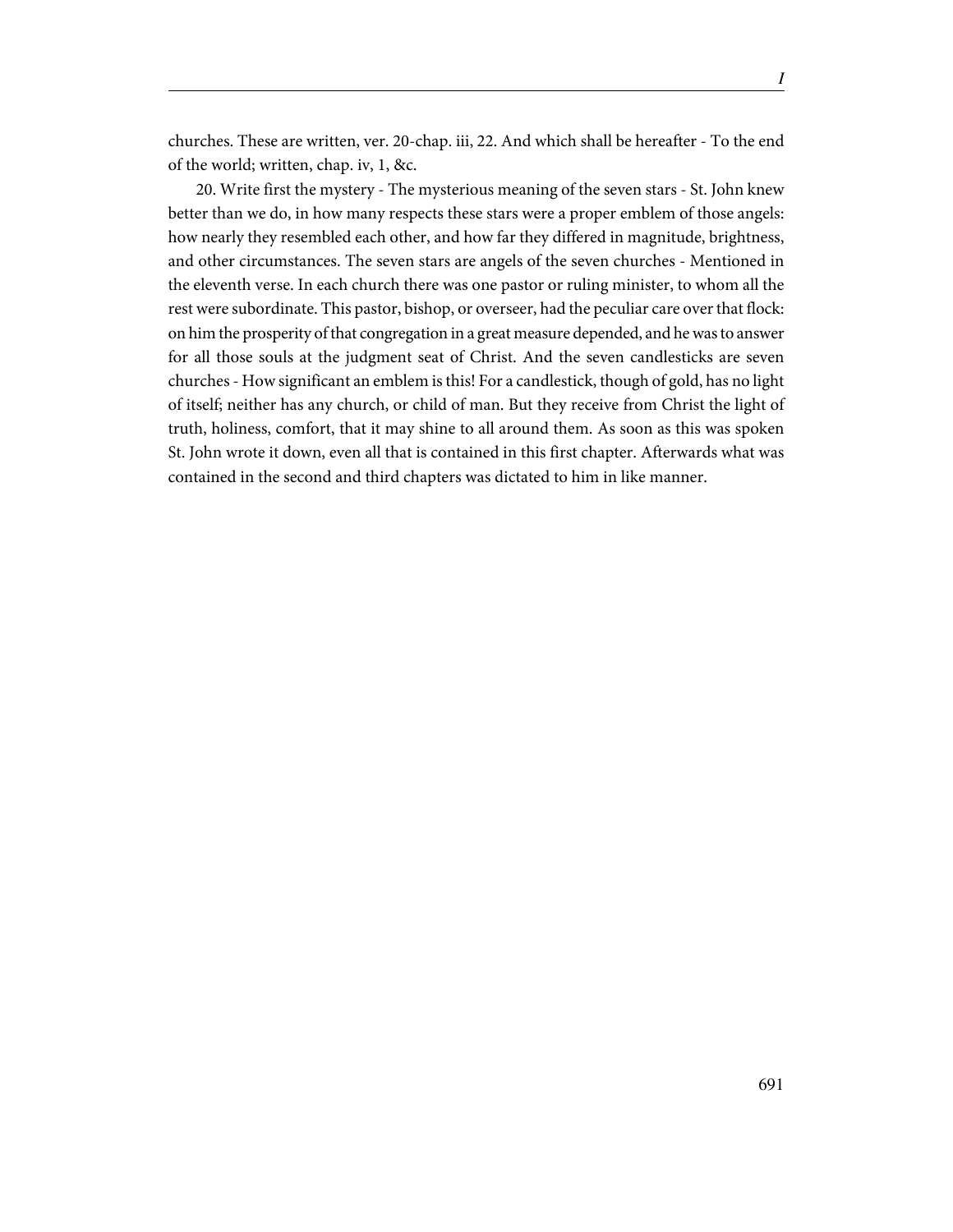Of the following letters to the angels of the seven churches it may be necessary to speak first in general, and then particularly. In general we may observe, when the Israelites were to receive the law at Mount Sinai, they were first to be purified; and when the kingdom of God was at hand, John the Baptist prepared men for it by repentance. In like manner we are prepared by these letters for the worthy reception of this glorious Revelation. By following the directions given herein, by expelling incorrigibly wicked men, and putting away all wickedness, those churches were prepared to receive this precious depositum. And whoever in any age would profitably read or hear it, must observe the same admonitions. These letters are a kind of sevenfold preface to the book. Christ now appears in the form of a man, (not yet under the emblem of a lamb,) and speaks mostly in proper, not in figurative, words. It is not till chap. iv, 1, that St. John enters upon that grand vision which takes up the residue of the book. There is in each of these letters,

- 1. A command to write to the angel of the church;
- 2. A glorious title of Christ;
- 3. An address to the angel of that church, containing A testimony of his mixed, or good, or bad state; An exhortation to repentance or steadfastness; A declaration of what will be; generally, of the Lord's coming;
- 4. A promise to him that overcometh, together with the exhortation, "He that hath an ear to hear, let him hear" The address in each letter is expressed in plain words, the promise, in figurative. In the address our Lord speaks to the angel of each church which then was, and to the members thereof directly; whereas in the promise he speaks of all that should overcome, in whatever church or age, and deals out to them one of the precious promises, (by way of anticipation,) from the last chapters of the book.

1. Write - So Christ dictated to him every word. These things saith he who holdeth the seven stars in his right hand - Such is his mighty power! Such his favour to them and care over them, that they may indeed shine as stars, both by purity of doctrine and holiness of life! Who walketh - According to his promise, "I am with you always, even to the end of the world." In the midst of the golden candlesticks - Beholding all their works and thoughts, and ready to "remove the candlestick out of its place," if any, being warned, will not repent. Perhaps here is likewise an allusion to the office of the priests in dressing the lamps, which was to keep them always burning before the Lord.

2. I know - Jesus knows all the good and all the evil, which his servants and his enemies suffer and do. Weighty word, "I know," how dreadful will it one day sound to the wicked, how sweet to the righteous! The churches and their angels must have been astonished, to find their several states so exactly described, even in the absence of the apostle, and could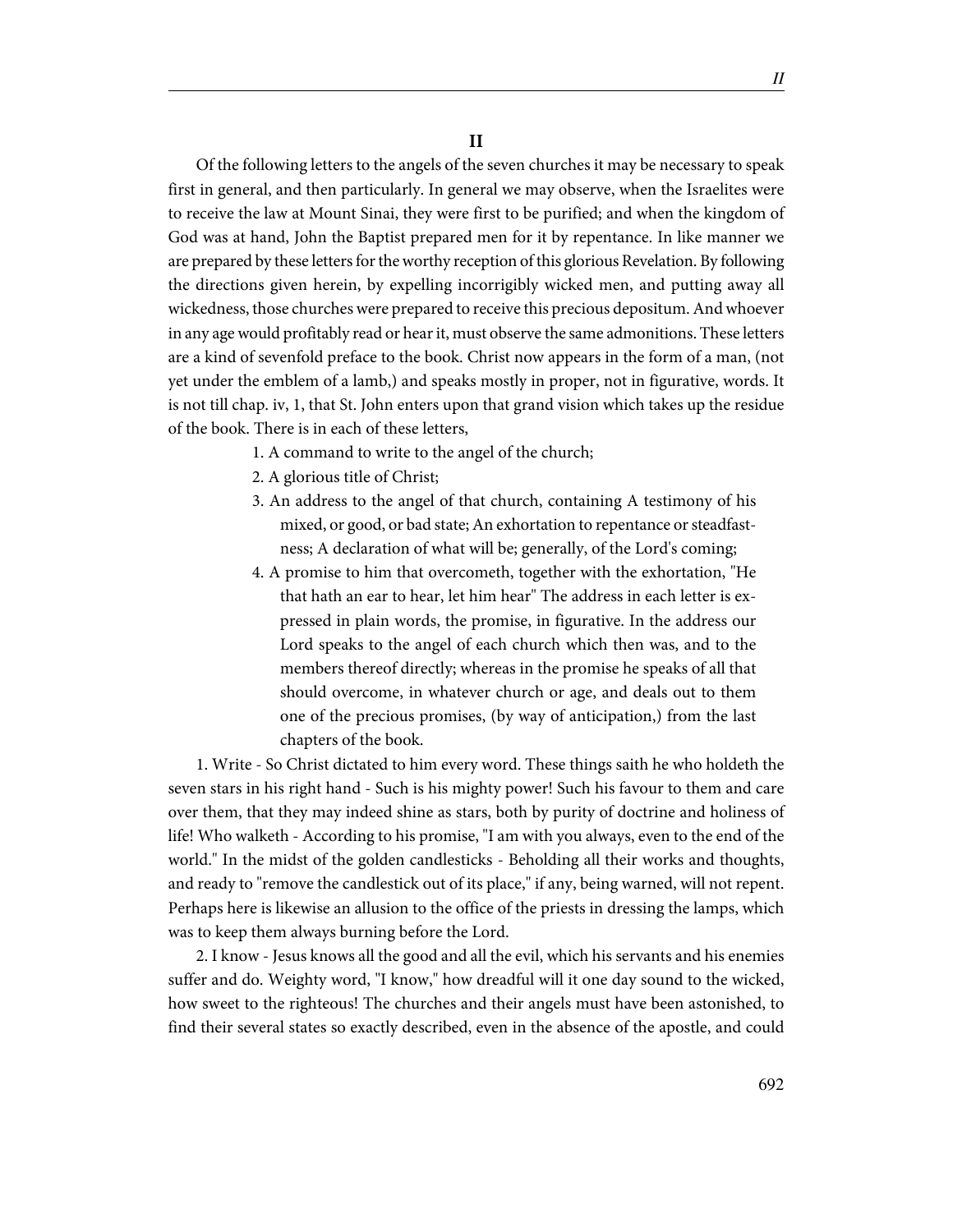not but acknowledge the all-seeing eye of Christ and of his Spirit. With regard to us, to every one of us also he saith, "I know thy works." Happy is he that conceives less good of himself, than Christ knows concerning him. And thy labour - After the general, three particulars are named, and then more largely described in an inverted order,

- 1. Thy labour
	- 6. Thou hast born for my name's sake and hast not fainted.
- 2. Thy patience:
	- 5. Thou hast patience:
- 3. Thou canst not
	- 4. Thou hast tried those who say they are bear evil men: apostles and are not, and hast found them liars. And thy patience - Notwithstanding which thou canst not bear that incorrigibly wicked men should remain in the flock of Christ. And thou hast tried those who say they are apostles, and are not - For the Lord hath not sent them.

4. But I have against thee, that thou hast left thy first love - That love for which all that church was so eminent when St. Paul wrote his epistle to them. He need not have left this. He might have retained it entire to the end. And he did retain it in part, or there could not have remained so much of what was commendable in him. But he had not kept, as he might have done, the first tender love in its vigour and warmth. Reader, hast thou?

5. It is not possible for any to recover the first love, but by taking these three steps,

- 1. Remember:
- 2. Repent:
- 3. Do the first works. Remember from whence thou art fallen From what degree of faith, love, holiness, though perhaps insensibly. And repent - Which in the very lowest sense implies a deep and lively conviction of thy fall. Of the seven angels, two, at Ephesus and at Pergamos, were in a mixed state; two, at Sardis and at Laodicea, were greatly corrupted: all these are exhorted to repent; as are the followers of Jezebel at Thyatira: two, at Smyrna and Philadelphia, were in a flourishing state, and are therefore only exhorted to steadfastness. There can be no state, either of any pastor, church, or single person, which has not here suitable instructions. All, whether ministers or hearers, together with their secret or open enemies, in all places and all ages, may draw hence necessary self-knowledge, reproof, commendation, warning, or confirmation. Whether any be as dead as the angel at Sardis, or as much alive as the angel at Philadelphia, this book is sent to him, and the Lord Jesus hath something to say to him therein. For the seven churches with their angels represent the whole Christian church, dispersed throughout the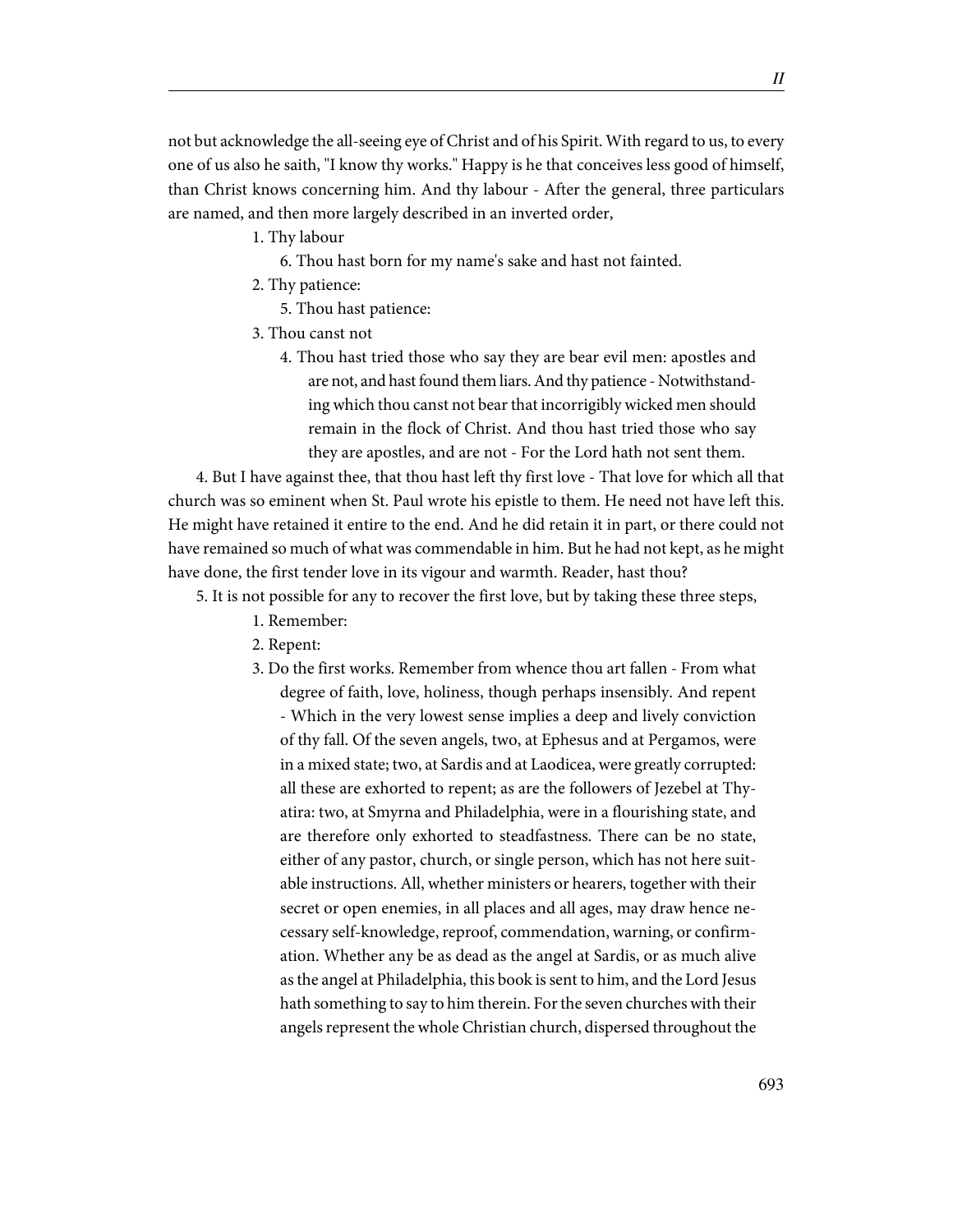whole world, as it subsists, not, as some have imagined, in one age after another, but in every age. This is a point of deep importance, and always necessary to be remembered: that these seven churches are, as it were, a sample of the whole church of Christ, as it was then, as it is now, and as it will be in all ages. Do the first works - Outwardly and inwardly, or thou canst never regain the first love. But if not - By this word is the warning sharpened to those five churches which are called to repent; for if Ephesus was threatened, how much more shall Sardis and Laodicea be afraid! And according as they obey the call or not, there is a promise or a threatening, ver. 5, 16, 22; chap. iii, 3, 20. But even in the threatening the promise is implied, in case of true repentance. I come to thee, and will remove thy candlestick out of its place - I will remove, unless thou repent, the flock now under thy care to another place, where they shall be better taken care of. But from the flourishing state of the church of Ephesus after this, there is reason to believe he did repent.

6. But thou hast this - Divine grace seeks whatever may help him that is fallen to recover his standing. That thou hatest the works of the Nicolaitans - Probably so called from Nicolas, one of the seven deacons, [Acts vi, 5.](http://www.ccel.org/study/Bible:Acts.6.5) Their doctrines and lives were equally corrupt. They allowed the most abominable lewdness and adulteries, as well as sacrificing to idols; all which they placed among things indifferent, and pleaded for as branches of Christian liberty.

7. He that hath an ear, let him hear - Every man, whoever can hear at all, ought carefully to hear this. What the Spirit saith - In these great and precious promises. To the churches - And in them to every one that overcometh; that goeth on from faith and by faith to full victory over the world, and the flesh, and the devil. In these seven letters twelve promises are contained, which are an extract of all the promises of God. Some of them are not expressly mentioned again in this book, as "the hidden manna," the inscription of "the name of the new Jerusalem," the "sitting upon the throne." Some resemble what is afterwards mentioned, as "the hidden name," chap. xix, 12; "the ruling the nations," chap. xix, 15; "the morning star," chap. xxii, 16. And some are expressly mentioned, as "the tree of life," chap. xxii, 2; freedom from "the second death," chap. xx, 6; the name in "the book of life," chap. xx, 12; xxi, 27; the remaining "in the temple of God," chap. vii, 15; the inscription of "the name of God and of the Lamb," chap. xiv, 1; xxii, 4. In these promises sometimes the enjoyment of the highest goods, sometimes deliverance from the greatest evils, is mentioned. And each implies the other, so that where either part is expressed, the whole is to be understood. That part is expressed which has most resemblance to the virtues or works of him that was spoken to in the letter preceding. To eat of the tree of life - The first thing promised in these letters is the last and highest in the accomplishment, chap. xxii, 2, 14, 19. The tree of life and the water of life go together, chap. xxii, 1, 2; both implying the living with God eternally. In the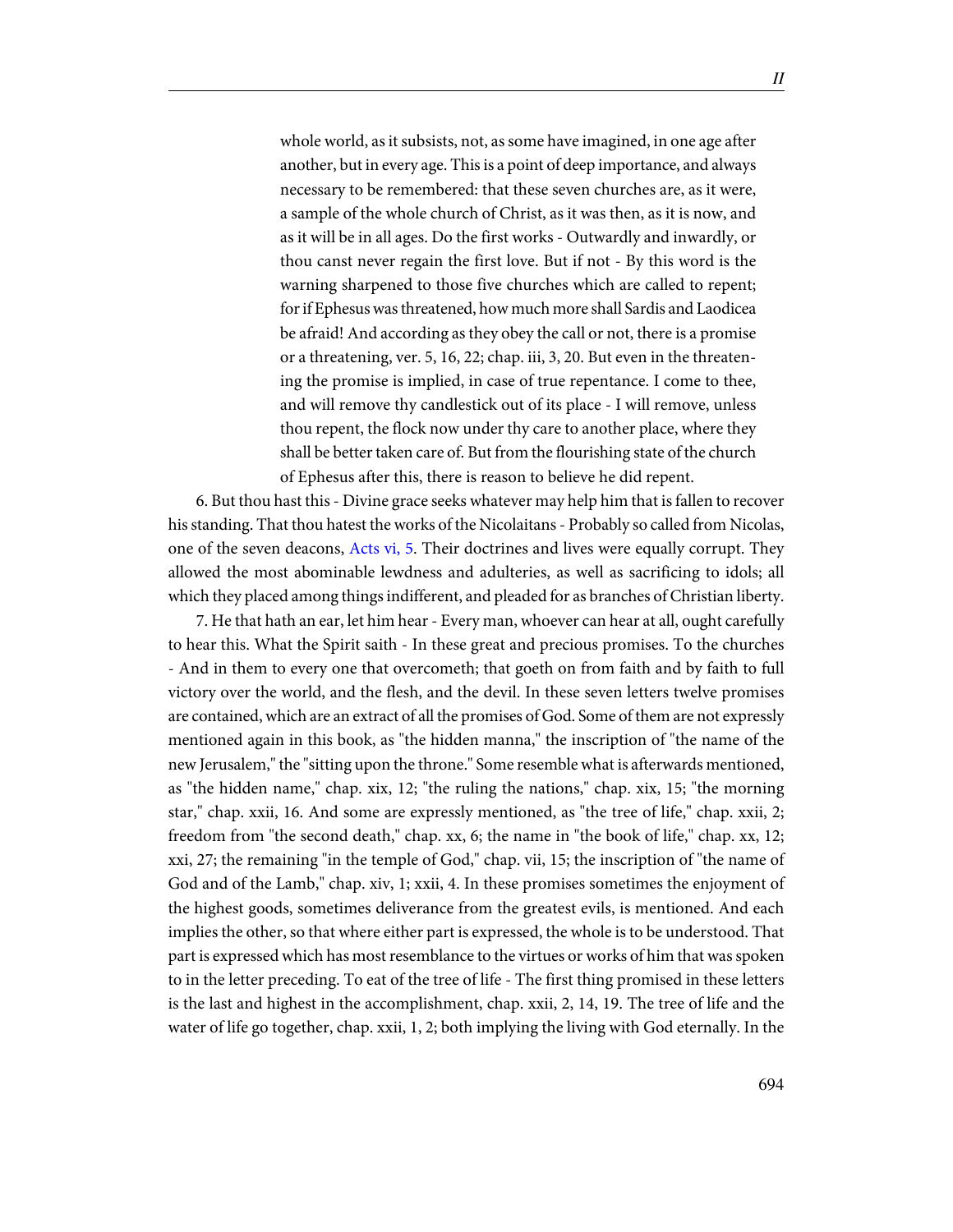paradise of my God - The word paradise means a garden of pleasure. In the earthly paradise there was one tree of life: there are no other trees in the paradise of God.

8. These things saith the first and the last, who was dead and is alive - How directly does this description tend to confirm him against the fear of death! verses 10, 11. ver. 10, 11 Even with the comfort wherewith St. John himself was comforted, chap. i, 17, 18, shall the angel of this church be comforted.

9. I know thy affliction and poverty - A poor prerogative in the eyes of the world! The angel at Philadelphia likewise had in their sight but "a little strength." And yet these two were the most honourable of all in the eyes of the Lord. But thou art rich - In faith and love, of more value than all the kingdoms of the earth. Who say they are Jews - God's own people. And are not - They are not Jews inwardly, not circumcised in heart. But a synagogue of Satan - Who, like them, was a liar and a murderer from the beginning.

10. The first and last words of this verse are particularly directed to the minister; whence we may gather, that his suffering and the affliction of the church were at the same time, and of the same continuance. Fear none of those things which thou art about to suffer - Probably by means of the false Jews. Behold - This intimates the nearness of the affliction. Perhaps the ten days began on the very day that the Revelation was read at Smyrna, or at least very soon after. The devil - Who sets all persecutors to work; and these more particularly. Is about to cast some of you - Christians at Smyrna; where, in the first ages, the blood of many martyrs was shed. Into prison, that ye may be tried - To your unspeakable advantage, chap. iv, 12, 14. And ye shall have affliction - Either in your own persons, or by sympathizing with your brethren. Ten days - (Literally taken) in the end of Domitian's persecution, which was stopped by the edict of the emperor Nerva. Be thou faithful - Our Lord does not say, "till I come," as in the other letters, but unto death - Signifying that the angel of this church should quickly after seal his testimony with his blood; fifty years before the martyrdom of Polycarp, for whom some have mistaken him. And I will give thee the crown of life - The peculiar reward of them who are faithful unto death.

11. The second death - The lake of fire, the portion of the fearful, who do not overcome, chap. xxi, 8.

12. The sword - With which I will cut off the impenitent, verse 16.

13. Where the throne of Satan is - Pergamos was above measure given to idolatry: so Satan had his throne and full residence there. Thou holdest fast my name - Openly and resolutely confessing me before men. Even in the days wherein Antipas - Martyred under Domitian. Was my faithful witness - Happy is he to whom Jesus, the faithful and true witness, giveth such a testimony!

14. But thou hast there - Whom thou oughtest to have immediately cast out from the flock. Them that hold the doctrine of Balaam - Doctrine nearly resembling his. Who taught Balak - And the rest of the Moabites. To cast a stumblingblock before the sons of Israel -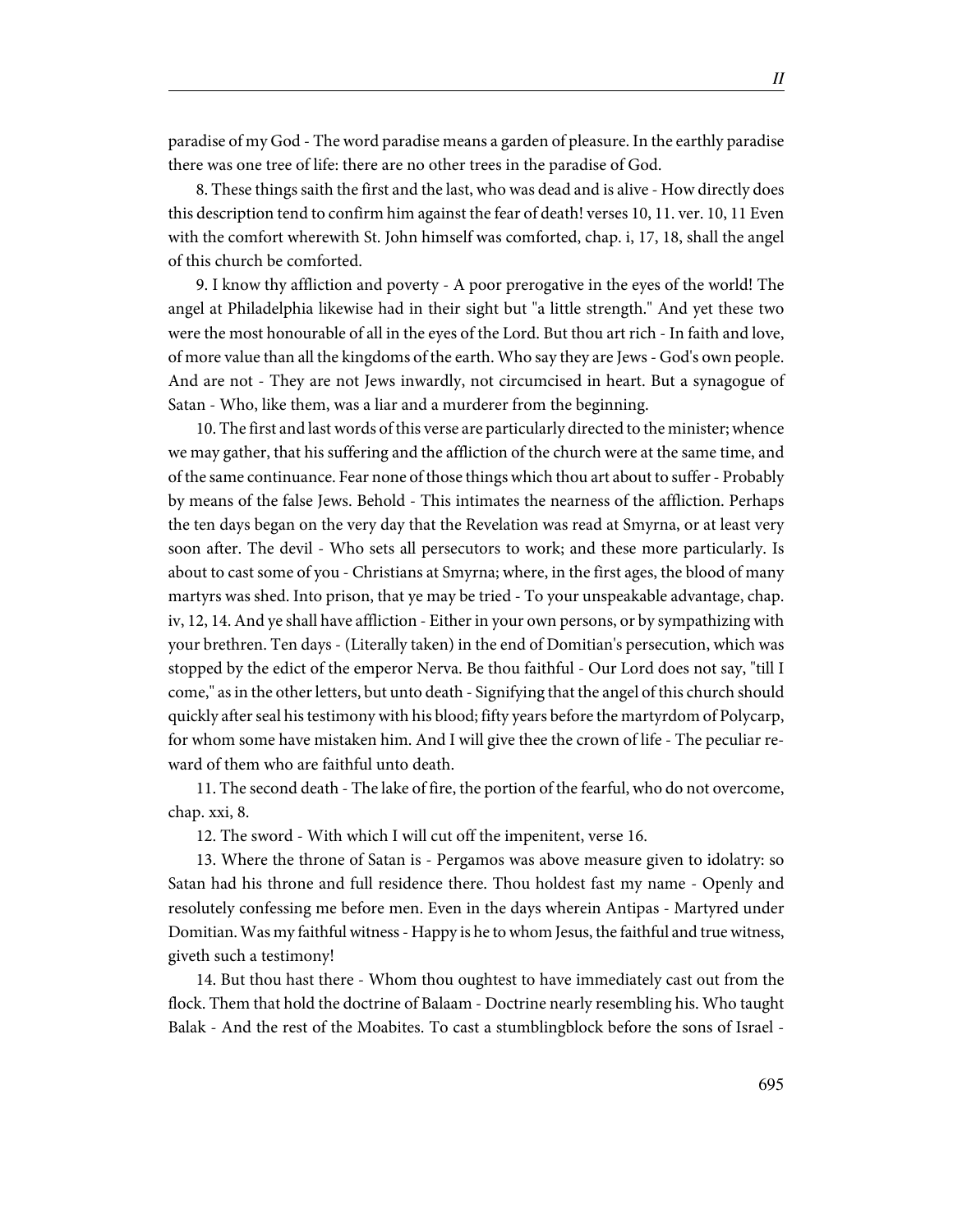They are generally termed, the children, but here, the sons, of Israel, in opposition to the daughters of Moab, by whom Balaam enticed them to fornication and idolatry. To eat things sacrificed to idols - Which, in so idolatrous a city as Pergamos, was in the highest degree hurtful to Christianity. And to commit fornication - Which was constantly joined with the idol-worship of the heathens.

15. In like manner thou also - As well as the angel at Ephesus. Hast them that hold the doctrine of the Nicolaitans - And thou sufferest them to remain in the flock.

16. If not, I come to thee - who wilt not wholly escape when I punish them. And will fight with them - Not with the Nicolaitans, who are mentioned only by the by, but the followers of Balaam. With the sword of my mouth - With my just and fierce displeasure. Balaam himself was first withstood by the angel of the Lord with "his sword drawn," [Num. xxii, 23,](http://www.ccel.org/study/Bible:Num.22.23) and afterwards "slain with the sword," [Num. xxxi, 8.](http://www.ccel.org/study/Bible:Num.31.8)

17. To him that overcometh - And eateth not of those sacrifices. Will I give of the hidden manna - Described, [John vi.](http://www.ccel.org/study/Bible:John.6) The new name answers to this: it is now "hid with Christ in God." The Jewish manna was kept in the ancient ark of the covenant. The heavenly ark of the covenant appears under the trumpet of the seventh angel, chap. xi, 19, where also the hidden manna is mentioned again. It seems properly to mean, the full, glorious, everlasting fruition of God. And I will give him a white stone - The ancients, on many occasions, gave their votes in judgment by small stones; by black, they condemned; by white ones they acquitted. Sometimes also they wrote on small smooth stones. Here may be an allusion to both. And a new name - So Jacob, after his victory, gained the new name of Israel. Wouldest thou know what thy new name will be? The way to this is plain, - overcome. Till then all thy inquiries are vain. Thou wilt then read it on the white stone.

18. And to the angel of the church at Thyatira - Where the faithful were but a little flock. These things saith the Son of God - See how great he is, who appeared "like a son of man!" chap. i, 13. Who hath eyes as a flame of fire - "Searching the reins and the heart," verse 23. And feet like fine brass - Denoting his immense strength. Job comprises both these, his wisdom to discern whatever is amiss, and his power to avenge it, in one sentence, [Job xlii,](http://www.ccel.org/study/Bible:Job.42.2) [2](http://www.ccel.org/study/Bible:Job.42.2), "No thought is hidden from him, and he can do all things."

19. I know thy love - How different a character is this from that of the angel of the church at Ephesus! The latter could not bear the wicked, and hated the works of the Nicolaitans; but had left his first love and first works. The former retained his first love, and had more and more works, but did bear the wicked, did not withstand them with becoming vehemence. Mixed characters both; yet the latter, not the former, is reproved for his fall, and commanded to repent. And faith, and thy service, and patience - Love is shown, exercised, and improved by serving God and our neighbour; so is faith by patience and good works.

20. But thou sufferest that woman Jezebel - who ought not to teach at all,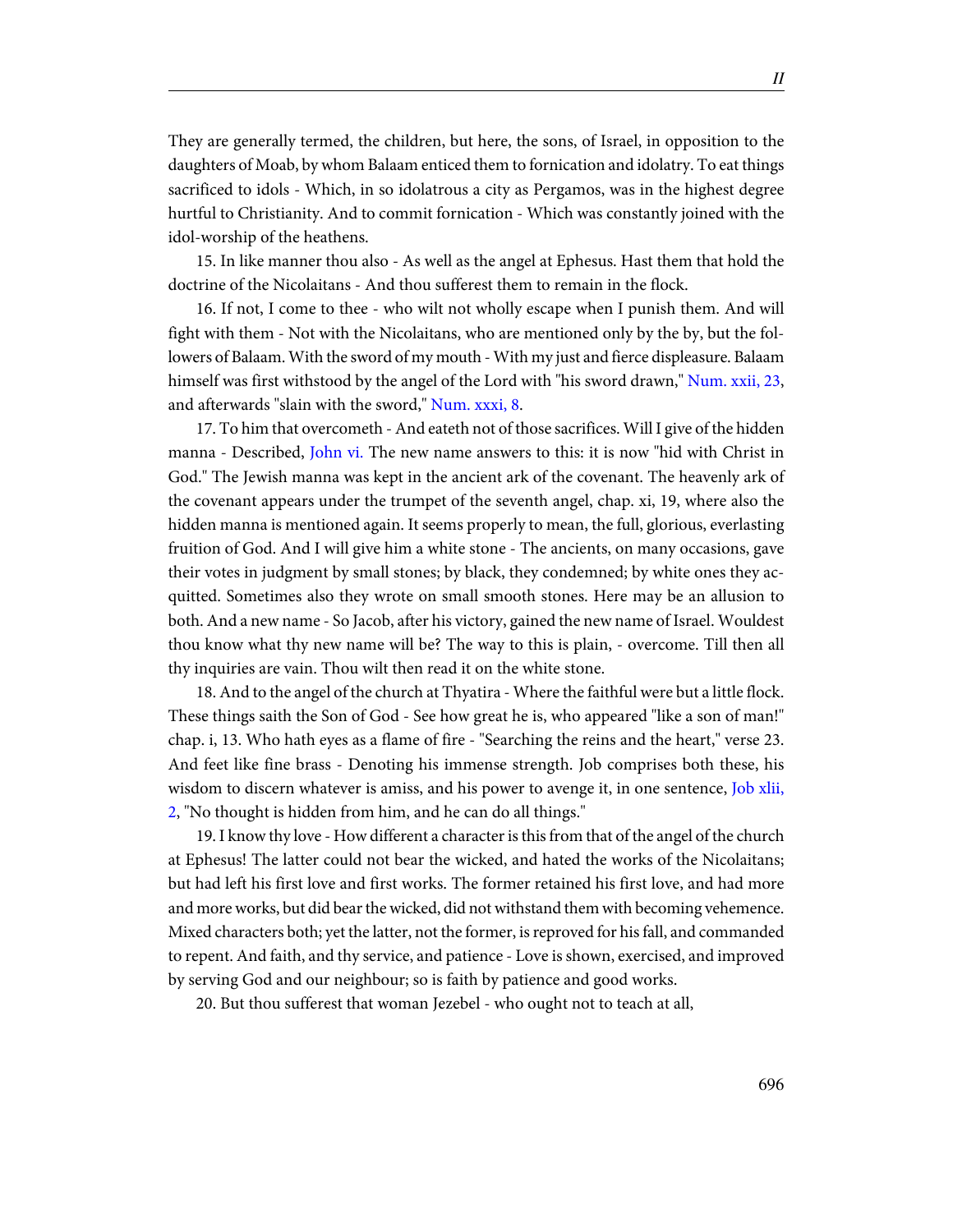[1 Tim. ii, 12.](http://www.ccel.org/study/Bible:1Tim.2.12) To teach and seduce my servants - At Pergamos were many followers of Balaam; at Thyatira, one grand deceiver. Many of the ancients have delivered, that this was the wife of the pastor himself. Jezebel of old led the people of God to open idolatry. This Jezebel, fitly called by her name, from the resemblance between their works, led them to partake in the idolatry of the heathens. This she seems to have done by first enticing them to fornication, just as Balaam did: whereas at Pergamos they were first enticed to idolatry, and afterwards to fornication.

21. And I gave her time to repent - So great is the power of Christ! But she will not repent - So, though repentance is the gift of God, man may refuse it; God will not compel.

22. I will cast her into a bed-into great affliction-and them that commit either carnal or spiritual adultery with her, unless they repent - She had her time before. Of her works - Those to which she had enticed their and which she had committed with them. It is observable, the angel of the church at Thyatira was only blamed for suffering her. This fault ceased when God took vengeance on her. Therefore he is not expressly exhorted to repent, though it is implied.

23. And I will kill her children - Those which she hath born in adultery, and them whom she hath seduced. With death - This expression denotes death by the plague, or by some manifest stroke of God's hand. Probably the remarkable vengeance taken on her children was the token of the certainty of all the rest. And all the churches - To which thou now writest. Shall know that I search the reins - The desires. And hearts - Thoughts.

24. But I say to you who do not hold this doctrine - Of Jezebel. Who have not known the depths of Satan - O happy ignorance! As they speak - That were continually boasting of the deep things which they taught. Our Lord owns they were deep, even deep as hell: for they were the very depths of Satan. Were these the same of which Martin Luther speaks? It is well if there are not some of his countrymen now in England who know them too well! I will lay upon you no other burden - Than that you have already suffered from Jezebel and her adherents.

25. What ye - Both the angel and the church have.

26. By works - Those which I have commanded. To him will I give power over the nations - That is, I will give him to share with me in that glorious victory which the Father hath promised me over all the nations who as yet resist me, [Psalm ii, 8, 9.](http://www.ccel.org/study/Bible:Ps.2.8-Ps.2.9)

27. And he shall rule them - That is, shall share with me when I do this. With a rod of iron - With irresistible power, employed on those only who will not otherwise submit; who will hereby be dashed in pieces - Totally conquered.

28. I will give him the morning star - Thou, O Jesus, art the morning star! O give thyself to me! Then will I desire no sun, only thee, who art the sun also. He whom this star enlightens has always morning and no evening. The duties and promises here answer each other; the valiant conqueror has power over the stubborn nations. And he that, after having conquered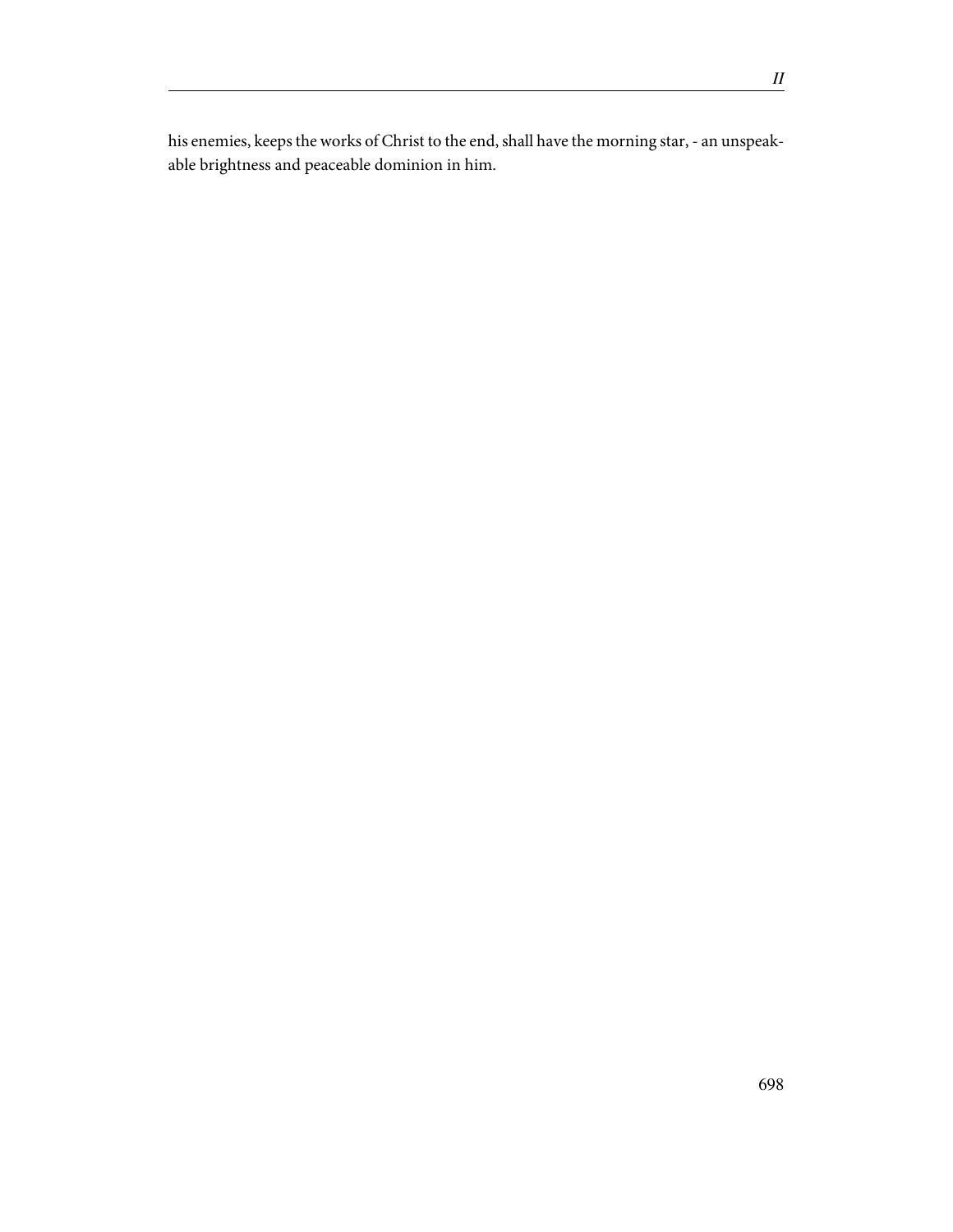**III**

1. The seven spirits of God - The Holy Spirit, from whom alone all spiritual life and strength proceed. And the seven stars - which are subordinate to him. Thou hast a name that thou livest - A fair reputation, a goodly outside appearance. But that Spirit seeth through all things, and every empty appearance vanishes before him.

2. The things which remain - In thy soul; knowledge of the truth, good desires, and convictions. Which were ready to die - Wherever pride, indolence, or levity revives, all the fruits of the Spirit are ready to die.

3. Remember how - Humbly, zealously, seriously. Thou didst receive the grace of God once, and hear - His word. And hold fast - The grace thou hast received. And repent - According to the word thou hast heard.

4. Yet thou hast a few names - That is, persons. But though few, they had not separated themselves from the rest; otherwise, the angel of Sardis would not have had them. Yet it was no virtue of his, that they were unspotted; whereas it was his fault that they were but few. Who have not defiled their garments - Either by spotting themselves, or by partaking of other men's sins. They shall walk with me in white - in joy; in perfect holiness; in glory. They are worthy - A few good among many bad are doubly acceptable to God. O how much happier is this worthiness than that mentioned, chap. xvi, 6.

5. He shall be clothed in white raiment - The colour of victory, joy, and triumph. And I will not blot his name out of the book of life - Like that of the angel of the church at Sardis: but he shall live forever. I will confess his name - As one of my faithful servants and soldiers.

7. The holy one, the true one - Two great and glorious names He that hath the key of David - A master of a family, or a prince, has one or more keys, wherewith he can open and shut all the doors of his house or palace. So had David a key, a token of right and sovereignty, which was afterward adjudged to Eliakim, [Isaiah xxii, 22.](http://www.ccel.org/study/Bible:Isa.22.22) Much more has Christ, the Son of David, the key of the spiritual city of David, the New Jerusalem; the supreme right, power, and authority, as in his own house. He openeth this to all that overcome, and none shutteth: he shutteth it against all the fearful, and none openeth. Likewise when he openeth a door on earth for his works or his servants, none can shut; and when he shutteth against whatever would hurt or defile, none can open.

8. I have given before thee an opened door - To enter into the joy of thy Lord; and, meantime, to go on unhindered in every good work. Thou hast a little strength - But little outward human strength; a little, poor, mean, despicable company. Yet thou hast kept my word - Both in judgment and practice.

9. Behold, I - who have all power; and they must then comply. I will make them come and bow down before thy feet - Pay thee the lowest homage. And know - At length, that all depends on my love, and that thou hast a place therein. O how often does the judgment of the people turn quite round, when the Lord looketh upon them! [Job xlii, 7,](http://www.ccel.org/study/Bible:Job.42.7) &c.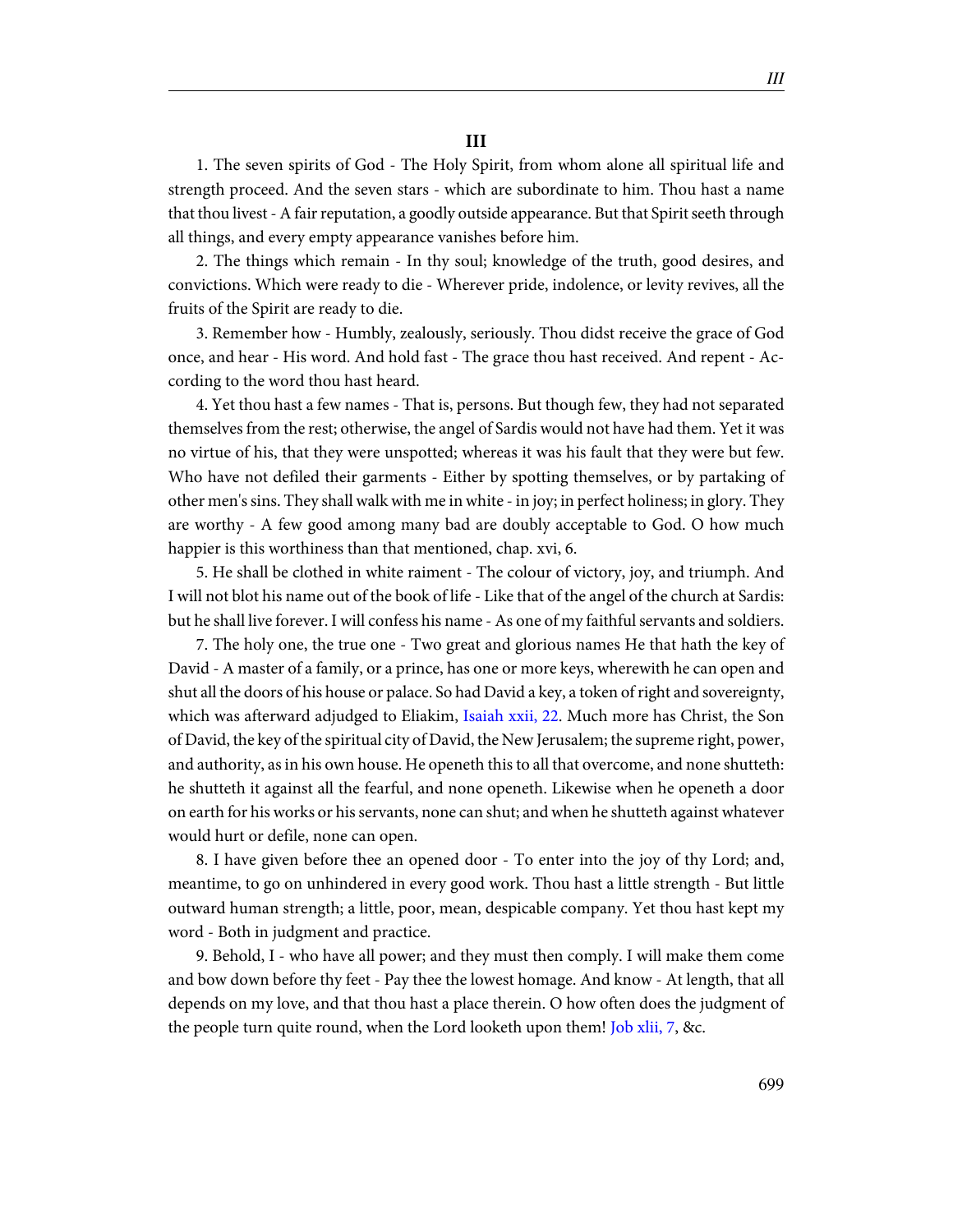10. Because thou hast kept the word of my patience - The word of Christ is indeed a word of patience. I also will keep thee - O happy exemption from that spreading calamity! From the hour of temptation - So that thou shalt not enter into temptation; but it shall pass over thee. The hour denotes the short time of its continuance; that is, at any one place. At every one it was very sharp, though short; wherein the great tempter was not idle, chap. ii, 10. Which hour shall come upon the whole earth - The whole Roman empire. It went over the Christians, and over the Jews and heathens; though in a very different manner. This was the time of the persecution under the seemingly virtuous emperor Trajan. The two preceding persecutions were under those monsters, Nero and Domitian; but Trajan was so admired for his goodness, and his persecution was of such a nature, that it was a temptation indeed, and did throughly try them that dwelt upon the earth.

11. Thy crown - Which is ready for thee, if thou endure to the end.

12. I will make him a pillar in the temple of my God - I will fix him as beautiful, as useful, and as immovable as a pillar in the church of God. And he shall go out no more - But shall be holy and happy forever. And I will write upon him the name of my God - So that the nature and image of God shall appear visibly upon him. And the name of the city of my God - Giving him a title to dwell in the New Jerusalem. And my new name - A share in that joy which I entered into, after overcoming all my enemies.

14. To the angel of the church at Laodicea - For these St. Paul had had a great concern, [Colossians ii, 1.](http://www.ccel.org/study/Bible:Col.2.1) These things saith the Amen - That is, the True One, the God of truth. The beginning - The Author, Prince, and Ruler. Of the creation of God - Of all creatures; the beginning, or Author, by whom God made them all.

15. I know thy works - Thy disposition and behaviour, though thou knowest it not thyself. That thou art neither cold - An utter stranger to the things of God, having no care or thought about them. Nor hot - As boiling water: so ought we to be penetrated and heated by the fire of love. O that thou wert - This wish of our Lord plainly implies that he does not work on us irresistibly, as the fire does on the water which it heats. Cold or hot - Even if thou wert cold, without any thought or profession of religion, there would be more hope of thy recovery.

16. So because thou art lukewarm - The effect of lukewarm water is well known. I am about to spue thee out of my mouth - I will utterly cast thee from me; that is, unless thou repent.

17. Because thou sayest - Therefore "I counsel thee," &c. I am rich - In gifts and grace, as well as worldly goods. And knowest not that thou art - In God's account, wretched and pitiable.

18. I counsel thee - who art poor, and blind, and naked. To buy of me - Without money or price. Gold purified in the fire - True, living faith, which is purified in the furnace of af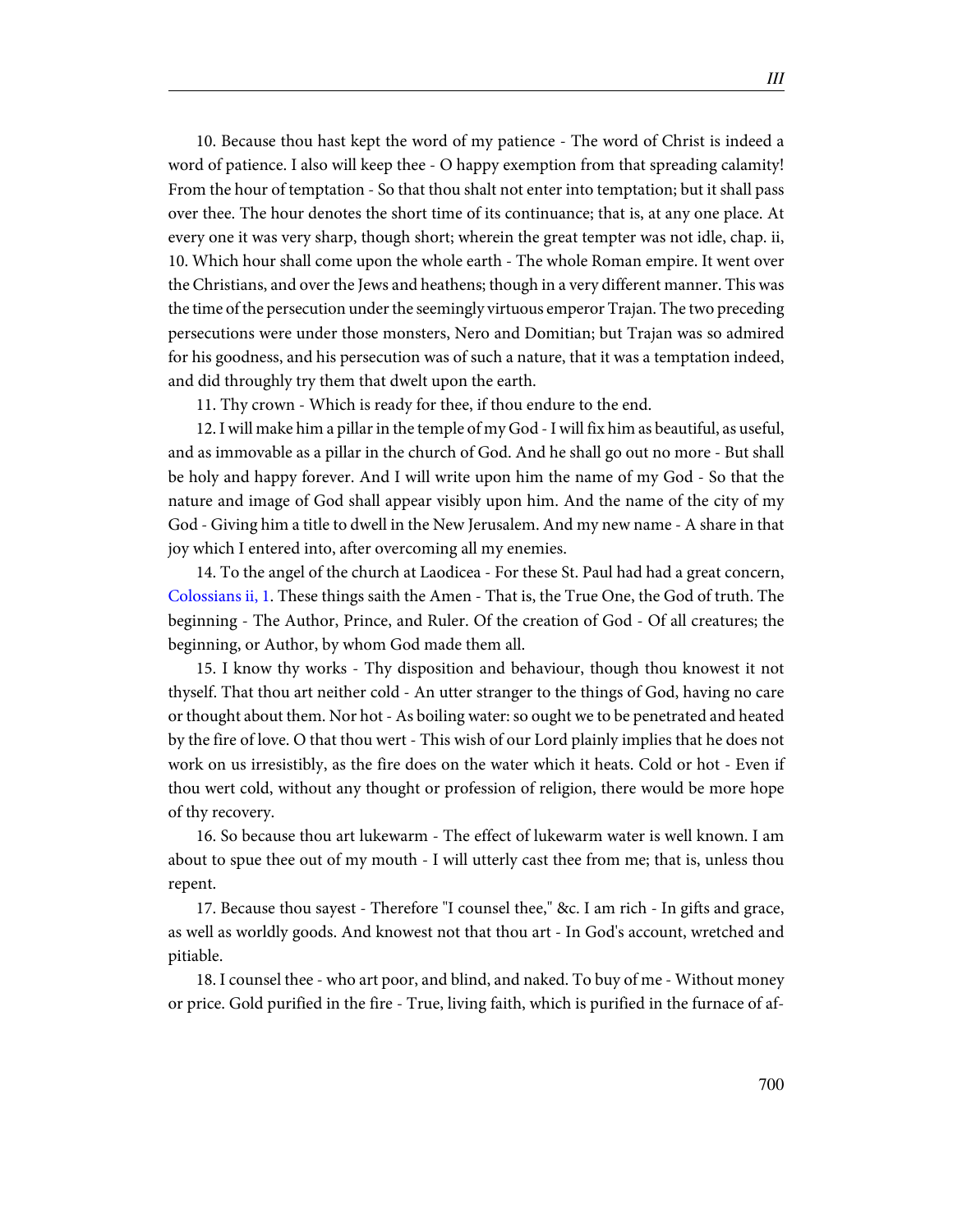fliction. And white raiment - True holiness. And eyesalve - Spiritual illumination; the "unction of the Holy One," which teacheth all things.

19. Whomsoever I love - Even thee, thou poor Laodicean! O how much has his unwearied love to do! I rebuke - For what is past. And chasten - That they may amend for the time to come.

20. I stand at the door, and knock - Even at this instant; while he is speaking this word. If any man open - Willingly receive me. I will sup with him - Refreshing him with my graces and gifts, and delighting myself in what I have given. And he with me - In life everlasting.

21. I will give him to sit with me on my throne - In unspeakable happiness and glory. Elsewhere, heaven itself is termed the throne of God: but this throne is in heaven.

22. He that hath an ear, let him hear, &c. - This stands in the three former letters before the promise; in the four latter, after it; clearly dividing the seven into two parts; the first containing three, the last, four letters. The titles given our Lord in the three former letters peculiarly respect his power after his resurrection and ascension, particularly over his church; those in the four latter, his divine glory, and unity with the Father and the Holy Spirit. Again, this word being placed before the promises in the three former letters, excludes the false apostles at Ephesus, the false Jews at Smyrna, and the partakers with the heathens at Pergamos, from having any share therein. In the four latter, being placed after them, it leaves the promises immediately joined with Christ's address to the angel of the church, to show that the fulfilling of these was near; whereas the others reach beyond the end of the world. It should be observed, that the overcoming, or victory, (to which alone these peculiar promises are annexed,) is not the ordinary victory obtained by every believer; but a special victory over great and peculiar temptations, by those that are strong in faith.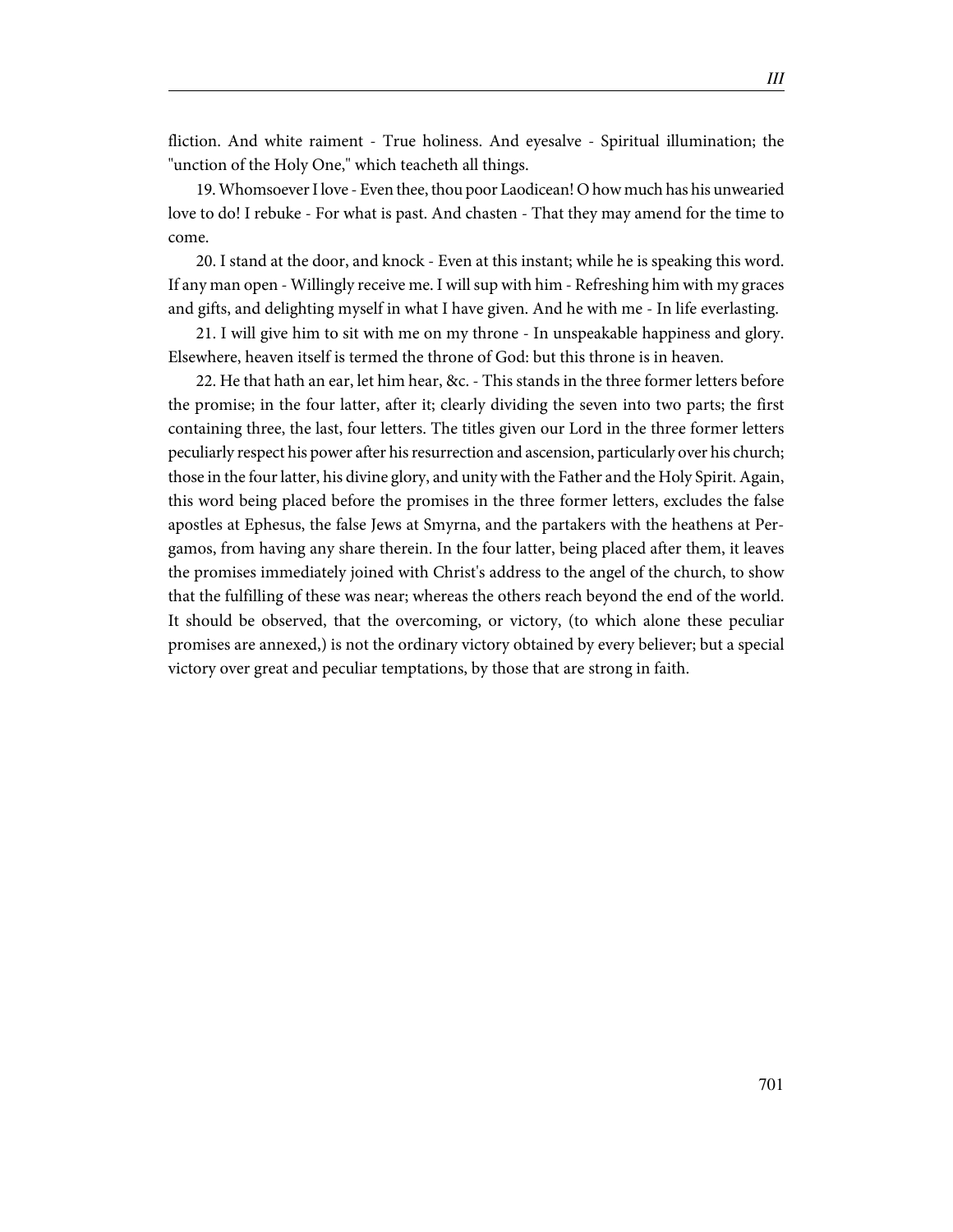We are now entering upon the main prophecy. The whole Revelation may be divided thus:- The first, second, and third chapters contain the introduction; The fourth and fifth, the proposition; The sixth, seventh, eighth, and ninth describe things which are already fulfilled; The tenth to the fourteenth, things which are now fulfilling; The fifteenth to the nineteenth, things which will be fulfilled shortly; The twentieth, twenty-first, and twentysecond, things at a greater distance.

1. After these things - As if he had said, After I had written these letters from the mouth of the Lord. By the particle and, the several parts of this prophecy are usually connected: by the expression, after these things, they are distinguished from each other, chap. vii, 9; xix, 1. By that expression, and after these things, they are distinguished, and yet connected, chap. vii, 1; xv, 5; xviii, 1. St. John always saw and heard, and then immediately wrote down one part after another: and one part is constantly divided from another by some one of these expressions. I saw - Here begins the relation of the main vision, which is connected throughout; as it appears from "the throne, and him that sitteth thereon;" "the Lamb;" (who hitherto has appeared in the form of a man;) " the four living creatures;" and " the four and twenty elders," represented from this place to the end. From this place, it is absolutely necessary to keep in mind the genuine order of the texts, as it stands in the preceding table. A door opened in heaven - Several of these openings are successively mentioned. Here a door is opened; afterward, "the temple of God in heaven," chap. xi, 19; xv, 5; and, at last, "heaven" itself, xix, 11. By each of these St. John gains a new and more extended prospect. And the first voice which I had heard - Namely, that of Christ: afterward, he heard the voices of many others. Said, Come up hither - Not in body, but in spirit; which was immediately done.

2. And immediately I was in the spirit - Even in an higher degree than before, chap. i, 10. And, behold, a throne was set in heaven - St. John is to write "things which shall be;" and, in order thereto, he is here shown, after an heavenly manner, how whatever "shall be," whether good or bad, flows out of invisible fountains; and how, after it is done on the visible theatre of the world and the church, it flows back again into the invisible world, as its proper and final scope. Here commentators divide: some proceed theologically; others, historically; whereas the right way is, to join both together. The court of heaven is here laid open; and the throne of God is, as it were, the center from which everything in the visible world goes forth, and to which everything returns. Here, also, the kingdom of Satan is disclosed; and hence we may extract the most important things out of the most comprehensive and, at the same time, most secret history of the kingdom of hell and heaven. But herein we must be content to know only what is expressly revealed in this book. This describes, not barely what good or evil is successively transacted on earth, but how each springs from the kingdom of light or darkness, and continually tends to the source whence it sprung: So that no man can explain all that is contained therein, from the history of the church militant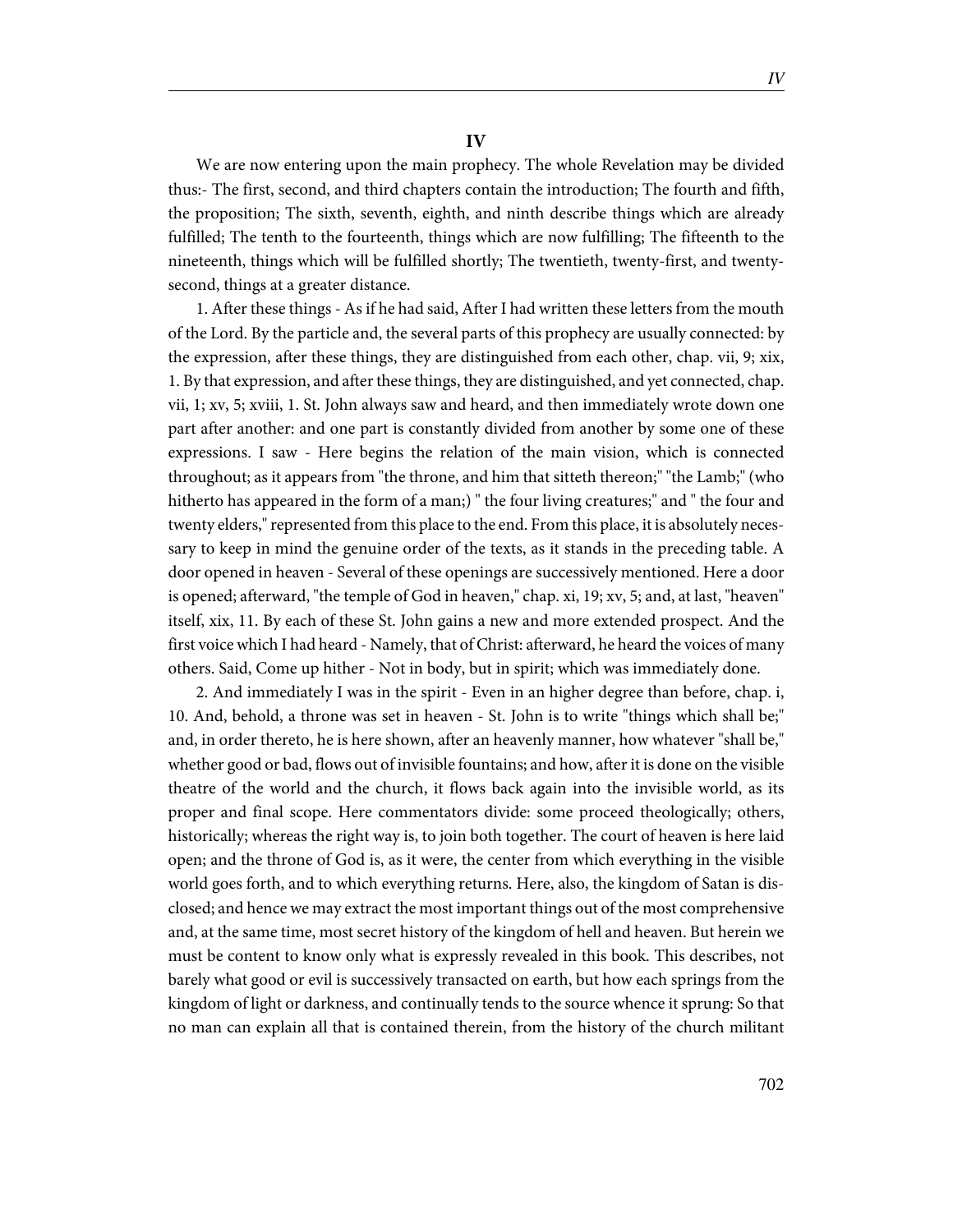only. And yet the histories of past ages have their use, as this book is properly prophetical. The more, therefore, we observe the accomplishment of it, so much the more may we praise God, in his truth, wisdom, justice, and almighty power, and learn to suit ourselves to the time, according to the remarkable directions contained in the prophecy. And one sat on the throne - As a king, governor, and judge. Here is described God, the Almighty, the Father of heaven, in his majesty, glory, and dominion.

3. And he that sat was in appearance - Shone with a visible lustre, like that of sparkling precious stones, such as those which were of old on the high priest's breastplate, and those placed as the foundations of the new Jerusalem, chap. xxi, 19, 20. If there is anything emblematical in the colours of these stones, possibly the jasper, which is transparent and of a glittering white, with an intermixture of beautiful colours, may be a symbol of God's purity, with various other perfections, which shine in all his dispensations. The sardine stone, of a blood-red colour, may be an emblem of his justice, and the vengeance he was about to execute on his enemies. An emerald, being green, may betoken favour to the good; a rainbow, the everlasting covenant. See [Gen. ix, 9.](http://www.ccel.org/study/Bible:Gen.9.9) And this being round about the whole breadth of the throne, fixed the distance of those who stood or sat round it.

4. And round about the throne - In a circle, are four and twenty thrones, and on the thrones four and twenty elders - The most holy of all the former ages, [Isaiah xxiv, 23;](http://www.ccel.org/study/Bible:Isa.24.23) [Heb.](http://www.ccel.org/study/Bible:Heb.12.1) [xii, 1](http://www.ccel.org/study/Bible:Heb.12.1); representing the whole body of the saints. Sitting - In general; but falling down when they worship. Clothed in white raiment - This and their golden crowns show, that they had already finished their course and taken their place among the citizens of heaven. They are never termed souls, and hence it is probable that they had glorified bodies already. Compare [Matt. xxvii, 52](http://www.ccel.org/study/Bible:Matt.27.52).

5. And out of the throne go forth lightnings - Which affect the sight. Voices - Which affect the hearing. Thunderings - Which cause the whole body to tremble. Weak men account all this terrible; but to the inhabitants of heaven it is a mere source of joy and pleasure, mixed with reverence to the Divine Majesty. Even to the saints on earth these convey light and protection; but to their enemies, terror and destruction.

6. And before the throne is a sea as of glass, like crystal - Wide and deep, pure and clear, transparent and still. Both the "seven lamps of fire" and this sea are before the throne; and both may mean "the seven spirits of God," the Holy Ghost; whose powers and operations are frequently represented both under the emblem of fire and of water. We read again, chap. xv, 2, of "a sea as of glass," where there is no mention of "the seven lamps of fire;" but, on the contrary, the sea itself is "mingled with fire." We read also, chap. xxii, 1, of "a stream of water of life, clear as crystal." Now, the sea which is before the throne, and the stream which goes out of the throne, may both mean the same; namely, the Spirit of God. And in the midst of the throne - With respect to its height. Round about the throne - That is, toward the four quarters, east, west, north, and south. Were four living creatures - Not beasts, no more than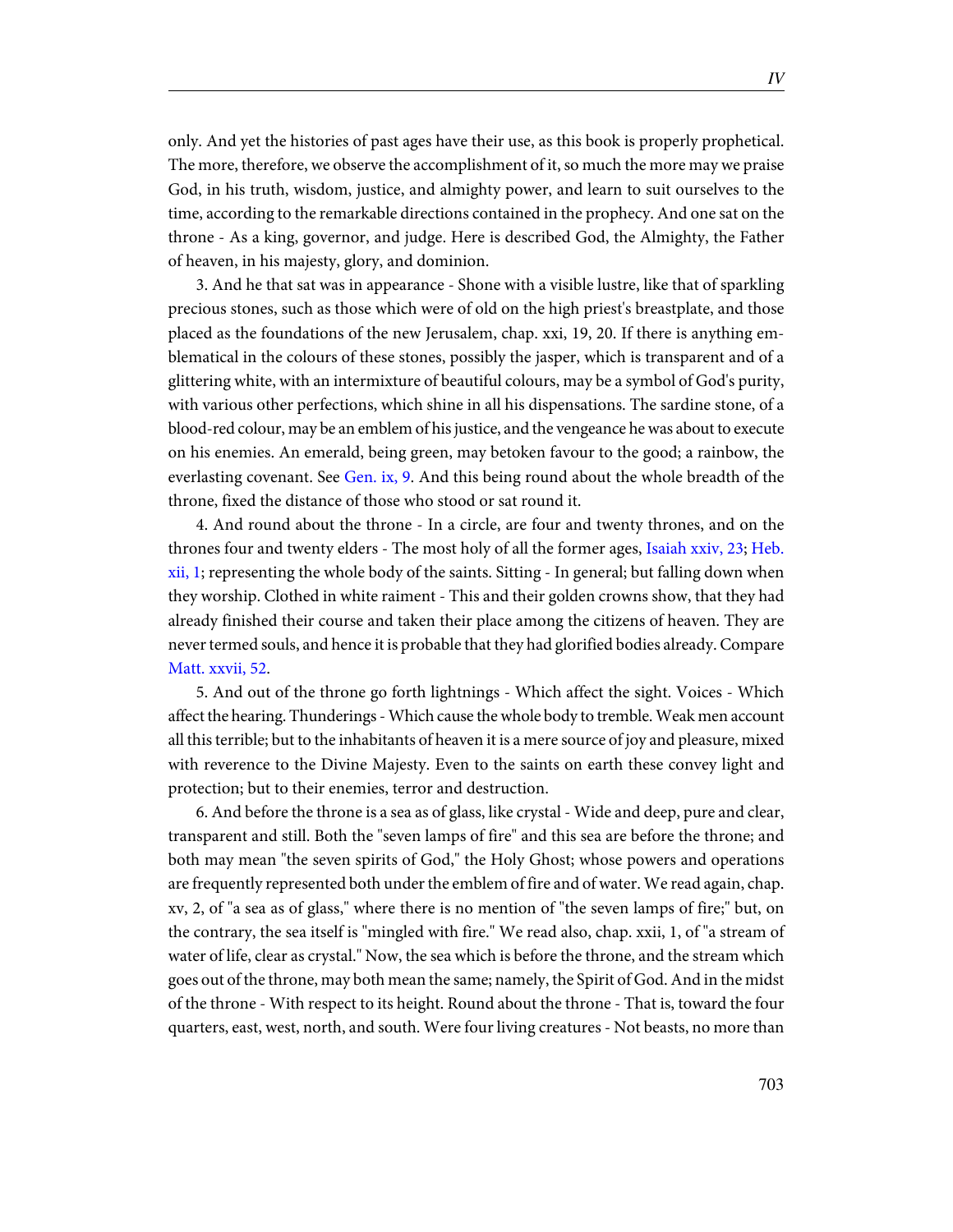birds. These seem to be taken from the cherubim in the visions of Isaiah and Ezekiel, and in the holy of holies. They are doubtless some of the principal powers of heaven; but of what order, it is not easy to determine. It is very probable that the twenty-four elders may represent the Jewish church: their harps seem to intimate their having belonged to the ancient tabernacle service, where they were wont to be used. If so, the living creatures may represent the Christian church. Their number, also, is symbolical of universality, and agrees with the dispensation of the gospel, which extended to all nations under heaven. And the "new song" which they all sing, saying, "Thou hast redeemed us out of every kindred, and tongue, and people, and nation," chap. v, 9, could not possibly suit the Jewish without the Christian church. The first living creature was like a lion - To signify undaunted courage. The second, like a calf - Or ox, [Ezek. i, 10](http://www.ccel.org/study/Bible:Ezek.1.10), to signify unwearied patience. The third, with the face of a man - To signify prudence and compassion. The fourth, like an eagle - To signify activity and vigour. Full of eyes - To betoken wisdom and knowledge. Before - To see the face of him that sitteth on the throne. And behind - To see what is done among the creatures.

7. And the first - Just such were the four cherubim in Ezekiel, who supported the moving throne of God; whereas each of those that overshadowed the mercy-seat in the holy of holies had all these four faces: whence a late great man supposes them to have been emblematic of the Trinity, and the incarnation of the second Person. A flying eagle - That is, with wings expanded.

8. Each of them hath six wings - As had each of the seraphim in Isaiah's vision. "Two covered his face," in token of humility and reverence: "two his feet," perhaps in token of readiness and diligence for executing divine commissions. Round about and within they are full of eyes. Round about - To see everything which is farther off from the throne than they are themselves. And within - On the inner part of the circle which they make with one another. First, they look from the center to the circumference, then from the circumference to the center. And they rest not - O happy unrest! Day and night - As we speak on earth. But there is no night in heaven. And say, Holy, holy, holy - Is the Three-One God. There are two words in the original, very different from each other; both which we translate holy. The one means properly merciful; but the other, which occurs here, implies much more. This holiness is the sum of all praise, which is given to the almighty Creator, for all that he does and reveals concerning himself, till the new song brings with it new matter of glory. This word properly signifies separated, both in Hebrew and other languages. And when God is termed holy, it denotes that excellence which is altogether peculiar to himself; and the glory flowing from all his attributes conjoined, shining forth from all his works, and darkening all things besides itself, whereby he is, and eternally remains, in an incomprehensible manner separate and at a distance, not only from all that is impure, but likewise from all that is created. God is separate from all things. He is, and works from himself, out of himself, in himself, through himself, for himself. Therefore, he is the first and the last, the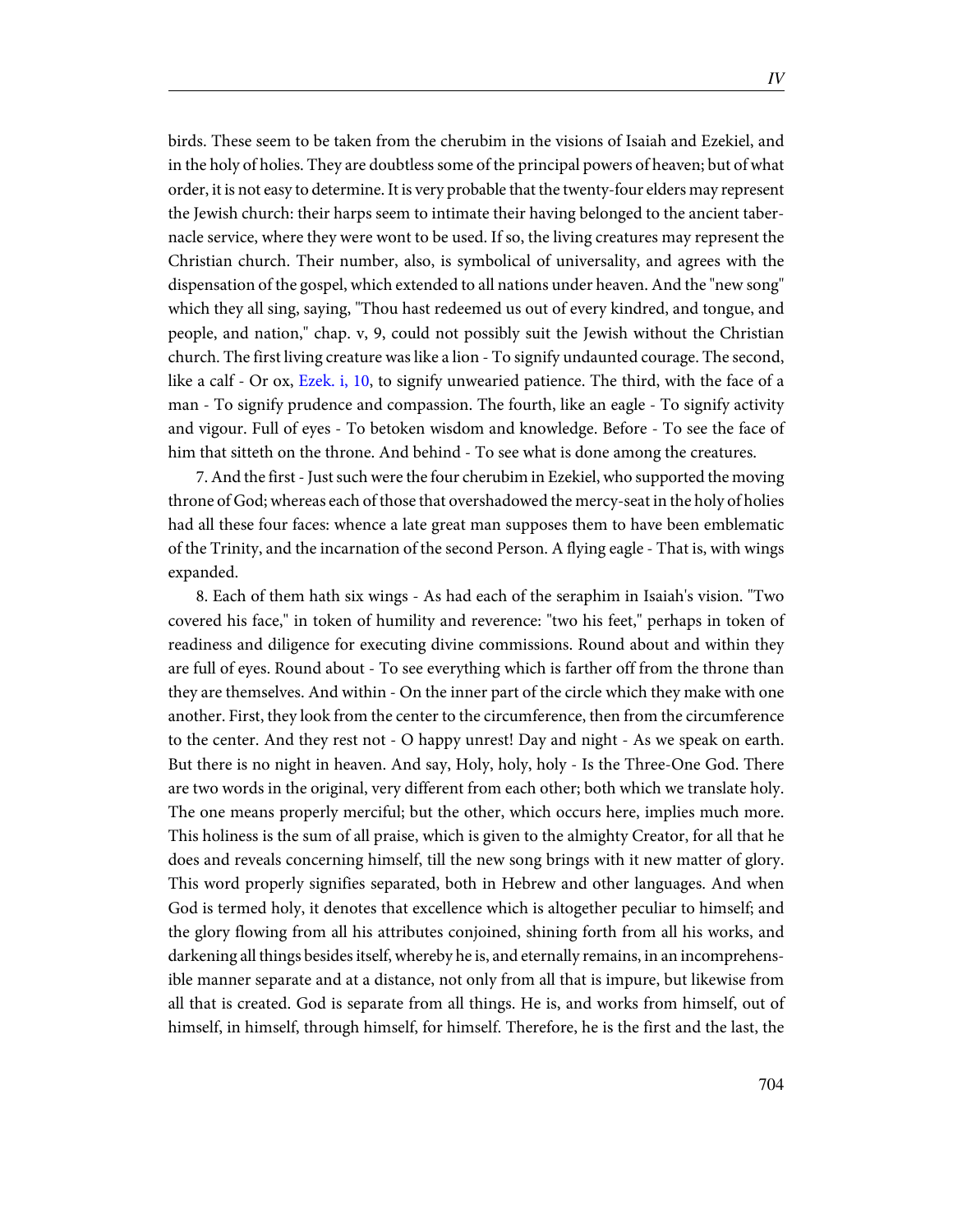only one and the Eternal, living and happy, endless and unchangeable, almighty, omniscient, wise and true, just and faithful, gracious and merciful. Hence it is, that holy and holiness mean the same as God and Godhead: and as we say of a king, "His Majesty;" so the scripture says of God, "His Holiness," [Heb. xii, 10](http://www.ccel.org/study/Bible:Heb.12.10). The Holy Spirit is the Spirit of God. When God is spoken of, he is often named "the Holy One:" and as God swears by his name, so he does also by his holiness; that is, by himself. This holiness is often styled glory: often his holiness and glory are celebrated together, [Lev. x, 3](http://www.ccel.org/study/Bible:Lev.10.3); [Isaiah vi, 3.](http://www.ccel.org/study/Bible:Isa.6.3) For holiness is covered glory, and glory is uncovered holiness. The scripture speaks abundantly of the holiness and glory of the Father, the Son, and the Holy Ghost. And hereby is the mystery of the Holy Trinity eminently confirmed. That is also termed holy which is consecrated to him, and for that end separated from other things: and so is that wherein we may be like God, or united to him. In the hymn resembling this, recorded by Isaiah, [Isaiah vi, 3](http://www.ccel.org/study/Bible:Isa.6.3), is added, "The whole earth is full of his glory." But this is deferred in the Revelation, till the glory of the Lord (his enemies being destroyed) fills the earth.

9, 10. And when the living creatures give glory-the elders fall down - That is, as often as the living creatures give glory, immediately the elders fall down. The expression implies, that they did so at the same instant, and that they both did this frequently. The living creatures do not say directly, "Holy, holy, holy art thou;" but only bend a little, out of deep reverence, and say, "Holy, holy, holy is the Lord." But the elders, when they are fallen down, may say, "Worthy art thou, O Lord our God."

11. Worthy art thou to receive - This he receives not only when he is thus praised, but also when he destroys his enemies and glorifies himself anew. The glory and the honour and the power - Answering the thrice-holy of the living creatures, verse 9. ver. 9, For thou hast created all things - Creation is the ground of all the works of God: therefore, for this, as well as for his other works, will he be praised to all eternity. And through thy will they were - They began to be. It is to the free, gracious and powerfully- working will of Him who cannot possibly need anything that all things owe their first existence. And are created - That is, continue in being ever since they were created.

705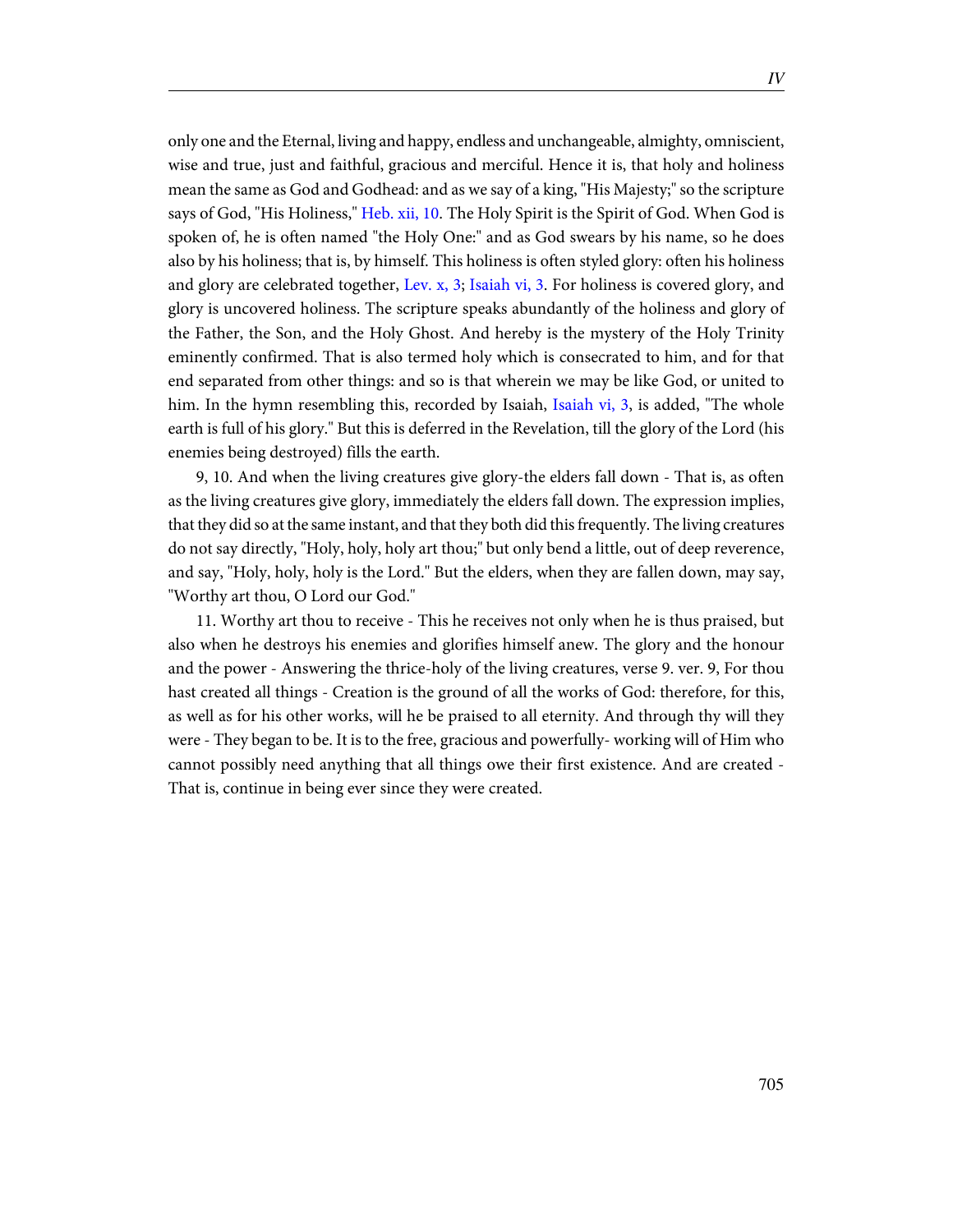1. And I saw - This is a continuation of the same narrative. In the right hand - The emblem of his all-ruling power. He held it openly, in order to give it to him that was worthy. It is scarce needful to observe, that there is not in heaven any real book of parchment or paper or that Christ does not really stand there, in the shape of a lion or of a lamb. Neither is there on earth any monstrous beast with seven heads and ten horns. But as there is upon earth something which, in its kind, answers such a representation; so there are in heaven divine counsels and transactions answerable to these figurative expressions. All this was represented to St. John at Patmos, in one day, by way of vision. But the accomplishment of it extends from that time throughout all ages. Writings serve to inform us of distant and of future things. And hence things which are yet to come are figuratively said to be "written in God's book;" so were at that time the contents of this weighty prophecy. But the book was sealed. Now comes the opening and accomplishing also of the great things that are, as it were, the letters of it. A book written within and without - That is, no part of it blank, full of matter. Sealed with seven seals - According to the seven principal parts contained in it, one on the outside of each. The usual books of the ancients were not like ours, but were volumes or long pieces of parchment, rolled upon a long stick, as we frequently roll silks. Such was this represented, which was sealed with seven seals. Not as if the apostle saw all the seals at once; for there were seven volumes wrapped up one within another, each of which was sealed: so that upon opening and unrolling the first, the second appeared to be sealed up till that was opened, and so on to the seventh. The book and its seals represent all power in heaven and earth given to Christ. A copy of this book is contained in the following chapters. By "the trumpets," contained under the seventh seal, the kingdom of the world is shaken, that it may at length become the kingdom of Christ. By "the vials," under the seventh trumpet, the power of the beast, and whatsoever is connected with it, is broken. This sum of all we should have continually before our eyes: so the whole Revelation flows in its natural order.

2. And I saw a strong angel - This proclamation to every creature was too great for a man to make, and yet not becoming the Lamb himself. It was therefore made by an angel, and one of uncommon eminence.

3. And none - No creature; no, not Mary herself. In heaven, or in earth, neither under the earth - That is, none in the universe. For these are the three great regions into which the whole creation is divided. Was able to open the book - To declare the counsels of God. Nor to look thereon - So as to understand any part of it.

4. And I wept much - A weeping which sprung from greatness of mind. The tenderness of heart which he always had appeared more clearly now he was out of his own power. The Revelation was not written without tears; neither without tears will it be understood. How far are they from the temper of St. John who inquire after anything rather than the contents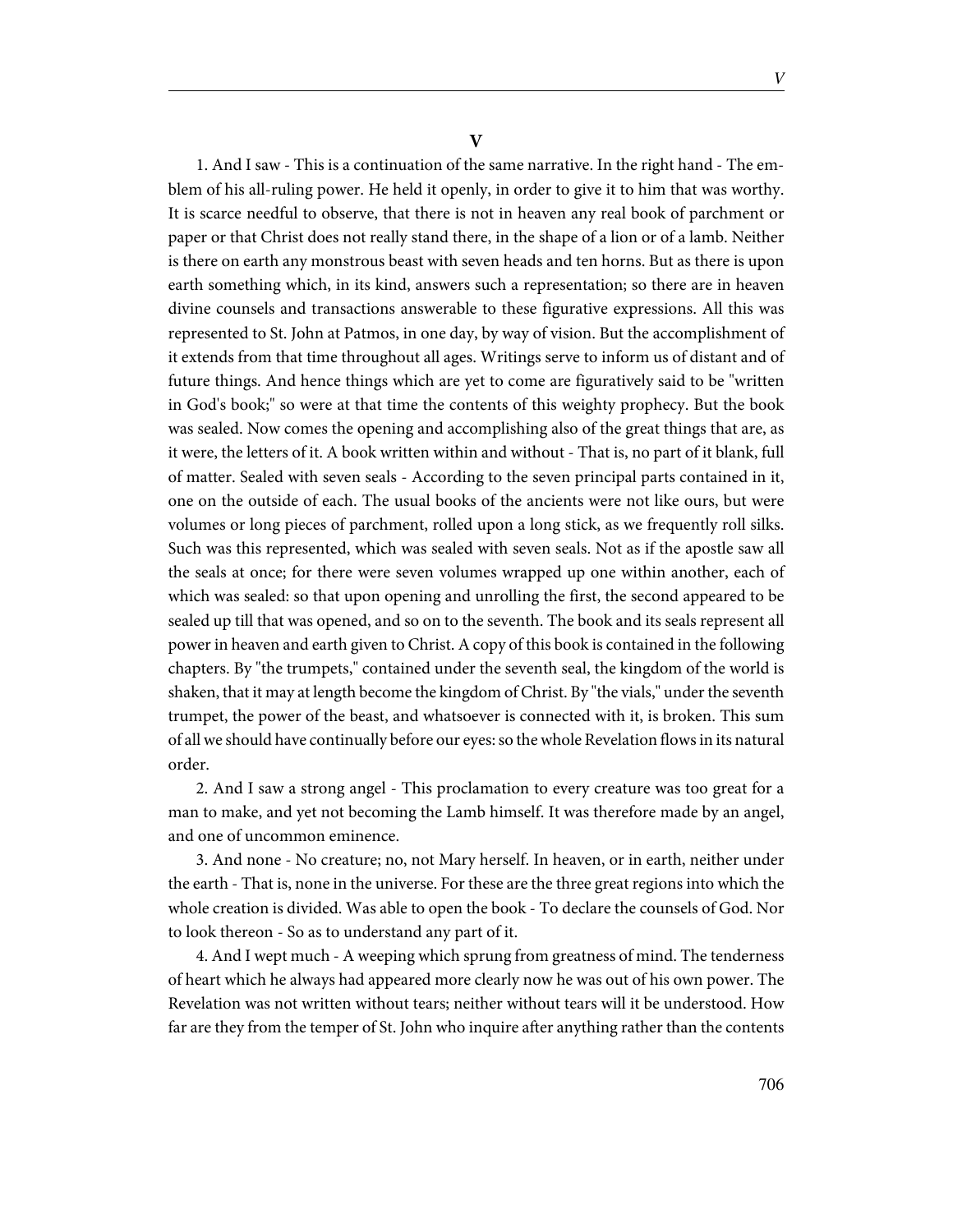of this book! yea, who applaud their own clemency if they excuse those that do inquire into them!

5. And one of the elders - Probably one of those who rose with Christ, and afterwards ascended into heaven. Perhaps one of the patriarchs. Some think it was Jacob, from whose prophecy the name of Lion is given him, [Gen. xlix, 9](http://www.ccel.org/study/Bible:Gen.49.9). The Lion of the tribe of Judah - The victorious prince who is, like a lion, able to tear all his enemies in pieces. The root of David - As God, the root and source of David's family, [Isaiah xi, 1, 10.](http://www.ccel.org/study/Bible:Isa.11.1 Bible:Isa.11.10) Hath prevailed to open the book - Hath overcome all obstructions, and obtained the honour to disclose the divine counsels.

6. And I saw - First, Christ in or on the midst of the throne; secondly, the four living creatures making the inner circle round him; and, thirdly, the four and twenty elders making a larger circle round him and them. Standing - He lieth no more; he no more falls on his face; the days of his weakness and mourning are ended. He is now in a posture of readiness to execute all his offices of prophet, priest, and king. As if he had been slain - Doubtless with the prints of the wounds which he once received. And because he was slain, he is worthy to open the book, verse 9, to the joy of his own people, and the terror of his enemies. Having seven horns - As a king, the emblem of perfect strength. And seven eyes - The emblem of perfect knowledge and wisdom. By these he accomplishes what is contained in the book, namely, by his almighty and all-wise Spirit. To these seven horns and seven eyes answer the seven seals and the sevenfold song of praise, verse 12. In Zechariah, likewise, iii, 9; iv, 10. [Zech. iii, 9,](http://www.ccel.org/study/Bible:Zech.3.9) [Zech. iv, 10](http://www.ccel.org/study/Bible:Zech.4.10) mention is made of "the seven eyes of the Lord, which go forth over all the earth." Which - Both the horns and the eyes. Are the seven spirits of God sent forth into all the earth - For the effectual working of the Spirit of God goes through the whole creation; and that in the natural, as well as spiritual, world. For could mere matter act or move? Could it gravitate or attract? Just as much as it can think or speak.

7. And he came - Here was "Ask of me," [Psalm ii, 8,](http://www.ccel.org/study/Bible:Ps.2.8) fulfilled in the most glorious manner. And took - it is one state of exaltation that reaches from our Lord's ascension to his coming in glory. Yet this state admits of various degrees. At his ascension, "angels, and principalities, and powers were subjected to him." Ten days after, he received from the Father and sent the Holy Ghost. And now he took the book out of the right hand of him that sat upon the throne - who gave it him as a signal of his delivering to him all power in heaven and earth. He received it, in token of his being both able and willing to fulfil all that was written therein.

8. And when he took the book, the four living creatures fell down - Now is homage done to the Lamb by every creature. These, together with the elders, make the beginning; and afterward, chap. v, 14, the conclusion. They are together surrounded with a multitude of angels, chap. v, 11, and together sing the new song, as they had before praised God together, chap. iv, 8, &c. Having every one - The elders, not the living creatures. An harp - Which was one of the chief instruments used for thanksgiving in the temple service: a fit emblem of the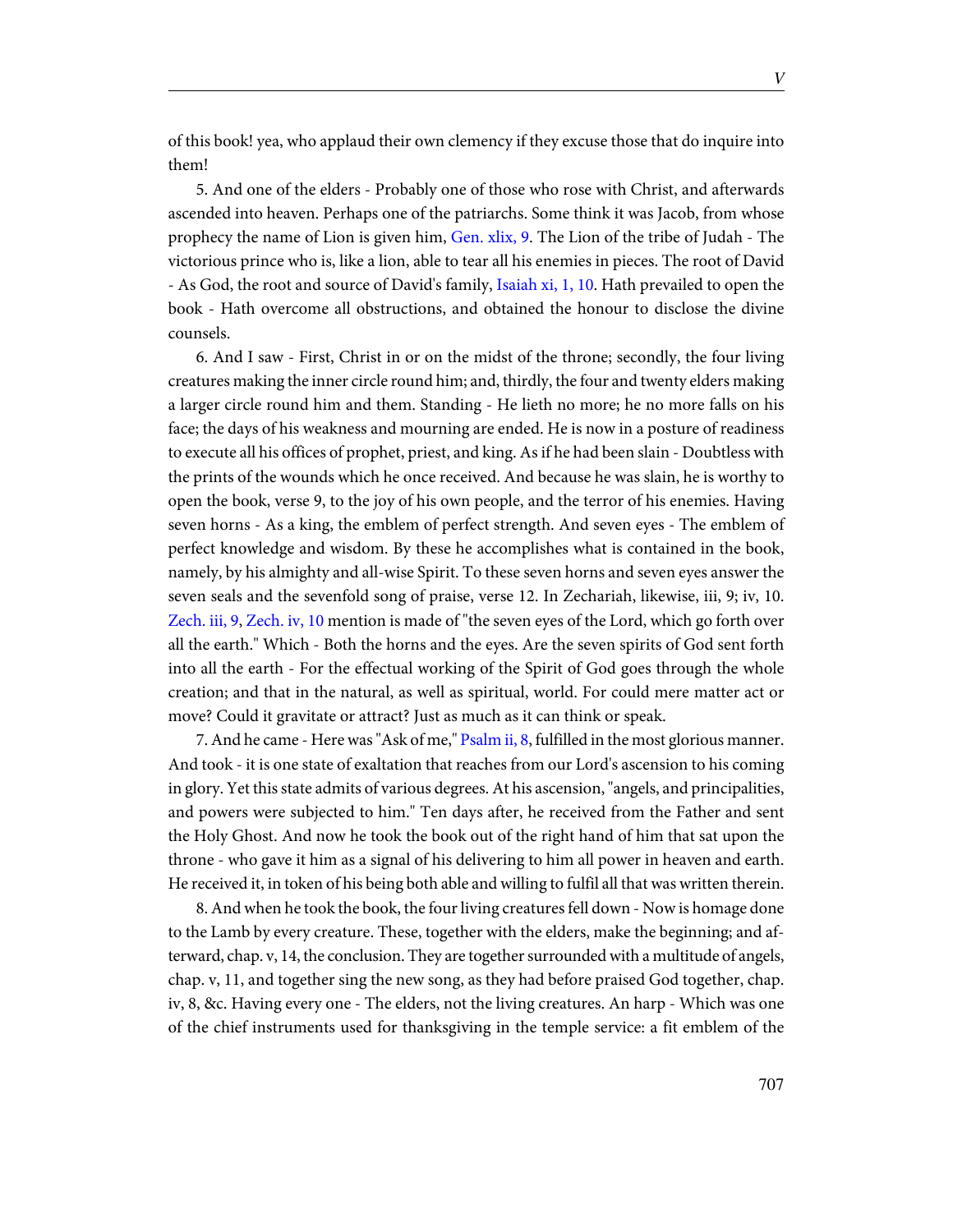9. And they sing a new song - One which neither they nor any other had sung before. Thou hast redeemed us - So the living creatures also were of the number of the redeemed. This does not so much refer to the act of redemption, which was long before, as to the fruit of it; and so more directly to those who had finished their course, "who were redeemed from the earth," ver. 1, out of every tribe, and tongue, and people, and nation - That is, out of all mankind.

10. And hast made them - The redeemed. So they speak of themselves also in the third person, out of deep self-abasement. They shall reign over the earth - The new earth: herewith agree the golden crowns of the elders. The reign of the saints in general follows, under the trumpet of the seventh angel; particularly after the first resurrection, as also in eternity, chap. xi, 18; xv, 7; xx, 4; xxii, 5[;Dan. vii, 27;](http://www.ccel.org/study/Bible:Dan.7.27)[Psalm xlix, 14](http://www.ccel.org/study/Bible:Ps.49.14).

11. And I saw - The many angels. And heard - The voice and the number of them. Round about the elders - So forming the third circle. It is remarkable, that men are represented through this whole vision as nearer to God than any of the angels. And the number of them was - At least two hundred millions, and two millions over. And yet these were but a part of the holy angels. Afterward, chap. vii, 11, St. John heard them all.

12. Worthy is the Lamb - The elders said, ver. 9, "Worthy art thou." They were more nearly allied to him than the angels. To receive the power, &c. - This sevenfold applause answers the seven seals, of which the four former describe all visible, the latter all invisible, things, made subject to the Lamb. And every one of these seven words bears a resemblance to the seal which it answers.

13. And every creature - In the whole universe, good or bad. In the heaven, on the earth, under the earth, on the sea - With these four regions of the world, agrees the fourfold word of praise. What is in heaven, says blessing; what is on earth, honour; what is under the earth, glory: what is on the sea, strength; is unto him. This praise from all creatures begins before the opening of the first seal; but it continues from that time to eternity, according to the capacity of each. His enemies must acknowledge his glory; but those in heaven say, Blessed be God and the Lamb. This royal manifesto is, as it were, a proclamation, showing how Christ fulfils all things, and "every knee bows to him," not only on earth, but also in heaven, and under the earth. This book exhausts all things, [1 Cor. xv, 27, 28](http://www.ccel.org/study/Bible:1Cor.15.27-1Cor.15.28), and is suitable to an heart enlarged as the sand of the sea. It inspires the attentive and intelligent reader with such a magnanimity, that he accounts nothing in this world great; no, not the whole frame of visible nature, compared to the immense greatness of what he is here called to behold, yea, and in part, to inherit. St. John has in view, through the whole following vision, what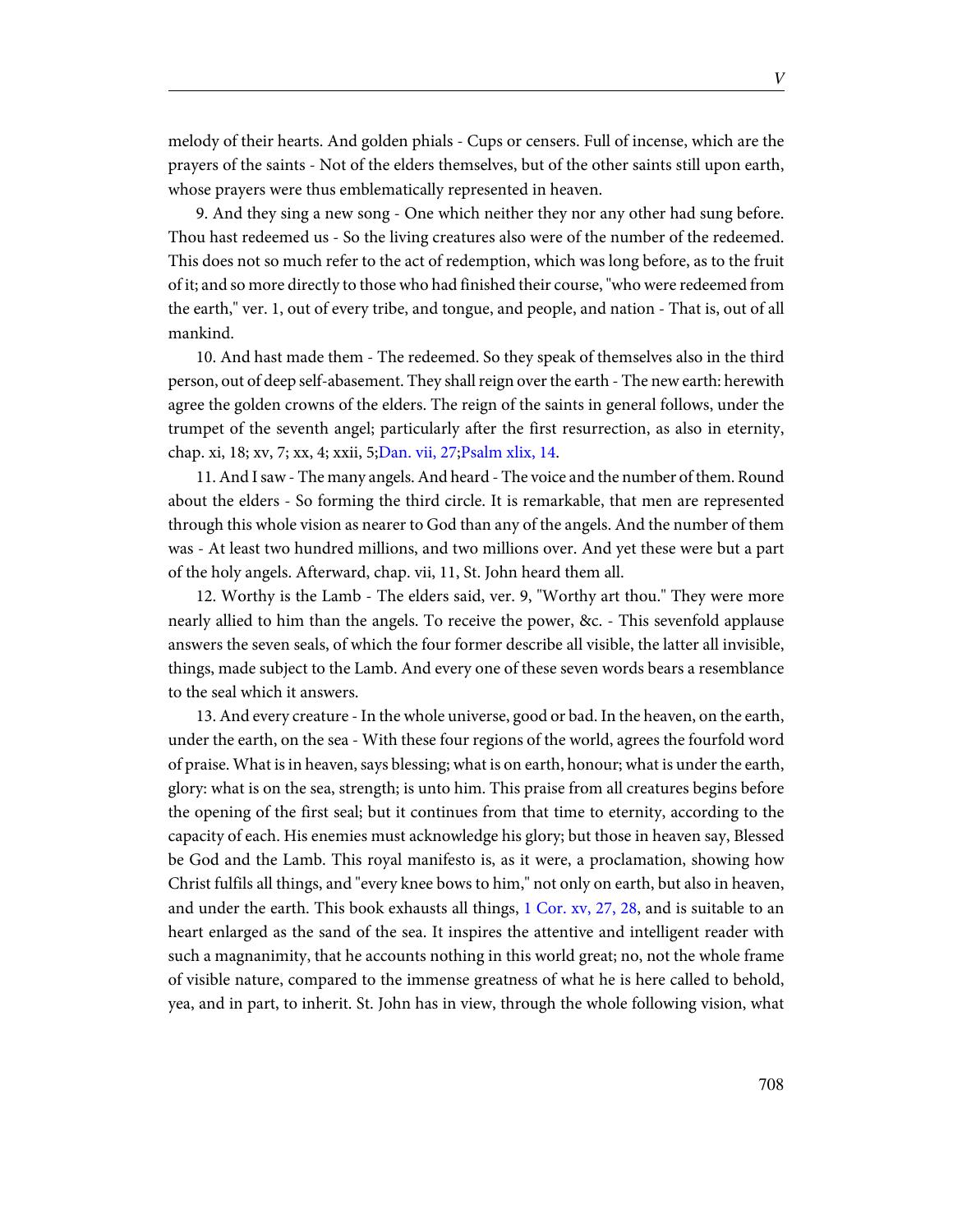he has been now describing, namely, the four living creatures, the elders, the angels, and all creatures, looking together at the opening of the seven seals.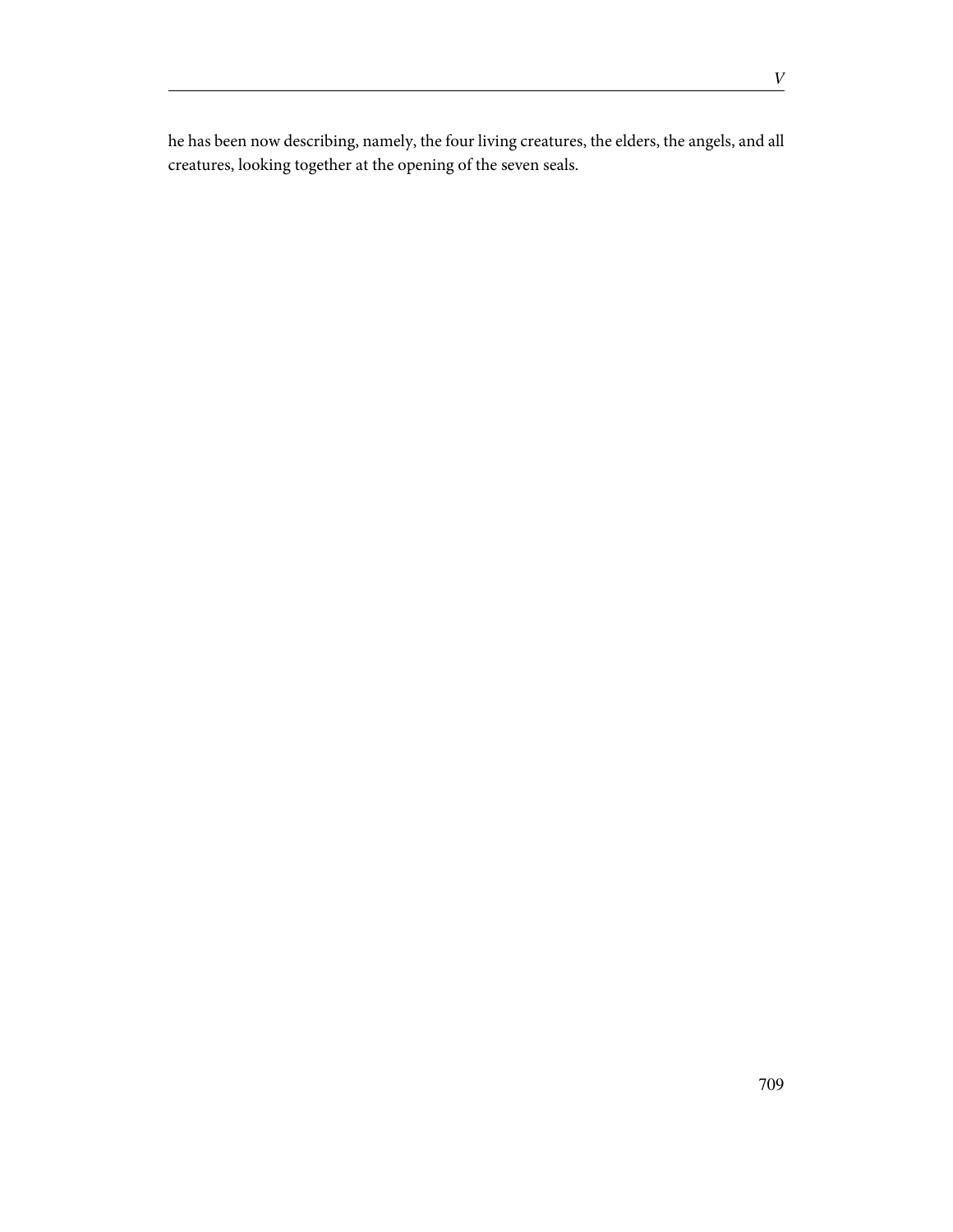**VI**

The seven seals are not distinguished from each other by specifying the time of them. They swiftly follow the letters to the seven churches, and all begin almost at the same time. By the four former is shown, that all the public occurrences of all ages and nations, as empire, war, provision, calamities, are made subject to Christ. And instances are intimated of the first in the east, the second in the west, the third in the south, the fourth in the north and the whole world. The contents, as of the phials and trumpets, so of the seals, are shown by the songs of praise and thanksgiving annexed to them. They contain therefore "the power, and riches, and wisdom, and strength, and honour, and glory, and blessing," which the Lamb received. The four former have a peculiar connection with each other; and so have the three latter seals. The former relate to visible things, toward the four quarters to which the four living creatures look. Before we proceed, it may be observed,

- 1. No man should constrain either himself or another to explain everything in this book. It is sufficient for every one to speak just so far as he understands.
- 2. We should remember that, although the ancient prophets wrote the occurrences of those kingdoms only with which Israel had to do, yet the Revelation contains what relates to the whole world, through which the Christian church is extended. Yet,
- 3. We should not prescribe to this prophecy, as if it must needs admit or exclude this or that history, according as we judge one or the other to be of great or small importance. "God seeth not as a man seeth;" therefore what we think great is often omitted, what we think little inserted, in scripture history or prophecy.
- 4. We must take care not to overlook what is already fulfilled; and not to describe as fulfilled what is still to come. We are to look in history for the fulfilling of the four first seals, quickly after the date of the prophecy. In each of these appears a different horseman. In each we are to consider, first, the horseman himself; secondly, what he does. The horseman himself, by an emblematical prosopopoeia, represents a swift power, bringing with it either,
	- 1. A flourishing state; or,
	- 2. Bloodshed; or,
	- 3. Scarcity of provisions; or,
	- 4. Public calamities. With the quality of each of these riders the colour of his horse agrees. The fourth horseman is expressly termed "death;" the first, with his bow and crown, "a conqueror;" the second, with his great sword, is a warrior, or, as the Roman termed him,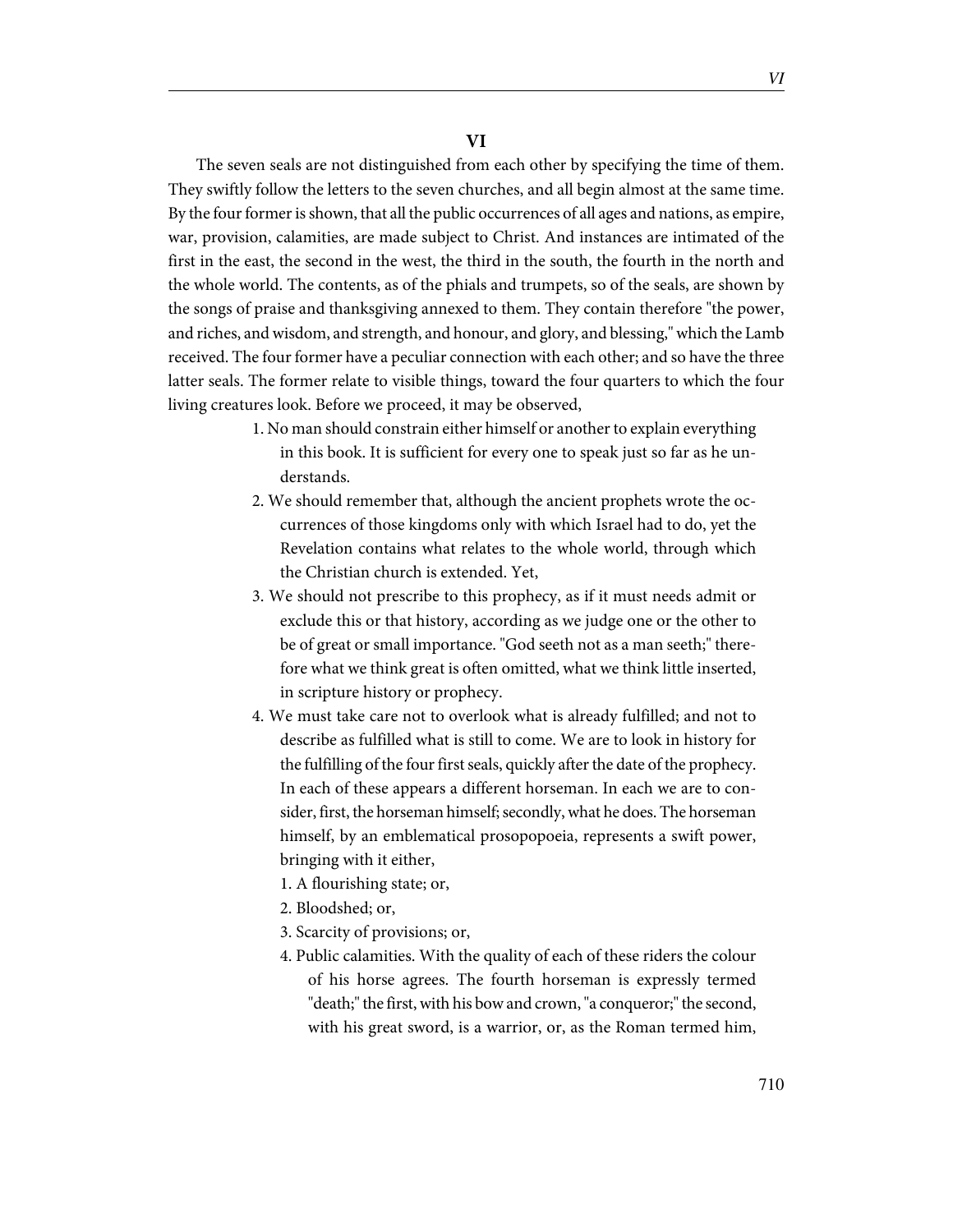Mars; the third, with the scales, has power over the produce of the land. Particular incidents under this or that Roman emperor are not extensive enough to answer any of these horsemen. The action of every horseman intimates farther,

1. Toward the east, wide spread empire, and victory upon victory:

2. Toward the west, much bloodshed:

3. Toward the south, scarcity of provisions:

4. Toward the north, the plague and various calamities.

1. I heard one-That is, the first. Of the living creatures - Who looks forward toward the east.

2. And I saw, and behold a white horse, and he that sat on him had a bow - This colour, and the bow shooting arrows afar off, betoken victory, triumph, prosperity, enlargement of empire, and dominion over many people. Another horseman, indeed, and of quite another kind, appears on a white horse, chap. xix, 11. But he that is spoken of under the first seal must be so understood as to bear a proportion to the horsemen in the second, third, and fourth seal. Nerva succeeded the emperor Domitian at the very time when the Revelation was written, in the year of our Lord 96. He reigned scarce a year alone; and three months before his death he named Trajan for his colleague and successor, and died in the year 98. Trajan's accession to the empire seems to be the dawning of the seven seals. And a crown was given him - This, considering his descent, Trajan could have no hope of attaining. But God gave it him by the hand of Nerva; and then the east soon felt his power. And he went forth conquering and to conquer - That is, from one victory to another. In the year 108 the already victorious Trajan went forth toward the east, to conquer not only Armenia, Assyria, and Mesopotamia, but also the countries beyond the Tigris, carrying the bounds of the Roman empire to a far greater extent than ever. We find no emperor like him for making conquests. He aimed at nothing else; he lived only to conquer. Meantime, in him was eminently fulfilled what had been prophesied of the fourth empire, [Dan. ii, 40](http://www.ccel.org/study/Bible:Dan.2.40), vii, 23, that he should "devour, tread down, and break in pieces the whole earth."

3. And when he had opened the second seal, I heard the second living creature - Who looked toward the west. Saying, Come - At each seal it was necessary to turn toward that quarter of the world which it more immediately concerned.

4. There went forth another horse that was red - A colour suitable to bloodshed. And to him that sat thereon it was given to take peace from the earth - Vespasian, in the year 75, had dedicated a temple to Peace; but after a time we hear little more of peace. All is full of war and bloodshed, chiefly in the western world, where the main business of men seemed to be, to kill one another. To this horseman there was given a great sword; and he had much to do with it; for as soon as Trajan ascended the throne, peace was taken from the earth. Decebalus, king of Dacia, which lies westward from Patmos, put the Roman to no small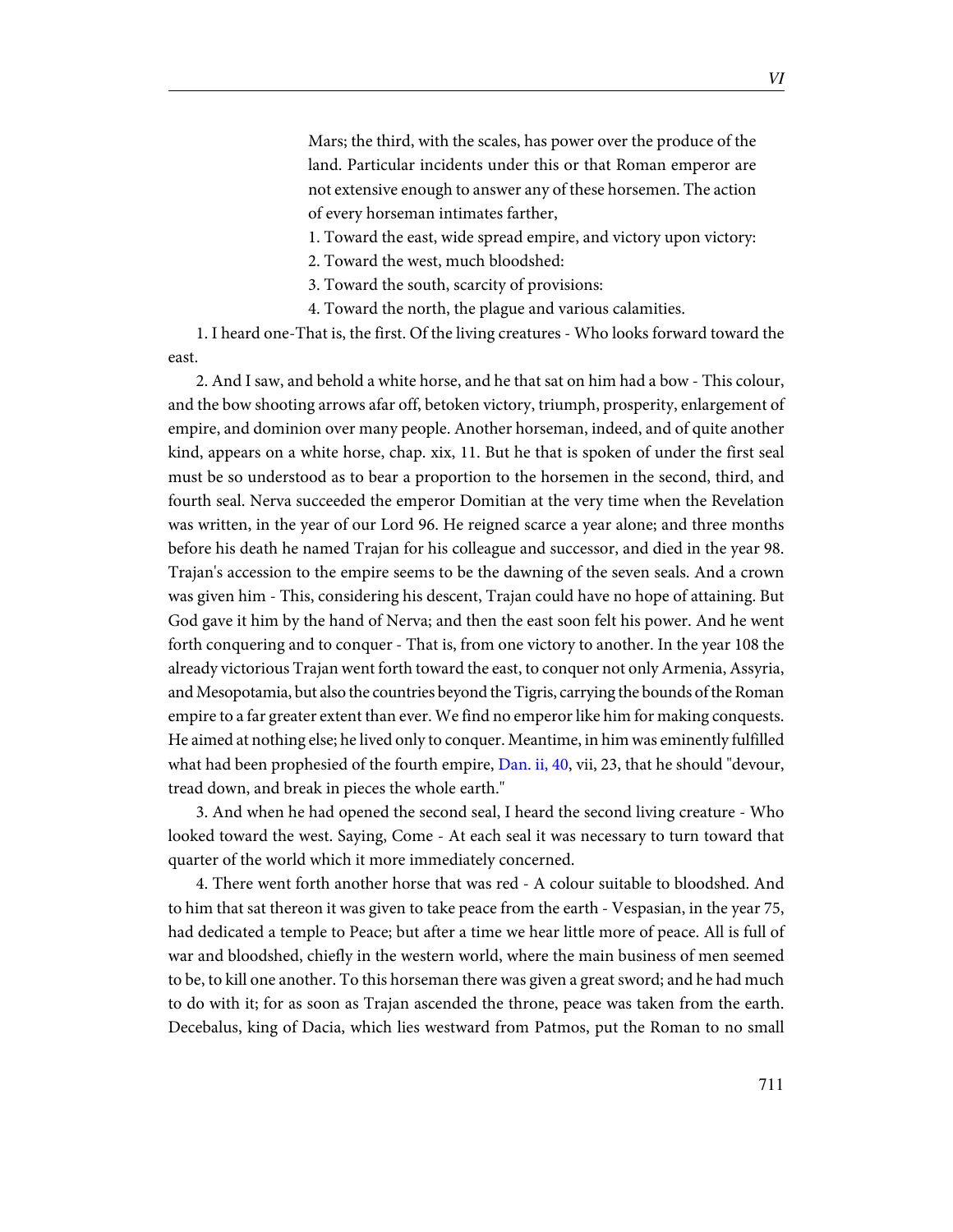5. And when he had opened the third seal, I heard the third living creature - Toward the south. Saying, Come. And behold a black horse - A fit emblem of mourning and distress; particularly of black famine, as the ancient poets term it. And he that sat on him had a pair of scales in his hand - When there is great plenty, men scarce think it worth their while to weigh and measure everything, [Gen. xli, 49](http://www.ccel.org/study/Bible:Gen.41.49). But when there is scarcity, they are obliged to deliver them out by measure and weight, [Ezek. iv, 16.](http://www.ccel.org/study/Bible:Ezek.4.16) Accordingly, these scales signify scarcity. They serve also for a token, that all the fruits of the earth, and consequently the whole heavens, with their courses and influences; that all the seasons of the year, with whatsoever they produce, in nature or states, are subject to Christ. Accordingly his hand is wonderful, not only in wars and victories, but likewise in the whole course of nature.

6. And I heard a voice - It seems, from God himself. Saying - To the horseman, "Hitherto shalt thou come, and no farther." Let there be a measure of wheat for a penny - The word translated measure, was a Grecian measure, nearly equal to our quart. This was the daily allowance of a slave. The Roman penny, as much as a labourer then earned in a day, was about sevenpence halfpenny English. According to this, wheat would be near twenty shillings per bushel. This must have been fulfilled while the Grecian measure and the Roman money were still in use; as also where that measure was the common measure, and this money the current coin. It was so in Egypt under Trajan. And three measures of barley for a penny - Either barley was, in common, far cheaper among the ancients than wheat, or the prophecy mentions this as something peculiar. And hurt not the oil and the wine - Let there not be a scarcity of everything. Let there be some provision left to supply the want of the rest This was also fulfilled in the reign of Trajan, especially in Egypt, which lay southward from Patmos. In this country, which used to be the granary of the empire, there was an uncommon dearth at the very beginning of his reign; so that he was obliged to supply Egypt itself with corn from other countries. The same scarcity there was in the thirteenth year of his reign, the harvest failing for want of the rising of the Nile: and that not only in Egypt, but in all those other parts of Afric, where the Nile uses to overflow.

7. I heard the voice of the fourth living creature - Toward the north.

8. And I saw, and behold a pale horse - Suitable to pale death, his rider. And hades - The representative of the state of separate souls. Followeth even with him - The four first seals concern living men. Death therefore is properly introduced. Hades is only occasionally mentioned as a companion of death. So the fourth seal reaches to the borders of things invisible, which are comprised in the three last seals. And power was given to him over the fourth part of the earth - What came single and in a lower degree before, comes now together,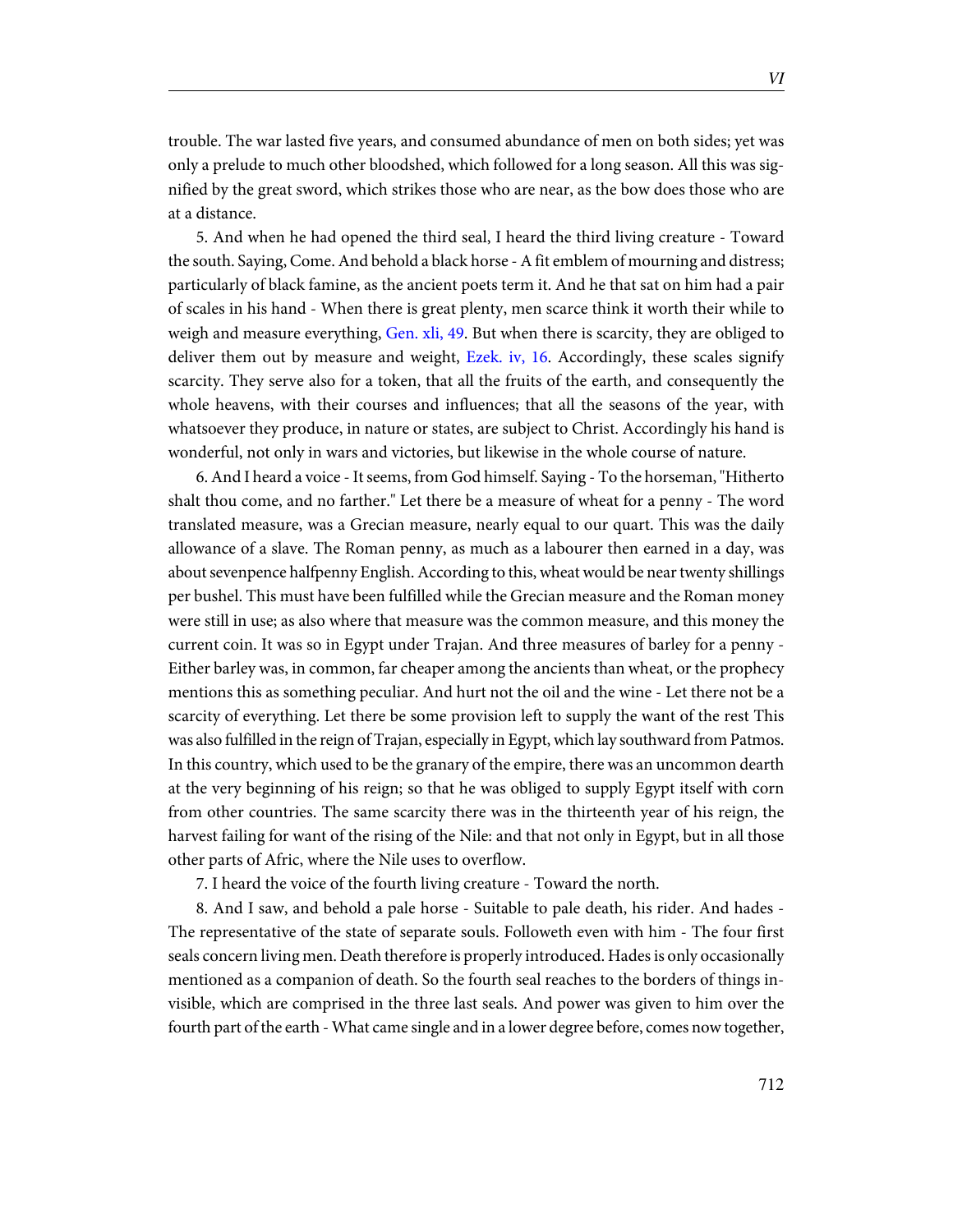and much more severely. The first seal brought victory with it: in the second was "a great sword;" but here a scimitar. In the third was moderate dearth; here famine, and plague, and wild beasts beside. And it may well be, that from the time of Trajan downwards, the fourth part of men upon the earth, that is, within the Roman empire, died by sword, famine, pestilence, and wild beasts. "At that time," says Aurelius Victor, "the Tyber overflowed much more fatally than under Nerva, with a great destruction of houses and there was a dreadful earthquake through many provinces, and a terrible plague and famine, and many places consumed by fire." By death - That is, by pestilence wild beasts have, at several times, destroyed abundance of men; and undoubtedly there was given them, at this time, an uncommon fierceness and strength. It is observable that war brings on scarcity, and scarcity pestilence, through want of wholesome sustenance; and pestilence, by depopulating the country, leaves the few survivors an easier prey to the wild beasts. And thus these judgments make way for one another in the order wherein they are here represented. What has been already observed may be a fourfold proof that the four horsemen, as with their first entrance in the reign of Trajan, (which does by no means exhaust the contents of the four first seals,) so with all their entrances in succeeding ages, and with the whole course of the world and of visible nature, are in all ages subject to Christ, subsisting by his power, and serving his will, against the wicked, and in defense of the righteous. Herewith, likewise, a way is paved for the trumpets which regularly succeed each other; and the whole prophecy, as to what is future, is confirmed by the clear accomplishment of this part of it.

9. And when he opened the fifth seal - As the four former seals, so the three latter, have a close connection with each other. These all refer to the invisible world; the fifth, to the happy dead, particularly the martyrs; the sixth, to the unhappy; the seventh, to the angels, especially those to whom the trumpets are given. And I saw - Not only the church warring under Christ, and the world warring under Satan; but also the invisible hosts, both of heaven and hell, are described in this book. And it not only describes the actions of both these armies upon earth; but their respective removals from earth, into a more happy or more miserable state, succeeding each other at several times, distinguished by various degrees, celebrated by various thanksgivings; and also the gradual increase of expectation and triumph in heaven, and of terror and misery in hell. Under the altar - That is, at the foot of it. Two altars are mentioned in the Revelation, "the golden altar" of incense, chap. ix, 13; and the altar of burnt-offerings, mentioned here, and chap. viii, 5, xiv, 18, xvi, 7. At this the souls of the martyrs now prostrate themselves. By and by their blood shall be avenged upon Babylon; but not yet, whence it appears that the plagues in the fourth seal do not concern Rome in particular.

10. And they cried - This cry did not begin now, but under the first Roman persecution. The Roman themselves had already avenged the martyrs slain by the Jews on that whole nation. How long - They knew their blood would be avenged; but not immediately, as is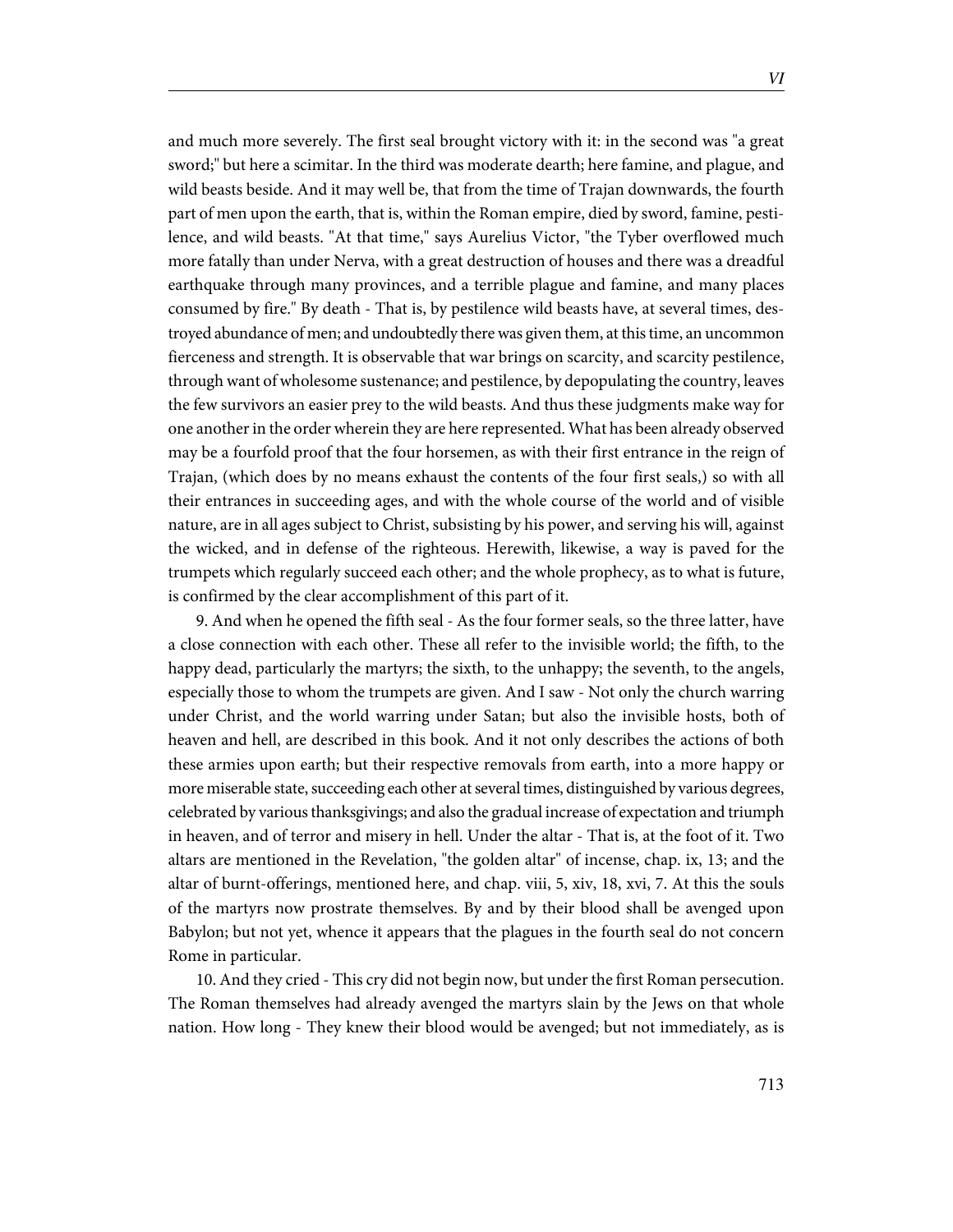now shown them. O Lord - The Greek word properly signifies the master of a family: it is therefore beautifully used by these, who are peculiarly of the household of God. Thou Holy One and true - Both the holiness and truth of God require him to execute judgment and vengeance. Dost thou not judge and avenge our blood? - There is no impure affection in heaven: therefore, this desire of theirs is pure and suitable to the will of God. The martyrs are concerned for the praise of their Master, of his holiness and truth: and the praise is given him, chap. xix, 2, where the prayer of the martyrs is changed into a thanksgiving:- Thou holy One and true: "True and right are thy judgments." How long dost thou not judge "He hath judged the great whore, and avenge our blood? and hath avenged the blood of his servants."

11. And there was given to every one a white robe - An emblem of innocence, joy, and victory, in token of honour and favourable acceptance. And it was said to them - They were told how long. They were not left in that uncertainty. That they should rest - Should cease from crying. They rested from pain before. A time - This word has a peculiar meaning in this book, to denote which, we may retain the original word chronos. Here are two classes of martyrs specified, the former killed under heathen Rome, the latter, under papal Rome. The former are commanded to rest till the latter are added to them. There were many of the former in the days of John: the first fruits of the latter died in the thirteenth century. Now, a time, or chronos, is 1111 years. This chronos began A. 98, and continued to the year 1209; or from Trajan's persecution, to the first crusade against the Waldenses. Till - It is not said, Immediately after this time is expired, vengeance shall be executed; but only, that immediately after this time their brethren and fellowservants will come to them. This event will precede the other; and there will be some space between.

12. And I saw - This sixth seal seems particularly to point out God's judgment on the wicked departed. St. John saw how the end of the world was even then set before those unhappy spirits. This representation might be made to them, without anything of it being perceived upon earth. The like representation is made in heaven, chap. xi, 18. And there was a great earthquake - Or shaking, not of the earth only, but the heavens. This is a farther description of the representation made to those unhappy souls.

13. And the stars fell to, or towards, the earth - Yea, and so they surely will, let astronomers fix their magnitude as they please. As a fig tree casteth its untimely figs, when it is shaken by a mighty wind - How sublimely is the violence of that shaking expressed by this comparison!

14. And the heavens departed as a book that is rolled together - When the scripture compares some very great with a little thing, the majesty and omnipotence of God, before whom great things are little, is highly exalted. Every mountain and island - What a mountain is to the land, that an island is to the sea.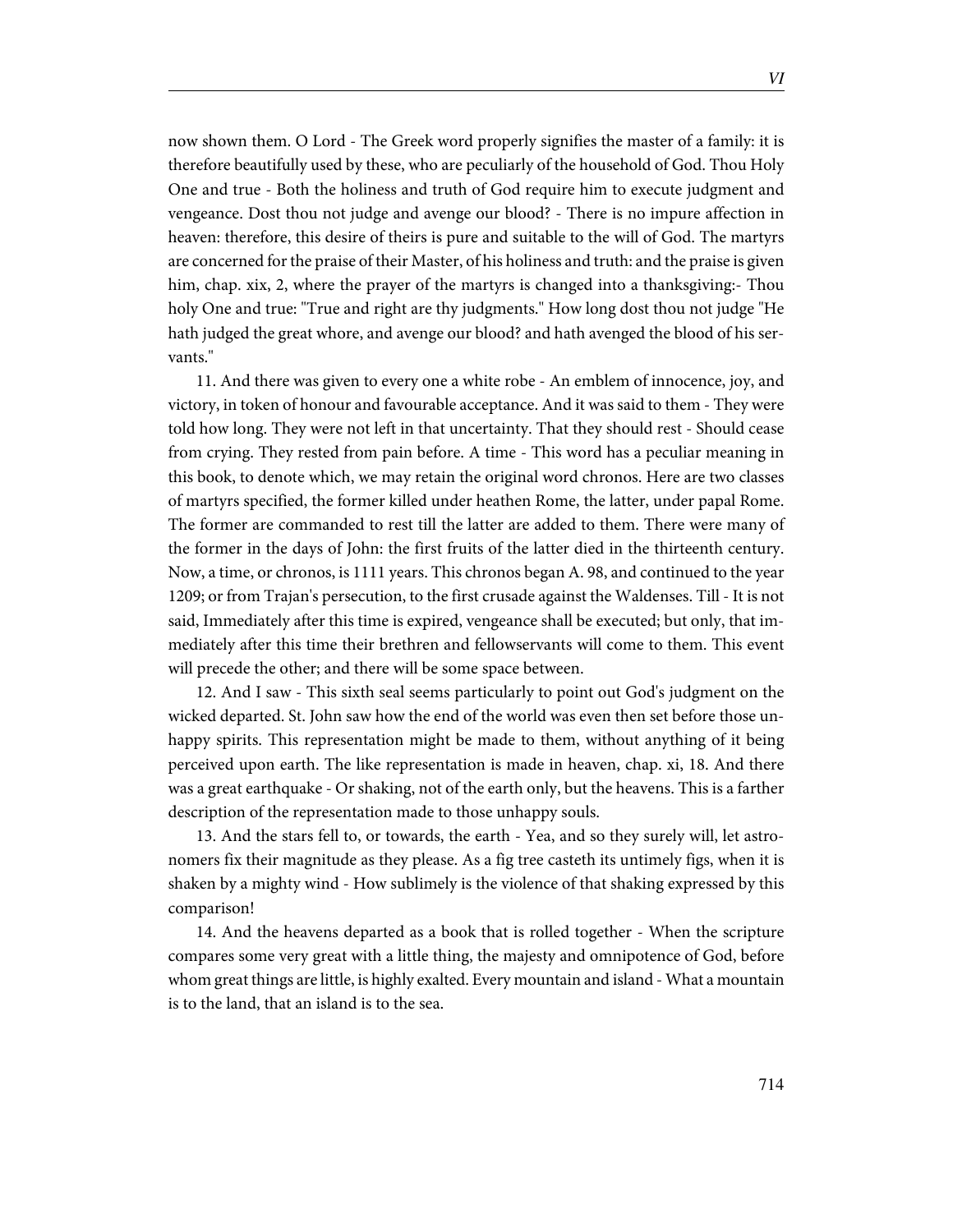which they besought to fall upon them.

16. To the mountains and the rocks - Which were tottering already, verse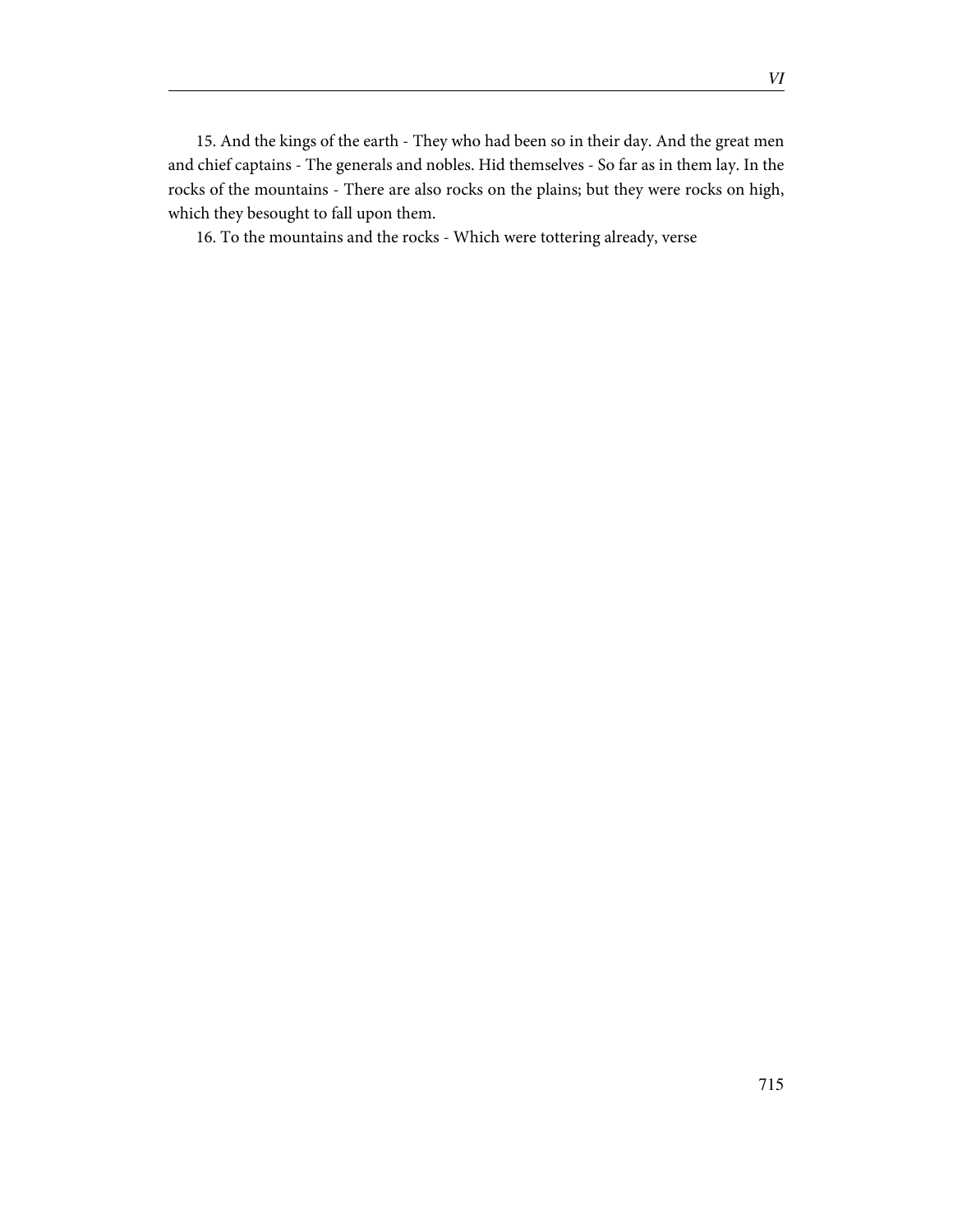## **VII**

1. And after these things - What follows is a preparation for the seventh seal, which is the weightiest of all. It is connected with the sixth by the particle and; whereas what is added, verse 9, stands free and unconnected. I saw four angels - Probably evil ones. They have their employ with the four first trumpets, as have other evil angels with the three last; namely, the angel of the abyss, the four bound in the Euphrates, and Satan himself. These four angels would willingly have brought on all the calamities that follow without delay. But they were restrained till the servants of God were sealed, and till the seven angels were ready to sound: even as the angel of the abyss was not let loose, nor the angels in the Euphrates unbound, neither Satan cast to the earth, till the fifth, sixth, and seventh angels severally sounded. Standing on the four corners of the earth - East, west, south, north. In this order proceed the four first trumpets. Holding the four winds - Which else might have softened the fiery heat, under the first, second, and third trumpet. That the wind should not blow upon the earth, nor on the sea, nor on any tree - It seems, that these expressions betoken the several quarters of the world; that the earth signifies that to the east of Patmos, Asia, which was nearest to St. John, and where the trumpet of the first angel had its accomplishment. Europe swims in the sea over against this; and is accordingly termed by the prophets, "the islands." The third part, Africa, seems to be meant, chap. viii, 7, 8, 10, by "the streams of water," or "the trees," which grow plentifully by them.

2. And I saw another (a good) angel ascending from the east - The plagues begin in the east; so does the sealing. Having the seal of the only living and true God: and he cried with a loud voice to the four angels - Who were hasting to execute their charge. To whom it was given to hurt the earth and the sea - First, and afterwards "the trees."

3. Hurt not the earth, till we - Other angels were joined in commission with him. Have sealed the servants of our God on their foreheads - Secured the servants of God of the twelve tribes from the impending calamities; whereby they shall be as clearly distinguished from the rest, as if they were visibly marked on their foreheads.

4. Of the children of Israel - To these will afterwards be joined a multitude out of all nations. But it may be observed, this is not the number of all the Israelites who are saved from Abraham or Moses to the end of all things; but only of those who were secured from the plagues which were then ready to fall on the earth. It seems as if this book had, in many places, a special view to the people of Israel.

5. Judah is mentioned first, in respect of the kingdom, and of the Messiah sprung therefrom.

7. After the Levitical ceremonies were abolished, Levi was again on a level with his brethren.

8. Of the tribe of Joseph - Or Ephraim; perhaps not mentioned by name, as having been, with Daniel, the most idolatrous of all the tribes. It is farther observable of Daniel, that it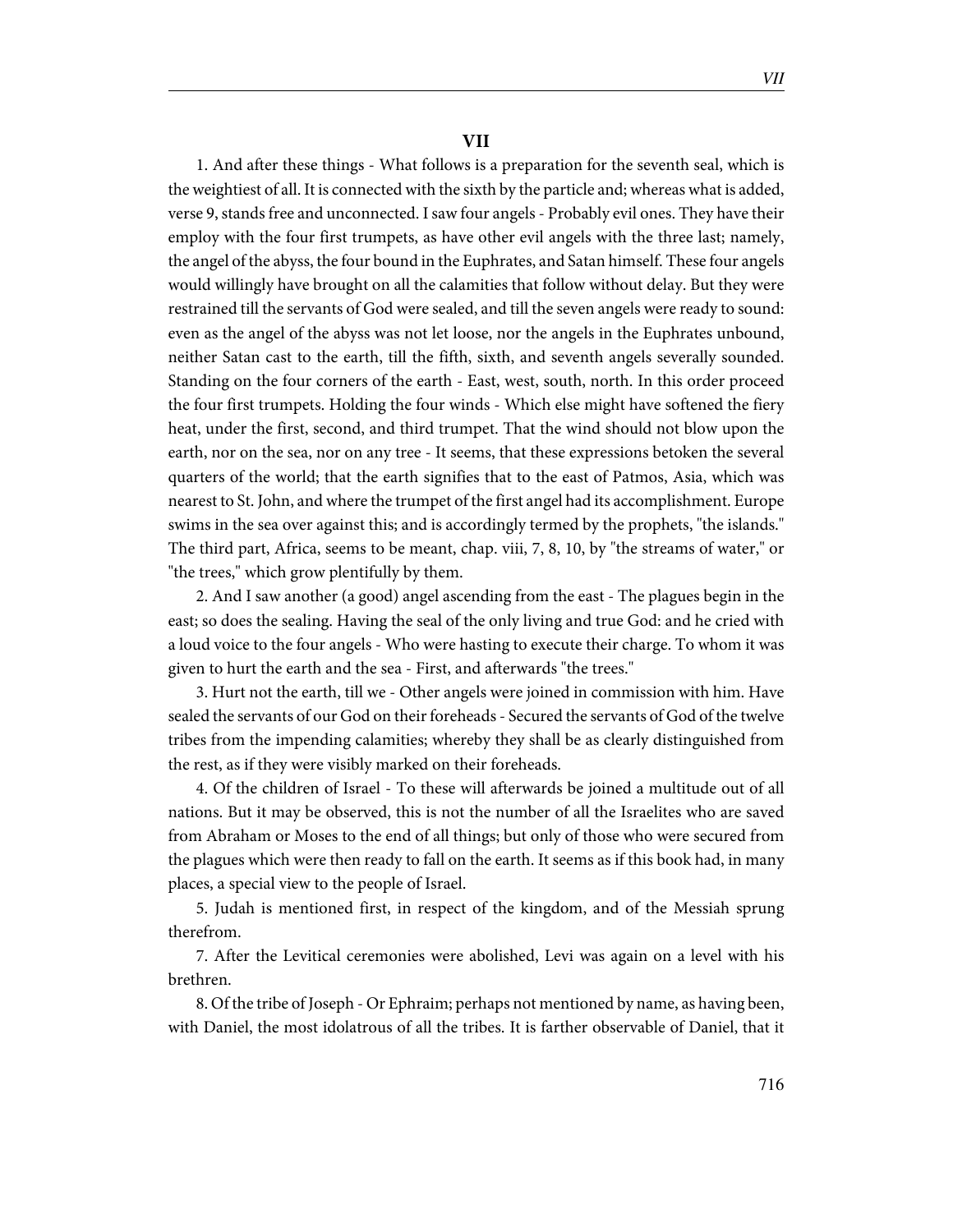was very early reduced to a single family; which family itself seems to have been cut off in war, before the time of Ezra; for in the Chronicles, where the posterity of the patriarchs is recited, Dan. is wholly omitted.

9. A great multitude - Of those who had happily finished their course. Such multitudes are afterwards described, and still higher degrees of glory which they attain after a sharp fight and magnificent victory, chap. xiv, 1; xv, 2; xix, 1; xx, 4. There is an inconceivable variety in the degrees of reward in the other world. Let not any slothful one say, "If I get to heaven at all, I will be content:" such an one may let heaven go altogether. In worldly things, men are ambitious to get as high as they can. Christians have a far more noble ambition. The difference between the very highest and the lowest state in the world is nothing to the smallest difference between the degrees of glory. But who has time to think of this? Who is at all concerned about it? Standing before the throne - In the full vision of God. And palms in their hands - Tokens of joy and victory.

10. Salvation to our God - Who hath saved us from all evil into all the happiness of heaven. The salvation for which they praise God is described, verse 15; that for which they praise the Lamb, verse 14; and both, in the sixteenth and seventeenth verses. ver. 16, 17

11. And all the angels stood - In waiting. Round about the throne, and the elders and the four living creatures - That is, the living creatures, next the throne; the elders, round these; and the angels, round them both. And they fell on their faces - So do the elders, once only, chap. xi, 16. The heavenly ceremonial has its fixed order and measure.

12. Amen - With this word all the angels confirm the words of the "great multitude;" but they likewise carry the praise much higher. The blessing, and the glory, and the wisdom, and the thanksgiving, and the honour, and the power, and the strength, be unto our God forever and ever - Before the Lamb began to open the seven seals, a sevenfold hymn of praise was brought him by many angels, chap. v, 12. Now he is upon opening the last seal, and the seven angels are going to receive seven trumpets, in order to make the kingdoms of the world subject to God. All the angels give sevenfold praise to God.

13. And one of the elders - What stands, verses 13-17, ver. 13-17 might have immediately followed the tenth verse; but that the praise of the angels, which was at the same time with that of the "great multitude," came in between. Answered - He answered St. John's desire to know, not any words that he spoke.

14. My Lord - Or, my master; a common term of respect. So Zechariah, likewise, bespeaks the angel, [Zech. i, 9; iv, 4; vi, 4.](http://www.ccel.org/study/Bible:Zech.1.9 Bible:Zech.4.4 Bible:Zech.6.4) Thou knowest - That is, I know not; but thou dost. These are they - Not martyrs; for these are not such a multitude as no man can number. But as all the angels appear here, so do all the souls of the righteous who had lived from the beginning of the world. Who come - He does not say, who did come; but, who come now also: to whom, likewise, pertain all who will come hereafter. Out of great affliction - Of various kinds, wisely and graciously allotted by God to all his children. And have washed their robes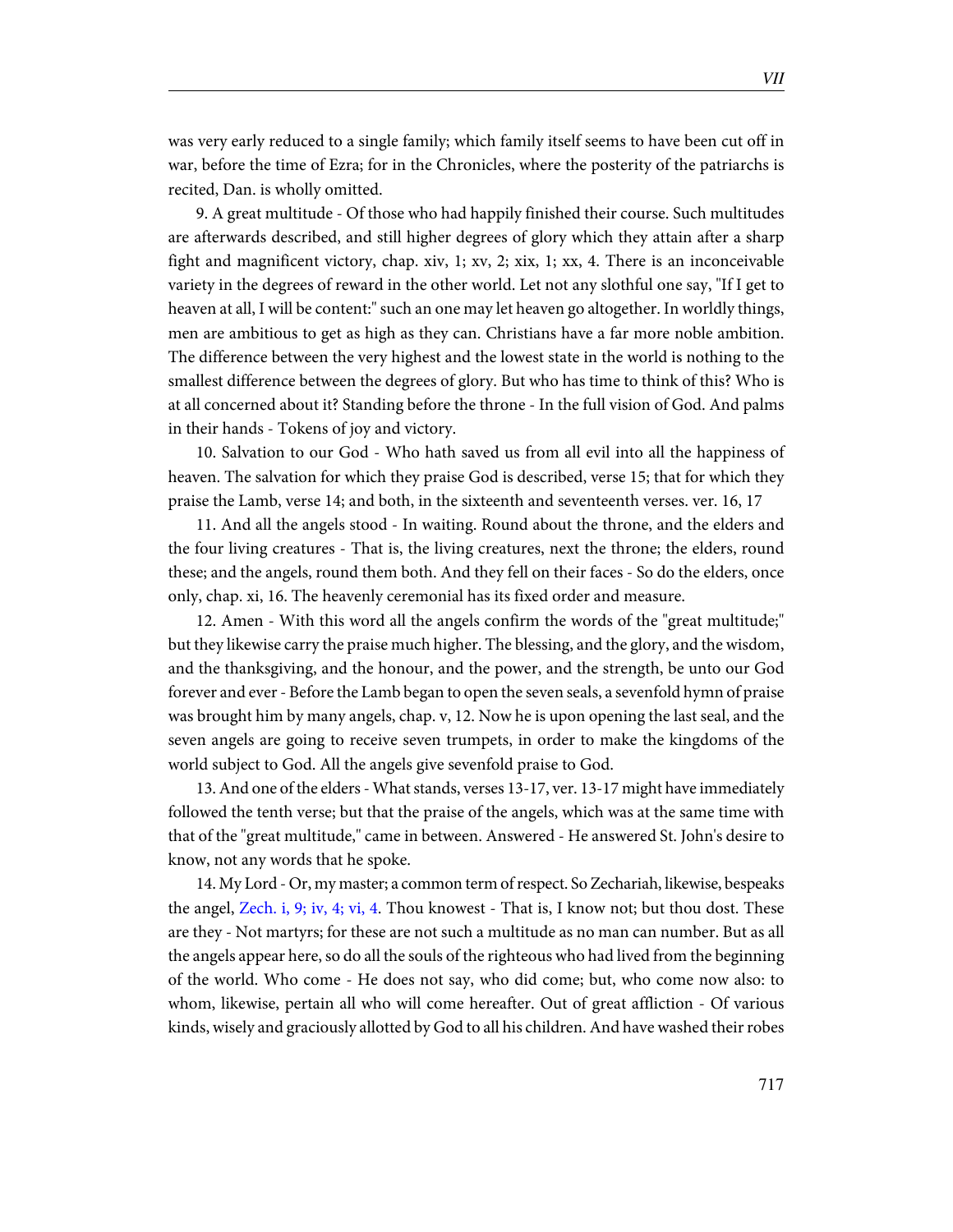- From all guilt. And made them white - In all holiness. By the blood of the Lamb - Which not only cleanses, but adorns us also.

15. Therefore - Because they came out of great affliction, and have washed their robes in his blood. Are they before the throne - It seems, even nearer than the angels. And serve him day and night - Speaking after the manner of men; that is, continually. In his temple - Which is in heaven. And he shall have his tent over them - Shall spread his glory over them as a covering.

16. Neither shall the sun light on them - For God is there their sun. Nor any painful heat, or inclemency of seasons.

17. For the Lamb will feed them - With eternal peace and joy; so that they shall hunger no more. And will lead them to living fountains of water - The comforts of the Holy Ghost; so that they shall thirst no more. Neither shall they suffer or grieve any more; for God "will wipe away all tears from their eyes."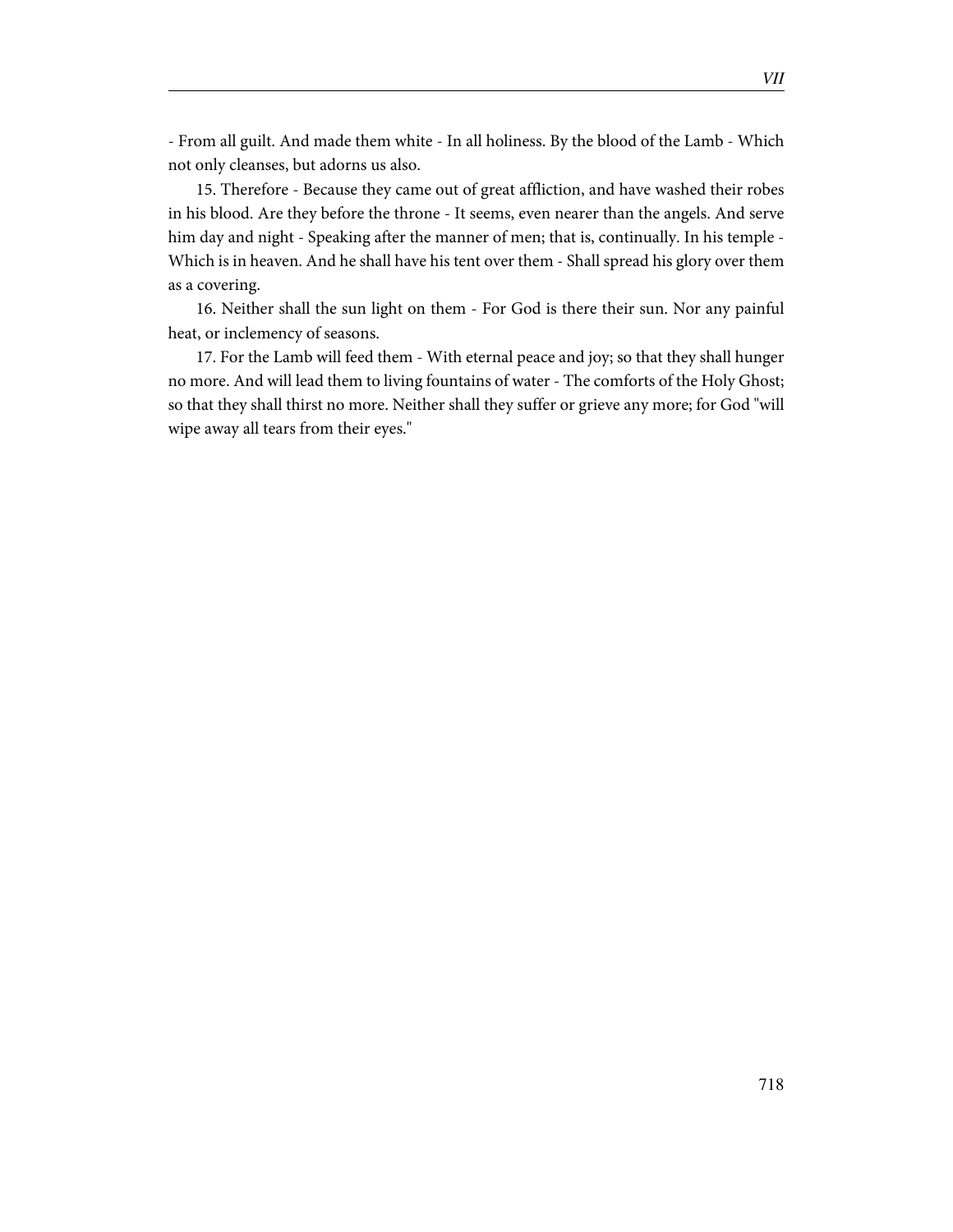## **VIII**

1. And when he had opened the seventh seal, there was silence in heaven - Such a silence is mentioned but in this one place. It was uncommon, and highly observable: for praise is sounding in heaven day and night. In particular, immediately before this silence, all the angels, and before them the innumerable multitude, had been crying with a loud voice; and now all is still at once: there is an universal pause. Hereby the seventh seal is very remarkably distinguished from the six preceding. This silence before God shows that those who were round about him were expecting, with the deepest reverence, the great things which the Divine Majesty would farther open and order. Immediately after, the seven trumpets are heard, and a sound more august than ever. Silence is only a preparation: the grand point is, the sounding the trumpets to the praise of God. About half an hour - To St. John, in the vision, it might seem a common half hour.

2. And I saw - The seven trumpets belong to the seventh seal, as do the seven phials to the seventh trumpet. This should be carefully remembered, that we may not confound together the times which follow each other. And yet it may be observed, in general, concerning the times of the incidents mentioned in this book, it is not a certain rule, that every part of the text is fully accomplished before the completion of the following part begins. All things mentioned in the epistles are not full accomplished before the seals are opened; neither are all things mentioned under the seals fulfilled before the trumpets begin; nor yet is the seventh trumpet wholly past before the phials are poured out. Only the beginning of each part goes before the beginning of the following. Thus the epistles begin before the seals, the seals before the trumpets, the trumpets before the phials. One epistle begins before another, one seal before another, one trumpet especially before another, one phial before another. Yet, sometimes, what begins later than another thing ends sooner; and what begins earlier than another thing ends later: so the seventh trumpet begins earlier than the phials, and yet extends beyond them all. The seven angels which stood before God - A character of the highest eminence. And seven trumpets were given them. - When men desire to make known openly a thing of public concern, they give a token that may be seen or heard far and wide; and, among such, none are more ancient than trumpets, [Lev. xxv, 9](http://www.ccel.org/study/Bible:Lev.25.9); [Num. x, 2](http://www.ccel.org/study/Bible:Num.10.2); [Amos iii, 6.](http://www.ccel.org/study/Bible:Amos.3.6) The Israelites, in particular, used them, both in the worship of God and in war; therewith openly praising the power of God before, after, and in, the battle, [Josh. vi, 4](http://www.ccel.org/study/Bible:Josh.6.4); [2 Chron. xiii, 14,](http://www.ccel.org/study/Bible:2Chr.13.14) &c. And the angels here made known by these trumpets the wonderful works of God, whereby all opposing powers are successively shaken, till the kingdom of the world becomes the kingdom of God and his Anointed. These trumpets reach nearly from the time of St. John to the end of the world; and they are distinguished by manifest tokens. The place of the four first is specified; namely, east, west, south, and north successively: in the three last, immediately after the time of each, the place likewise is pointed out. The seventh angel did not begin to sound, till after the going forth of the second woe: but the trumpets were given to him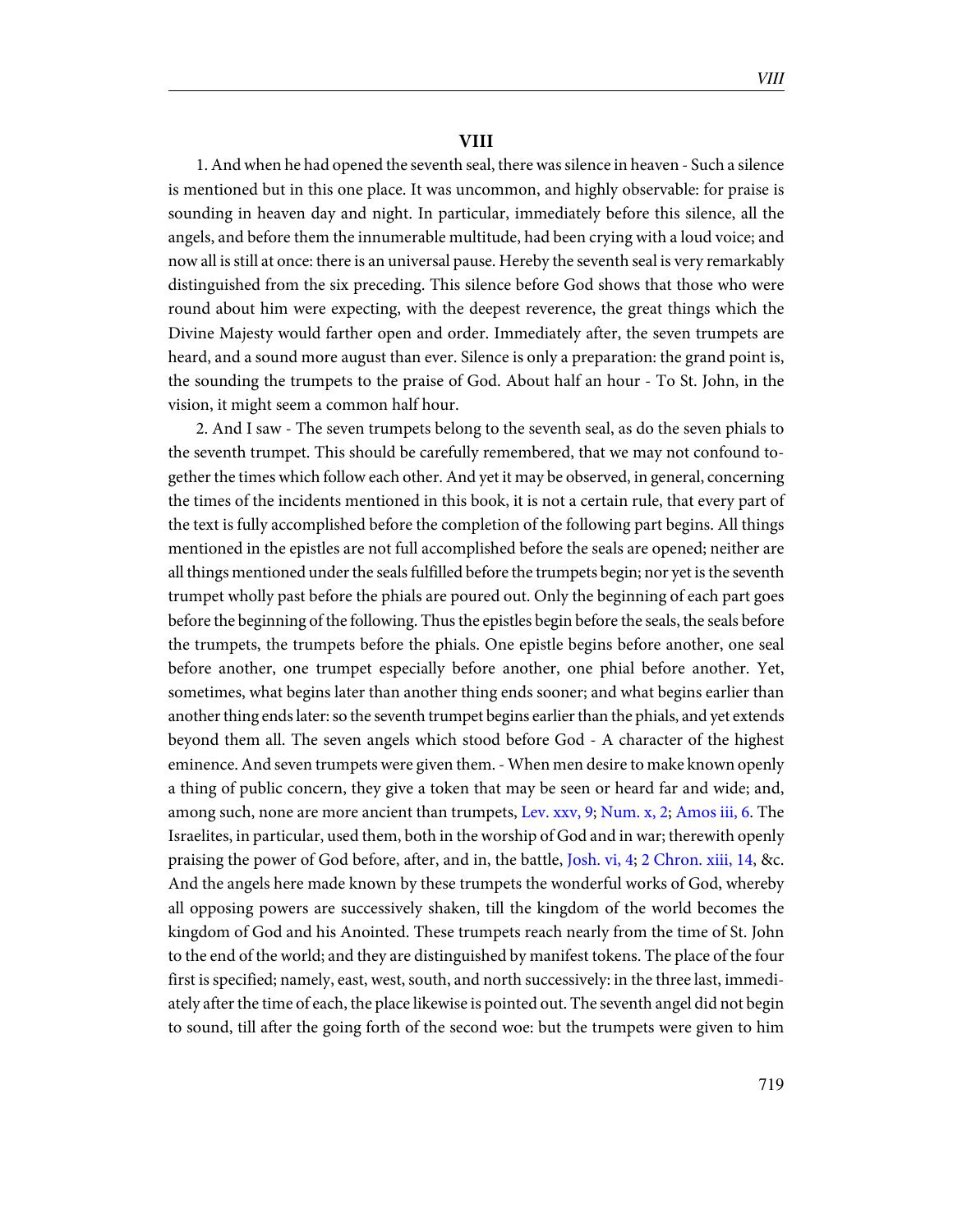and the other six together; (as were afterward the phials to the seven angels;) and it is accordingly said of all the seven together, that "they prepared themselves to sound." These, therefore, were not men, as some have thought, but angels, properly so called.

3. And - In the second verse, the "trumpets were given" to the seven angels; and in the sixth, they "prepared to sound." But between these, the incense of this angel and the prayers of the saints are mentioned; the interposing of which shows, that the prayers of the saints and the trumpets of the angels go together: and these prayers, with the effects of them, may well be supposed to extend through all the seven. Another angel - Another created angel. Such are all that are here spoken of. In this part of the Revelation, Christ is never termed an angel; but, "the Lamb." Came and stood at the altar - Of burnt-offerings. And there was given him a golden censer - A censer was a cup on a plate or saucer. This was the token and the business of the office. And much incense was given-Incense generally signifies prayer: here it signifies the longing desires of the angels, that the holy counsel of God might be fulfilled. And there was much incense; for as the prayers of all the saints in heaven and earth are here joined together: so are the desires of all the angels which are brought by this angel. That he might place it - It is not said, offer it; for he was discharging the office of an angel, not a priest. With the prayers of all the saints - At the same time; but not for the saints. The angels are fellowservants with the saints, not mediators for them.

4. And the smoke of the incense came up before God, with the prayers of the saints - A token that both were accepted.

5. And there were thunderings, and lightnings, and voices, and an earthquake - These, especially when attended with fire, are emblems of God's dreadful judgments, which are immediately to follow.

6. And the seven angels prepared themselves to sound - That each, when it should come to his turn, might sound without delay. But while they do sound, they still stand before God.

7. And the first sounded - And every angel continued to sound, till all which his trumpet brought was fulfilled and till the next began. There are intervals between the three woes, but not between the four first trumpets. And there was hail and fire mingled with blood, and there were cast upon the earth - The earth seems to mean Asia; Palestine, in particular. Quickly after the Revelation was given, the Jewish calamities under Adrian began: yea, before the reign of Trajan was ended. And here the trumpets begin. Even under Trajan, in the year 114, the Jews made an insurrection with a most dreadful fury; and in the parts about Cyrene, in Egypt, and in Cyprus, destroyed four hundred and sixty thousand persons. But they were repressed by the victorious power of Trajan, and afterward slaughtered themselves in vast multitudes. The alarm spread itself also into Mesopotamia, where Lucius Quintius slew a great number of them. They rose in Judea again in the second year of Adrian; but were presently quelled. Yet in 133 they broke out more violently than ever, under their false messiah Barcochab; and the war continued till the year 135, when almost all Judea was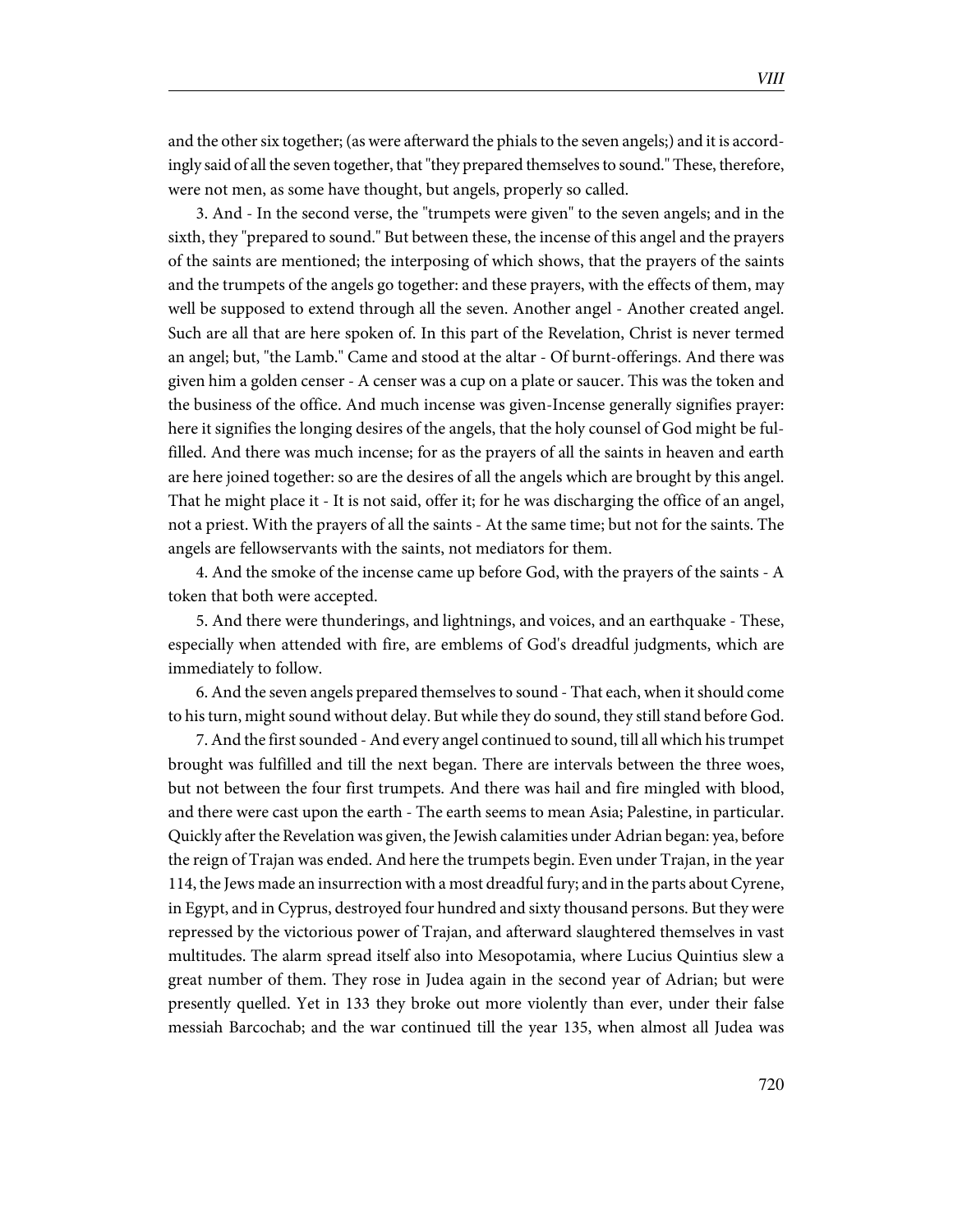desolated. In the Egyptian plague also hail and fire were together. But here hail is to be taken figuratively, as also blood, for a vehement, sudden, powerful, hurtful invasion; and fire betokens the revenge of an enraged enemy, with the desolation therefrom. And they were cast upon the earth - That is, the fire and hail and blood. But they existed before they were cast upon the earth. The storm fell, the blood flowed, and the flames raged round Cyrene, and in Egypt, and Cyprus, before they reached Mesopotamia and Judea. And the third part of the earth was burnt up - Fifty well- fortified cities, and nine hundred and eighty-five wellinhabited towns of the Jews, were wholly destroyed in this war. Vast tracts of land were likewise left desolate and without inhabitant. And the third part of the trees was burned up, and all the green grass was burned up - Some understand by the trees, men of eminence among the Jews; by the grass, the common people. The Roman spared many of the former: the latter were almost all destroyed. Thus vengeance began at the Jewish enemies of Christ's kingdom; though even then the Roman did not quite escape. But afterwards it came upon them more and more violently: the second trumpet affects the Roman heathens in particular; the third, the dead, unholy Christians; the fourth, the empire itself.

8. And the second angel sounded, and as it were a great mountain burning with fire was cast into the sea - By the sea, particularly as it is here opposed to the earth, we may understand the west, or Europe; and chiefly the middle parts of it, the vast Roman empire. A mountain here seems to signify a great force and multitude of people. [Jer. li, 25](http://www.ccel.org/study/Bible:Jer.51.25); so this may point at the irruption of the barbarous nations into the Roman empire. The warlike Goths broke in upon it about the year 2l, and from that time the irruption of one nation after another never ceased till the very form of the Roman empire, and all but the name, was lost. The fire may mean the fire of war, and the rage of those savage nations. And the third part of the sea became blood - This need not imply, that just a third part of the Roman was slain; but it is certain an inconceivable deal of blood was shed in all these invasions.

9. And the third part of the creatures that were in the sea - That is, of all sorts of men, of every station and degree. Died - By those merciless invaders. And the third part of the ships were destroyed - It is a frequent thing to resemble a state or republic to a ship, wherein many people are embarked together, and share in the same dangers. And how many states were utterly destroyed by those inhuman conquerors! Much likewise of this was literally fulfilled. How often was the sea tinged with blood! How many of those who dwelt mostly upon it were killed! And what number of ships destroyed!

10. And the third angel sounded, and there fell from heaven a great star, and it fell on the third part of the rivers - It seems Africa is meant by the rivers; (with which this burning part of the world abounds in an especial manner;) Egypt in particular, which the Nile overflows every year far and wide. ln the whole African history, between the irruption of the barbarous nations into the Roman empire, and the ruin of the western empire, after the death of Valentinian the Third, there is nothing more momentous than the Arian calamity,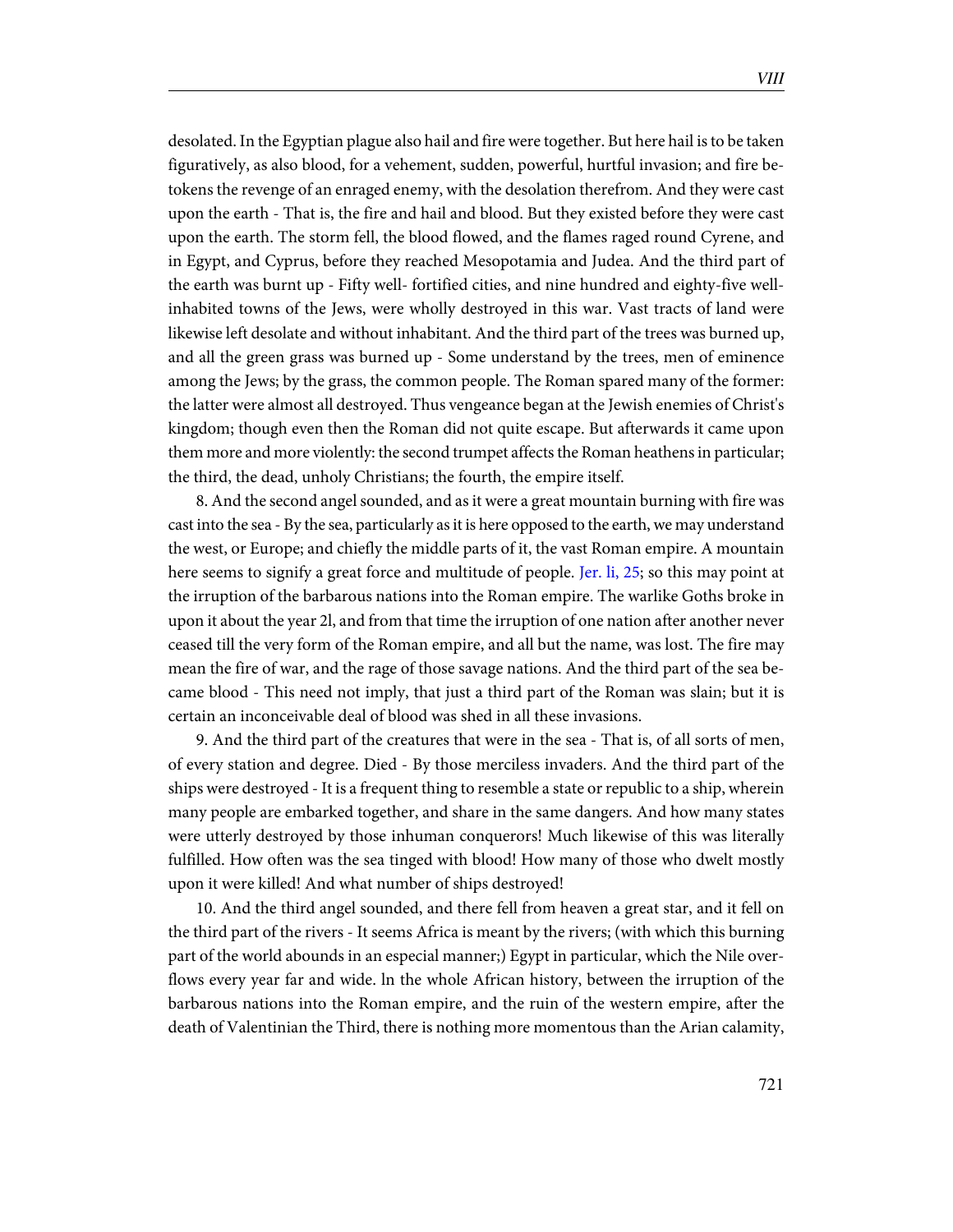which sprung up in the year 315. It is not possible to tell how many persons, particularly at Alexandria, in all Egypt, and in the neighbouring countries, were destroyed by the rage of the Arians. Yet Africa fared better than other parts of the empire, with regard to the barbarous nations, till the governor of it, whose wife was a zealous Arian, and aunt to Genseric, king of the Vandals, was, under that pretense, unjustly accused before the empress Placidia. He was then prevailed upon to invite the Vandals into Afric; who under Genseric, in the year 428, founded there a kingdom of their own, which continued till the year 533. Under these Vandal kings the true believers endured all manner of afflictions and persecutions. And thus Arianism was the inlet to all heresies and calamities, and at length to Mahometanism itself. This great star was not an angel, (angels are not the agents in the two preceding or the following trumpet,) but a teacher of the church, one of the stars in the right hand of Christ. Such was Arius. He fell from on high, as it were from heaven, into the most pernicious doctrines, and made in his fall a gazing on all sides, being great, and now burning as a torch. He fell on the third part of the rivers - His doctrine spread far and wide, particularly in Egypt. And on the fountains of water - wherewith Afric abounds.

11. And the name of the star is called Wormwood - The unparalleled bitterness both of Arius himself and of his followers show the exact propriety of his title. And the third part of the waters became wormwood - A very considerable part of Afric was infected with the same bitter doctrine and Spirit. And many men (though not a third part of them) died - By the cruelty of the Arians.

12. And the fourth angel sounded, and the third part of the sun was smitten - Or struck. After the emperor Theodosius died, and the empire was divided into the eastern and the western, the barbarous nations poured in as a flood. The Goths and Hunns in the years 403 and 405 fell upon Italy itself with an impetuous force; and the former, in the year 410, took Rome by storm, and plundered it without mercy. In the year 452 Attila treated the upper part of Italy in the same manner. In 455 Valentinian the Third was killed, and Genseric invited from Afric. He plundered Rome for fourteen days together. Recimer plundered it again in 472. During all these commotions, one province was lost after another, till, in the year 476, Odoacer seized upon Rome, deposed the emperor, and put an end to the empire itself. An eclipse of the sun or moon is termed by the Hebrews, a stroke. Now, as such a darkness does not come all at once, but by degrees, so likewise did the darkness which fell on the Roman, particularly the western empire; for the stroke began long before Odoacer, namely, when the barbarians first conquered the capital city. And the third part of the moon, and the third part of the stars; so that the third part of them was darkened - As under the first, second, and third trumpets by "the earth," "sea, " and "rivers," are to be understood the men that inhabit them; so here by the sun, moon, and stars, may be understood the men that live under them, who are so overwhelmed with calamities in those days of darkness, that they can no longer enjoy the light of heaven: unless it may be thought to imply their being killed;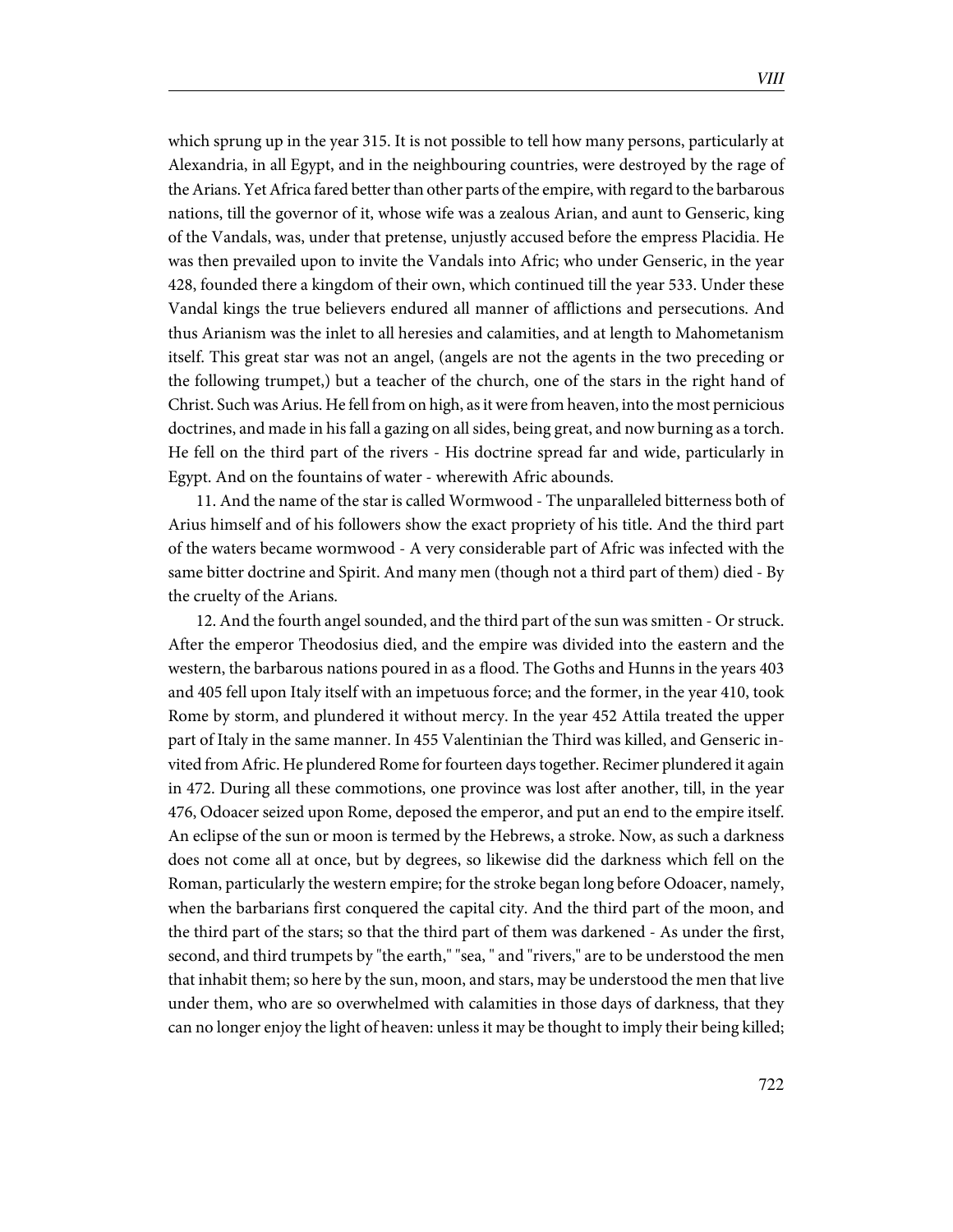so that the sun, moon, and stars shine to them no longer. The very same expression we find in [Ezek. xxxii, 8](http://www.ccel.org/study/Bible:Ezek.32.8). "I will darken all the lights of heaven over them." As then the fourth seal transcends the three preceding seals, so does the fourth trumpet the three preceding trumpets. For in this not the third part of the earth, or sea, or rivers only, but of all who are under the sun, are affected. And the day shone not for a third part thereof - That is, shone with only a third part of its usual brightness. And the night likewise - The moon and stars having lost a third part of their lustre, either with regard to those who, being dead, saw them no longer, or those who saw them with no satisfaction. The three last trumpets have the time of their continuance fixed, and between each of them there is a remarkable pause: whereas between the four former there is no pause, nor is the time of their continuance mentioned; but all together these four seem to take up a little less than four hundred years.

13. And I saw, and heard an angel flying - Between the trumpets of the fourth and fifth angel. In the midst of heaven - The three woes, as we shall see, stretch themselves over the earth from Persia eastward, beyond Italy, westward; all which space had been filled with the gospel by the apostles. In the midst of this lies Patmos, where St. John saw this angel, saying, Woe, woe, woe - Toward the end of the fifth century, there were many presages of approaching calamities. To the inhabitants of the earth - All without exception. Heavy trials were coming on them all. Even while the angel was proclaiming this, the preludes of these three woes were already in motion. These fell more especially on the Jews. As to the prelude of the first woe in Persia, Isdegard II., in 454, was resolved to abolish the sabbath, till he was, by Rabbi Mar, diverted from his purpose. Likewise in the year 474, Phiruz afflicted the Jews much, and compelled many of them to apostatize. A prelude of the second woe was the rise of the Saracens, who, in 510, fell into Arabia and Palestine. To prepare for the third woe, Innocent I., and his successors, not only endeavoured to enlarge their episcopal jurisdiction beyond all bounds, but also their worldly power, by taking every opportunity of encroaching upon the empire, which as yet stood in the way of their unlimited monarchy.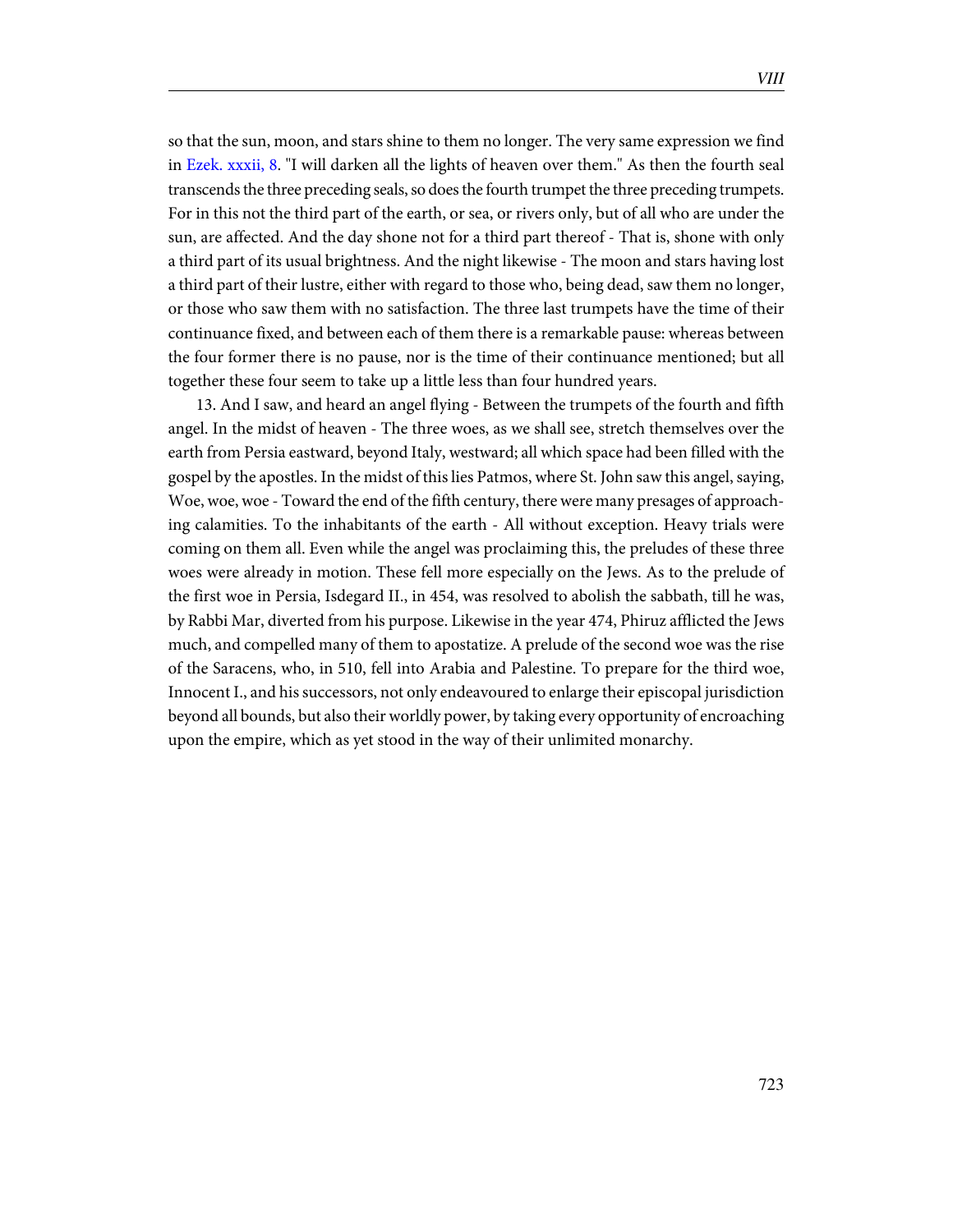1. And the fifth angel sounded, and I saw a star - Far different from that mentioned, chap. viii, 11. This star belongs to the invisible world. The third woe is occasioned by the dragon cast out of heaven; the second takes place at the loosing of the four angels who were bound in the Euphrates. The first is here brought by the angel of the abyss, which is opened by this star, or holy angel. Falling to the earth - Coming swiftly and with great force. And to him was given - when he was come. The key of the bottomless pit - A deep and hideous prison; but different from "the lake of fire."

2. And there arose a smoke out of the pit - The locusts, who afterwards rise out of it, seem to be, as we shall afterwards see, the Persians; agreeable to which, this smoke is their detestable idolatrous doctrine, and false zeal for it, which now broke out in an uncommon paroxysm. As the smoke of a great furnace - where the clouds of it rise thicker and thicker, spread far and wide, and press one upon another, so that the darkness increases continually. And the sun and the air were darkened - A figurative expression, denoting heavy affliction. This smoke occasioned more and more such darkness over the Jews in Persia.

3. And out of the smoke - Not out of the bottomless pit, but from the smoke which issued thence. There went forth locusts - A known emblem of a numerous, hostile, hurtful people. Such were the Persians, from whom the Jews, in the sixth century, suffered beyond expression. In the year 540 their academies were stopped, nor were they permitted to have a president for near fifty years. In 589 this affliction ended; but it began long before 540. The prelude of it was about the year 455 and 47iv, the main storm came on in the reign of Cabades, and lasted from 483 to 532. Toward the beginning of the sixth century, Mar Rab Isaac, president of the academy, was put to death. Hereon followed an insurrection of the Jews, which lasted seven years before they were conquered by the Persians. Some of them were then put to death, but not many; the rest were closely imprisoned. And from this time the nation of the Jews were hated and persecuted by the Persians, till they had well nigh rooted them out. The scorpions of the earth - The most hurtful kind. The scorpions of the air have wings.

4. And it was commanded them - By the secret power of God. Not to hurt the grass, neither any green thing, nor any tree - Neither those of low, middling, or high degree, but only such of them as were not sealed - Principally the unbelieving Israelites. But many who were called Christians suffered with them.

5. Not to kill them - Very few of them were killed: in general, they were imprisoned and variously tormented.

6. The men - That is, the men who are so tormented.

7. And the appearances - This description suits a people neither throughly civilized, nor entirely savage; and such were the Persians of that age. Of the locusts are like horses - With their riders. The Persians excelled in horsemanship. And on their heads are as it were crowns - Turbans. And their faces are as the faces of men - Friendly and agreeable.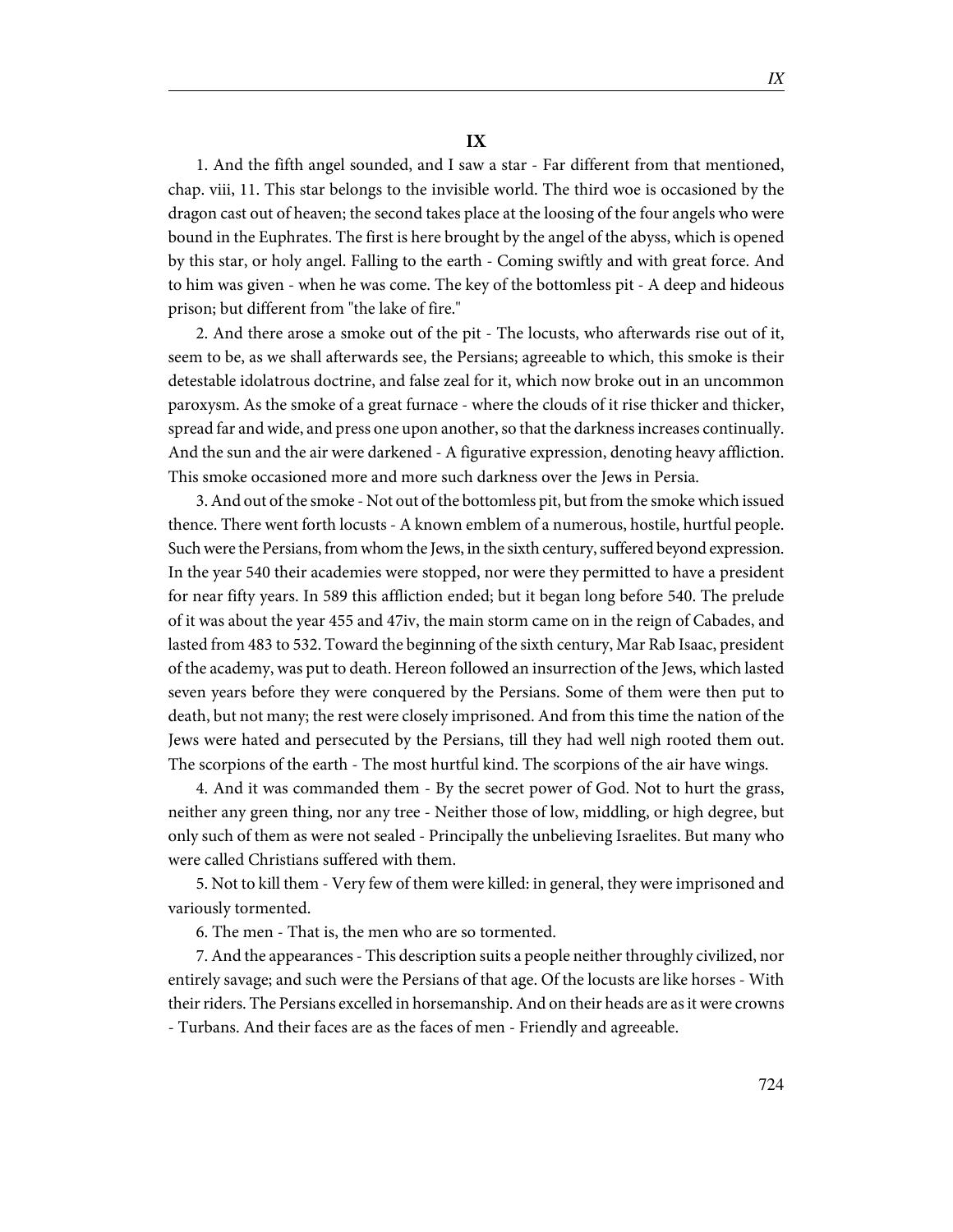8. And they had hair as the hair of women - All the Persians of old gloried in long hair. And their teeth were as the teeth of lions - Breaking and tearing all things in pieces.

9. And the noise of their wings was as the noise of chariots of many horses - With their war-chariots, drawn by many horses, they, as it were, flew to and fro.

10. And they have tails like scorpions - That is, each tail is like a scorpion, not like the tail of a scorpion. To hurt the unsealed men five months - Five prophetic months; that is, seventy-nine common years So long did these calamities last.

11. And they have over them a king - One by whom they are peculiarly directed and governed. His name is Abaddon - Both this and Apollyon signify a destroyer. By this he is distinguished from the dragon, whose proper name is Satan.

12. One woe is past; behold, there come yet two woes after these things - The Persian power, under which was the first woe, was now broken by the Saracens: from this time the first pause made a wide way for the two succeeding woes. In 589, when the first woe ended, Mahomet was twenty years old, and the contentions of the Christians with each other were exceeding great. In 591 Chosroes II. reigned in Persia, who, after the death of the emperor, made dreadful disturbances in the east, Hence Mahomet found an open door for his new religion and empire. And when the usurper Phocas had, in the year 606, not only declared the Bishop of Rome, Boniface III., universal bishop, but also the church of Rome the head of all churches, this was a sure step to advance the Papacy to its utmost height. Thus, after the passing away of the first woe, the second, yea, and the third, quickly followed; as indeed they were both on the way together with it before the first effectually began.

13. And the sixth angel sounded - Under this angel goes forth the second woe. And I heard a voice from the four corners of the golden altar - This golden altar is the heavenly pattern of the Levitical altar of incense. This voice signified that the execution of the wrath of God, mentioned verses 20, 21, ver. 20, 21 should, at no intercession, be delayed any longer.

14. Loose the four angels - To go every way; to the four quarters. These were evil angels, or they would not have been bound. Why, or how long, they were bound we know not.

15. And the four angels were loosed, who were prepared - By loosing them, as well as by their strength and rage. To kill the third part of men - That is, an immense number of them. For the hour, and day, and month, and year - All this agrees with the slaughter which the Saracens made for a long time after Mahomet's death. And with the number of angels let loose agrees the number of their first and most eminent caliphs. These were Ali, Abubeker, Omar, and Osman. Mahomet named Ali, his cousin and son-in-law, for his successor; but he was soon worked out by the rest, till they severally died, and so made room for him. They succeeded each other, and each destroyed innumerable multitudes of men. There are in a prophetic Com. Years. Com. Days. Hour 8 \ Day 196 \ in all 212 years. Month 15 318 / Year 196 117 / Now, the second woe, as also the beginning of the third, has its place between the ceasing of the locusts and the rising of the beast out of the sea, even at the time that the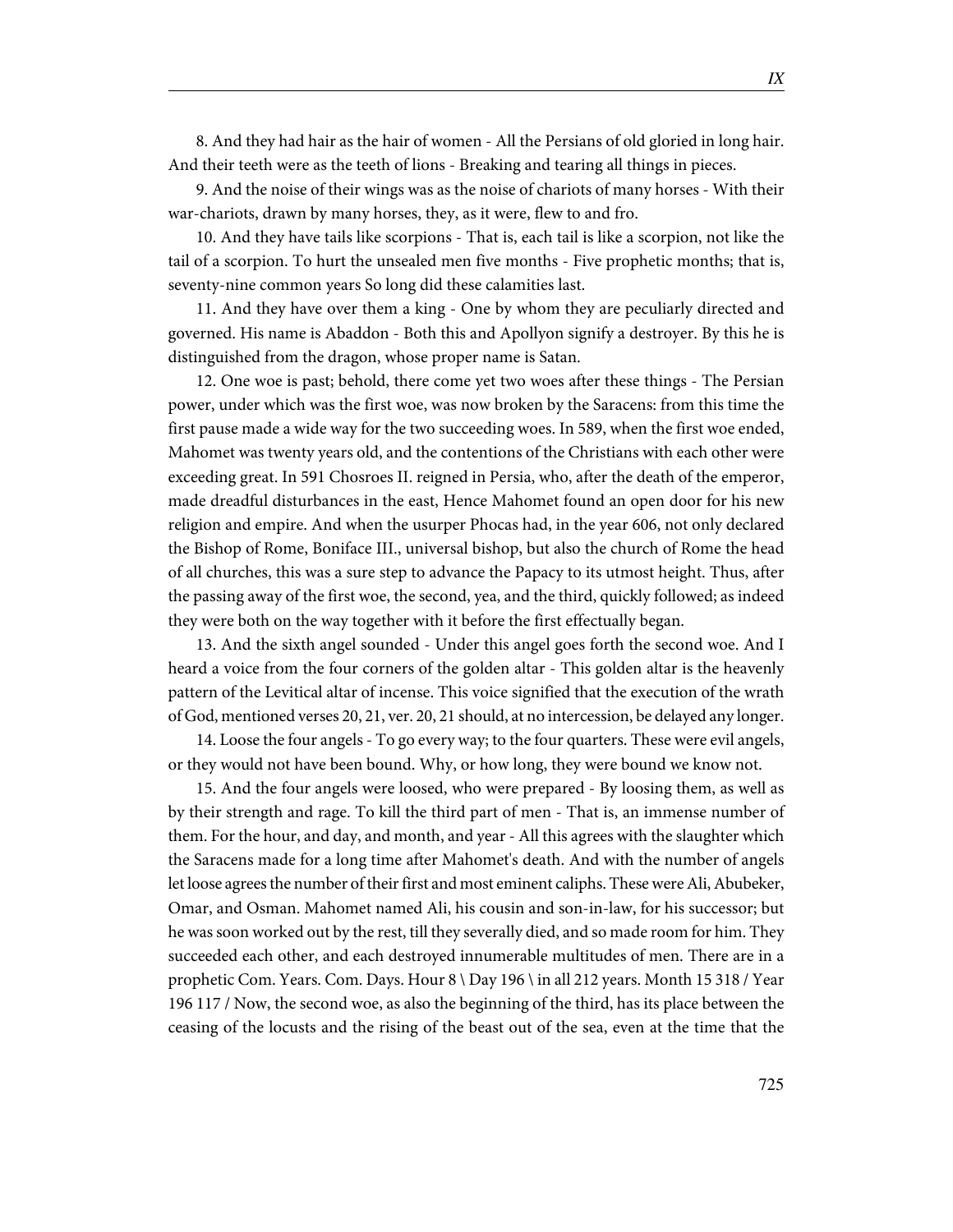Saracens, who were chiefly cavalry, were in the height of their carnage; from their, first caliph, Abubeker, till they were repulsed from Rome under Leo IV. These 212 years may therefore be reckoned from the year 634 to 847. The gradation in reckoning the time, beginning with the hour and ending with a year, corresponds with their small beginning and vast increase. Before and after Mahomet's death, they had enough to do to settle their affairs at home. Afterwards Abubeker went farther, and in the year 634 gained great advantage over the Persians and Rom. in Syria. Under Omar was the conquest of Mesopotamia, Palestine, and Egypt made. Under Osman, that of Afric, (with the total suppression of the Roman government in the year 647,) of Cyprus, and of all Persia in 651. After Ali was dead, his son Ali Hasen, a peaceable prince, was driven out by Muavia; under whom, and his successors, the power of the Saracens so increased, that within fourscore years after Mahomet's death they had extended their conquests farther than the warlike Roman did in four hundred years.

16. And the number of the horsemen was two hundred millions - Not that so many were ever brought into the field at once, but (if we understand the expression literally) in the course of "the hour, and day, and month, and year." So neither were "the third part of men killed" at once, but during that course of years.

17. And thus I saw the horses and them that sat on them in the vision - St. John seems to add these words, in the vision, to intimate that we are not to take this description just according to the letter. Having breastplates of fire - Fiery red. And hyacinth - Dun blue. And brimstone - A faint yellow. Of the same colour with the fire and smoke and brimstone, which go out of the mouths of their horses. And the heads of their horses are as the heads of lions - That is, fierce and terrible. And out of their mouth goeth fire and smoke and brimstone - This figurative expression may denote the consuming, blinding, all-piercing rage, fierceness, and force of these horsemen.

18. By these three - Which were inseparably joined. Were the third part of men - In the countries they over-ran. Killed - Omar alone, in eleven years and a half, took thirty-six thousand cities or forts. How many men must be killed therein!

19. For the power of these horses is in their mouths, and in their tails - Their riders fight retreating as well as advancing: so that their rear is as terrible as their front. For their tails are like serpents, having heads - Not like the tails of serpents only. They may be fitly compared to the amphisbena, a kind of serpent, which has a short tail, not unlike a head from which it throws out its poison as if it had two heads.

20. And the rest of the men who were not killed - Whom the Saracens did not destroy. It is observable, the countries they over- ran were mostly those where the gospel had been planted. By these plagues - Here the description of the second woe ends. Yet repented not - Though they were called Christians. Of the works of their hands - Presently specified. That they should not worship devils - The invocation of departed saints, whether true, or false, or doubtful, or forged, crept early into the Christian church, and was carried farther and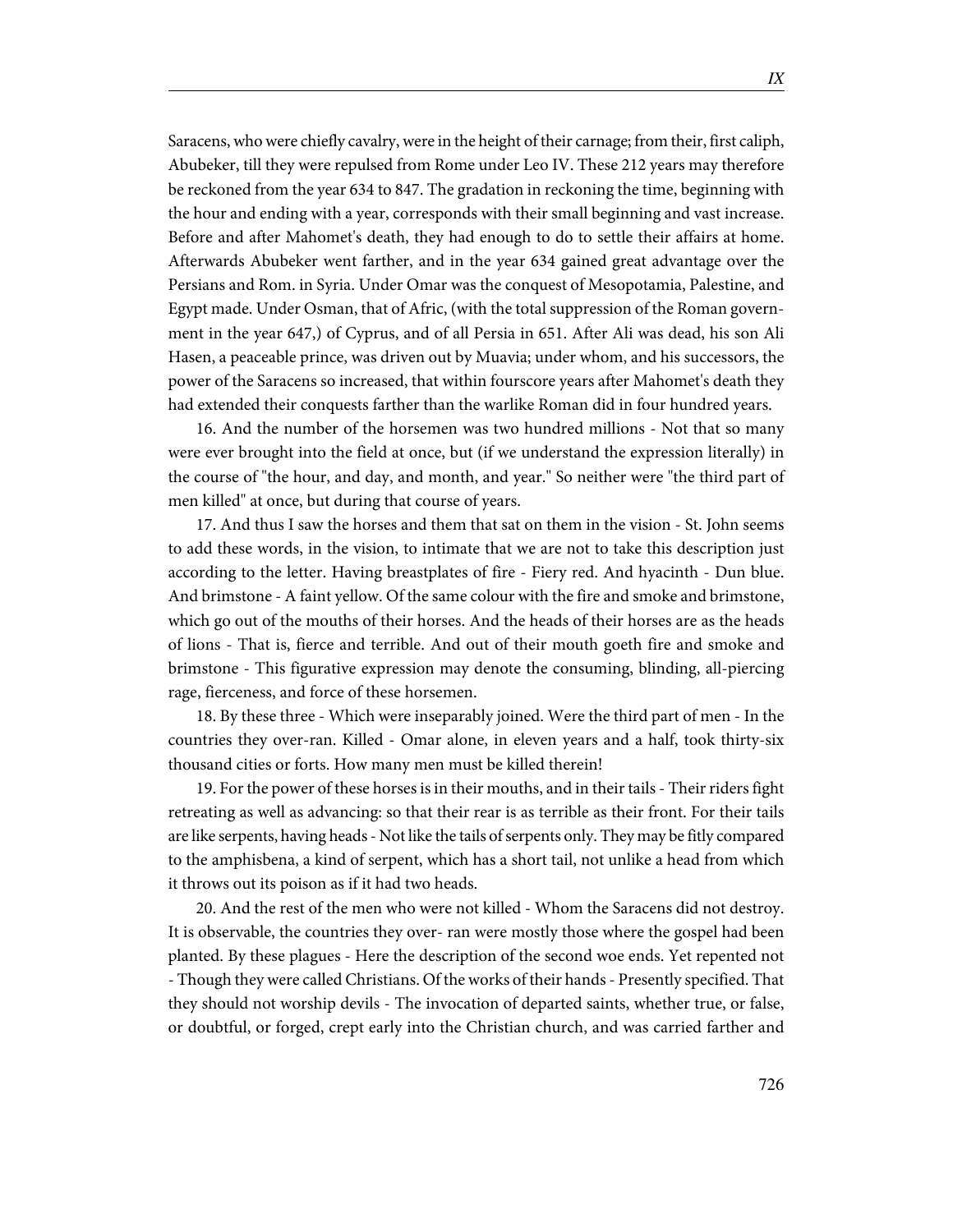farther; and who knows how many who are invoked as saints are among evil, not good, angels; or how far devils have mingled with such blind worship, and with the wonders wrought on those occasions? And idols - About the year 590, men began to venerate images; and though upright men zealously opposed it, yet, by little and little, images grew into manifest idols. For after much contention, both in the east and west, in the year 787, the worship of images was established by the second Council of Nice. Yet was image worship sharply opposed some time after, by the emperor Theophilus. But when he died, in 842, his widow, Theodoura, established it again; as did the Council at Constantinople in the year 863, and again in 871.

21. Neither repented of their murders, nor of their sorceries - Whoever reads the histories of the seventh, eighth, and ninth centuries, will find numberless instances of all these in every part of the Christian world. But though God cut off so many of these scandals to the Christian name, yet the rest went on in the same course. Some of them, however, might repent under the plagues which follow.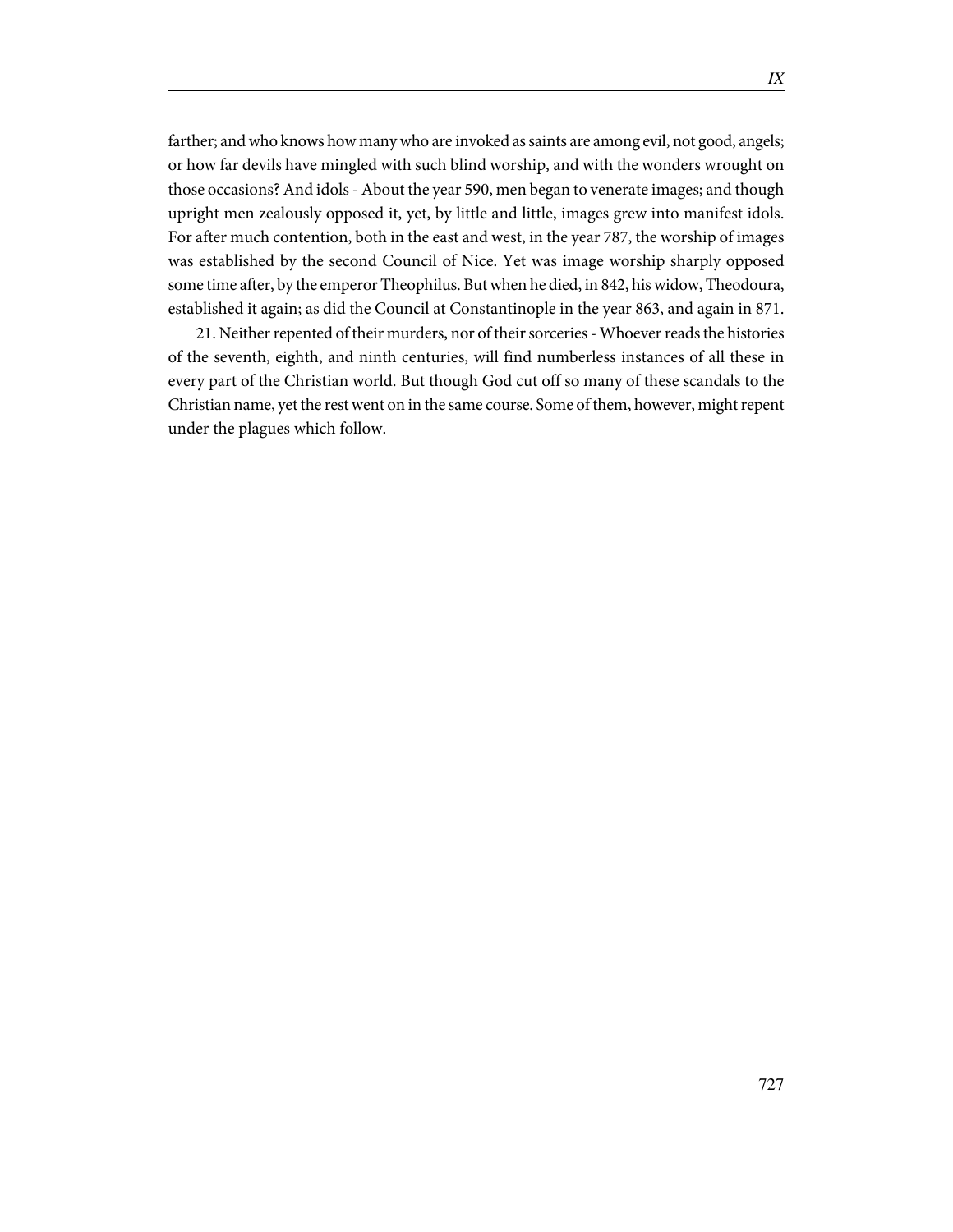From the first verse of this chapter to chap. xi. 13, preparation is made for the important trumpet of the seventh angel. It consists of two parts, which run parallel to each other: the former reaches from the first to the seventh verse of this chapter; the latter, from the eighth of this to the thirteenth verse of the eleventh chapter: whence, also, the sixth verse of this chapter is parallel to the eleventh verse. The period to which both these refer begins during the second woe, as appears, chap. xi. 14; but, being once begun, it extends in a continued course far into the trumpet of the seventh angel. Hence many things are represented here which are not fulfilled till long after. So the joyful "consummation of the mystery of God" is spoken of in the seventh verse of this chapter, which yet is not till after "the consummation of the wrath of God," chap. xv, 1. So the ascent of the beast "out of the bottomless pit" is mentioned, chap. xi, 7, which nevertheless is still to come, chap. xvii, 8; and so "the earthquake," by which a tenth part of the great city falls, and the rest are converted, chap. xi, 13, is really later than that by which the same city is "split into three parts," chap. xvi, 19. This is a most necessary observation, whereby we may escape many and great mistakes.

1. And I saw another mighty angel - Another from that "mighty angel," mentioned, chap. v, 2; yet he was a created angel; for he did not swear by himself, verse 6. Clothed with a cloud - In token of his high dignity. And a rainbow upon his head - A lovely token of the divine favour. And yet it is not too glorious for a creature: the woman, chap. xii, 1, is described more glorious still. And his face as the sun - Nor is this too much for a creature: for all the righteous "shall shine forth as the sun," [Matt. xiii, 43](http://www.ccel.org/study/Bible:Matt.13.43). And his feet as pillars of fire - Bright as flame.

2. And he had in his hand - His left hand: he swore with his right. He stood with his right foot on the sea, toward the west; his left, on the land, toward the east: so that he looked southward. And so St. John (as Patmos lies near Asia) could conveniently take the book out of his left hand. This sealed book was first in the right hand of him that sat on the throne: thence the Lamb took it, and opened the seals. And now this little book, containing the remainder of the other, is given opened, as it was, to St. John. From this place the Revelation speaks more clearly and less figuratively than before. And he set his right foot upon the sea - Out of which the first beast was to come. And his left foot upon the earth - Out of which was to come the second. The sea may betoken Europe; the earth, Asia; the chief theatres of these great things.

3. And he cried - Uttering the words set down, verse 6. And while he cried, or was crying - At the same instant. Seven thunders uttered their voices - In distinct words, each after the other. Those who spoke these words were glorious, heavenly powers, whose voice was as the loudest thunder.

4. And I heard a voice from heaven - Doubtless from him who had at first commanded him to write, and who presently commands him to take the book; namely, Jesus Christ. Seal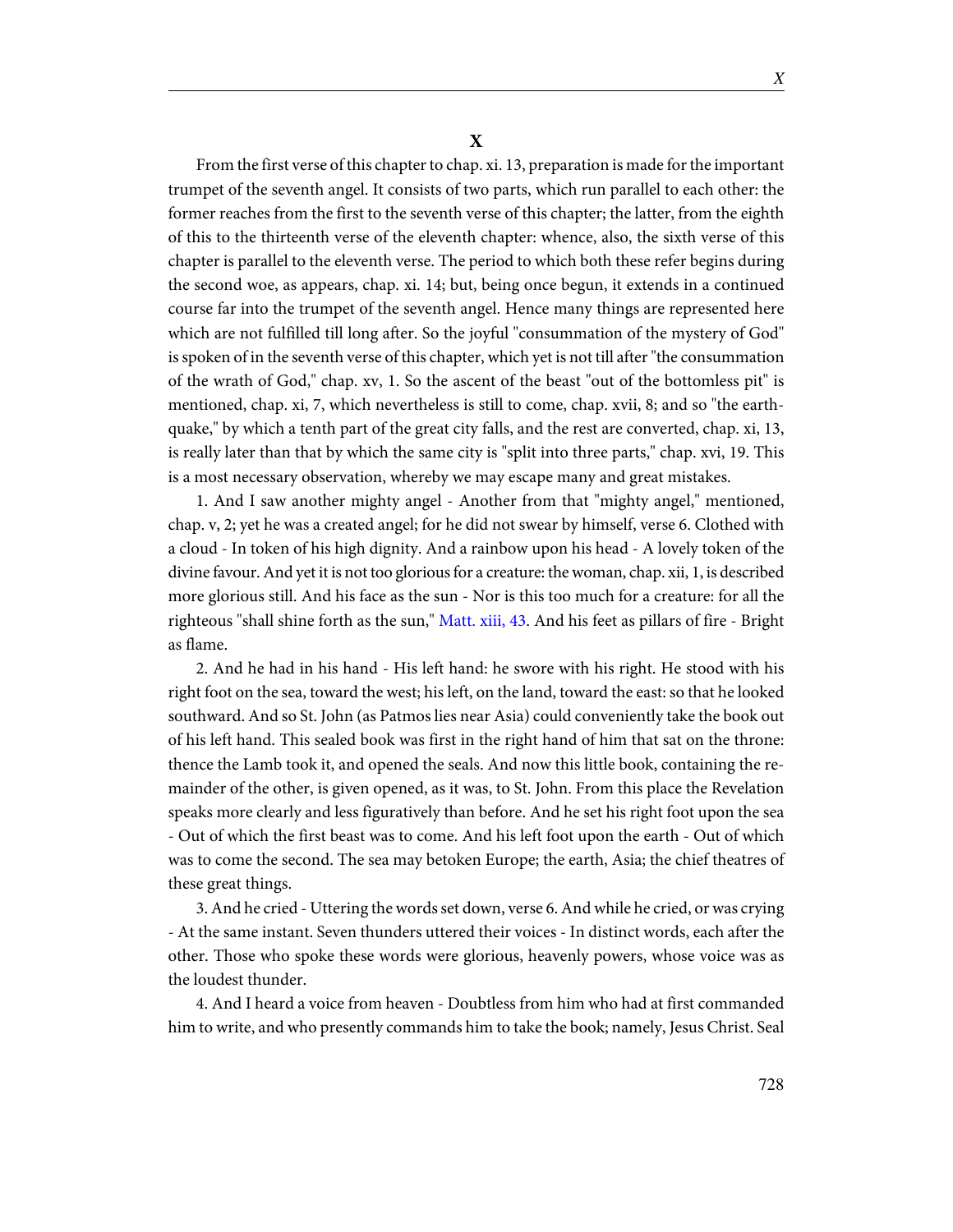up those things which the seven thunders have uttered, and write them not - These are the only things of all which he heard that he is commanded to keep secret: so something peculiarly secret was revealed to the beloved John, besides all the secrets that are written in this book. At the same time we are prevented from inquiring what it was which these thunders uttered: suffice that we may know all the contents of the opened book, and of the oath of the angel.

5. And the angel - This manifestation of things to come under the trumpet of the seventh angel hath a twofold introduction: first, the angel speaks for God, verse 7; then Christ speaks for himself, chap. xi, 3. The angel appeals to the prophets of former times; Christ, to his own two witnesses. Whom I saw standing upon the earth and upon the sea, lifted up his right hand toward heaven - As yet the dragon was in heaven. When he is cast thence he brings the third and most dreadful woe on the earth and sea: so that it seems as if there would be no end of calamities. Therefore the angel comprises, in his posture and in his oath, both heaven, sea, and earth, and makes on the part of the eternal God and almighty Creator, a solemn protestation, that he will assert his kingly authority against all his enemies. He lifted up his right hand toward heaven - The angel in Daniel, [Dan. xii, 7,](http://www.ccel.org/study/Bible:Dan.12.7) (not improbably the same angel,) lifted up both his hands.

6. And swear - The six preceding trumpets pass without any such solemnity. It is the trumpet of the seventh angel alone which is confirmed by so high an oath. By him that liveth forever and ever - Before whom a thousand years are but a day. Who created the heaven, the earth, the sea, and the things that are therein - And, consequently, has the sovereign power over all: therefore, all his enemies, though they rage a while in heaven, on the sea, and on the earth, yet must give place to him. That there shall be no more a time - "But in the days of the voice of the seventh angel, the mystery of God shall be fulfilled:" that is, a time, a chronos, shall not expire before that mystery is fulfilled. A chronos (1111 years) will nearly pass before then, but not quite. The period, then, which we may term a non-chronos (not a whole time) must be a little, and not much, shorter than this. The non-chronos here mentioned seems to begin in the year 800, (when Charles the Great instituted in the west a new line of emperors, or of "many kings,") to end in the year 1836; and to contain, among other things, the "short time" of the third woe, the "three times and a half" of the woman in the wilderness, and the "duration" of the beast.

7. But in the days of the voice of the seventh angel - Who sounded not only at the beginning of those days, but from the beginning to the end. The mystery of God shall be fulfilled - It is said, chap. xvii, 17, "The word of God shall be fulfilled." The word of God is fulfilled by the destruction of the beast; the mystery, by the removal of the dragon. But these great events are so near together, that they are here mentioned as one. The beginning of them is in heaven, as soon as the seventh trumpet sounds; the end is on the earth and the sea. So long as the third woe remains on the earth and the sea, the mystery of God is not fulfilled.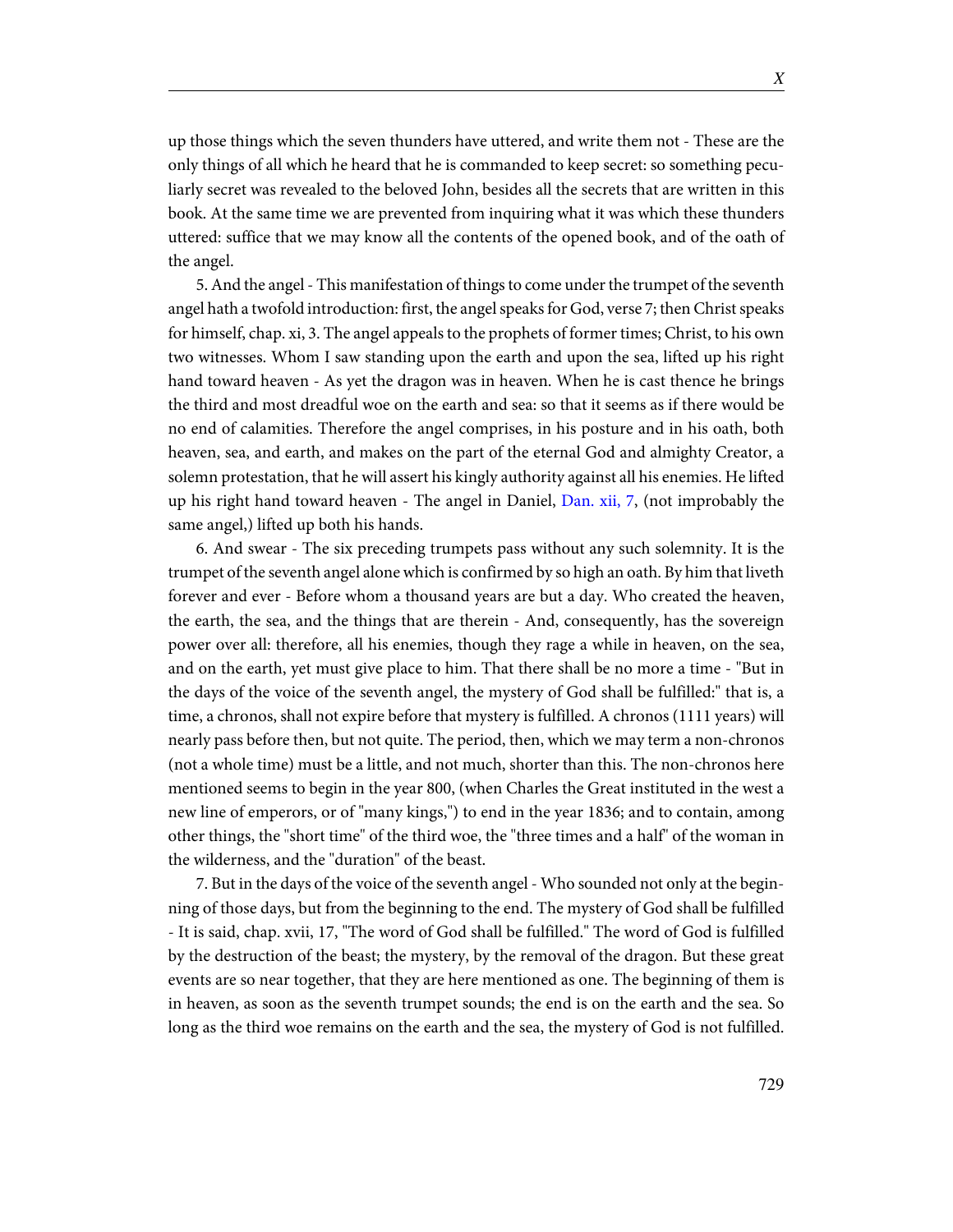And the angel's swearing is peculiarly for the comfort of holy men, who are afflicted under that woe. Indeed the wrath of God must be first fulfilled, by the pouring out of the phials: and then comes the joyful fulfilling of the mystery of God. As he hath declared to his servants the prophets - The accomplishment exactly answering the prediction. The ancient prophecies relate partly to that grand period, from the birth of Christ to the destruction of Jerusalem; partly to the time of the seventh angel, wherein they will be fully accomplished. To the seventh trumpet belongs all that occurs from chap. xi, 15 - chap. xxii, 5. And the third woe, which takes place under the same, properly stands, chap. xii, 12, xiii, 1-18.

8. And - what follows from this verse to chap. xi, 13, runs parallel with the oath of the angel, and with "the fulfilling of the mystery of God," as it follows under the trumpet of the seventh angel; what is said, verse 11, concerning St. John's "prophesying again," is unfolded immediately after; what is said, verse 7, concerning "the fulfilling the mystery of God," is unfolded, chap. xi, 15-19 and in the following chapters.

9. Eat it up - The like was commanded to Ezekiel. This was an emblem of thoroughly considering and digesting it. And it will make thy belly bitter, but it will be sweet as honey in thy mouth - The sweetness betokens the many good things which follow, chap. xi, 1, 15, &c.; the bitterness, the evils which succeed under the third woe.

11. Thou must prophesy again - Of the mystery of God; of which the ancient prophets had prophesied before. And he did prophesy, by "measuring the temple," chap. xi, 1; as a prophecy may be delivered either by words or actions. Concerning people, and nations, and tongues, and many kings - The people, nations, and tongues are contemporary; but the kings, being many, succeed one another. These kings are not mentioned for their own sake, but with a view to the "holy city," chap. xi, 2. Here is a reference to the great kingdoms in Spain, England, Italy, &c., which arose from the eighth century; or at least underwent a considerable change, as France and Germany in particular; to the Christian, afterward Turkish, empire in the east; and especially to the various potentates, who have successively reigned at or over Jerusalem, and do now, at least titularly, reign over it.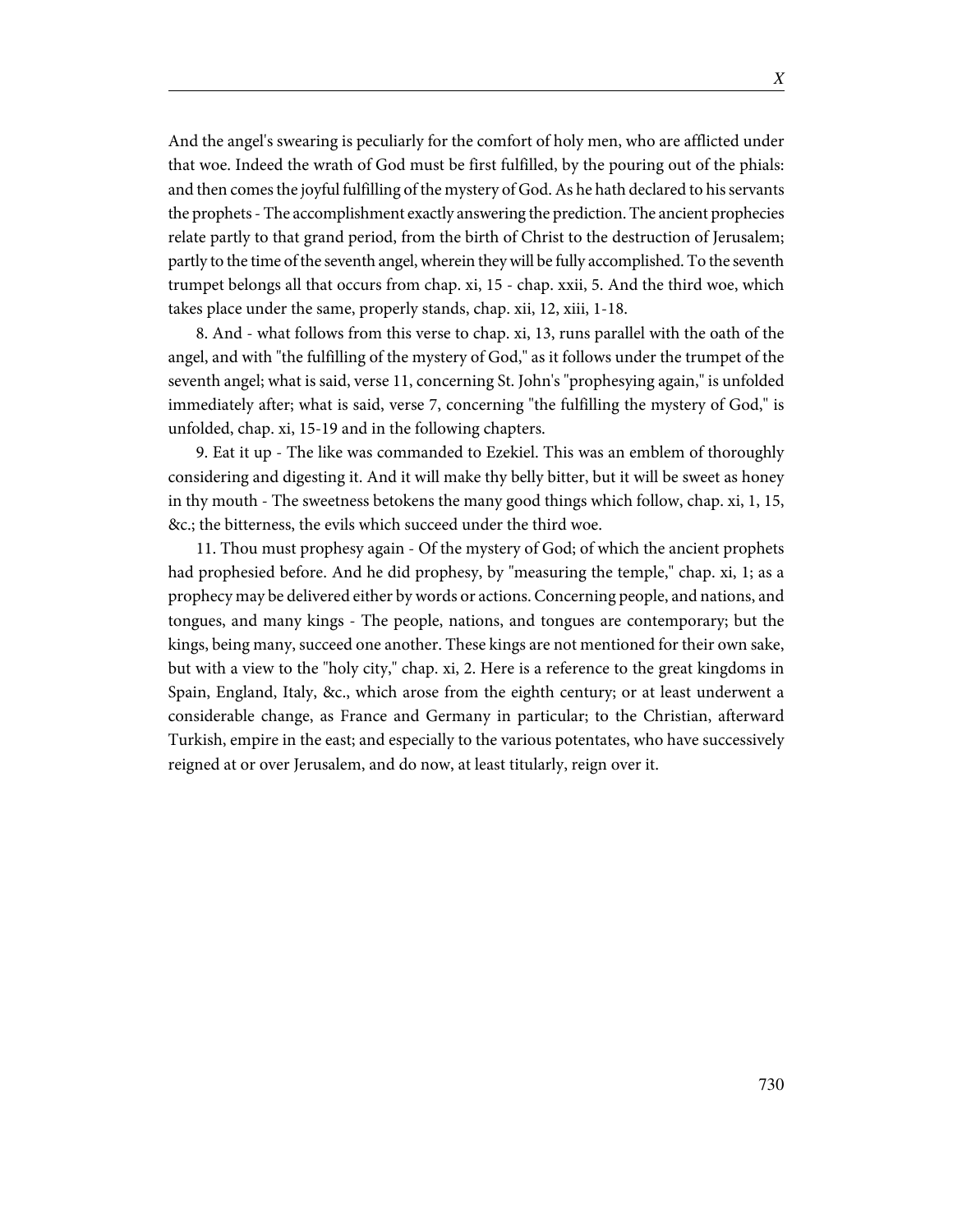In this chapter is shown how it will fare with "the holy city," till the mystery of God is fulfilled; in the twelfth, what will befall the woman, who is delivered of the man-child; in the thirteenth, how it will be with the kingdom of Christ, while the "two beasts" are in the height of their power. And there was given me - By Christ, as appears from the third verse. And he said, Arise - Probably he was sitting to write. And measure the temple of God - At Jerusalem, where he was placed in the vision. Of this we have a large description by Ezekiel, Ezek. xl - xlviii; concerning which we may observe,

- 1. Ezekiel's prophecy was not fulfilled at the return from the Babylonish captivity.
- 2. Yet it does not refer to the "New Jerusalem," which is far more gloriously described.
- 3. It must infallibly be fulfilled even then "when they are ashamed of all that they have done," [Ezek. xliii, 11](http://www.ccel.org/study/Bible:Ezek.43.11).
- 4. Ezekiel speaks of the same temple which is treated of here.
- 5. As all things are there so largely described, St. John is shorter and refers thereto.

2. But the court which is without the temple - The old temple had a court in the open air, for the heathens who worshipped the God of Israel. Cast out - Of thy account. And measure it not - As not being holy In so high a degree. And they shall tread - Inhabit. The holy city - Jerusalem, [Matt. iv, 5.](http://www.ccel.org/study/Bible:Matt.4.5) So they began to do, before St. John wrote. And it has been trodden almost ever since by the Romans, Persians, Saracens, and Turks. But that severe kind of treading which is here peculiarly spoken of, will not be till under the trumpet of the seventh angel, and toward the end of the troublous times. This will continue but forty-two common months, or twelve hundred and sixty common days; being but a small part of the non-chronos.

3. And I - Christ. Will give to my two witnesses - These seem to be two prophets; two select, eminent instruments. Some have supposed (though without foundation) that they are Moses and Elijah, whom they resemble in several respects. To prophesy twelve hundred and sixty days - Common days, that is, an hundred and eighty weeks. So long will they prophesy, (even while that last and sharp treading of the holy city continues,) both by word and deed, witnessing that Jesus is the Son of God, the heir of all things, and exhorting all men to repent, and fear, and glorify God. Clothed in sackcloth - The habit of the deepest mourners, out of sorrow and concern for the people.

4. These are the two olive trees - That is, as Zerubbabel and Joshua, the two olive trees spoken of by Zechariah, [Zech. iii, 9](http://www.ccel.org/study/Bible:Zech.3.9), iv, 10, were then the two chosen instruments in God's hand, even so shall these. be in their season. Being themselves full of the unction of the Holy One, they shall continually transmit the same to others also. And the two candlesticks -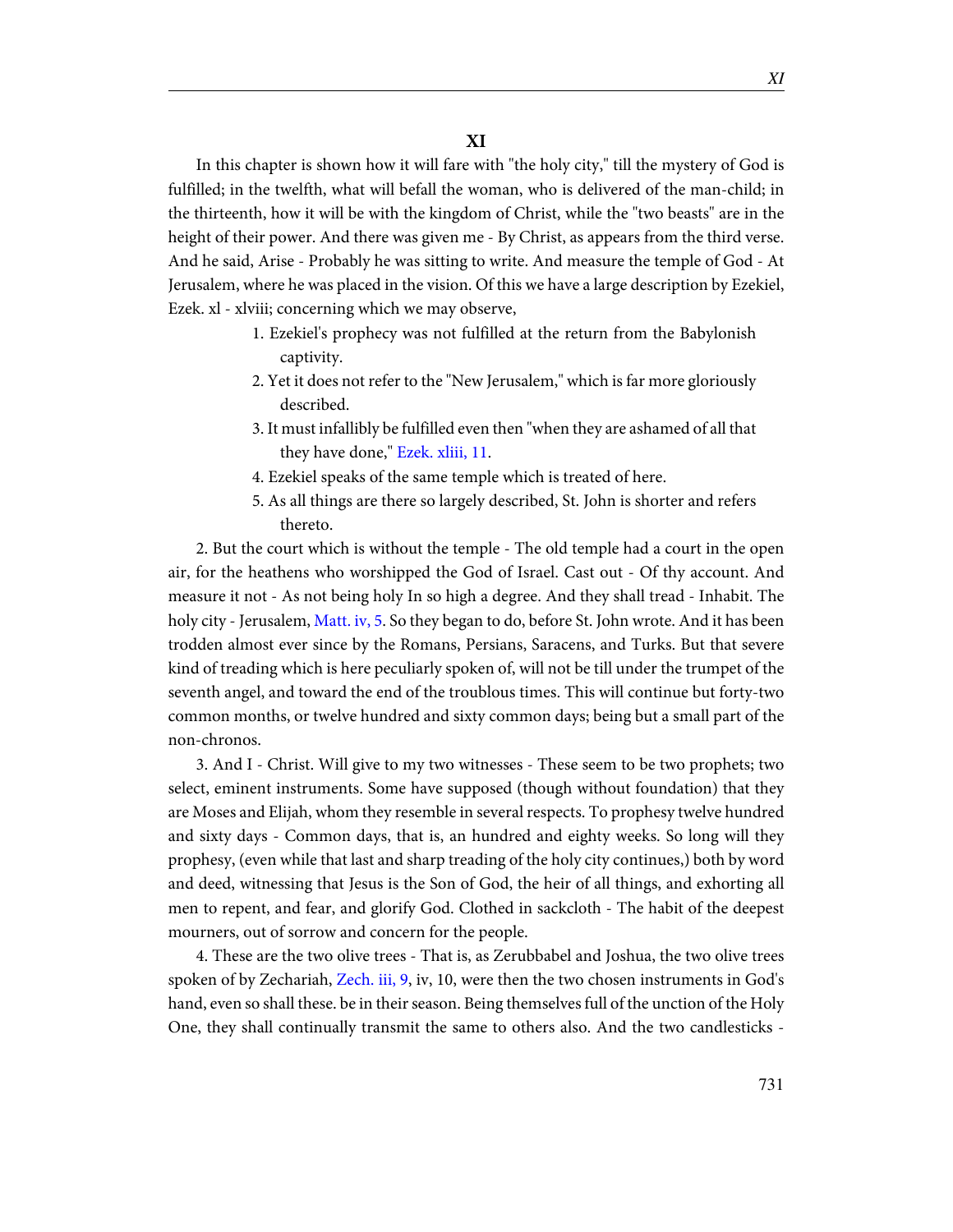Burning and shining lights. Standing before the Lord of the earth - Always waiting on God, without the help of man, and asserting his right over the earth and all things therein.

5. If any would kill them - As the Israelites would have done Moses and Aaron, [Num.](http://www.ccel.org/study/Bible:Num.16.41) [xvi, 41.](http://www.ccel.org/study/Bible:Num.16.41) He must be killed thus - By that devouring fire.

6. These have power - And they use that power. See verse 10. To shut heaven, that it rain not in the days of their prophesying - During those "twelve hundred and sixty days." And have power over the waters - In and near Jerusalem. To turn them into blood - As Moses did those in Egypt. And to smite the earth with all plagues, as often as they will - This is not said of Moses or Elijah, or any mere man besides. And how is it possible to understand this otherwise than of two individual persons?

7. And when they shall have finished their testimony - Till then they are invincible. The wild beast - Hereafter to be described. That ascendeth - First out of the sea, chap. xiii, 1, and then out of the bottomless pit, chap. xvii, 8. Shall make war with them - It is at his last ascent, not out of the sea, but the bottomless pit, that the beast makes war upon the two witnesses. And even hereby is fixed the time of "treading the holy city," and of the "two witnesses." That time ends after the ascent of the beast out of the abyss, and yet before the fulfilling of the mystery. And shall conquer them - The fire no longer proceeding out of their mouth when they have finished their work. And kill them - These will be among the last martyrs, though not the last of all.

8. And their bodies shall be - Perhaps hanging on a cross. In the street of the great city - Of Jerusalem, a far greater city, than any other in those parts. This is described both spiritually and historically: spiritually, as it is called Sodom Isaiah i, and Egypt; on account of the same abominations abounding there, at the time of the witnesses, as did once in Egypt and Sodom. Historically: Where also their Lord was crucified - This possibly refers to the very ground where his cross stood. Constantine the Great inclosed this within the walls of the city. Perhaps on that very spot will their bodies be exposed.

9. Three days and a half - So exactly are the times set down in this prophecy. If we suppose this time began in the evening, and ended in the morning, and included (which is no way impossible) Friday, Saturday, and Sunday, the weekly festival of the Turkish people, the Jewish tribes, and the Christian tongues; then all these together, with the heathen nations, would have full leisure to gaze upon and rejoice over them.

10. And they that dwell upon the earth - Perhaps this expression may peculiarly denote earthly-minded men. Shall make merry - As did the Philistines over Samson. And send gifts to one another - Both Turks, and Jews, and heathens, and false Christians.

11. And great fear fell upon them that saw them - And now knew that God was on their side.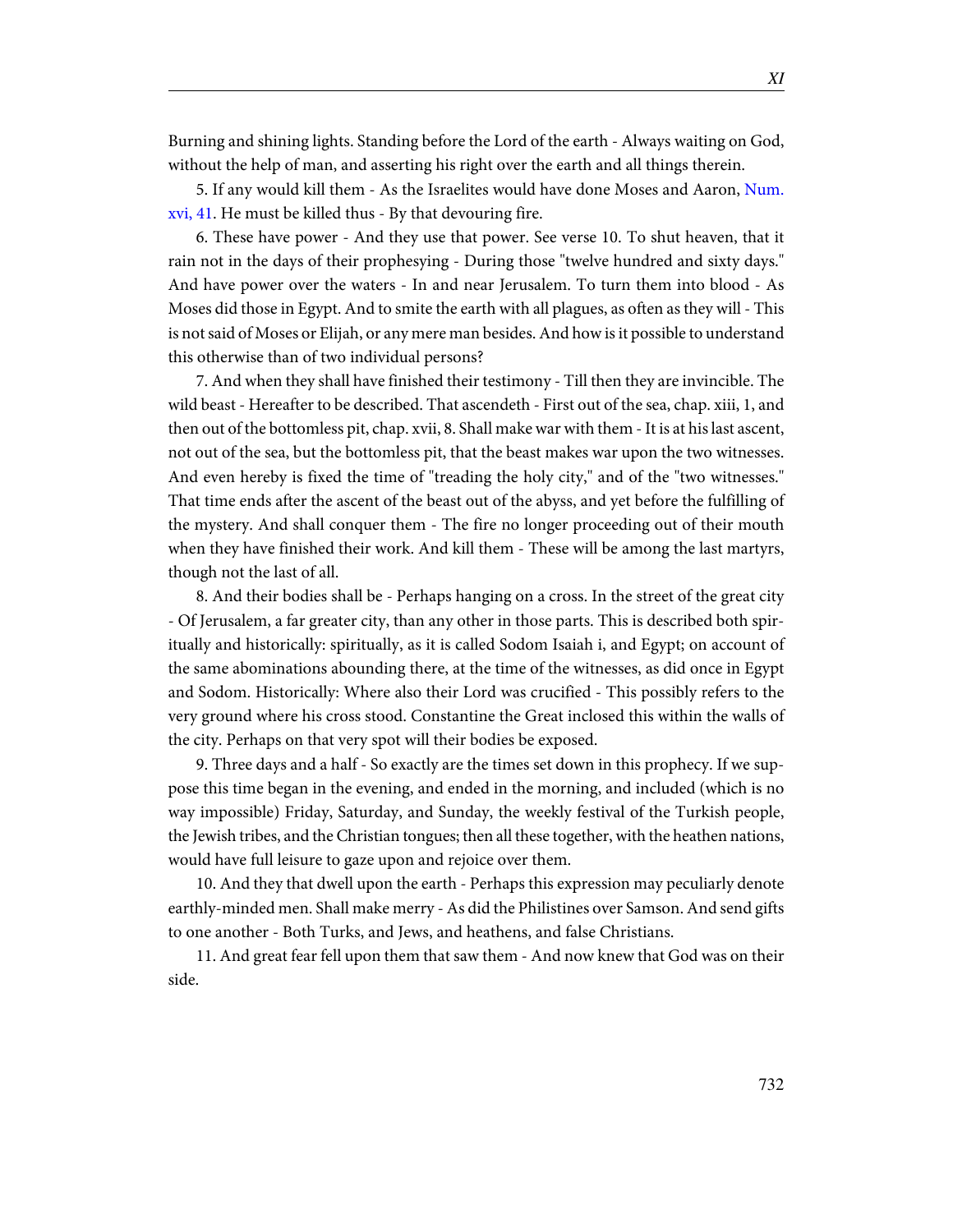12. And I heard a great voice - Designed for all to hear. And they went up to heaven, and their enemies beheld them - who had not taken notice of their rising again; by which some had been convinced before.

13. And there was a great earthquake and the tenth part of the city fell - We have here an unanswerable proof that this city is not Babylon or Rome, but Jerusalem. For Babylon shall be wholly burned before the fulfilling of the mystery of God. But this city is not burned at all; on the contrary, at the fulfilling of that mystery, a tenth part of it is destroyed by an earthquake, and the other nine parts converted. And there were slain in the earthquake seven thousand men - Being a tenth part of the inhabitants, who therefore were seventy thousand in all. And the rest - The remaining sixty-three thousand were converted: a grand step toward the fulfilling of the mystery of God. Such a conversion we no where else read of. So there shall be a larger as well as holier church at Jerusalem than ever was yet. Were terrified - Blessed terror! And gave glory - The character of true conversion, [Jer. xiii, 16.](http://www.ccel.org/study/Bible:Jer.13.16) To the God of heaven - He is styled, "The Lord of the earth," verse 4, when he declares his right over the earth by the two witnesses; but the God of heaven, when he not only gives rain from heaven after the most afflicting drought, but also declares his majesty from heaven, by taking his witnesses up into it. When the whole multitude gives glory to the God of heaven, then that "treading of the holy city" ceases. This is the point so long aimed at, the desired "fulfilling of the mystery of God," when the divine promises are so richly fulfilled on those who have gone through so great afflictions. All this is here related together, that whereas the first and second woe went forth in the east, the rest of the eastern affairs being added at once, the description of the western might afterwards remain unbroken. It may be useful here to see how the things here spoken of, and those hereafter described, follow each other in their order.

- 1. The angel swears; the non-chronos begins; John eats the book; the many kings arise.
- 2. The non-chronos and the "many kings" being on the decline, that treading" begins, and the "two witnesses" appear.
- 3. The beast, after he has with the ten kings destroyed Babylon, wars with them and kills them. After three days and an half they revive and ascend to heaven. There is a great earthquake in the holy city: seven thousand perish, and the rest are converted. The "treading" of the city by the gentiles ends.
- 4. The beast, and the kings of the earth, and their armies are assembled to fight against the Great King.
- 5. Multitudes of his enemies are killed, and the beast and the false prophet cast alive into the lake of fire.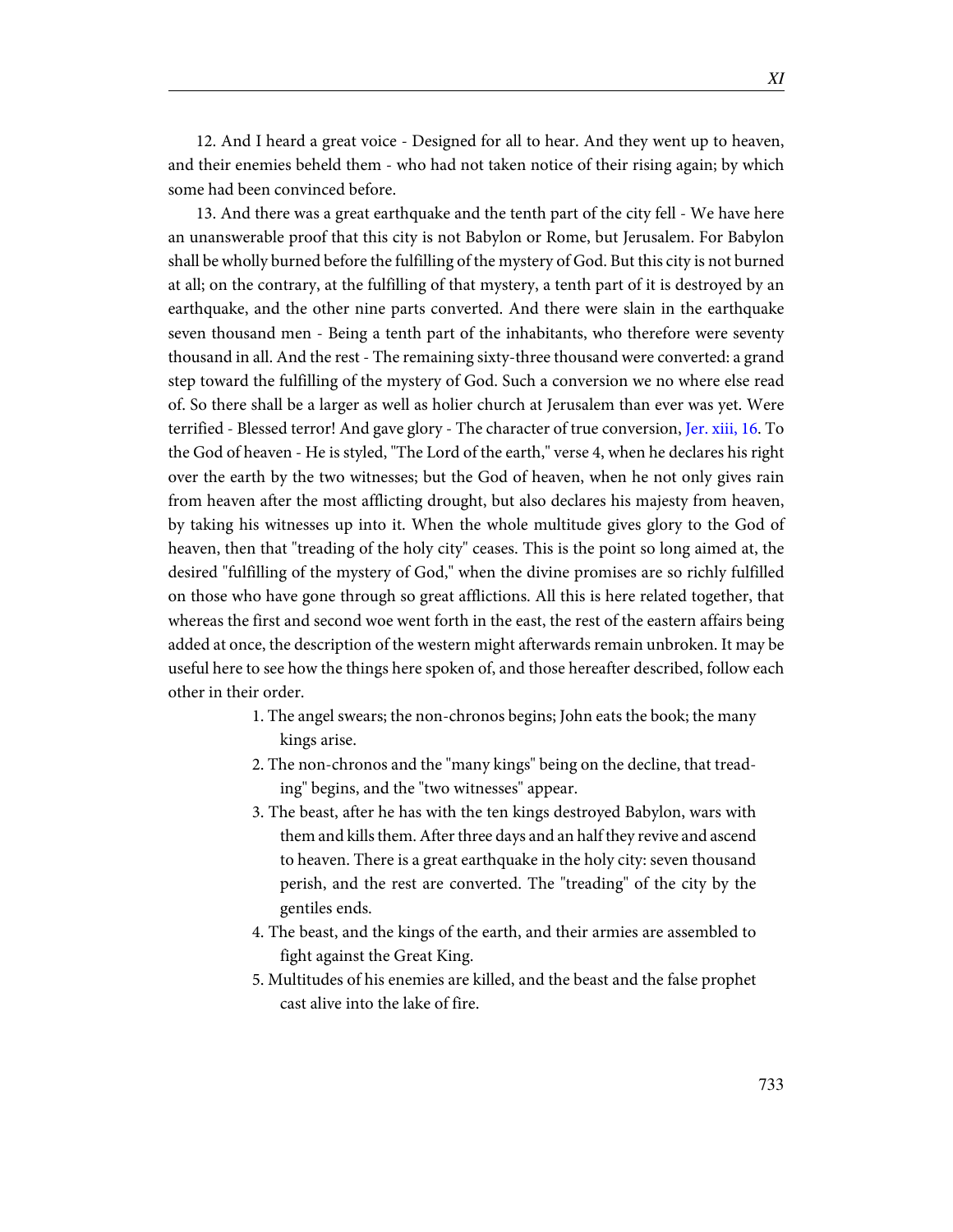- 6. while John measures the temple of God and the altar with the worshippers, the true worship of God is set up. The nations who had trodden the holy city are converted. Hereby the mystery of God is fulfilled.
- 7. Satan is imprisoned. Being released for a time, he, with Gog and Magog, makes his last assault upon Jerusalem.

14. The second woe is past - The butchery made by the Saracens ceased about the year 847, when their power was so broken by Charles the Great that they never recovered it. Behold, the third woe cometh quickly - Its prelude came while the Roman see took all opportunities of laying claim to its beloved universality, and enlarging its power and grandeur. And in the year 755 the bishop of Rome became a secular prince, by king Pepin's giving him the exarchate of Lombardy. The beginning of the third woe itself stands, chap. xii, 12.

15. And the seventh angel sounded - This trumpet contains the most important and joyful events, and renders all the former trumpets matter of joy to all the inhabitants of heaven. The allusion therefore in this and all the trumpets is to those used in festal solemnities. All these seven trumpets were heard in heaven: perhaps the seventh shall once be heard on earth also, [1 Thess. iv, 16.](http://www.ccel.org/study/Bible:1Thess.4.16) And there were great voices - From the several citizens of heaven. At the opening of the seventh seal "there was silence in heaven;" at the sounding of the seventh trumpet, great voices. This alone is sufficient to show that the seven seals and seven trumpets do not run parallel to each other. As soon as the seventh angel sounds, the kingdom falls to God and his Christ. This immediately appears in heaven, and is there celebrated with joyful praise. But on earth several dreadful occurrences are to appear first. This trumpet comprises all that follows from these voices to chap. xxii, 5. The kingdom of the world - That is, the royal government over the whole world, and all its kingdoms, [Zech. xiv,](http://www.ccel.org/study/Bible:Zech.14.9) [9](http://www.ccel.org/study/Bible:Zech.14.9). Is become the kingdom of the Lord - This province has been in the enemy's hands: it now returns to its rightful Master. In the Old Testament, from Moses to Samuel, God himself was the King of his own people. And the same will be in the New Testament: he will himself reign over the Israel of God. And of his Christ - This appellation is now first given him, since the introduction of the book, on the mention of the kingdom devolving upon him, under the seventh trumpet. Prophets and priests were anointed, but more especially kings: whence that term, the anointed, is applied only to a king. Accordingly, whenever the Messiah is mentioned in scripture, his kingdom is implied. Is become - In reality, all things (and so the kingdom of the world) are God's in all ages: yet Satan and the present world, with its kings and lords, are risen against the Lord and against his Anointed. God now puts an end to this monstrous rebellion, and maintains his right to all things. And this appears in an entirely new manner, as soon as the seventh angel sounds.

16. And the four and twenty elders - These shall reign over the earth, chap. v, 10. Who sit before God on their thrones - which we do not read of any angel.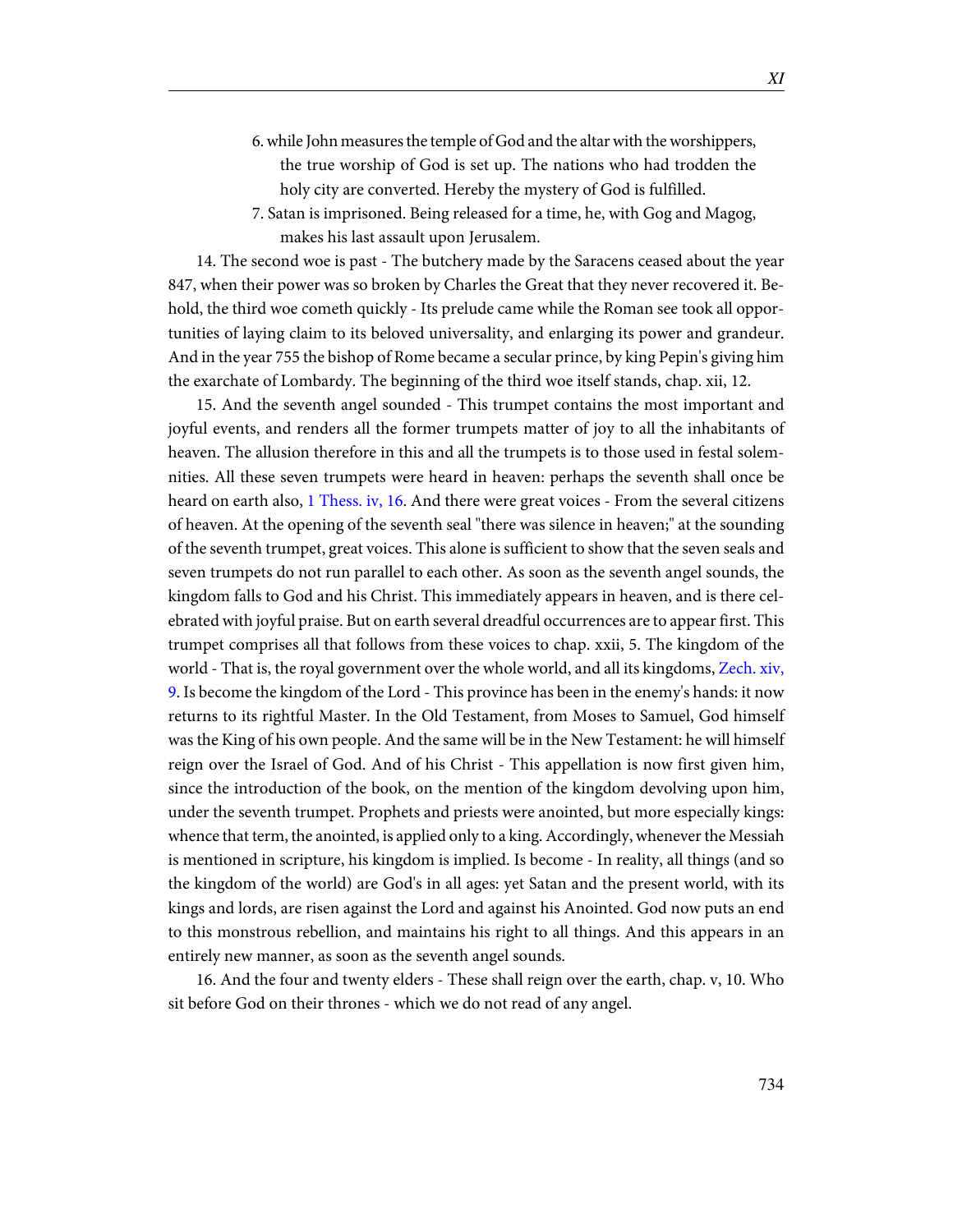17. The Almighty - He who hath all things in his power as the only Governor of them. Who is, and who was - God is frequently styled, "He who is, and who was, and who is to come." but now he is actually come, the words, "who is to come," are, as it were, swallowed up. When it is said, We thank thee that thou hast taken thy great power, it is all one as, "We thank thee that thou art come." This whole thanksgiving is partly an enlargement on the two great points mentioned in the fifteenth verse; partly a summary of what is hereafter more distinctly related. Here it is mentioned, how the kingdom is the Lord's; afterwards, how it is the kingdom of his Christ. Thou hast taken thy great power - This is the beginning of what is done under the trumpet of the seventh angel. God has never ceased to use his power; but he has suffered his enemies to oppose it, which he will now suffer no more.

18. And the heathen nations were wroth - At the breaking out of the power and kingdom of God. This wrath of the heathens now rises to the highest pitch; but it meets the wrath of the Almighty, and melts away. In this verse is described both the going forth and the end of God's wrath, which together take up several ages. And the time of the dead is come - Both of the quick and dead, of whom those already dead are far the more numerous part. That they be judged - This, being infallibly certain, they speak of as already present. And to give a reward - At the coming of Christ, chap. xxii, 12; but of free grace, not of debt,

- 1. To his servants the prophets:
- 2. To his saints: to them who were eminently holy:
- 3. To them that fear his name: these are the lowest class. Those who do not even fear God will have no reward from him. Small and great - All universally, young and old, high and low, rich and poor. And to destroy them that destroyed the earth - The earth was destroyed by the "great whore" in particular, chap. xix, 2; xvii, 2, 5; but likewise in general, by the open rage and hate of wicked men against all that is good; by wars, and the various destruction and desolation naturally flowing therefrom; by such laws and constitutions as hinder much good, and occasion many offenses and calamities; by public scandals, whereby a door is opened for all dissoluteness and unrighteousness; by abuse of secular and spiritual powers; by evil doctrines, maxims, and counsels; by open violence and persecution; and by sins crying to God to send plagues upon the earth. This great work of God, destroying the destroyers, under the trumpet of the seventh angel, is not the third woe, but matter of joy, for which the elders solemnly give thanks. All the woes, and particularly the third, go forth over those "who dwell upon the earth;" but this destruction, over those "who destroy the earth," and were also instruments of that woe.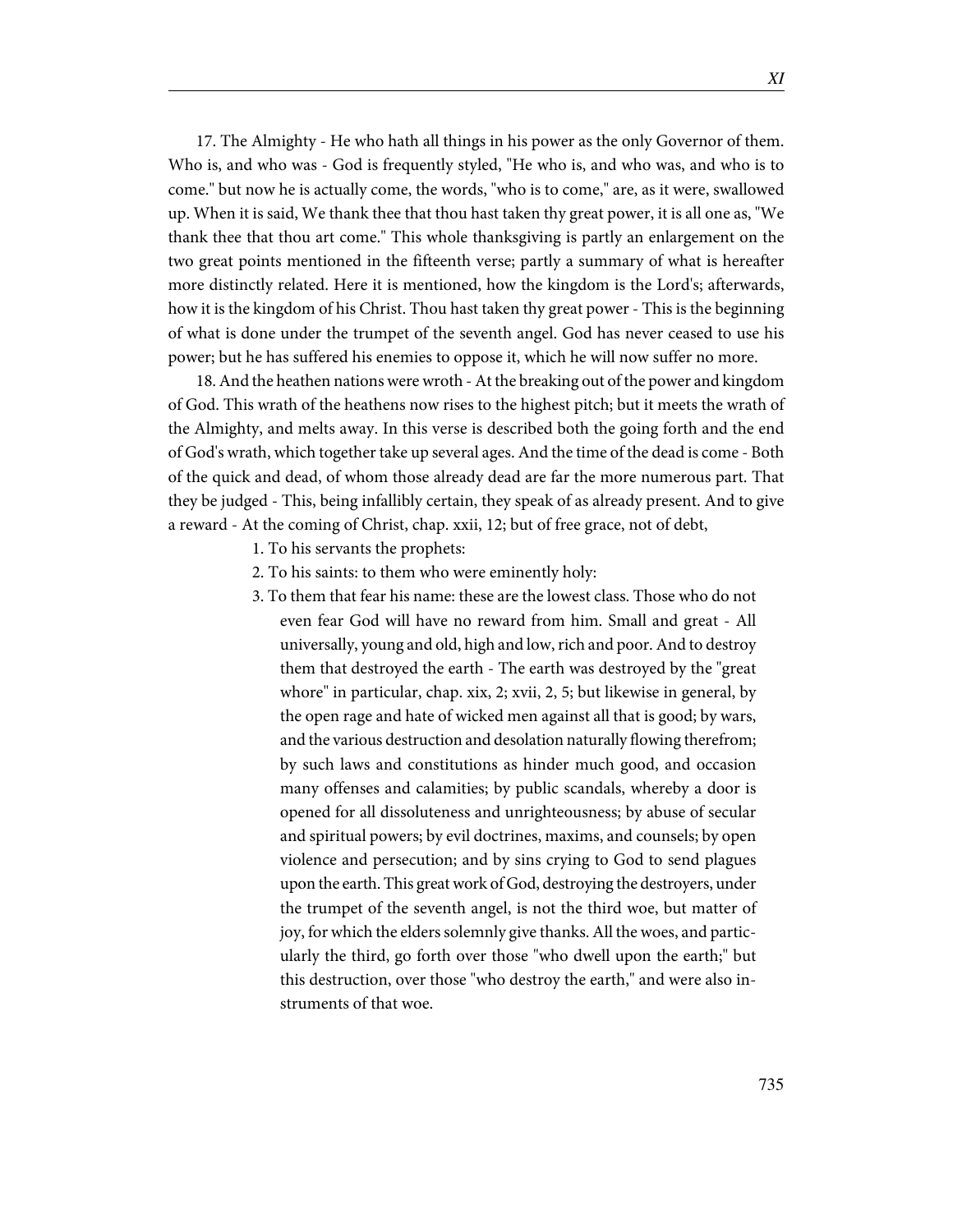19. And the temple of God-The inmost part of it. Was opened in heaven - And hereby is opened a new scene of the most momentous things, that we may see how the contents of the seventh trumpet are executed; and, notwithstanding the greatest opposition, (particularly by the third woe,) brought to a glorious conclusion. And the ark of the covenant was seen in his temple - The ark of the covenant which was made by Moses was not in the second temple, being probably burnt with the first temple by the Chaldeans. But here is the heavenly ark of the everlasting covenant, the shadow of which was under the Old Testament, [Heb.](http://www.ccel.org/study/Bible:Heb.9.4) [ix, 4.](http://www.ccel.org/study/Bible:Heb.9.4) The inhabitants of heaven saw the ark before: St. John also saw it now; for a testimony, that what God had promised, should be fulfilled to the uttermost. And there were lightnings, and voices, and thunders, and an earthquake, and great hail - The very same there are, and in the same order, when the seventh angel has poured out his phial; chap. xvi, 17-xxi, one place answers the other. What the trumpet here denounces in heaven, is there executed by the phial upon earth. First it is shown what will be done; and afterwards it is done.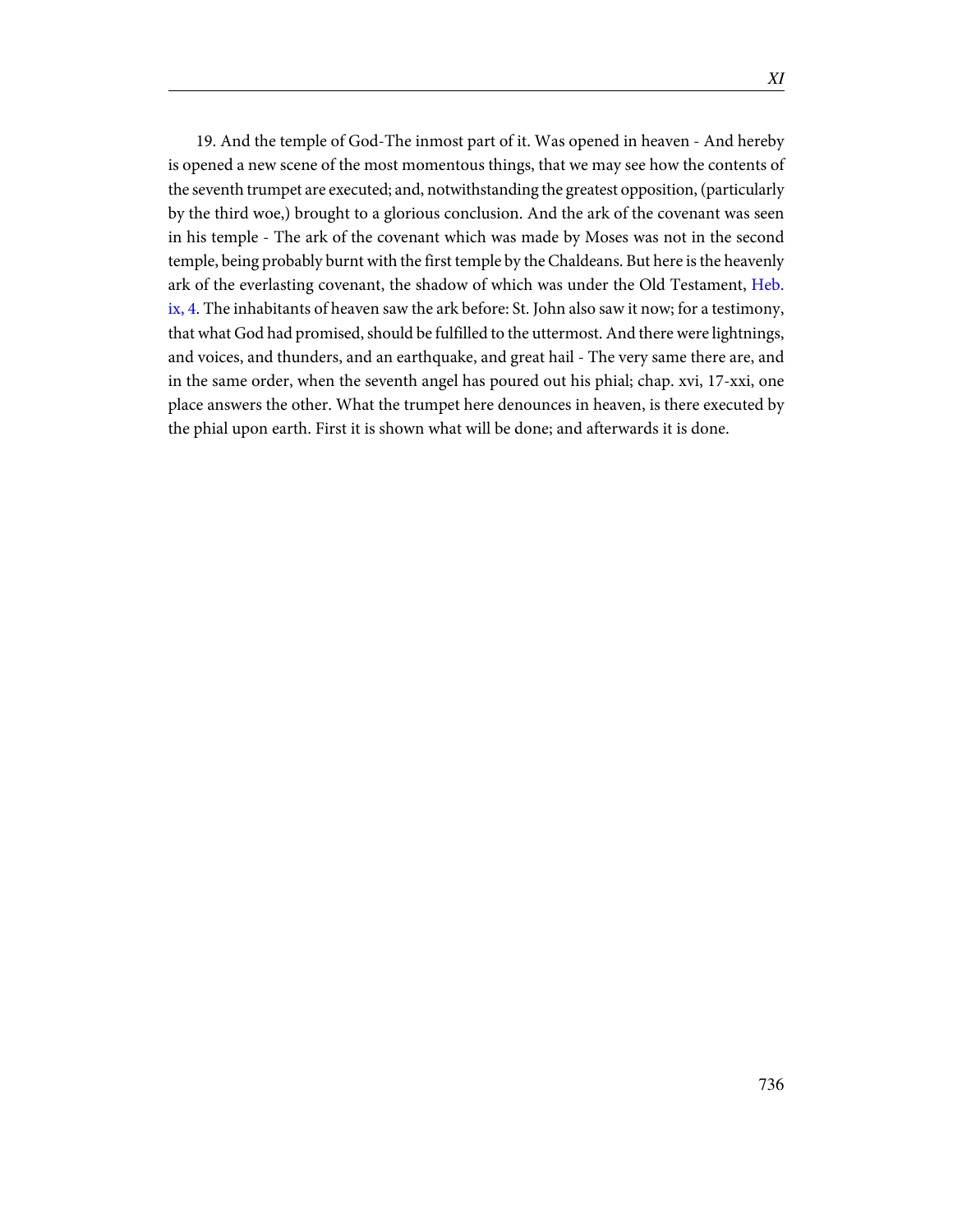## **XII**

The great vision of this book goes straight forward, from the fourth to the twenty-second chapter. Only the tenth, with part of the eleventh chapter, was a kind of introduction to the trumpet of the seventh angel; after which it is said, "The second woe is past: behold, the third woe cometh quickly." Immediately the seventh angel sounds, under whom the third woe goes forth. And to this trumpet belongs all that is related to the end of the book. Verse

1. And a great sign was seen in heaven - Not only by St. John, but many heavenly spectators represented in the vision. A sign means something that has an uncommon appearance, and from which we infer that some unusual thing will follow. A woman - The emblem of the church of Christ, as she is originally of Israel, though built and enlarged on all sides by the addition of heathen converts; and as she will hereafter appear, when all her "natural branches are again "grafted in." She is at present on earth; and yet, with regard to her union with Christ, may be said to be in heaven, [Eph. ii, 6.](http://www.ccel.org/study/Bible:Eph.2.6) Accordingly, she is described as both assaulted and defended in heaven, verses 4, 7. chap. xii, 4, 7 Clothed with the sun, and the moon under her feet, and on her head a crown of twelve stars - These figurative expressions must he so interpreted as to preserve a due proportion between them. So, in Joseph's dream, the sun betokened his father; the moon, his mother; the stars, their children. There may be some such resemblance here; and as the prophecy points out the "power over all nations," perhaps the sun may betoken the Christian world; the moon, the Mahometans, who also carry the moon in their ensigns; and the crown of twelve stars, the twelve tribes of Israel; which are smaller than the sun and moon. The whole of this chapter answers the state of the church from the ninth century to this time.

2. And being with child she crieth, travailing in birth - The very pain, without any outward opposition, would constrain a woman in travail to cry out. These cries, throes, and pains to be delivered, were the painful longings, the sighs, and prayers of the saints for the coming of the kingdom of God. The woman groaned and travailed in spirit, that Christ might appear, as the Shepherd and King of all nations.

3. And behold a great red dragon - His fiery-red colour denoting his disposition. Having seven heads - Implying vast wisdom. And ten horns - Perhaps on the seventh head; emblems of mighty power and strength, which he still retained. And seven diadems on his heads - Not properly crowns, but costly bindings, such as kings anciently wore; for, though fallen, he was a great potentate still, even "the prince of this world."

4. And his tail - His falsehood and subtilty. Draweth - As a train. The third part - A very large number. Of the stars of heaven - The Christians and their teachers, who before sat in heavenly places with Christ Jesus. And casteth them to the earth - Utterly deprives them of all those heavenly blessings. This is properly a part of the description of the dragon, who was not yet himself on earth, but in heaven: consequently, this casting them down was between the beginning of the seventh trumpet and the beginning of the third woe; or between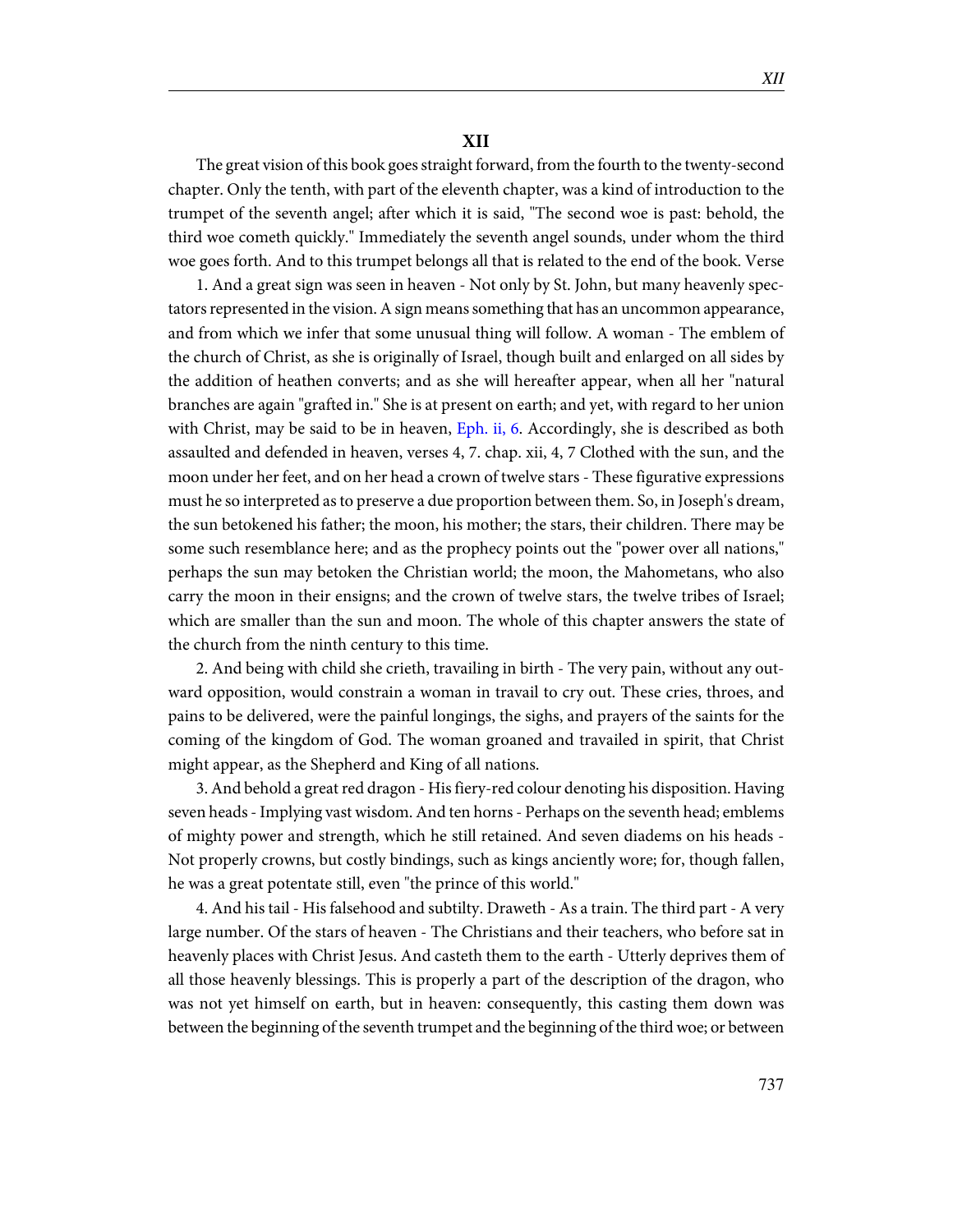the year 847 and the year 947; at which time pestilent doctrines, particularly that of the Manichees in the east, drew abundance of people from the truth. And the dragon stood before the woman, that when she had brought forth, he might devour the child - That he might hinder the kingdom of Christ from spreading abroad, as it does under this trumpet.

5. And she brought forth a man child - Even Christ, considered not in his person, but in his kingdom. In the ninth age, many nations with their princes were added to the Christian church. Who was to rule all nations - When his time is come. And her child - Which was already in heaven, as were the woman and the dragon. Was caught up to God - Taken utterly out of his reach.

6. And the woman fled into the wilderness - This wilderness is undoubtedly on earth, where the woman also herself is now supposed to be. It betokens that part of the earth where, after having brought forth, she found a new abode. And this must be in Europe; as Asia and Afric were wholly in the hands of the Turks and Saracens; and in a part of it where the woman had not been before. In this wilderness, God had already prepared a place; that is, made it safe and convenient for her. The wilderness is, those countries of Europe which lie on this side the Danube; for the countries which lie beyond it had received Christianity before. That they may feed her - That the people of that place may provide all things needful for her. Twelve hundred and sixty days - So many prophetic days, which are not, as some have supposed, twelve hundred and sixty, but seven hundred and seventy-seven, common years. This Bengelius has shown at large in his German Introduction. These we may compute from the year 847 to 1524. So long the woman enjoyed a safe and convenient place in Europe, which was chiefly Bohemia; where she was fed, till God provided for her more plentifully at the Reformation.

7. And there was war in heaven - Here Satan makes his grand opposition to the kingdom of God; but an end is now put to his accusing the saints before God. The cause goes against him, verses 10, 11, chap. xii, 10, 11 and Michael executes the sentence. That Michael is a created angel, appears from his not daring, in disputing with Satan, [Jude 9](http://www.ccel.org/study/Bible:Jude.1.9), to bring a railing accusation; but only saying, "The Lord rebuke thee." And this modesty is implied in his very name; for Michael signifies, "Who is like God?" which implies also his deep reverence toward God, and distance from all self-exaltation. Satan would be like God: the very name of Michael asks, "Who is like God?" Not Satan; not the highest archangel. It is he likewise that is afterward employed to seize, bind, and imprison that proud spirit.

8. And he prevailed not - The dragon himself is principally mentioned; but his angels, likewise, are to be understood. Neither was this place found any more in heaven - So till now he had a place in heaven. How deep a mystery is this! One may compare this with [Luke](http://www.ccel.org/study/Bible:Luke.10.18) [x, 18;](http://www.ccel.org/study/Bible:Luke.10.18) [Eph. ii, 2; iv, 8; vi, 12.](http://www.ccel.org/study/Bible:Eph.2.2 Bible:Eph.4.8 Bible:Eph.6.12)

9. And the great dragon was cast out - It is not yet said, unto the earth - He was cast out of heaven; and at this the inhabitants of heaven rejoice. He is termed the great dragon, as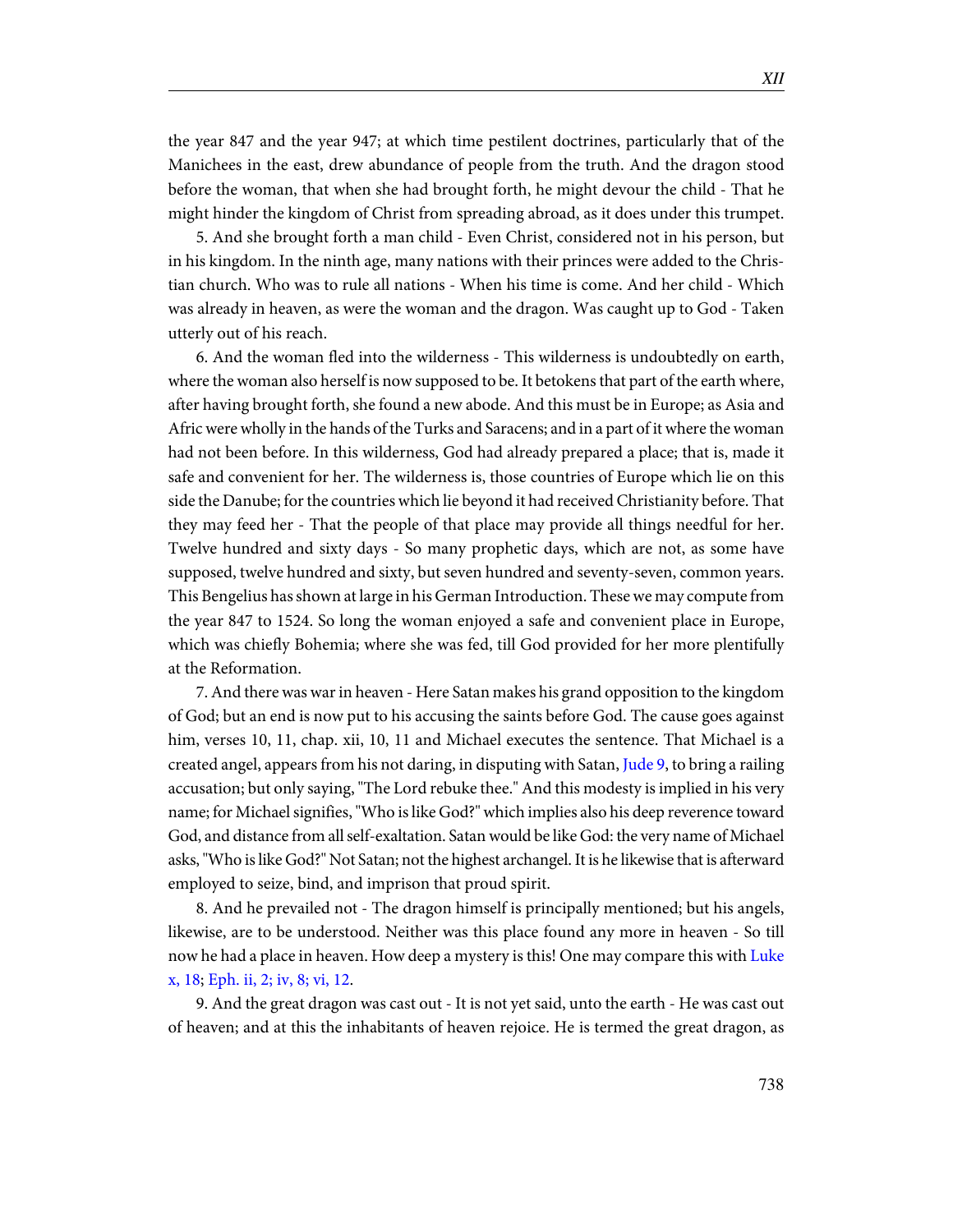appearing here in that shape, to intimate his poisonous and cruel disposition. The ancient serpent - In allusion to his deceiving Eve in that form. Dragons are a kind of large serpent. Who is called the Devil and Satan - These are words of exactly the same meaning; only the former is Greek; the latter, Hebrew; denoting the grand adversary of all the saints, whether Jews or gentiles. He has deceived the whole world - Not only in their first parents, but through all ages, and in all countries, into unbelief and all wickedness; into the hating and persecuting faith and all goodness. He was cast out unto the earth - He was cast out of heaven; and being cast out thence, himself came to the earth. Nor had he been unemployed on the earth before, although his ordinary abode was in heaven.

10. Now is come - Hence it is evident that all this chapter belongs to the trumpet of the seventh angel. In the eleventh chapter, from the fifteenth to the eighteenth verse, are proposed the contents of this extensive trumpet; the execution of which is copiously described in this and the following chapters. The salvation - Of the saints. The might - Whereby the enemy is cast out. The kingdom - Here the majesty of God is shown. And the power of his Christ - Which he will exert against the beast; and when he also is taken away, then will the kingdom be ascribed to Christ himself, chap. xix, 16; xx, 4. The accuser of our brethren -- so long as they remained on earth. This great voice, therefore, was the voice of men only. Who accused them before our God day and night - Amazing malice of Satan, and patience of God!

11. And they have overcome him - Carried the cause against him. By the blood of the Lamb - Which cleanses the soul from all sin, and so leaves no room for accusing. And by the word of their testimony - The word of God, which they believed and testified, even unto death. So, for instance, died Olam, king of Sweden, in the year 900, whom his own subjects would have compelled to idolatry; and, upon his refusal, slew as a sacrifice to the idol which he would not worship. So did multitudes of Bohemian Christians, in the year 916, when queen Drahomire raised a severe persecution, wherein many "loved not their lives unto the death."

12. Woe to the earth and the sea - This is the fourth and last denunciation of the third woe, the most grievous of all. The first was only, the second chiefly, on the earth, Asia; the third, both on the earth and the sea, Europe. The earth is mentioned first, because it began in Asia, before the beast brought it on Europe. He knoweth he hath but a little time - Which extends from his casting out of heaven to his being cast into the abyss. We are now come to a most important period of time. The non-chronos hastens to an end. We live in the little time wherein Satan hath great wrath; and this little time is now upon the decline. We are in the "time, times, and half a time," wherein the woman is "fed in the wilderness;" yea, the last part of it, "the half time," is begun. We are, as will be shown, towards the close of the "forty-two months" of the beast; and when his number is fulfilled, grievous things will be. Let him who does not regard the being seized by the wrath of the devil; the falling unawares into the general temptation; the being born away, by the most dreadful violence, into the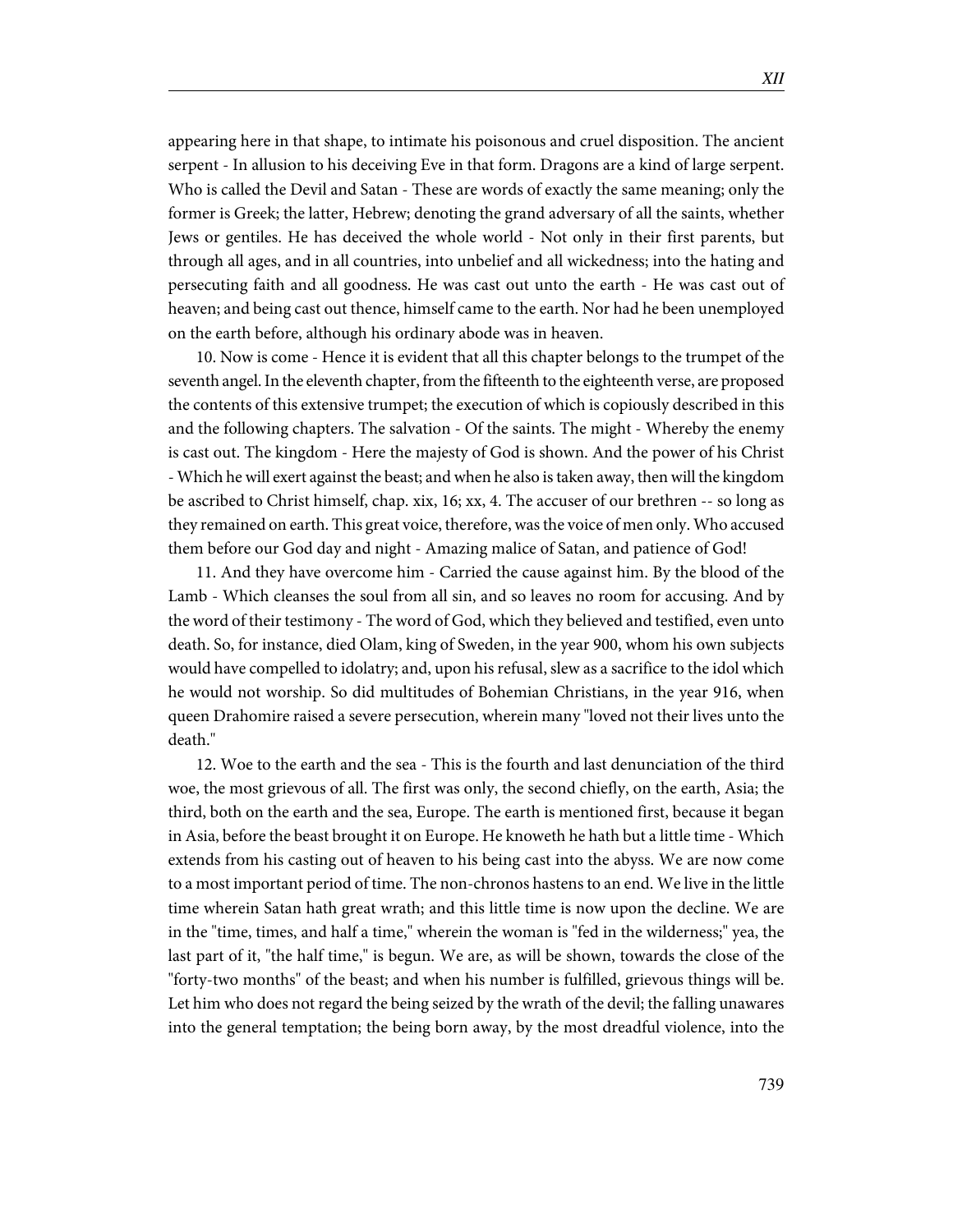worship of the beast and his image, and, consequently, drinking the unmixed wine of the wrath of God, and being tormented day and night forever and ever in the lake of fire and brimstone; let him also who is confident that he can make his way through all these by his own wisdom and strength, without need of any such peculiar preservative as the word of this prophecy affords; let him, I say, go hence. But let him who does not take these warnings for senseless outcries, and blind alarms, beg of God, with all possible earnestness, to give him his heavenly light herein. God has not given this prophecy, in so solemn a manner, only to show his providence over his church, but also that his servants may know at all times in what particular period they are. And the more dangerous any period of time is, the greater is the help which it affords. But where may we fix the beginning and end of the little time? which is probably four-fifths of a chronos, or somewhat above 888 years. This, which is the time of the third woe, may reach from 947, to the year 1836. For,

- 1. The short interval of the second woe, (which woe ended in the year 840,) and the 777 years of the woman, which began about the year 847, quickly after which followed the war in heaven, fix the beginning not long after 8lxiv, and thus the third woe falls in the tenth century, extending from 900 to 1000; called the dark, the iron, the unhappy age.
- 2. If we compare the length of the third woe with the period of time which succeeds it in the twentieth chapter, it is but a little time to that vast space which reaches from the beginning of the non-chronos to the end of the world.

13. And when the dragon saw - That he could no longer accuse the saints in heaven, he turned his wrath to do all possible mischief on earth. He persecuted the woman - The ancient persecutions of the church were mentioned, chap. i, 9, ii, 10, vii, 14; but this persecution came after her flight, verse 6, just at the beginning of the third woe. Accordingly, in the tenth and eleventh centuries, the church was furiously persecuted by several heathen powers. In Prussia, king Adelbert was killed in the year 997, king Brunus in 1008; and when king Stephen encouraged Christianity in Hungary, he met with violent opposition. After his death, the heathens in Hungary set themselves to root it out, and prevailed for several years. About the same time, the army of the emperor, Henry the Third, was totally overthrown by the Vandals. These, and all the accounts of those times, show with what fury the dragon then persecuted the woman.

14. And there were given to the woman the two wings of the great eagle, that she might fly into the wilderness to her place - Eagles are the usual symbols of great potentates. So [Ezek. xvii, 3](http://www.ccel.org/study/Bible:Ezek.17.3), by "a great eagle', means the king of Babylon. Here the great eagle is the Roman empire; the two wings, the eastern and western branches of it. A place in the wilderness was mentioned in the sixth verse also; but it is not the same which is mentioned here. In the text there follow one after the other,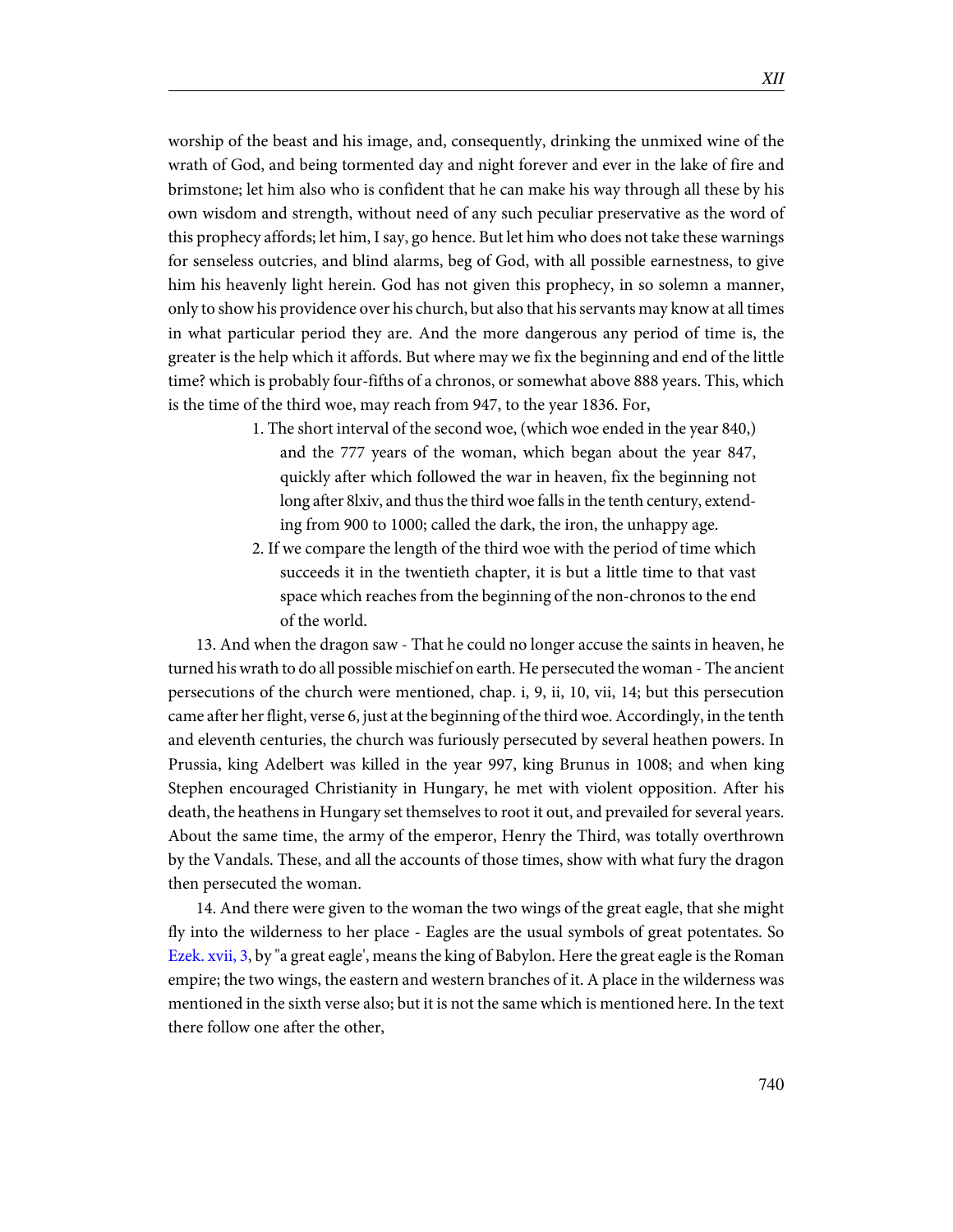- 1. The dragon's waiting to devour the child.
- 2. The birth of the child, which is caught up to God.
- 3. The fleeing of the woman into the wilderness.
- 4. The war in heaven, and the casting out of the dragon.
- 5. The beginning of the third woe.
- 6. The persecution raised by the dragon against the woman.
- 7. The woman's flying away upon the eagle's wings. In like manner there follow one after the other,
	- 1. The beginning of the twelve hundred and sixty days.
	- 2. The beginning of the little time.
	- 3. The beginning of the time, times, and half a time. This third period partly coincides both with the first and the second. After the beginning of the twelve hundred and sixty days, or rather of the third woe, Christianity was exceedingly propagated, in the midst of various persecutions. About the year 948 it was again settled in Denmark; in 965, in Poland and Silesia; in 980, through all Russia. In 997 it was brought into Hungary; into Sweden and Norway, both before and after. Transylvania received it about 1000; and, soon after, other parts of Dacia. Now, all the countries in which Christianity was settled between the beginning of the twelve hundred and sixty days, and the imprisonment of the dragon, may be understood by the wilderness, and by her place in particular. This place contained many countries; so that Christianity now reached, in an uninterrupted tract, from the eastern to the western empire; and both the emperors now lent their wings to the woman, and provided a safe abode for her. Where she is fed - By God rather than man; having little human help. For a time, and times, and half a time - The length of the several periods here mentioned seems to be nearly this: - YEARS
		- 1. The non-chronos contains less than 1111
		- 2. The little time 888
		- 3. The time, times, and half a time 777
		- 4. The time of the beast 666 And comparing the prophecy and history together, they seem to begin and end nearly thus:
			- 1. The non-chronos extends from about 800 to 1836
			- 2. The 1260 days of the woman from 847-1524
			- 3. The little time 947-1836
			- 4. The time, time, and half 1058-1836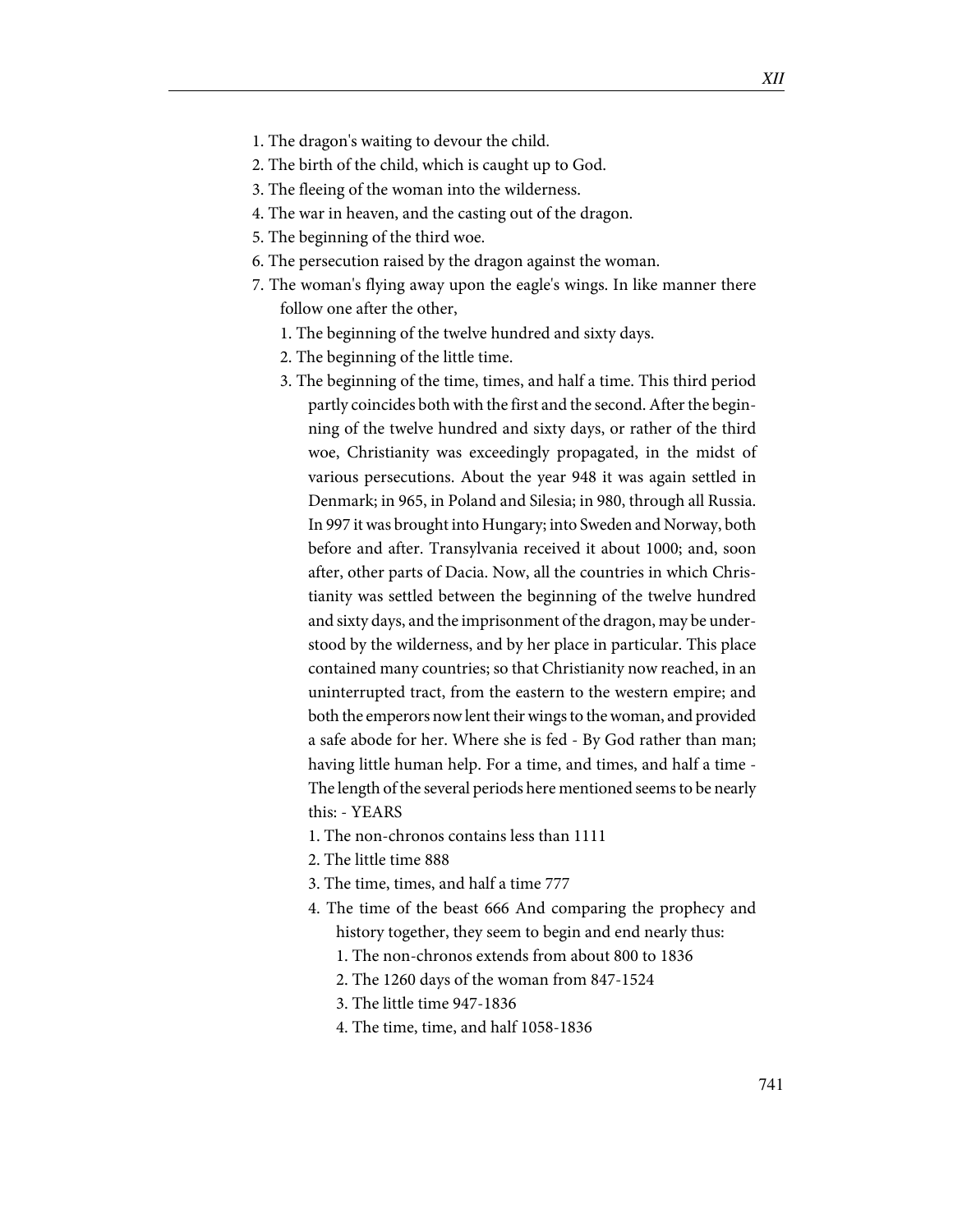5. The time of the beast is between the beginning and end of the three times and a half. In the year 1058 the empires had a good understanding with each other, and both protected the woman. The bishops of Rome, likewise, particularly Victor II., were duly subordinate to the emperor. We may observe, the twelve hundred and sixty days of the woman, from 847 to 1524, and the three times and a half, refer to the same wilderness. But in the former part of the twelve hundred and sixty days, before the three times and an half began, namely, from the year 847 to 1058, she was fed by others, being little able to help herself; whereas, from 1058 to 1524, she is both fed by others, and has food herself. To this the sciences transplanted into the west from the eastern countries much contributed; the scriptures, in the original tongues, brought into the west of Europe by the Jews and Greeks, much more; and most of all, the Reformation, grounded on those scriptures.

15. Water is an emblem of a great people; this water, of the Turks in particular. About the year 1060 they overran the Christian part of Asia. Afterward, they poured into Europe, and spread farther and farther, till they had overflowed many nations.

16. But the earth helped the woman - The powers of the earth; and indeed she needed help through this whole period. "The time" was from 1058 to 1280; during which the Turkish flood ran higher and higher, though frequently repressed by the emperors, or their generals, helping the woman. "The" two "times" were from 1280 to 1725. During these likewise the Turkish power flowed far and wide; but still from time to time the princes of the earth helped the woman, that she was not carried away by it. "The half time" is from 1725 to 1836. In the beginning of this period the Turks began to meddle with the affairs of Persia: wherein they have so entangled themselves, as to be the less able to prevail against the two remaining Christian empires. Yet this flood still reaches the woman "in her place;" and will, till near the end of the "half time," itself be swallowed up, perhaps by means of Russia, which is risen in the room of the eastern empire.

17. And the dragon was wroth - Anew, because he could not cause her to be carried away by the stream. And he went forth - Into other lands. To make war with the rest of her seed - Real Christians, living under heathen or Turkish governors.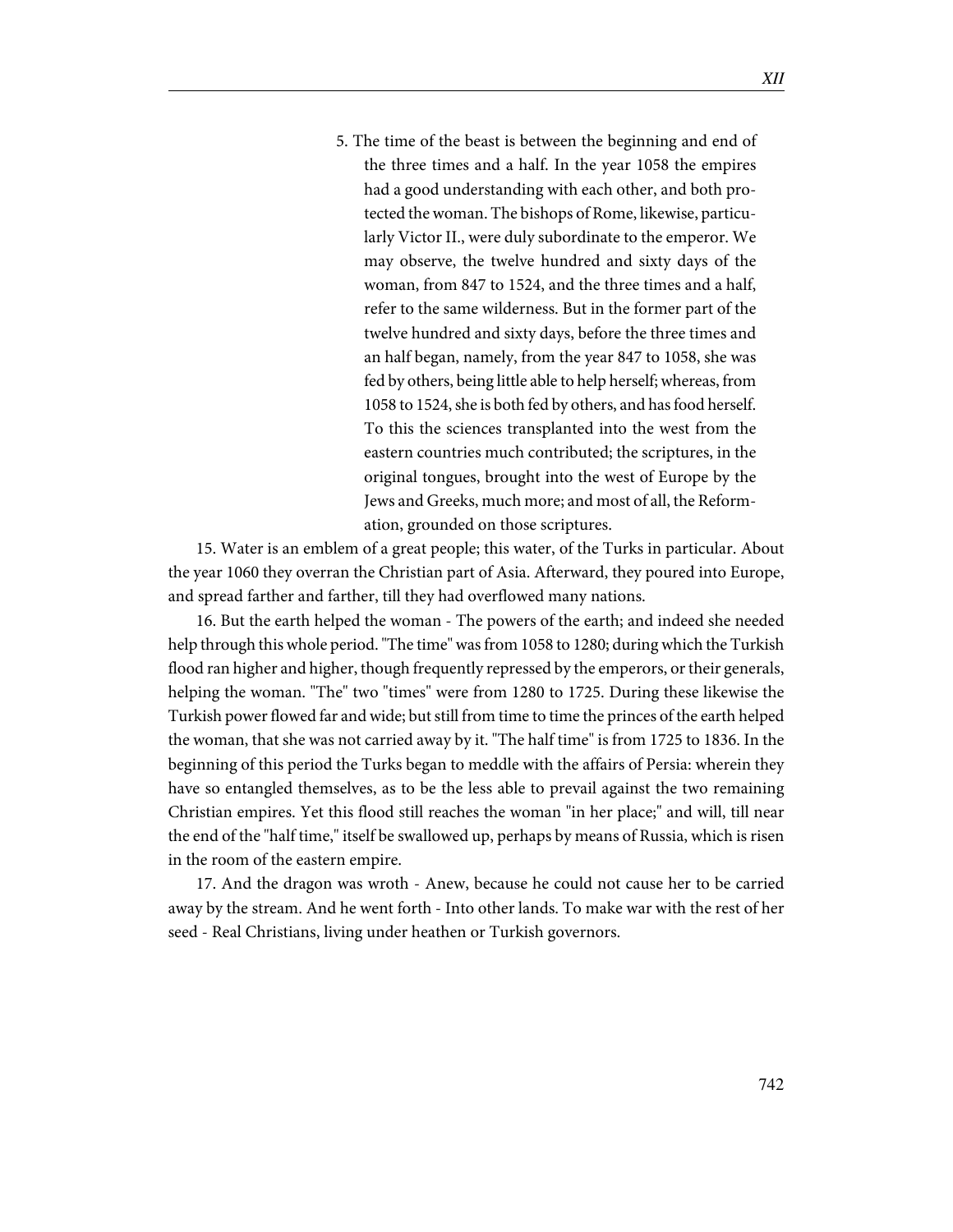## **XIII**

1. And I stood on the sand of the sea - This also was in the vision. And I saw - Soon after the woman flew away. A wild beast coming up - He comes up twice; first from the sea, then from the abyss. He comes from the sea before the seven phials; "the great whore" comes after them. O reader, this is a subject wherein we also are deeply concerned, and which must be treated, not as a point of curiosity, but as a solemn warning from God! The danger is near. Be armed both against force and fraud, even with the whole armour of God. Out of the sea - That is, Europe. So the three woes (the first being in Persia, the second about the Euphrates) move in a line from east to west. This beast is the Romish Papacy, as it came to a point six hundred years since, stands now, and will for some time longer. To this, and no other power on earth, agrees the whole text, and every part of it in every point; as we may see, with the utmost evidence, from the propositions following: - PROP. 1. It is one and the same beast, having seven heads, and ten horns, which is described in this and in the seventeenth chapter. Of consequence, his heads are the same, and his horns also. PROP. 2. This beast is a spiritually secular power, opposite to the kingdom of Christ. A power not merely spiritual or ecclesiastical, nor merely secular or political but a mixture of both. He is a secular prince; for a crown, yea, and a kingdom are ascribed to him. And yet he is not merely secular; for he is also a false prophet. PROP. 3. The beast has a strict connection with the city of Rome. This clearly appears from the seventeenth chapter. PROP. 4. The beast is now existing. He is not past. for Rome is now existing; and it is not till after the destruction of Rome that the beast is thrown into the lake. He is not altogether to come: for the second woe is long since past, after which the third came quickly; and presently after it began, the beast rose out of the sea. Therefore, whatever he is, he is now existing. PROP. 5. The beast is the Romish Papacy. This manifestly follows from the third and fourth propositions; the beast has a strict connection with the city of Rome; and the beast is now existing: therefore, either there is some other power more strictly connected with that city, or the Pope is the beast. PROP. 6. The Papacy, or papal kingdom, began long ago. The most remarkable particulars relating to this are here subjoined; taken so high as abundantly to show the rise of the beast, and brought down as low as our own time, in order to throw a light on the following part of the prophecy: A.D. 1033. Benedict the Ninth, a child of eleven years old, is bishop of Rome, and occasions grievous disorders for above twenty years. A.D. 1048. Damasus II. introduces the use of the triple crown. A.D. 1058. The church of Milan is, after long opposition, subjected to the Roman. A.D. 1073. Hildebrand, or Gregory VII., comes to the throne. A.D. 1076. He deposes and excommunicates the emperor. A.D. 1077. He uses him shamefully and absolves him. A.D. 1080. He excommunicates him again, and sends a crown to Rodulph, his competitor. A.D. 1083. Rome is taken. Gregory flees. Clement is made Pope, and crowns the emperor. A.D. 1085. Gregory VII. dies at Salerno. A.D. 1095. Urban II. holds the first Popish council, at Clermont and gives rise to the crusades. A.D. 1111. Paschal II. quarrels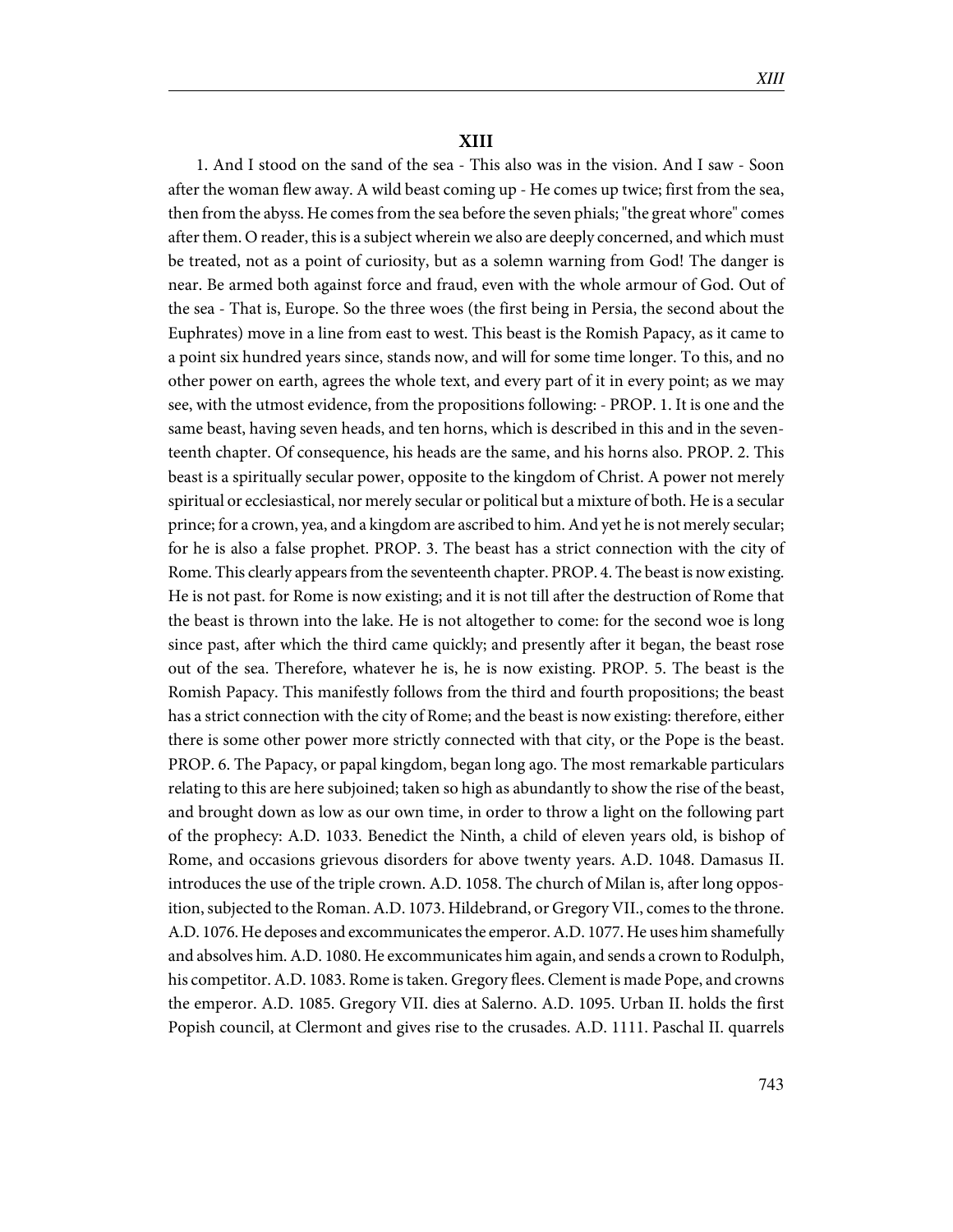furiously with the emperor. A.D. 1123. The first western general council in the Lateran. The marriage of priests is forbidden. A.D. 1132. Innocent II declares the emperor to be the Pope's liege-man, or vassal. A.D. 1143. The Roman set up a governor of their own, independent on Innocent II. He excommunicates them, and dies. Celestine II. is, by an important innovation, chosen to the Popedom without the suffrage of the people; the right of choosing the Pope is taken from the people, and afterward from the clergy, and lodged in the Cardinals alone. A.D. 1152. Eugene II. assumes the power of canonizing saints. A.D. 1155. Adrian IV. puts Arnold of Brixia to death for speaking against the secular power of the Papacy. A.D. 1159. Victor IV. is elected and crowned. But Alexander III. conquers him and his successor. A.D. 1168. Alexander III. excommunicates the emperor, and brings him so low, that, A.D. 1177. he submits to the Pope's setting his foot on his neck. A.D. 1204. Innocent III. sets up the Inquisition against the Vaudois. A.D. 1208. He proclaims a crusade against them. A.D. 1300. Boniface VIII. introduces the year of jubilee. A.D. 1305. The Pope's residence is removed to Avignon. A.D. 1377. It is removed back to Rome. A.D. 1378. The fifty years' schism begins. A.D. 1449. Felix V., the last Antipope, submits to Nicholas V. A.D. 1517. The Reformation begins. A.D. 1527. Rome is taken and plundered. A.D. 1557. Charles V. resigns the empire; Ferdinand I. thinks the being crowned by the Pope superfluous. A.D. 1564. Pius IV. confirms the Council of Trent. A.D. 1682. Doctrines highly derogatory to the Papal authority are openly taught in France. A.D. 1713. The constitution Unigenitus. A.D. 1721. Pope Gregory VII. canonized anew. He who compares this short table with what will be observed, verse 3, and chap. xvii, 10, will see that the ascent of the beast out of the sea must needs be fixed toward the beginning of it; and not higher than Gregory VII., nor lower than Alexander III. The secular princes now favoured the kingdom of Christ; but the bishops of Rome vehemently opposed it. These at first were plain ministers or pastors of the Christian congregation at Rome, but by degrees they rose to an eminence of honour and power over all their brethren till, about the time of Gregory VII. (and so ever since) they assumed all the ensigns of royal majesty; yea, of a majesty and power far superior to that of all other potentates on earth. We are not here considering their false doctrines, but their unbounded power. When we think of those, we are to look at the false prophet, who is also termed a wild beast at his ascent out of the earth. But the first beast then properly arose, when, after several preludes thereto, the Pope raised himself above the emperor. PROP. 7. Hildebrand, or Gregory VII., is the proper founder of the papal kingdom. All the patrons of the Papacy allow that he made many considerable additions to it; and this very thing constituted the beast, by completing the spiritual kingdom: the new maxims and the new actions of Gregory all proclaim this. Some of his maxims are,

1. That the bishop of Rome alone is universal bishop.

2. That he alone can depose bishops, or receive them again.

3. That he alone has power to make new laws in the church.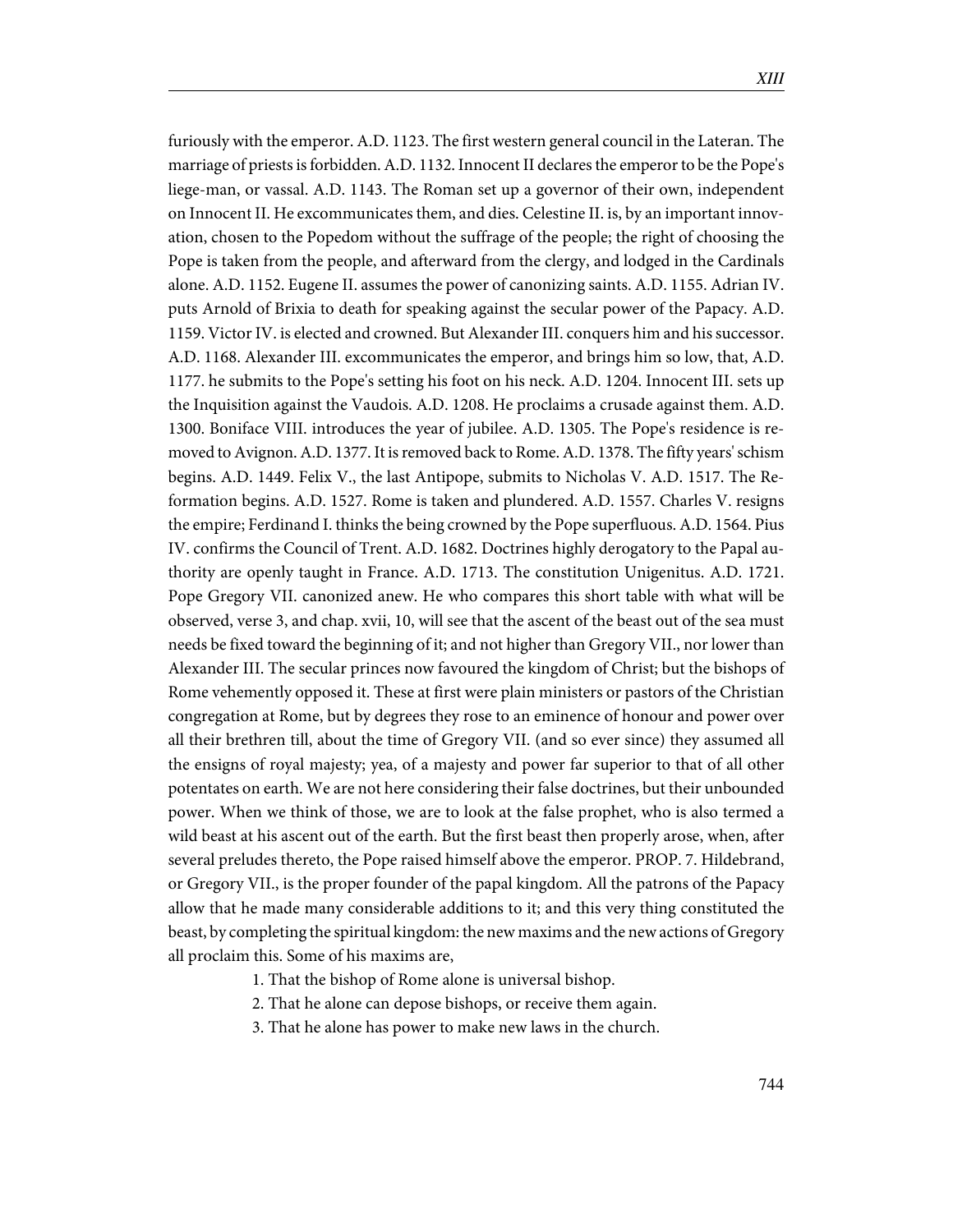- 4. That he alone ought to use the ensigns of royalty.
- 5. That all princes ought to kiss his foot.
- 6. That the name of Pope is the only name under heaven; and that his name alone should be recited in the churches.
- 7. That he has a power to depose emperors.
- 8. That no general synod can be convened but by him.
- 9. That no book is canonical without his authority.
- 10. That none upon earth can repeal his sentence, but he alone can repeal any sentence.
- 11. That he is subject to no human judgment.
- 12. That no power dare to pass sentence on one who appeals to the Pope.
- 13. That all weighty causes everywhere ought to be referred to him.
- 14. That the Roman church never did, nor ever can, err.
- 15. That the Roman bishop, canonically ordained, is immediately made holy, by the merits of St. Peter.
- 16. That he can absolve subjects from their allegiance. These the most eminent Romish writers own to be his genuine sayings. And his actions agree with his words. Hitherto the Popes had been subject to the emperors, though often unwillingly; but now the Pope began himself, under a spiritual pretext, to act the emperor of the whole Christian world: the immediate dispute was, about the investiture of bishops, the right of which each claimed to himself. And now was the time for the Pope either to give up, or establish his empire forever: to decide which, Gregory excommunicated the emperor Henry IV.; "having first," says Platina, "deprived him of all his dignities." The sentence ran in these terms: "Blessed Peter, prince of the apostles, incline, I beseech thee, thine ears, and hear me thy servant. In the name of the omnipotent God, Father, Son, and Holy Ghost, I cast down the emperor Henry from all imperial and regal authority, and absolve all Christians, that were his subjects, from the oath whereby they used to swear allegiance to true kings. And moreover, because he had despised mine, yea, thy admonitions, I bind him with the bond of an anathema." The same sentence he repeated at Rome in these terms: "Blessed Peter, prince of the apostles, and thou Paul, teacher of the gentiles, incline, I beseech you, your ears to me, and graciously hear me. Henry, whom they call emperor, hath proudly lifted up his horns and his head against the church of God, - who came to me, humbly imploring to be absolved from his excommunication, - I restored him to communion, but not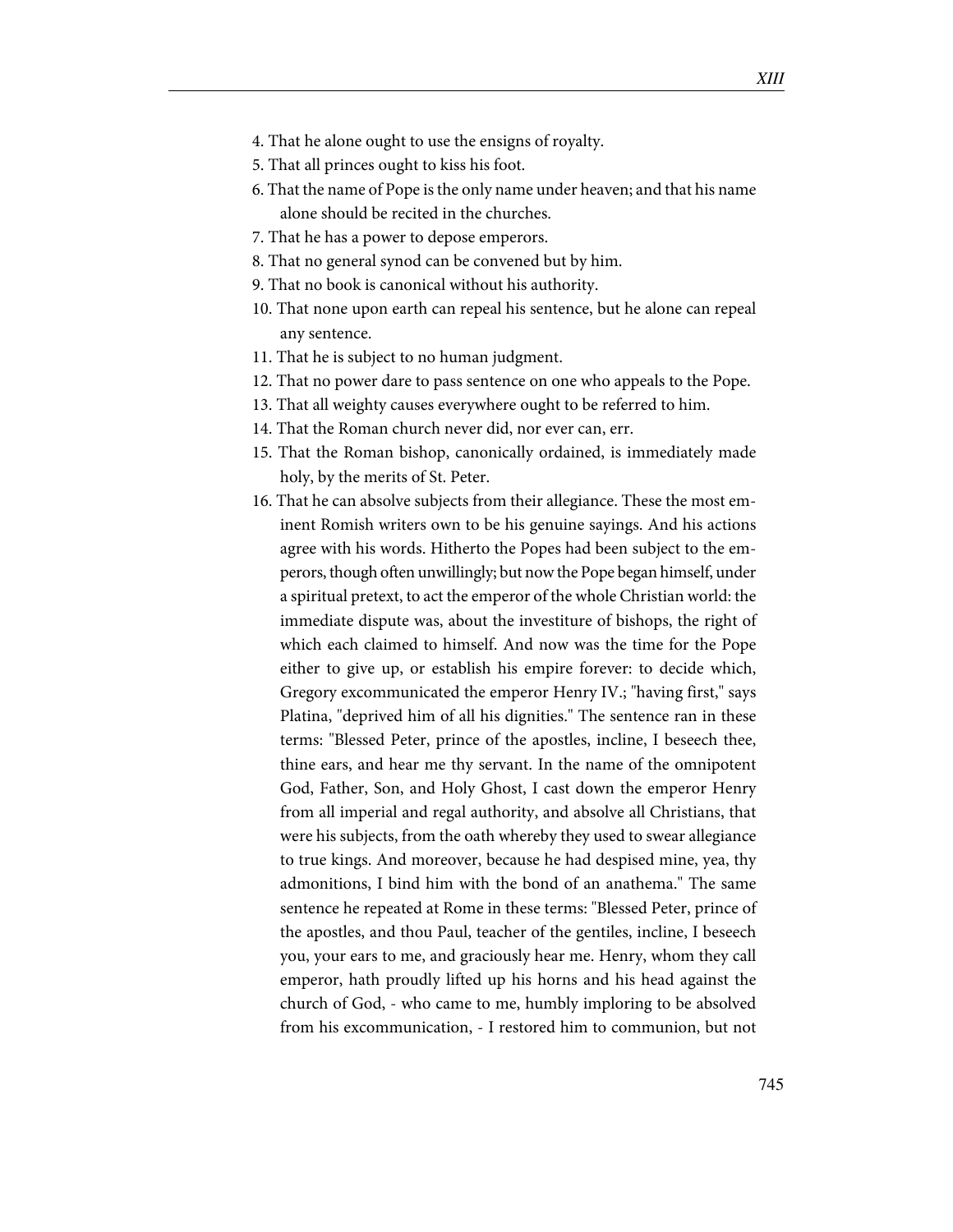to his kingdom, - neither did I allow his subjects to return to their allegiance. Several bishops and princes of Germany, taking this opportunity, in the room of Henry, justly deposed, chose Rodulph emperor, who immediately sent ambassadors to me, informing me that he would rather obey me than accept of a kingdom, and that he should always remain at the disposal of God and us. Henry then began to be angry, and at first intreated us to hinder Rodulph from seizing his kingdom. I said I would see to whom the right belonged, and give sentence which should be preferred. Henry forbad this. Therefore I bind Henry and all his favourers with the bond of an anathema, and again take from him all regal power. I absolve all Christians from their oath of allegiance, forbid them to obey Henry in anything, and command them to receive Rodulph as their king. Confirm this, therefore, by your authority, ye most holy princes of the apostles, that all may now at length know, as ye have power to bind and loose in heaven, so we have power to give and take away on earth, empires, kingdoms, principalities, and whatsoever men can have." When Henry submitted, then Gregory began to reign without control. In the same year, 1077, on September 1, he fixed a new era of time, called the Indiction, used at Rome to this day. Thus did the Pope claim to himself the whole authority over all Christian princes. Thus did he take away or confer kingdoms and empires, as a king of kings. Neither did his successors fail to tread in his steps. It is well known, the following Popes have not been wanting to exercise the same power, both over kings and emperors. And this the later Popes have been so far from disclaiming, that three of them have sainted this very Gregory, namely, Clement VIII., Paul V., and Benedict XIII. Here is then the beast, that is, the king: in fact such, though not in name: according to that remarkable observation of Cardinal Bellarmine, "Antichrist will govern the Roman empire, yet without the name of Roman emperor." His spiritual title prevented his taking the name, while he exerciseth all the power. Now Gregory was at the head of this novelty. So Aventine himself, "Gregory VII was the first founder of the pontifical empire." Thus the time of the ascent of the beast is clear. The apostasy and mystery of iniquity gradually increased till he arose, "who opposeth and exalteth himself above all." [2 Thess. ii, 4.](http://www.ccel.org/study/Bible:2Thess.2.4) Before the seventh trumpet the adversary wrought more secretly; but soon after the beginning of this, the beast openly opposes his kingdom to the kingdom of Christ. PROP 8. The empire of Hildebrand properly began in the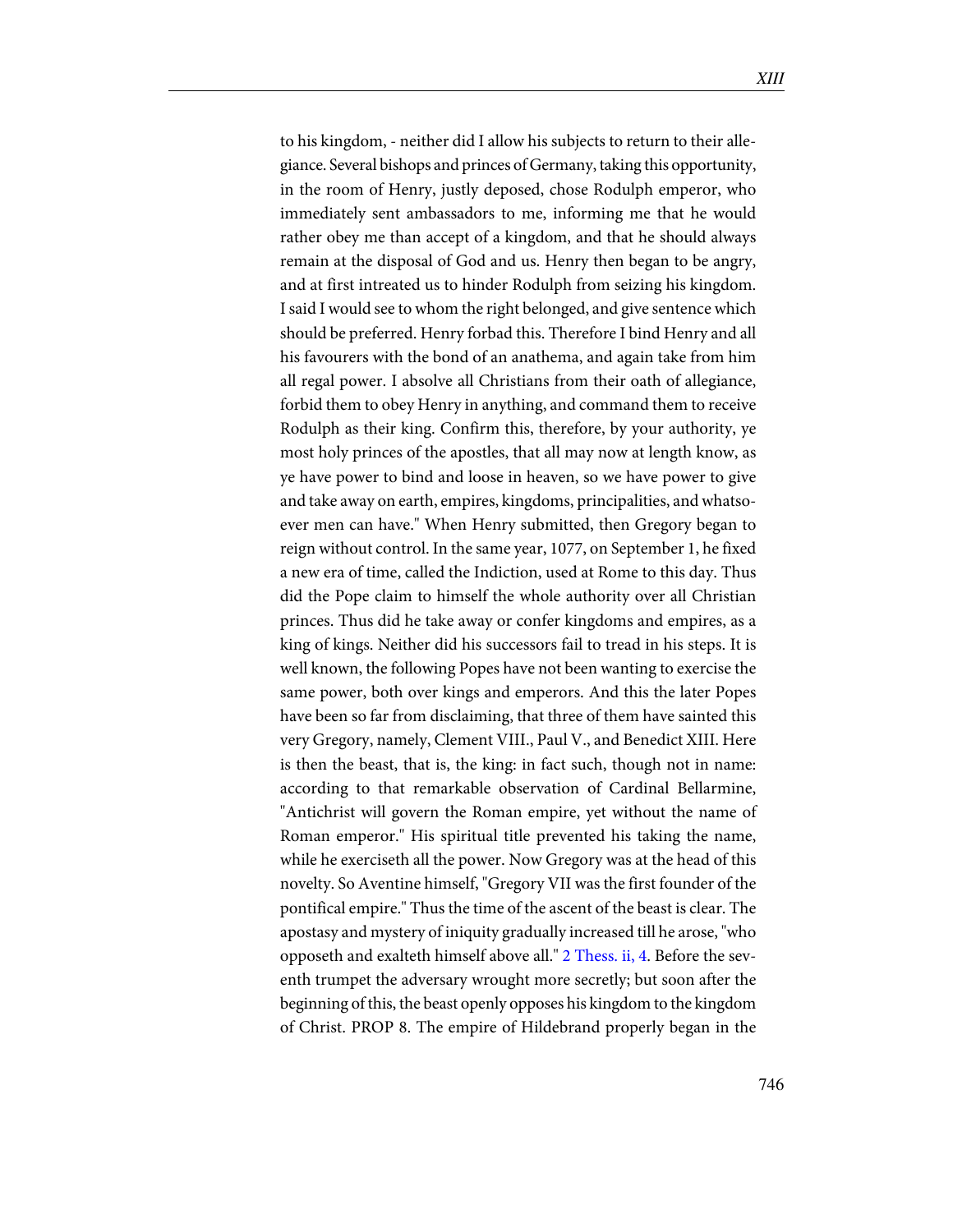year 1077. Then it was, that upon the emperor's leaving Italy, Gregory exercised his power to the full. And on the first of September, in this year, he began his famous epocha. This may be farther established and explained by the following observations:-

OBS. 1. The beast is the Romish Papacy, which has now reigned for some ages. OBS. 2. The beast has seven heads and ten horns. OBS. 3. The seven heads are seven hills, and also seven kings. One of the heads could not have been, "as it were, mortally wounded," had it been only a hill. OBS. 4. The ascent of the beast out of the sea is different from his ascent out of the abyss; the Revelation often mentions both the sea and the abyss but never uses the terms promiscuously. OBS. 5. The heads of the beast do not begin before his rise out of the sea, but with it. OBS. 6. These heads, as kings, succeed each other. OBS. 7. The time which they take up in this succession is divided into three parts. "Five" of the kings signified thereby "are fallen: one is, the other is not yet come." OBS. 8. "One is:" namely, while the angel was speaking this. He places himself and St. John in the middlemost time, that he might the more commodiously point out the first time as past, the second as present, the third as future. OBS. 9. The continuance of the beast is divided in the same manner. The beast "was, is not, will ascend out of the abyss," chap. xvii, 8, 11. Between these two verses, that is interposed as parallel with them, "Five are fallen, one is, the other is not yet come." OBS. 10. Babylon is Rome. All things which the Revelation says of Babylon, agree to Romans, and Roman only. It commenced "Babylon," when it commenced "the great." When Babylon sunk in the east, it arose in the west; and it existed in the time of the apostles, whose judgment is said to be "avenged on her." OBS. 11. The beast reigns both before and after the reign of Babylon. First, the beast reigns, chap. xiii, 1, &c.; then Babylon, chap. xvii, 1, &c.; and then the beast again, chap. xvii, 8, &c. OBS. 12. The heads are of the substance of the beast; the horns are not. The wound of one of the heads is called "the wound of the beast" itself, verse 3; but the horns, or kings, receive the kingdom "with the beast," chap. xvii, 12. That word alone, "the horns and the beast," chap. xvii, 16, sufficiently shows them to be something added to him. OBS. 13. The forty-two months of the beast fall within the first of the three periods. The beast rose out of the sea in the year 1077. A little after, power was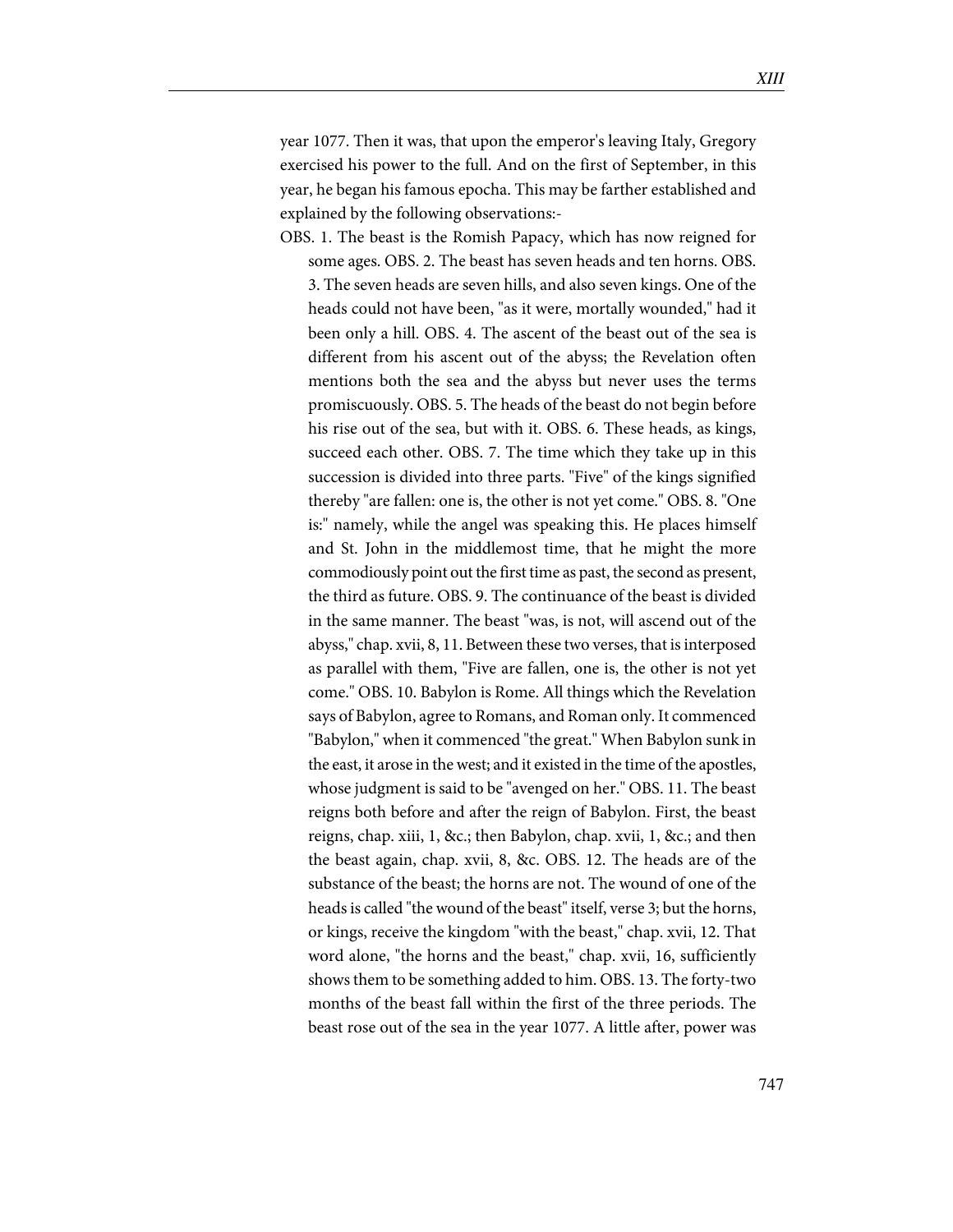given him for forty-two months. This power is still in being. OBS. 14. The time when the beast "is not," and the reign of "Babylon," are together. The beast, when risen out of the sea, raged violently, till "his kingdom was darkened" by the fifth phial. But it was a kingdom still; and the beast having a kingdom, though darkened, was the beast still. But it was afterwards said, "the beast was," (was the beast, that is, reigned,) "and is not;" is not the beast; does not reign, having lost his kingdom. Why? because "the woman sits upon the beast," who "sits a queen," reigning over the kings of the earth: till the beast, rising out of the abyss, and taking with him the ten kings, suddenly destroys her. OBS. 15. The difference there is between Rome and the Pope, which has always subsisted, will then be most apparent. Rome, distinct from the Pope, bears three meanings; the city itself, the Roman church, and the people of Rome. In the last sense of the word, Rome with its dutchy, which contained part of Tuscany and Campania, revolted from the Greek emperor in 726, and became a free state, governed by its senate. From this time the senate, and not the Pope, enjoyed the supreme civil power. But in 796, Leo III., being chosen Pope, sent to Charles the Great, desiring him to come and subdue the senate and people of Rome, and constrain them to swear allegiance to him. Hence arose a sharp contention between the Pope and the Roman people, who seized and thrust him into a monastery. He escaped and fled to the emperor, who quickly sent him back in great state. In the year 800 the emperor came to Rome, and shortly after, the Roman people, who had hitherto chosen their own bishops, and looked upon themselves and their senate as having the same rights with the ancient senate and people of Rome, chose Charles for their emperor, and subjected themselves to him, in the same manner as the ancient Roman did to their emperors. The Pope crowned him, and paid him homage on his knees, as was formerly done to the Roman emperors: and the emperor took an oath "to defend the holy Roman church in all its emoluments." He was also created consul, and styled himself thenceforward Augustus, Emperor of the Romans. Afterwards he gave the government of the city and dutchy of Rome to the Pope, yet still subject to himself. What the Roman church is, as distinct from the Pope, appears,

1. When a council is held before the Pope's confirmation;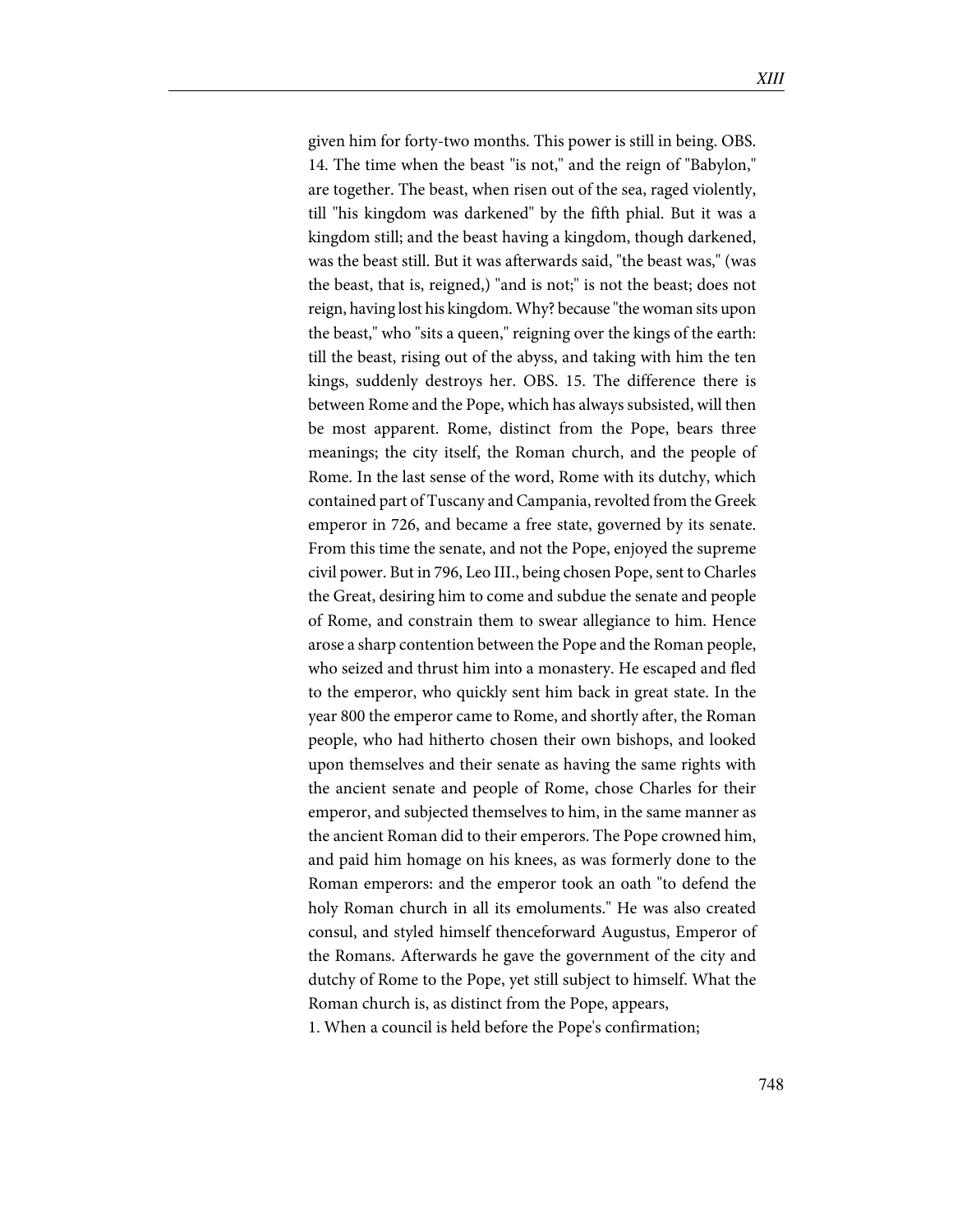- 2. When upon a competition, judgment is given which is the true Pope;
- 3. When the See is vacant;
- 4. When the Pope himself is suspected by the Inquisition.
- How Rome, as it is a city, differs from the Pope, there is no need to show. OBS. 16. In the first and second period of his duration, the beast is a body of men; in the third, an individual. The beast with seven heads is the Papacy of many ages: the seventh head is the man of sin, antichrist. He is a body of men from chap. xiii, 1 - chap. xvii, 7; he is a body of men and an individual, chap. xvii, 8 - chap. xvii, 11; he is an individual, chap. xvii, 12 - chap. xix, 20. OBS. 17. That individual is the seventh head of the beast, or, the other king after the five and one, himself being the eighth, though one of the seven. As he is a Pope, he is one of the seven heads. But he is the eighth, or not a head, but the beast himself, not, as he is a Pope, but as he bears a new and singular character at his coming from the abyss. To illustrate this by a comparison: suppose a tree of seven branches, one of which is much larger than the rest; if those six are cut away, and the seventh remain, that is the tree. OBS. 18. "He is the wicked one, the man of sin, the son of perdition" usually termed antichrist. OBS. 19. The ten horns, or kings, "receive power as kings with the wild beast one hour," chap. xvii, 12; with the individual beast, "who was not." But he receives his power again, and the kings with it, who quickly give their new power to him. OBS. 20. The whole power of the Roman monarchy, divided into ten kingdoms, will be conferred on the beast, chap. xvii, 13, 16, 17.
- OBS. 21. The ten horns and the beast will destroy the whore, chap. xvii, 16. OBS. 22. At length the beast, the ten horns, and the other kings of the earth, will fall in that great slaughter, chap. xix, 19. OBS. 23. Daniel's fourth beast is the Roman monarchy, from the beginning of it, till the thrones are set. This, therefore, comprises both the apocalyptic beast, and the woman, and many other things. This monarchy is like a river which runs from its fountain in one channel, but in its course sometimes takes in other rivers, sometimes is itself parted into several streams, yet is still one continued river. The Roman power was at first undivided; but it was afterwards divided into various channels, till the grand division into the eastern and western empires, which likewise underwent various changes.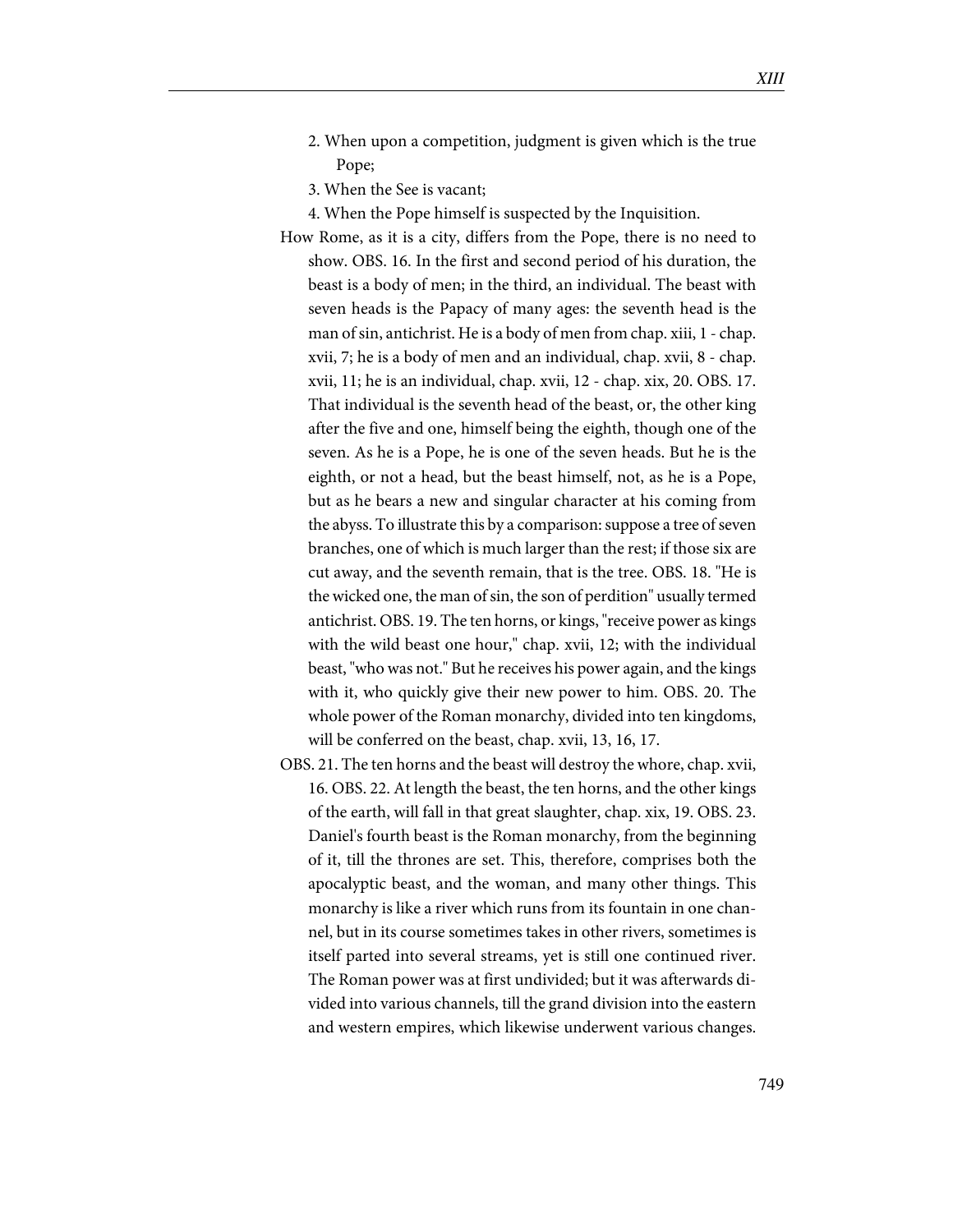Afterward the kings of the Heruli. Goths, Lombards, the exarchs of Ravenna, the Roman themselves the emperors, French and German, besides other kings, seized several parts of the Roman power. Now whatever power the Roman had before Gregory VII., that Daniel's beast contains; whatever power the Papacy has had from Gregory VII., this the apocalyptic beast represents, but this very beast (and so Rome with its last authority) is comprehended under that of Daniel. And upon his heads a name of blasphemy - To ascribe to a man what belongs to God alone is blasphemy. Such a name the beast has, not on his horns, nor on one head, but on all. The beast himself bears that name, and indeed through his whole duration. This is the name of Papa or Pope; not in the innocent sense wherein it was formerly given to all bishops, but in that high and peculiar sense wherein it is now given to the bishop of Rome by himself, and his followers: a name which comprises the whole pre- eminence of the highest and most holy father upon earth. Accordingly among the above cited sayings of Gregory, those two stand together, that his "name alone should be recited in the churches;" and that it is "the only name in the world." So both the church and the world were to name no other father on the face of the earth.

2. The three first beasts in Daniel are like "a leopard," "a bear," and "a lion." In all parts, except his feet and mouth, this beast was like a leopard or female panther; which is fierce as a lion or bear, but is also swift and subtle. Such is the Papacy, which has partly by subtilty, partly by force, gained power over so many nations. The extremely various usages, manners, and ways of the Pope, may likewise be compared to the spots of the leopard. And his feet were as the feet of a bear - Which are very strong, and armed with sharp claws. And, as clumsy as they seem, he can therewith walk, stand upright, climb, or seize anything. So does this beast seize and take for his prey whatever comes within the reach of his claws. And his mouth was as the mouth of a lion - To roar, and to devour. And the dragon - Whose vassal and vicegerent he is. Gave him his power - His own strength and innumerable forces. And his throne - So that he might command whatever he would, having great, absolute authority. The dragon had his throne in heathen Rome, so long as idolatry and persecution reigned there. And after he was disturbed in his possession, yet would he never wholly resign, till he gave it to the beast in Christian Rome, so called.

3. And I saw one - Or the first. Of his heads as it were wounded - So it appeared as soon as ever it rose. The beast is first described more generally, then more particularly, both in this and in the seventeenth chapter. The particular description here respects the former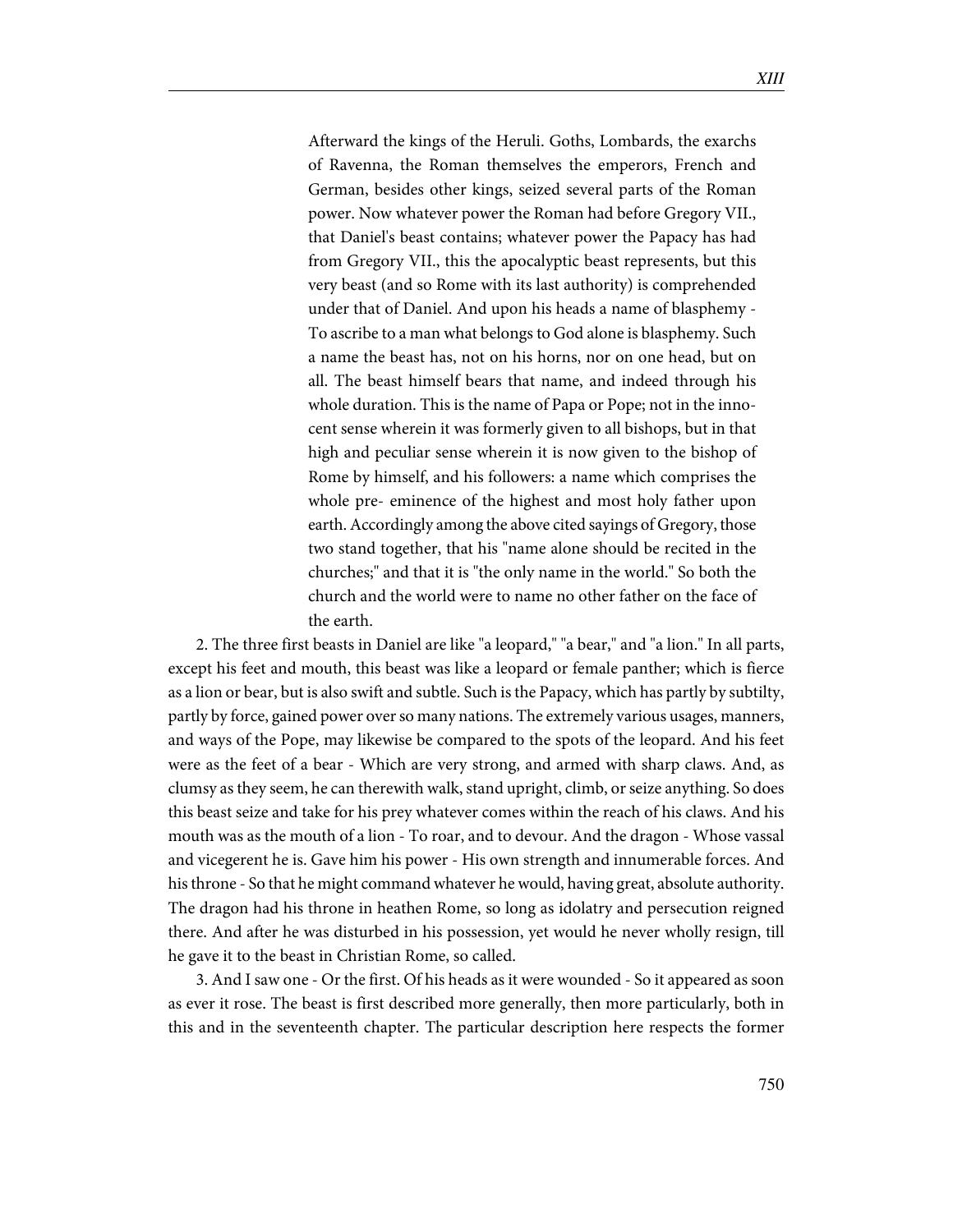parts; there, the latter parts of his duration: only that some circumstances relating to the former are repeated in the seventeenth chapter. chap. xvii, 1-18 This deadly wound was given him on his first head by the sword, verse 14; chap. xiii, 14 that is, by the bloody resistance of the secular potentates, particularly the German emperors. These had for a long season had the city of Rome, with her bishop, under their jurisdiction. Gregory determined to cast off this yoke from his own, and to lay it on the emperor's shoulders. He broke loose, and excommunicated the emperor, who maintained his right by force, and gave the Pope such a blow, that one would have thought the beast must have been killed thereby, immediately after his coming up. But he recovered, and grew stronger than before. The first head of the beast extends from Gregory VII., at least to Innocent III. In that tract of time the beast was much wounded by the emperors. But, notwithstanding, the wound was healed. Two deadly symptoms attended this wound:

- 1. Schisms and open ruptures in the church. For while the emperors asserted their right, there were from the year 1080 to the year 1176 only, five open divisions, and at least as many antipopes, some of whom were, indeed, the rightful Popes. This was highly dangerous to the papal kingdoms. But a still more dangerous symptom was,
- 2. The rising of the nobility at Rome, who would not suffer their bishop to be a secular prince, particularly over themselves. Under Innocent II. they carried their point, re-established the ancient commonwealth, took away from the Pope the government of the city, and left him only his episcopal authority. "At this," says the historian, "Innocent II. and Celestine II. fretted themselves to death: Lucius II., as he attacked the capitol, wherein the senate was, sword in hand, was struck with a stone, and died in a few days: Eugene III., Alexander III., and Lucius III., were driven out of the city: Urban III. and Gregory VIII. spent their days in banishment At length they came to an agreement with Clement III., who was himself a Roman." And the whole earth - The whole western world. Wondered after the wild beast - That is, followed him with wonder, in his councils, his crusades, and his jubilees. This refers not only to the first head, but also to the four following.

4. And they worshipped the dragon - Even in worshipping the beast, although they knew it not. And worshipped the wild beast - Paying him such honour as was not paid to any merely secular potentate. That very title, "Our most holy Lord," was never given to any other monarch on earth. Saying, Who is like the wild beast - "Who is like him?" is a peculiar attribute of God; but that this is constantly attributed to the beast, the books of all his adherents show.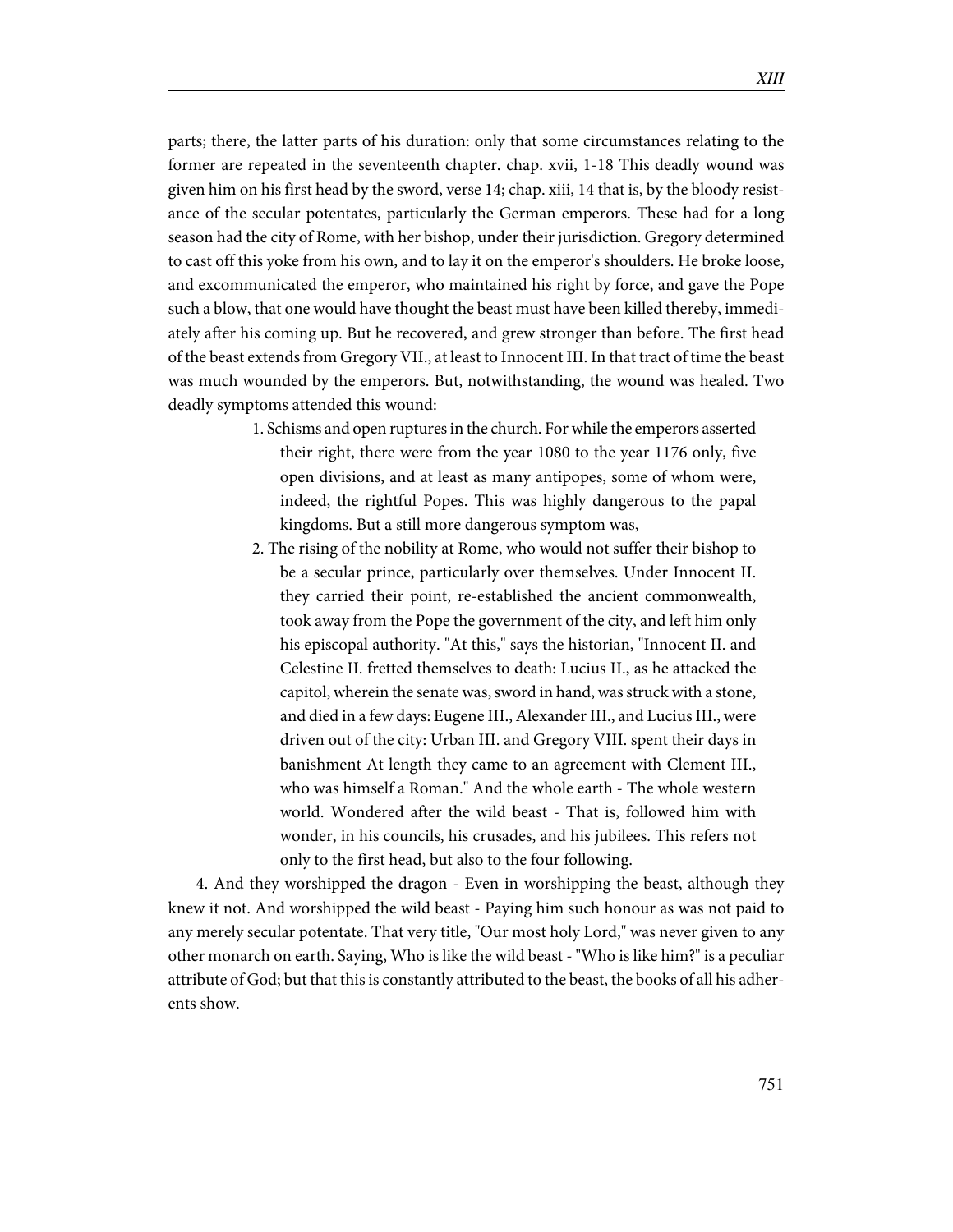5. And there was given him - By the dragon, through the permission of God. A mouth speaking great things and blasphemy - The same is said of the little horn on the fourth beast in Daniel. Nothing greater, nothing more blasphemous, can be conceived, than what the Popes have said of themselves, especially before the Reformation. And authority was given him forty-two months - The beginning of these is not to be dated immediately from his ascent out of the sea, but at some distance from it.

6. To blaspheme his name - Which many of the Popes have done explicitly, and in the most dreadful manner. And his tabernacle, even them that dwell in heaven - (For God himself dwelleth in the inhabitance of heaven.) Digging up the bones of many of them, and cursing them with the deepest execrations.

7. And it was given him - That is, God permitted him. To make war with his saints - With the Waldenses and Albigenses. It is a vulgar mistake, that the Waldenses were so called from Peter Waldo of Lyons. They were much more ancient than him; and their true name was Vallenses or Vaudois from their inhabiting the valleys of Lucerne and Agrogne. This name, Vallenses, after Waldo appeared about the year 1160, was changed by the Papists into Waldenses, on purpose to represent them as of modern original. The Albigenses were originally people of Albigeois, part of Upper Languedoc, where they considerably prevailed, and possessed several towns in the year 1200. Against these many of the Popes made open war. Till now the blood of Christians had been shed only by the heathens or Arians; from this time by scarce any but the Papacy. In the year 1208 Innocent III. proclaimed a crusade against them. In June, 1209, the army assembled at Toulouse; from which time abundance of blood was shed, and the second army of martyrs began to be added to the first, who had cried "from beneath the altar." And ever since, the beast has been warring against the saints, and shedding their blood like water. And authority was given him over every tribe and people - Particularly in Europe. And when a way was found by sea into the East Indies, and the West, these also were brought under his authority.

8. And all that dwell upon the earth will worship him - All will be carried away by the torrent, but the little flock of true believers. The name of these only is written in the Lamb's book of life. And if any even of these "make shipwreck of the faith," he will blot them "out of his book;" although they were written therein from (that is, before) the foundation of the world, chap. xvii, 8.

9. If any one have an ear, let him hear - It was said before, "He that hath an ear, let him hear." This expression, if any, seems to imply, that scarce will any that hath an ear be found. Let him hear - With all attention the following warning, and the whole description of the beast,

10. If any man leadeth into captivity - God will in due time repay the followers of the beast in their own kind. Meanwhile, here is the patience and faithfulness of the saints exer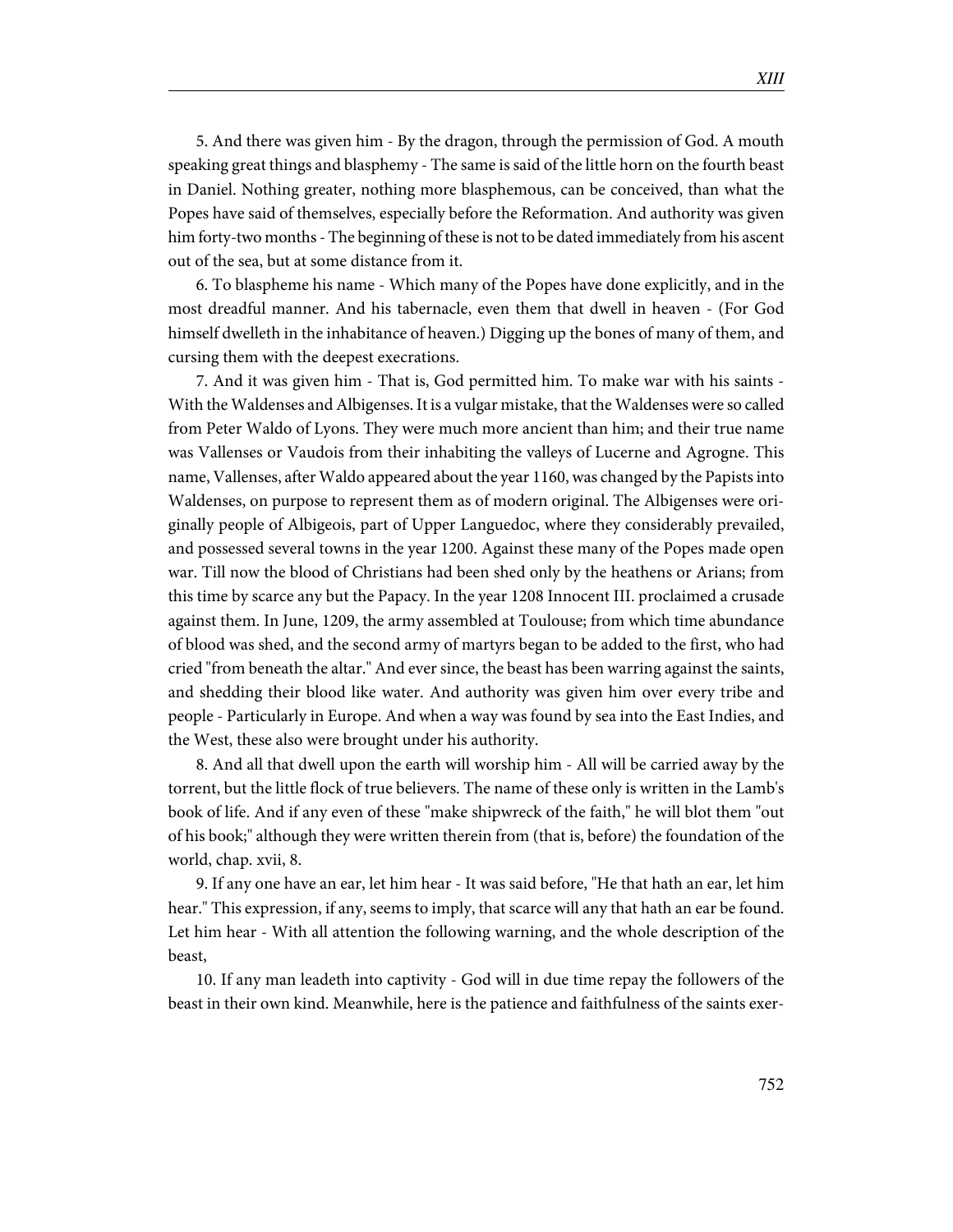cised: their patience, by enduring captivity or imprisonment; their faithfulness, by resisting unto blood.

11. And I saw another wild beast - So he is once termed to show his fierceness and strength, but in all other places, "the false prophet." He comes to confirm the kingdom of the first beast. Coming up - After the other had long exercised his authority. Out of the earth - Out of Asia. But he is not yet come, though he cannot be far off for he is to appear at the end of the forty-two months of the first beast. And he had two horns like a lamb - A mild, innocent appearance. But he spake like a dragon - Venomous, fiery, dreadful. So do those who are zealous for the beast.

12. And he exerciseth all the authority of the first wild beast - Described in the second, fourth, fifth, and seventh verses. chap. xiii, 2, 3, 5, 7 Before him - For they are both together. Whose deadly wound was healed - More throughly healed by means of the second beast.

13. He maketh fire - Real fire. To come down - By the power of the devil.

14. Before the wild beast - Whose usurped majesty is confirmed by these wonders. Saying to them - As if it were from God. To make an image to the wild beast - Like that of Nebuchadnezzar, whether of gold, silver, or stone. The original image will be set up where the beast himself shall appoint. But abundance of copies will be taken, which may be carried into all parts, like those of Diana of Ephesus.

15. So that the image of the wild beast should speak - Many instances of this kind have been already among the Papists, as well as the heathens. And as many as will not worship - When it is required of them; as it will be of all that buy or sell. Shall be killed - By this the Pope manifests that he is antichrist, directly contrary to Christ. It is Christ who shed his own blood; it is antichrist who sheds the blood of others. And yet, it seems, his last and most cruel persecution is to come. This persecution, the reverse of all that preceded, will, as we may gather from many scriptures, fall chiefly on the outward court worshippers, the formal Christians. It is probable that few real, inward Christians shall perish by it: on the contrary, those who "watch and pray always" shall be "accounted worthy to escape all these things, and to stand before the Son of man," [Luke xxi, 36](http://www.ccel.org/study/Bible:Luke.21.36).

16. On their forehead - The most zealous of his followers will probably choose this. Others may receive it on their hand.

17. That no man might buy or sell - Such edicts have been published long since against the poor Vaudois. But he that had the mark, namely, the name of the first beast, or the number of his name - The name of the beast is that which he bears through his whole duration; namely, that of Papa or Pope: the number of his name is the whole time during which he bears this name. Whosoever, therefore, receives the mark of the beast does as much as if he said expressly, "I acknowledge the present Papacy, as proceeding from God;" or, "I acknowledge that what St. Gregory VII. has done, according to his legend, (authorized by Benedict XIII.,) and what has been maintained in virtue thereof, by his successors to this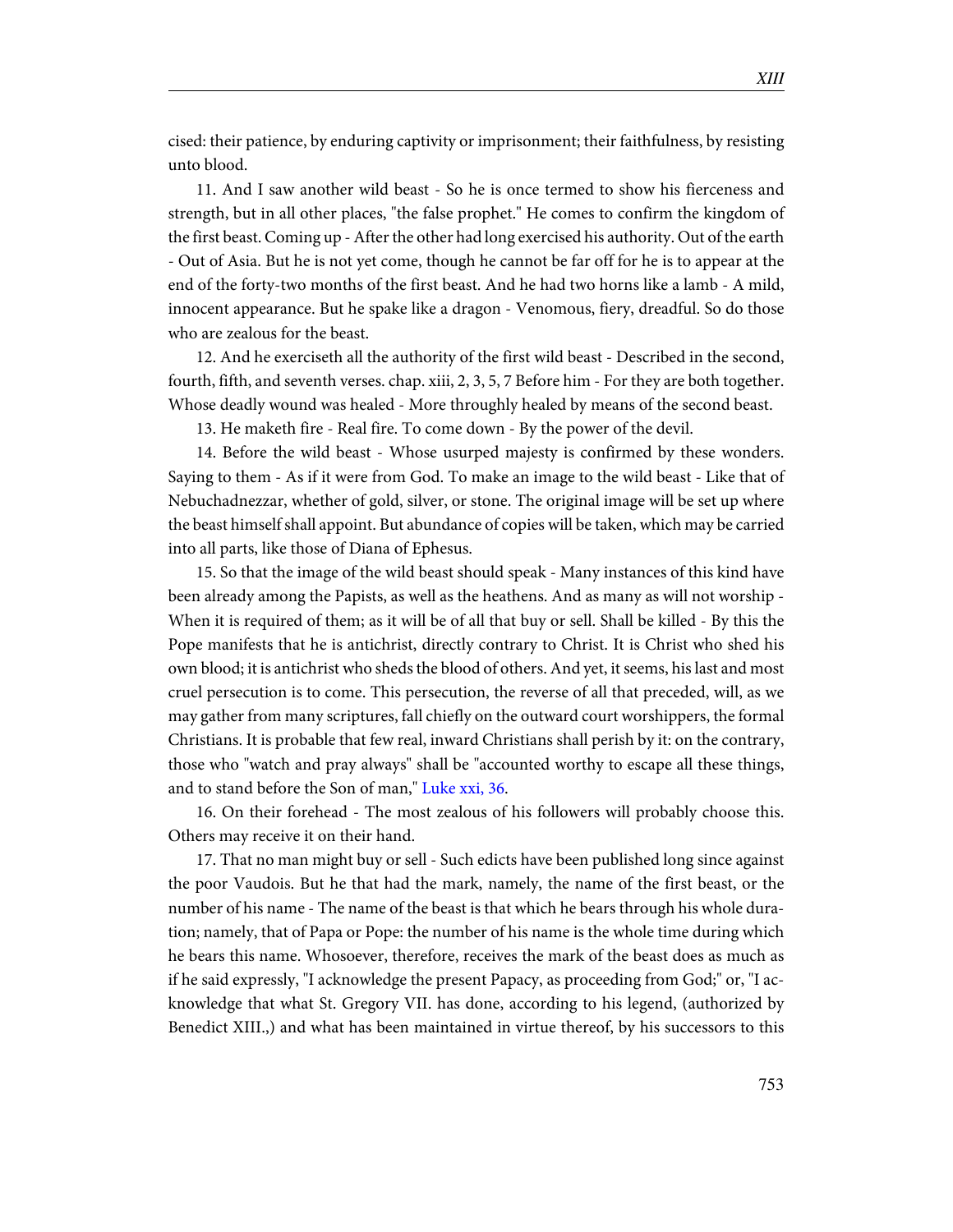day, is from God." By the former, a man hath the name of the beast as a mark; by the latter, the number of his name. In a word, to have the name of the beast is, to acknowledge His papal Holiness; to have the number of his name is, to acknowledge the papal succession. The second beast will enforce the receiving this mark under the severest penalties.

18. Here is the wisdom - To be exercised. "The patience of the saints" availed against the power of the first beast: the wisdom God giveth them will avail against the subtilty of the second. Let him that hath understanding - Which is a gift of God, subservient to that wisdom. Count the number of the wild beast - Surely none can be blamed for attempting to obey this command. For it is the number of a man - A number of such years as are common among men. And his number is six hundred and sixty-six years - So long shall he endure from his first appearing.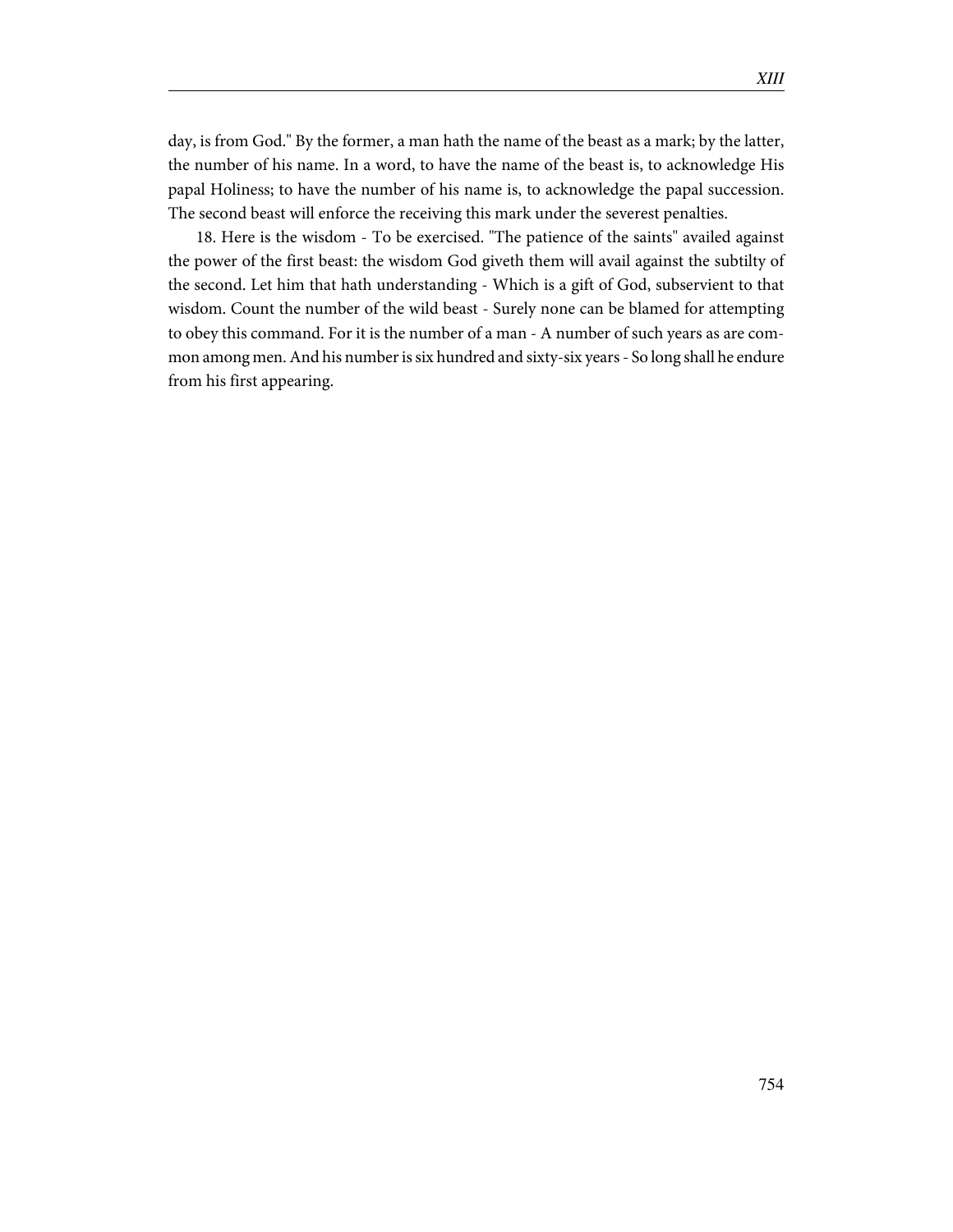### **XIV**

1. And I saw on Mount Zion - The heavenly Zion. An hundred forty-four thousand - Either those out of all mankind who had been the most eminently holy, or the most holy out of the twelve tribes of Israel the same that were mentioned, chap. vii, 4, and perhaps also, chap. xvi, 2. But they were then in the world, and were sealed in their foreheads, to preserve them from the plagues that were to follow. They are now in safety, and have the name of the Lamb and of his Father written on their foreheads, as being the redeemed of God and of the Lamb, his now unalienable property. This prophecy often introduces the inhabitants of heaven as a kind of chorus with great propriety and elegance. The church above, making suitable reflections on the grand events which are foretold in this book, greatly serves to raise the attention of real Christians, and to teach the high concern they have in them. Thus is the church on earth instructed, animated, and encouraged, by the sentiments temper, and devotion of the church in heaven.

2. And I heard a sound out of heaven - Sounding clearer and clearer: first, at a distance, as the sound of many waters or thunders; and afterwards, being nearer, it was as of harpers harping on their harps. It sounded vocally and instrumentally at once.

3. And they - The hundred forty-four thousand-Sing a new song - and none could learn that song - To sing and play it in the same manner. But the hundred forty-four thousand who were redeemed from the earth - From among men; from all sin.

4. These are they who had not been defiled with women - It seems that the deepest defilement, and the most alluring temptation, is put for every other. They are virgins - Unspotted souls; such as have preserved universal purity. These are they who follow the Lamb - Who are nearest to him. This is not their character, but their reward Firstfruits - Of the glorified spirits. Who is ambitious to be of this number?

5. And in their mouth there was found no guile - Part for the whole. Nothing untrue, unkind, unholy. They are without fault - Having preserved inviolate a virgin purity both of soul and body.

6. And I saw another angel - A second is mentioned, verse 8; a third, verse 9. chap. xiv, 8, 9 These three denote great messengers of God with their assistants; three men who bring messages from God to men. The first exhorts to the fear and worship of God; the second proclaims the fall of Babylon; the third gives warning concerning the beast. Happy are they who make the right use of these divine messages! Flying - Going on swiftly. In the midst of heaven - Breadthways. Having an everlasting gospel - Not the gospel, properly so called; but a gospel, or joyful message, which was to have an influence on all ages. To preach to every nation, and tribe, and tongue, and people - Both to Jew and gentile, even as far as the authority of the beast had extended.

7. Fear God and give glory to him; for the hour of his judgment is come - The joyful message is properly this, that the hour of God's judgment is come. And hence is that admon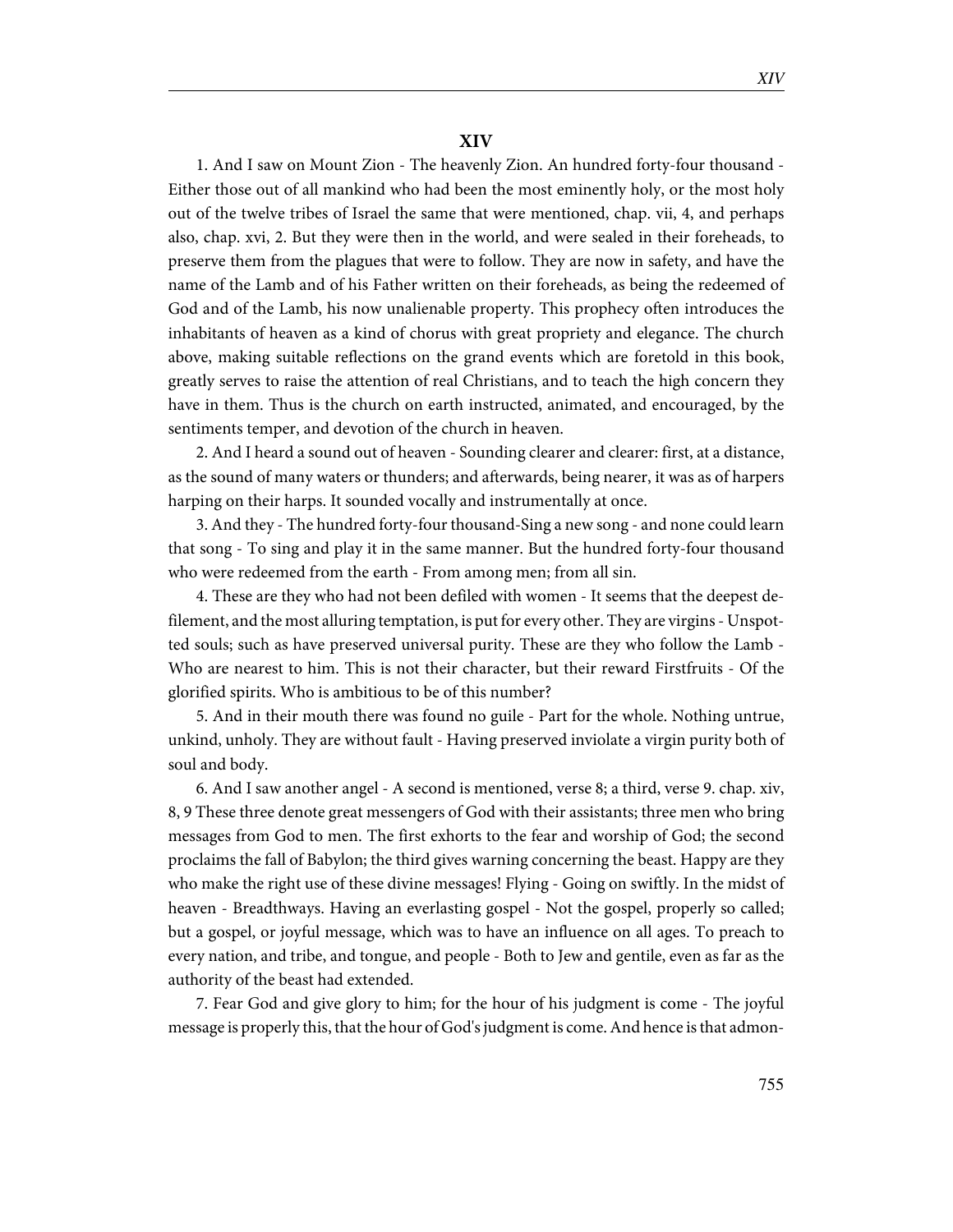phials on the earth, sea, fountains of water, on the sun, and in the air.

8. And another angel followed, saying, Babylon is fallen - With the overthrow of Babylon, that of all the enemies of Christ, and, consequently, happier times, are connected. Babylon the great - So the city of Rome is called upon many accounts. Babylon was magnificent, strong, proud, powerful. So is Rome also. Babylon was first, Rome afterwards, the residence of the emperors of the world. What Babylon was to Israel of old, Roman hath been both to the literal and spiritual "Israel of God." Hence the liberty of the ancient Jews was connected with the overthrow of the Babylonish empire. And when Rome is finally overthrown, then the people of God will be at liberty. Whenever Babylon is mentioned in this book, the great is added, to teach us that Rome then commenced Babylon, when it commenced the great city; when it swallowed up the Grecian monarchy and its fragments, Syria in particular; and, in consequence of this, obtained dominion over Jerusalem about sixty years before the birth of Christ. Then it began, but it will not cease to be Babylon till it is finally destroyed. Its spiritual greatness began in the fifth century, and increased from age to age. It seems it will come to its utmost height just before its final overthrow. Her fornication is her idolatry; invocation of saints and angels; worship of images; human traditions; with all that outward pomp, yea, and that fierce and bloody zeal, wherewith she pretends to serve God. But with spiritual fornication, as elsewhere, so in Rome, fleshly fornication is joined abundantly. Witness the stews there, licensed by the Pope, which are no inconsiderable branch of his revenue. This is fitly compared, to wine, because of its intoxicating nature. Of this wine she hath, indeed, made all nations drink - More especially by her later missions. We may observe, this making them drink is not ascribed to the beast, but to Babylon. For Rome itself, the Roman inquisitions, congregations, and Jesuits, continually propagate the idolatrous doctrines and practices, with or without the consent of this or that Pope, who himself is not secure from their censure.

9. And a third angel followed - At no great distance of time. Saying, If any one worship the wild beast - This worship consists, partly in an inward submission, a persuasion that all who are subject to Christ must be subject to the beast or they cannot receive the influences of divine grace, or, as their expression is, there is no salvation out of their church; partly in a suitable outward reverence to the beast himself, and consequently to his image.

10. He shall drink - With Babylon, chap. xvi, 19. And shall be tormented - With the beast, chap. xx, 10. In all the scripture there is not another so terrible threatening as this. And God by this greater fear arms his servants against the fear of the beast. The wrath of God, which is poured unmixed - Without any mixture of mercy; without hope. Into the cup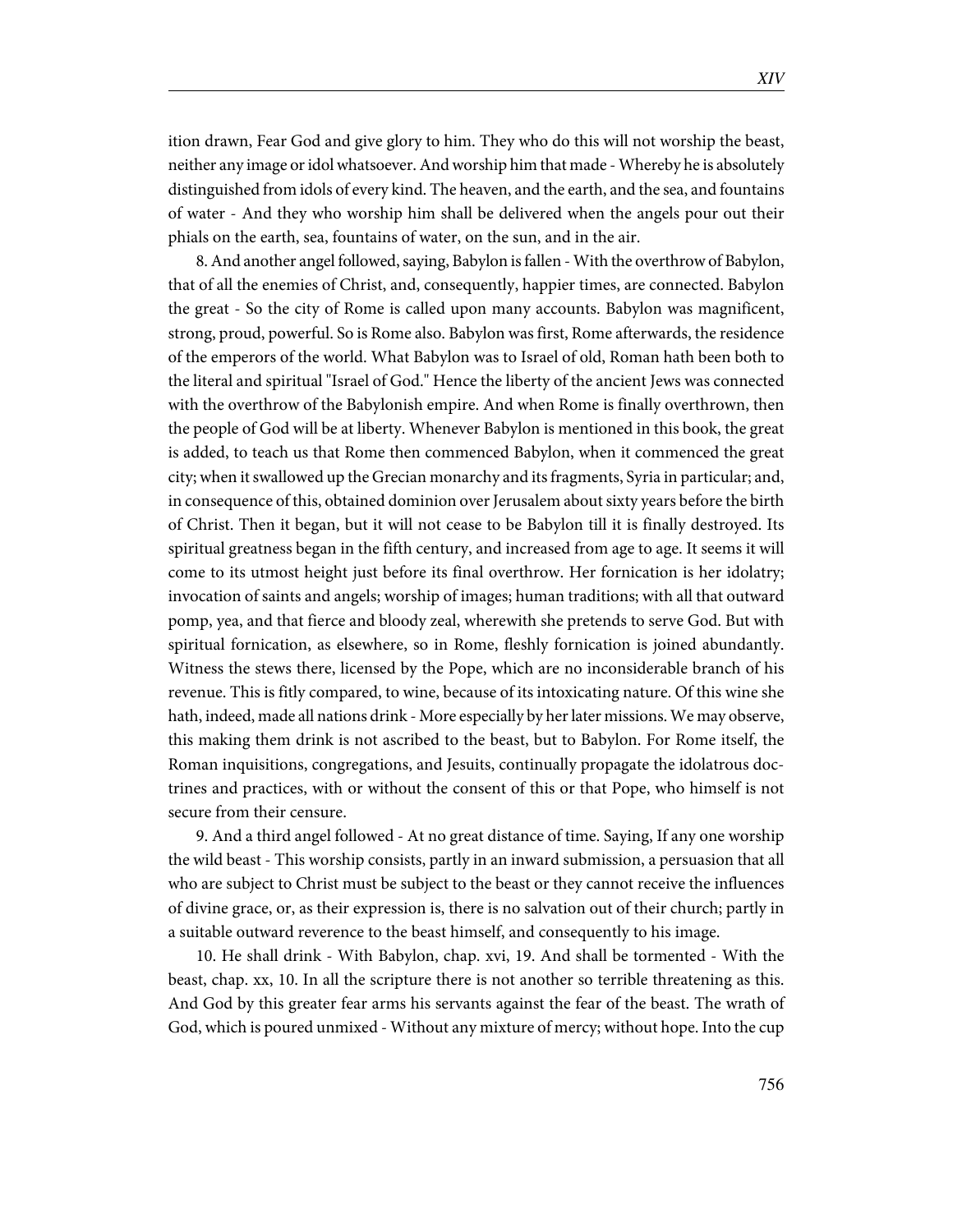of his indignation - And is no real anger implied in all this? O what will not even wise men assert, to serve an hypothesis!

11. And the smoke - From the fire and brimstone wherein they are tormented. Ascendeth forever and ever - God grant thou and I may never try the strict, literal eternity of this torment!

12. Here is the patience of the saints - Seen, in suffering all things rather than receive this mark. Who keep the commandments of God - The character of all true saints; and particularly the great command to believe in Jesus.

13. And I heard a voice - This is most seasonably heard when the beast is in his highest power and fury. Out of heaven - Probably from a departed saint. Write - He was at first commanded to write the whole book. Whenever this is repeated it denotes something peculiarly observable. Happy are the dead - From henceforth particularly:

1. Because they escape the approaching calamities:

2. Because they already enjoy so near an approach to glory. Who die in the Lord - In the faith of the Lord Jesus. For they rest - No pain, no purgatory follows; but pure, unmixed happiness. From their labours - And the more labourious their life was, the sweeter is their rest. How different this state from that of those, verse 11, chap. xiv, 11 who "have no rest day or night!" Reader, which wilt thou choose? Their works - Each one's peculiar works. Follow - or accompany them; that is, the fruit of their works. Their works do not go before to procure them admittance into the mansions of joy; but they follow them when admitted.

14. In the following verses, under the emblem of an harvest and a vintage, are signified two general visitations; first, many good men are taken from the earth by the harvest; then many sinners during the vintage. The latter is altogether a penal visitation; the former seems to be altogether gracious. Here is no reference in either to the day of judgment, but to a season which cannot be far off. And I saw a white cloud - An emblem of mercy. And on the cloud sat one like a son of man - An angel in an human shape, sent by Christ, the Lord both of the vintage and of the harvest. Having a golden crown on his head - In token of his high dignity. And a sharp sickle in his hand - The sharper the welcomer to the righteous.

15. And another angel came out of the temple - "Which is in heaven," verse 17. chap. xiv, 17 Out of which came the judgments of God in the appointed seasons.

16. Crying - By the command of God. Thrust in thy sickle, for the harvest is ripe - This implies an high degree of holiness in those good men, and an earnest desire to be with God.

18. And another angel from the altar - Of burnt offering; from whence the martyrs had cried for vengeance. Who had power over fire - As "the angel of the waters," chap. xvi, 5, had over water. Cried, saying, Lop off the clusters of the vine of the earth - All the wicked are considered as constituting one body.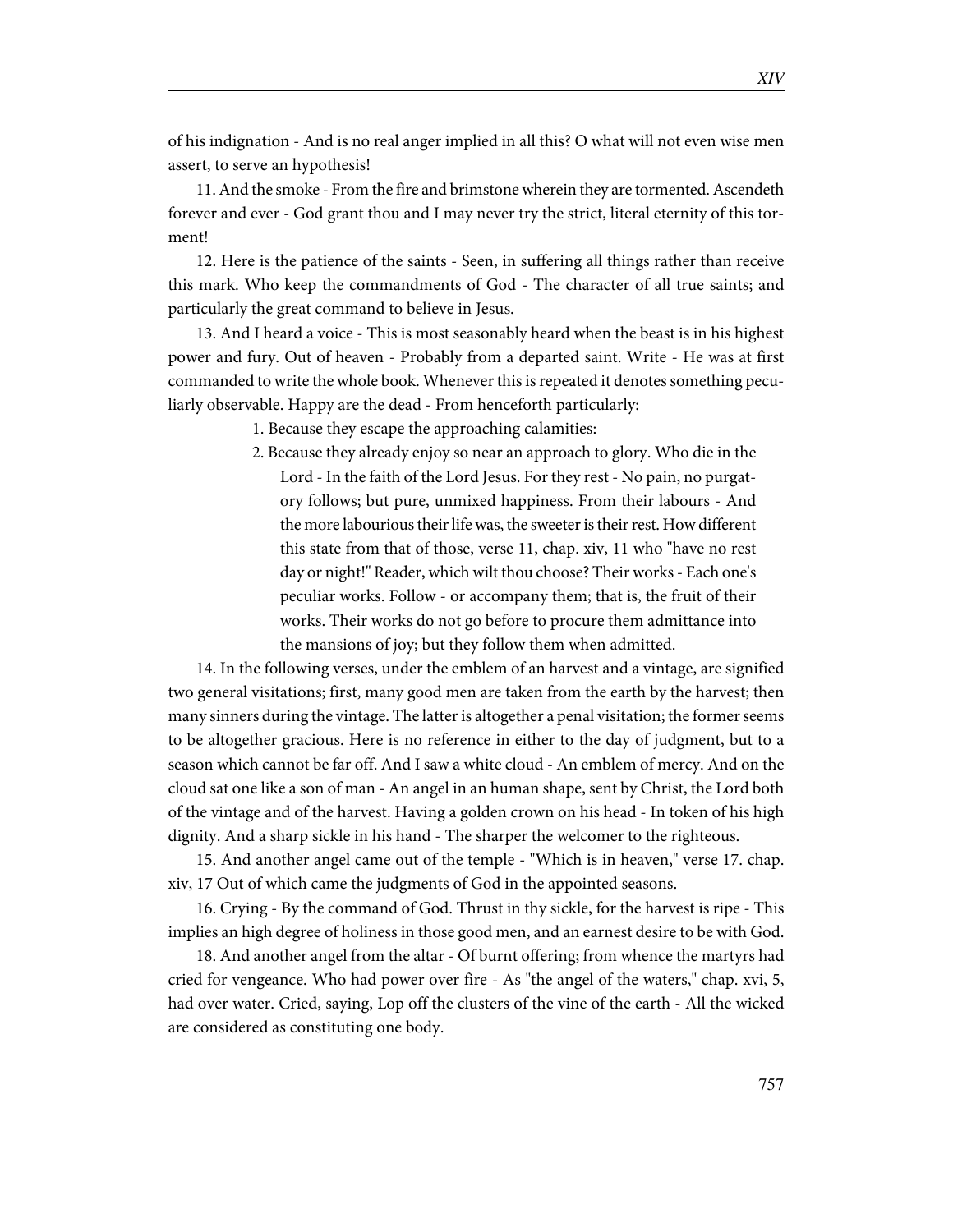20. And the winepress was trodden - By the Son of God, chap. xix, 15. Without the city - Jerusalem. They to whom St. John writes, when a man said, "The city," immediately understood this. And blood came out of the winepress, even to the horses' bridles - So deep at its first flowing from the winepress! One thousand six hundred furlongs - So far! at least two hundred miles, through the whole land of Palestine.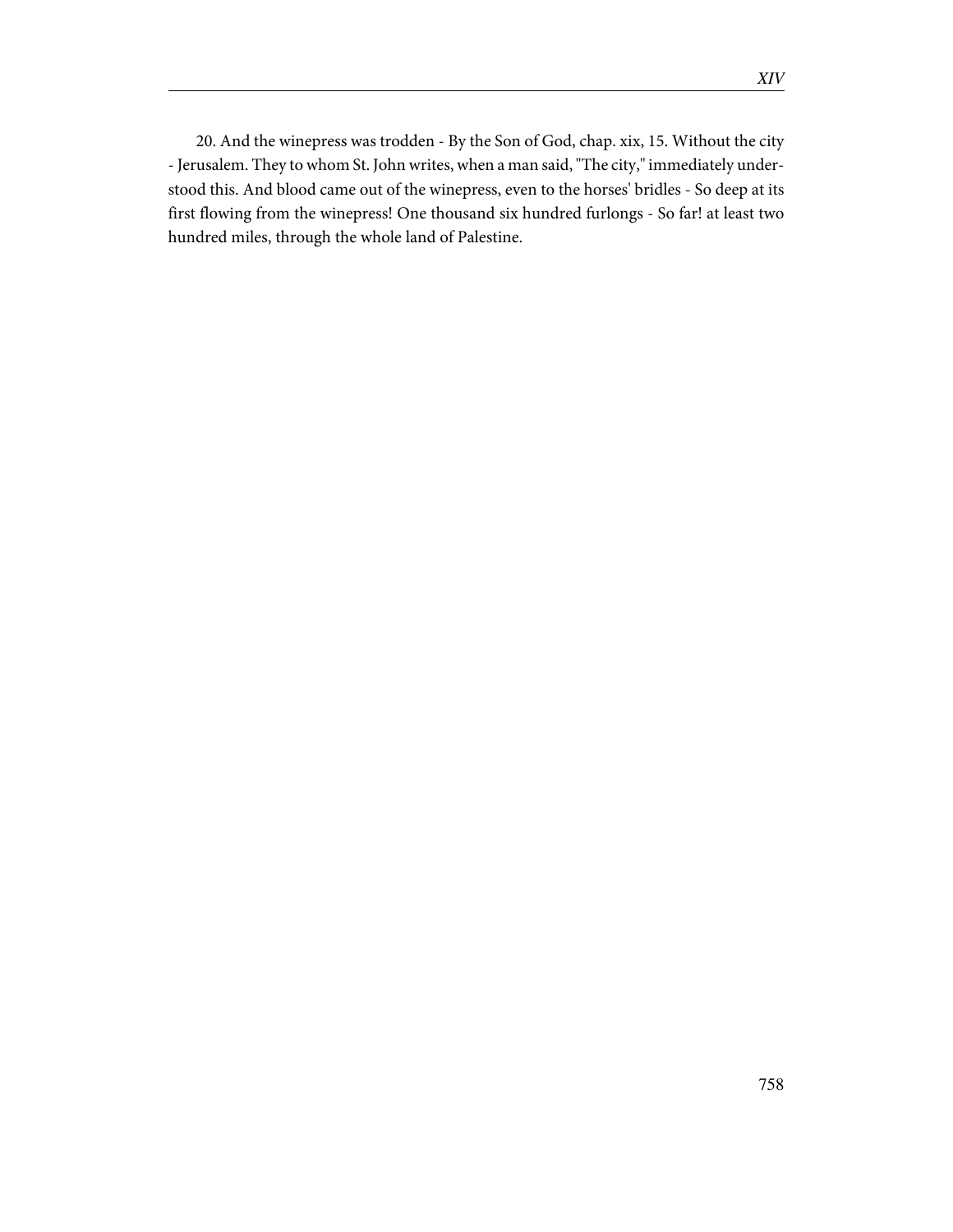**XV**

1. And I saw seven holy angels having the seven last plagues - Before they had the phials, which were as instruments whereby those plagues were to be conveyed. They are termed the last, because by them the wrath of God is fulfilled - Hitherto. God had born his enemies with much longsuffering; but now his wrath goes forth to the uttermost, pouring plagues on the earth from one end to the other, and round its whole circumference. But, even after these plagues, the holy wrath of God against his other enemies does not cease, chap. xx, 15.

2. The song was sung while the angels were coming out, with their plagues, who are therefore mentioned both before and after it, verses 1-6. chap. xv, 1-6, And I saw as it were a sea of glass mingled with fire - It was before "clear as crystal," chap. iv, 6, but now mingled with fire, which devours the adversaries. And them that gained, or were gaining, the victory over the wild beast - More of whom were yet to come. The mark of the beast, the mark of his name, and the number of his name, seem to mean here nearly the same thing. Standing at the sea of glass - Which was before the throne. Having the harps of God - Given by him, and appropriated to his praise.

3. And they sing the song of Moses - So called, partly from its near agreement, with the words of that song which he sung after passing the Red Sea, [Exod. xv, 11,](http://www.ccel.org/study/Bible:Exod.15.11) and of that which he taught the children of Israel a little before his death, [Deut. xxxii, 3, 4.](http://www.ccel.org/study/Bible:Deut.32.3-Deut.32.4) But chiefly because Moses was the minister and representative of the Jewish church, as Christ is of the church universal. Therefore it is also termed the sons of the Lamb. It consists of six parts, which answer each other: 1. Great and wonderful are thy. 2. For thou only art gracious. works, Lord God Almighty. 3. Just and true are thy ways, O. 4. For all the nations shall come King of the nations and worship before thee. 5. Who would not fear thee, O. 6. For thy judgments are made Lord, and glorify thy name? manifest. We know and acknowledge that all thy works in and toward all the creatures are great and wonderful; that thy ways with all the children of men, good and evil, are just and true. For thou only art gracious - And this grace is the spring of all those wonderful works, even of his destroying the enemies of his people. Accordingly in [Psalm cxxxvi, 1-26](http://www.ccel.org/study/Bible:Ps.136.1-Ps.136.26)., that clause, "For his mercy endureth forever," is subjoined to the thanksgiving for his works of vengeance as well as for his delivering the righteous. For all the nations shall come and worship before thee - They shall serve thee as their king with joyful reverence. This is a glorious testimony of the future conversion of all the heathens. The Christians are now a little flock: they who do not worship God, an immense multitude. But all the nations shall come, from all parts of the earth, to worship him and glorify his name. For thy judgments are made manifest - And then the inhabitants of the earth will at length learn to fear him.

5. After these things the temple of the tabernacle of the testimony - The holiest of all. Was opened - Disclosing a new theatre for the coming forth of the judgments of God now made manifest.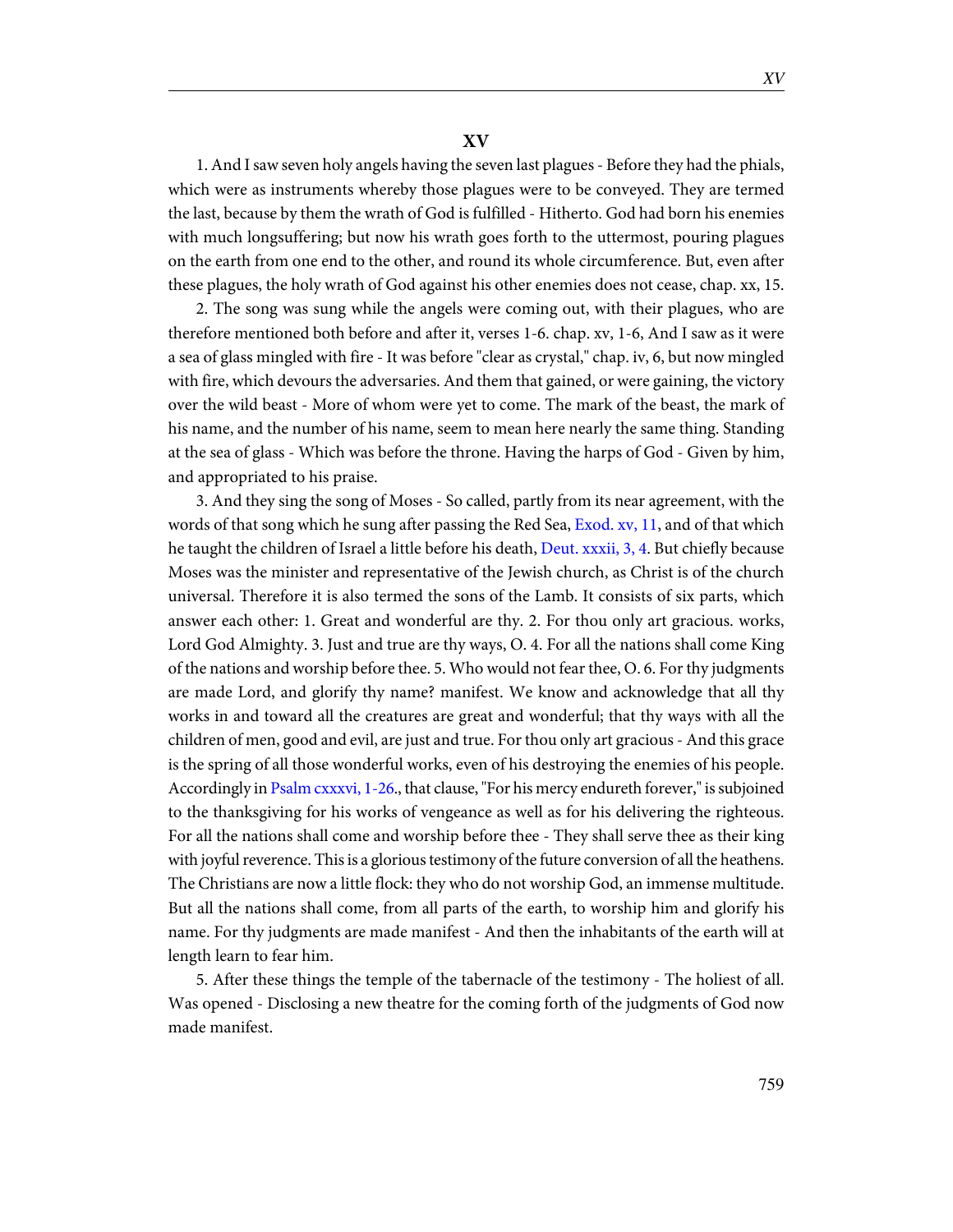6. And the seven angels came out of the temple - As having received their instructions from the oracle of God himself. St. John saw them in heaven, verse 1, chap. xv, 1 before they went into the temple. They appeared in habits like those the high priest wore when he went into the most holy place to consult the oracle. In this was the visible testimony of God's presence. Clothed in pure white linen - Linen is the habit of service and attendance. Pure unspotted, unsullied. White - Or bright and shining, which implies much more than bare innocence. And having their breasts girt with golden girdles - In token of their high dignity and glorious rest.

7. And one of the four living creatures gave the seven angels - After they were come out of the temple. Seven golden phials - Or bowls. The Greek word signifies vessels broader at the top than at the bottom. Full of the wrath of God, who liveth forever and ever - A circumstance which adds greatly to the dreadfulness of his wrath.

8. And the temple was filled with smoke - The cloud of glory was the visible manifestation of God's presence in the tabernacle and temple. It was a sign of protection at erecting the tabernacle and at the dedication of the temple. But in the judgment of Korah the glory of the Lord appeared, when he and his companions were swallowed up by the earth. So proper is the emblem of smoke from the glory of God, or from the cloud of glory, to express the execution of judgment, as well as to be a sign of favour. Both proceed from the power of God, and in both he is glorified. And none - Not even of those who ordinarily stood before God. Could go into the temple - That is, into the inmost part of it. Till the seven plagues of the seven angels were fulfilled - Which did not take up a long time, like the seven trumpets, but swiftly followed each other.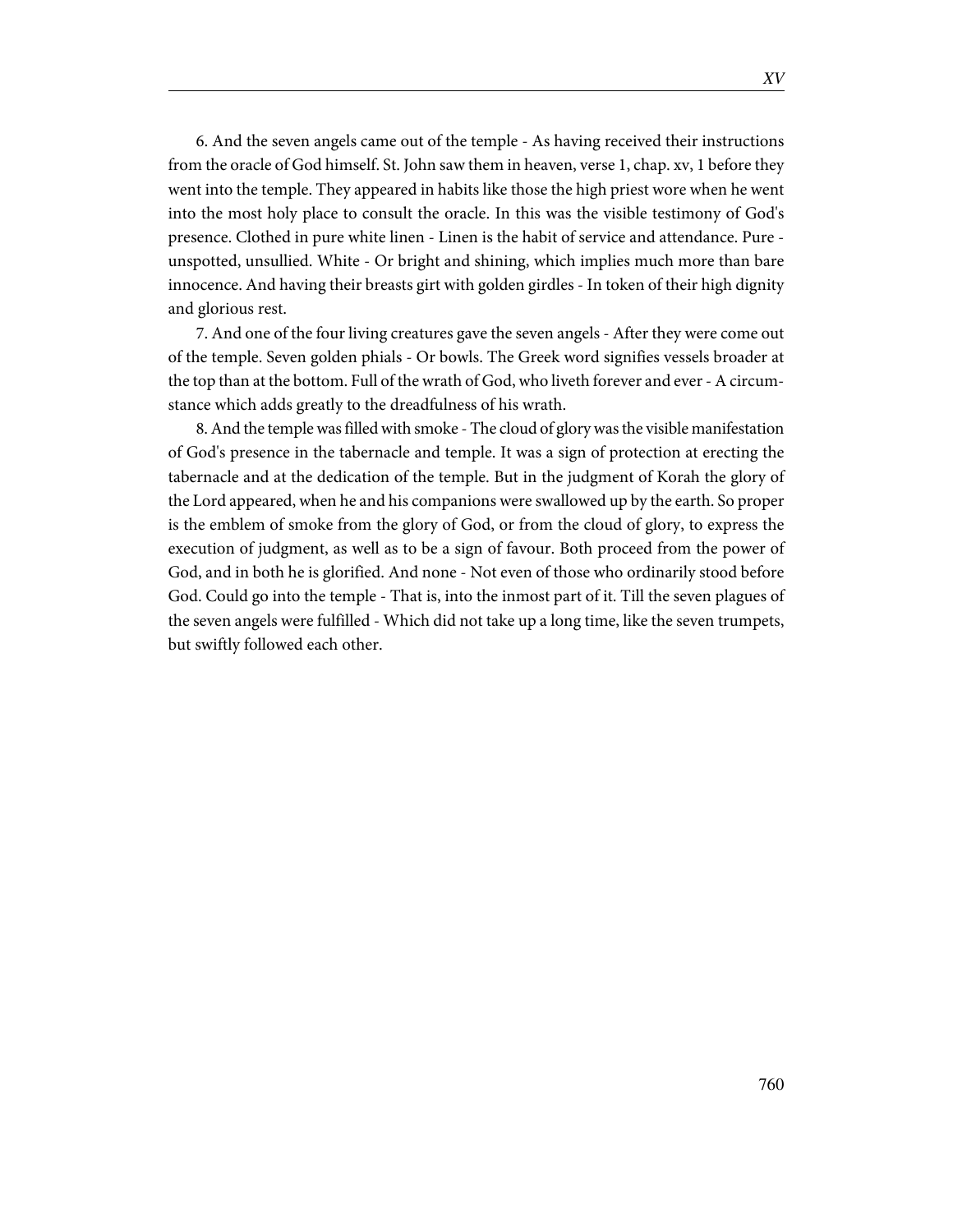### **XVI**

1. Pour out the seven phials - The epistles to the seven churches are divided into three and four: the seven seals, and so the trumpets and phials, into four and three. The trumpets gradually, and in a long tract of time, overthrow the kingdom of the world: the phials destroy chiefly the beast and his followers, with a swift and impetuous force. The four first affect the earth, the sea, the rivers, the sun; the rest fall elsewhere, and are much more terrible.

2. And the first went - So the second, third, &c., without adding angel, to denote the utmost swiftness; of which this also is a token, that there is no period of time mentioned in the pouring out of each phial. They have a great resemblance to the plagues of Egypt, which the Hebrews generally suppose to have been a month distant from each other. Perhaps so may the phials; but they are all yet to come. And poured out his phial upon the earth - Literally taken. And there came a grievous ulcer  $-$  As in Egypt, [Exod. ix, 10, 11.](http://www.ccel.org/study/Bible:Exod.9.10-Exod.9.11) On the men who had the mark of the wild beast - All of them, and them only. All those plagues seem to be described in proper, not figurative, words.

3. The second poured out his phial upon the sea - As opposed to the dry land. And it become blood, as of a dead man - Thick, congealed, and putrid. And every living soul - Men, beasts, and fishes, whether on or in the sea, died.

4. The third poured out his phial on the rivers and fountains of water - Which were over all the earth. And they became blood - So that none could drink thereof.

5. The Gracious one - So he is styled when his judgments are abroad, and that with a peculiar propriety. In the beginning of the book he is termed "The Almighty." In the time of his patience, he is praised for his power, which otherwise might then be less regarded. In the time of his taking vengeance, for his mercy. Of his power there could then be no doubt.

6. Thou hast given then, blood to drink - Men do not drink out of the sea, but out of fountains and rivers. Therefore this is fitly added here. They are worthy - Is subjoined with a beautiful abruptness.

7. Yea - Answering the angel of the waters, and affirming of God's judgments in general, what he had said of one particular judgment.

8. The fourth poured out his phial upon the sun - Which was likewise affected by the fourth trumpet. There is also a plain resemblance between the first, second, and third phials, and the first, second, and third trumpet. And it was given him - The angel. To scorch the men - Who had the mark of the beast. With fire - As well as with the beams of the sun. So these four phials affected earth, water, fire, and air.

9. And the men blasphemed God, who had power over these plagues - They could not but acknowledge the hand of God, yet did they harden themselves against him.

10. The four first phials are closely connected together; the fifth concerns the throne of the beast, the sixth the Mahometans, the seventh chiefly the heathens. The four first phials and the four first trumpets go round the whole earth; the three last phials and the three last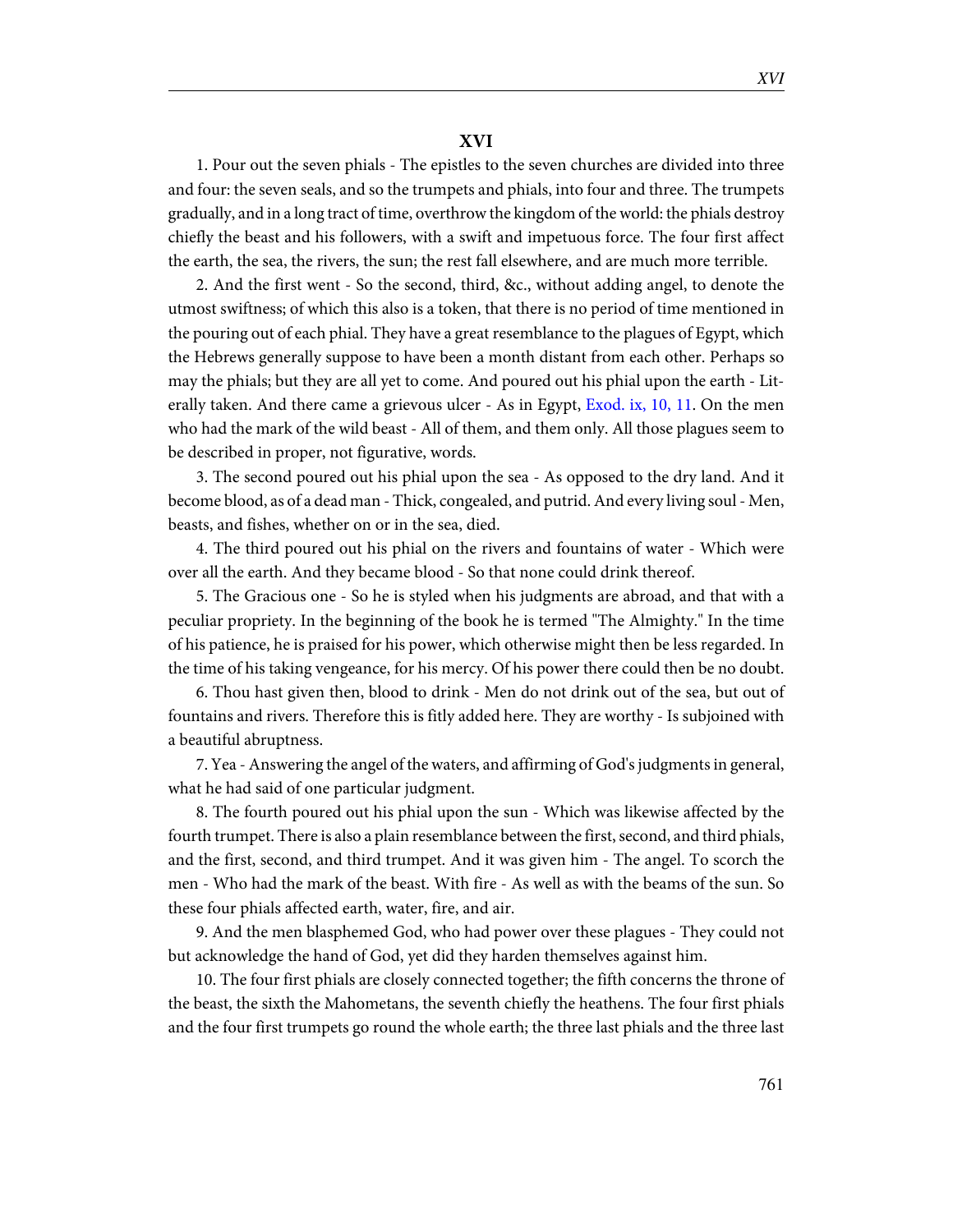trumpets go lengthways over the earth in a straight line. The fifth poured out his phial upon the throne of the wild beast - It is not said, "on the beast and his throne." Perhaps the sea will then be vacant. And his kingdom was darkened - With a lasting, not a transient, darkness. However the beast as yet has his kingdom. Afterward the woman sits upon the beast. and then it is said, "The wild beast is not," chap. xvii, 3, 7, 8.

11. And they - His followers. Gnawed their tongues - Out of furious impatience. Because of their pains and because of their ulcers - Now mentioned together, and in the plural number, to signify that they were greatly heightened and multiplied.

12. And the sixth poured out his phial upon the great river Euphrates - Affected also by the sixth trumpet. And the water of it - And of all the rivers that flow into it. Was dried up - The far greater part of the Turkish empire lies on this side the Euphrates. The Romish and Mahometan affairs ran nearly parallel to each other for several ages. In the seventh century was Mahomet himself; and, a little before him, Boniface III., with his universal bishopric. In the eleventh, both the Turks and Gregory VII. carried all before them. In the year 1300, Boniface appeared with his two swords at the newly-erected jubilee. In the self-same year arose the Ottoman Porte; yea, and on the same day. And here the phial, poured out on the throne of the beast, is immediately followed by that poured out on the Euphrates; that the way of the kings from the east might be prepared - Those who lie east from the Euphrates, in Persia, India, &c., who will rush blindfold upon the plagues which are ready for them, toward the Holy Land, which lies west of the Euphrates.

13. Out of the mouth of the dragon, the wild beast, and the false prophet - It seems, the dragon fights chiefly against God; the beast, against Christ; the false prophet, against the Spirit of truth; and that the three unclean spirits which come from them, and exactly resemble them, endeavour to blacken the works of creation, of redemption, and of sanctification. The false prophet - So is the second beast frequently named, after the kingdom of the first is darkened; for he can then no longer prevail by main strength, and so works by lies and deceit. Mahomet was first a false prophet, and afterwards a powerful prince: but this beast was first powerful as a prince; afterwards a false prophet, a teacher of lies. Like frogs - Whose abode is in fens, marshes, and other unclean places. To the kings of the whole world - Both Mahometan and pagan. To gather them - To the assistance of their three principals.

15. Behold, I come as a thief - Suddenly, unexpectedly. Observe the beautiful abruptness. I - Jesus Christ. Hear him. Happy is he that watcheth. - Looking continually for him that "cometh quickly." And keepeth on his garments - Which men use to put off when they sleep. Lest he walk naked, and they see his shame - Lest he lose the graces which he takes no care to keep, and others see his sin and punishment.

16. And they gathered them together to Armageddon - Mageddon, or Megiddo, is frequently mentioned in the Old Testament. Armageddon signifies the city or the mountain of Megiddo; to which the valley of Megiddo adjoined. This was a place well known in ancient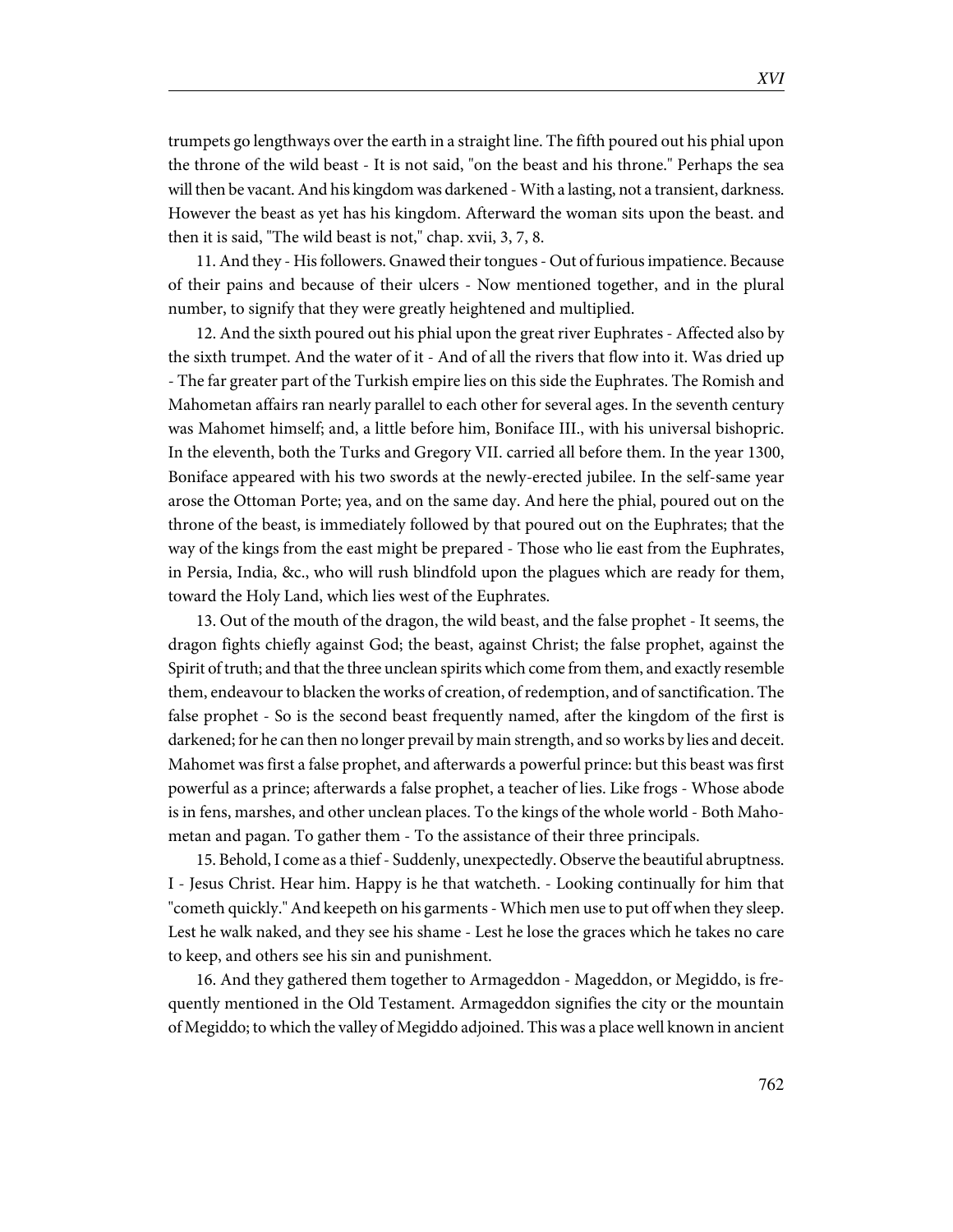times for many memorable occurrences; in particular, the slaughter of the kings of Canaan, related, [Judg. v, 19](http://www.ccel.org/study/Bible:Judg.5.19). Here the narrative breaks off. It is resumed, chap. xix, 19.

17. And the seventh poured out his phial upon the air - Which encompasses the whole earth. This is the most weighty phial of all, and seems to take up more time than any of the preceding. It is done - What was commanded, verse 1. chap. xvi, 1 The phials are poured out.

18. A great earthquake, such as had not been since men were upon the earth - It was therefore a literal, not figurative, earthquake.

19. And the great city - Namely, Jerusalem, here opposed to the heathen cities in general, and in particular to Rome. And the cities of the nations fell - Were utterly overthrown. And Babylon was remembered before God - He did not forget the vengeance which was due to her, though the execution of it was delayed.

20. Every island and mountain was "moved out of its place," chap. vi, 14; but here they all flee away. What a change must this make in the face of the terraqueous globe! And yet the end of the world is not come.

21. And a great hail falleth out of heaven - From which there was no defense. From the earthquake men would fly into the fields; but here also they are met by the hail: nor were they secure if they returned into the houses, when each hail-stone weighed sixty pounds.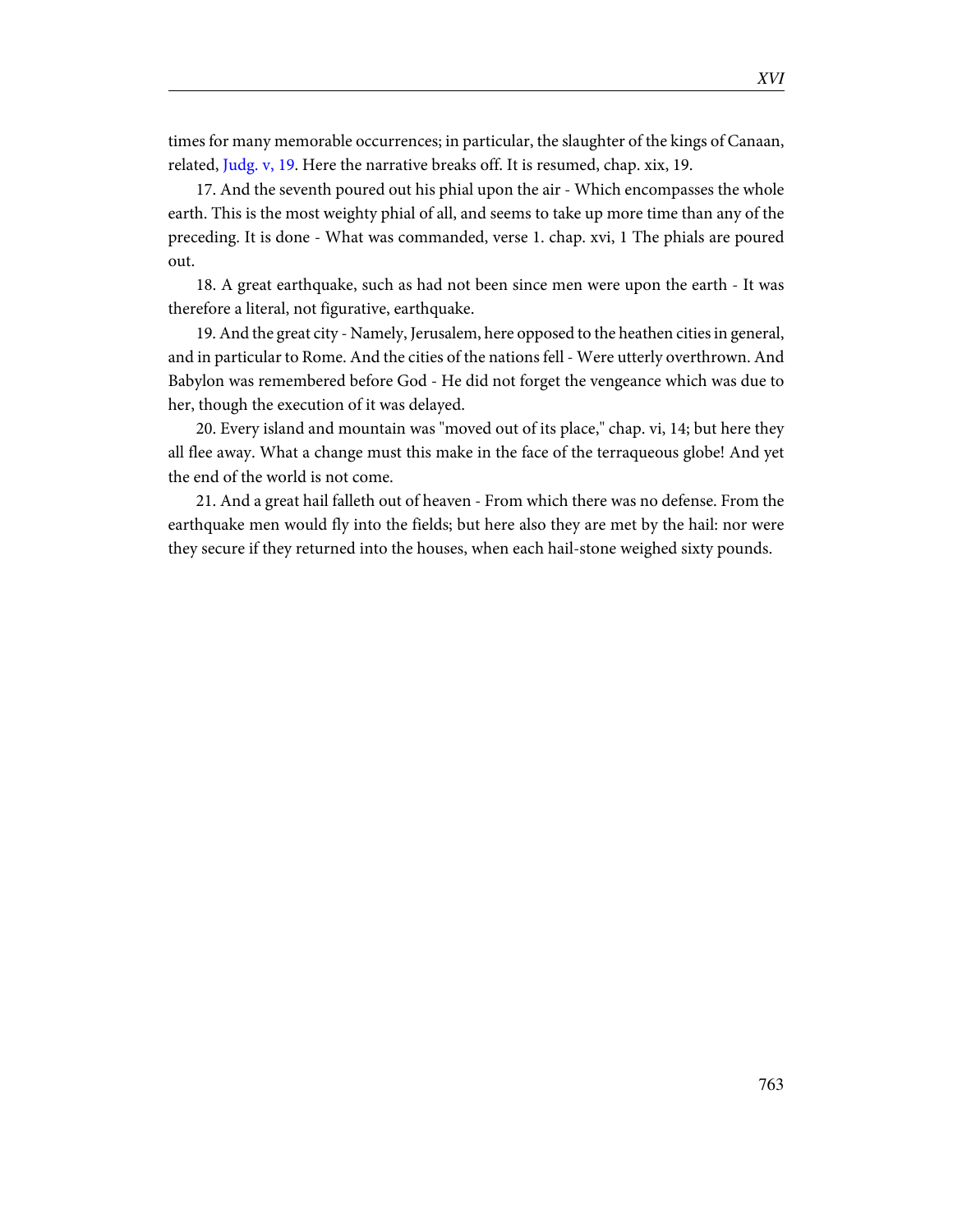# **XVII**

1. And there came one of the seven angels, saying, Come hither - This relation concerning the great whore, and that concerning the wife of the Lamb, chap. xxi, 9, 10, have the same introduction, in token of the exact opposition between them. I will show thee the judgment of the great whore - Which is now circumstantially described. That sitteth as a queen - In pomp, power, ease, and luxury. Upon many waters - Many people and nations, verse 15. chap. xvii, 15

2. With whom the kings of the earth - Both ancient and modern, for many ages. Have committed fornication - By partaking of her idolatry and various wickedness. And the inhabitants of the earth - The common people. Have been made drunk with the wine of her fornication - No wine can more thoroughly intoxicate those who drink it, than false zeal does the followers of the great whore.

3. And he carried me away - In the vision. Into a wilderness - The campagna di Romansa, the country round about Rome, is now a wilderness, compared to what it was once. And I saw a woman - Both the scripture and other writers frequently represent a city under this emblem. Sitting upon a scarlet wild beast - The same which is described in the thirteenth chapter. chap. xiii, 1-18 But he was there described as he carried on his own designs only: here, as he is connected with the whore. There is, indeed, a very close connection between them; the seven heads of the beast being "seven hills on which the woman sitteth." And yet there is a very remarkable difference between them, - between the papal power and the city of Rome. This woman is the city of Rome, with its buildings and inhabitants; especially the nobles. The beast, which is now scarlet-coloured, (bearing the bloody livery, as well as the person, of the woman,) appears very different from before. Therefore St. John says at first sight, I saw a beast, not the beast, full of names of blasphemy - He had before "a name of blasphemy upon his head," chap. xiii, i, now he has many. From the time of Hildebrand, the blasphemous titles of the Pope have been abundantly multiplied. Having seven heads - Which reach in a succession from his ascent out of the sea to his being cast into the lake of fire. And ten horns - Which are contemporary with each other, and belong to his last period.

4. And the woman was arrayed - With the utmost pomp and magnificence. In purple and scarlet - These were the colours of the imperial habit: the purple, in times of peace; and the scarlet, in times of war. Having in her hand a golden cup - Like the ancient Babylon, [Jer.](http://www.ccel.org/study/Bible:Jer.51.7) [li, 7](http://www.ccel.org/study/Bible:Jer.51.7). Full of abominations - The most abominable doctrines as well as practices.

5. And on her forehead a name written - Whereas the saints have the name of God and the Lamb on their foreheads. Mystery - This very word was inscribed on the front of the Pope's mitre, till some of the Reformers took public notice of it. Babylon the great - Benedict XIII., in his proclamation of the jubilee, A.D. 1725, explains this sufficiently. His words are, "To this holy city, famous for the memory of so many holy martyrs, run with religious alacrity. Hasten to the place which the Lord hath chose. Ascend to this new Jerusalem,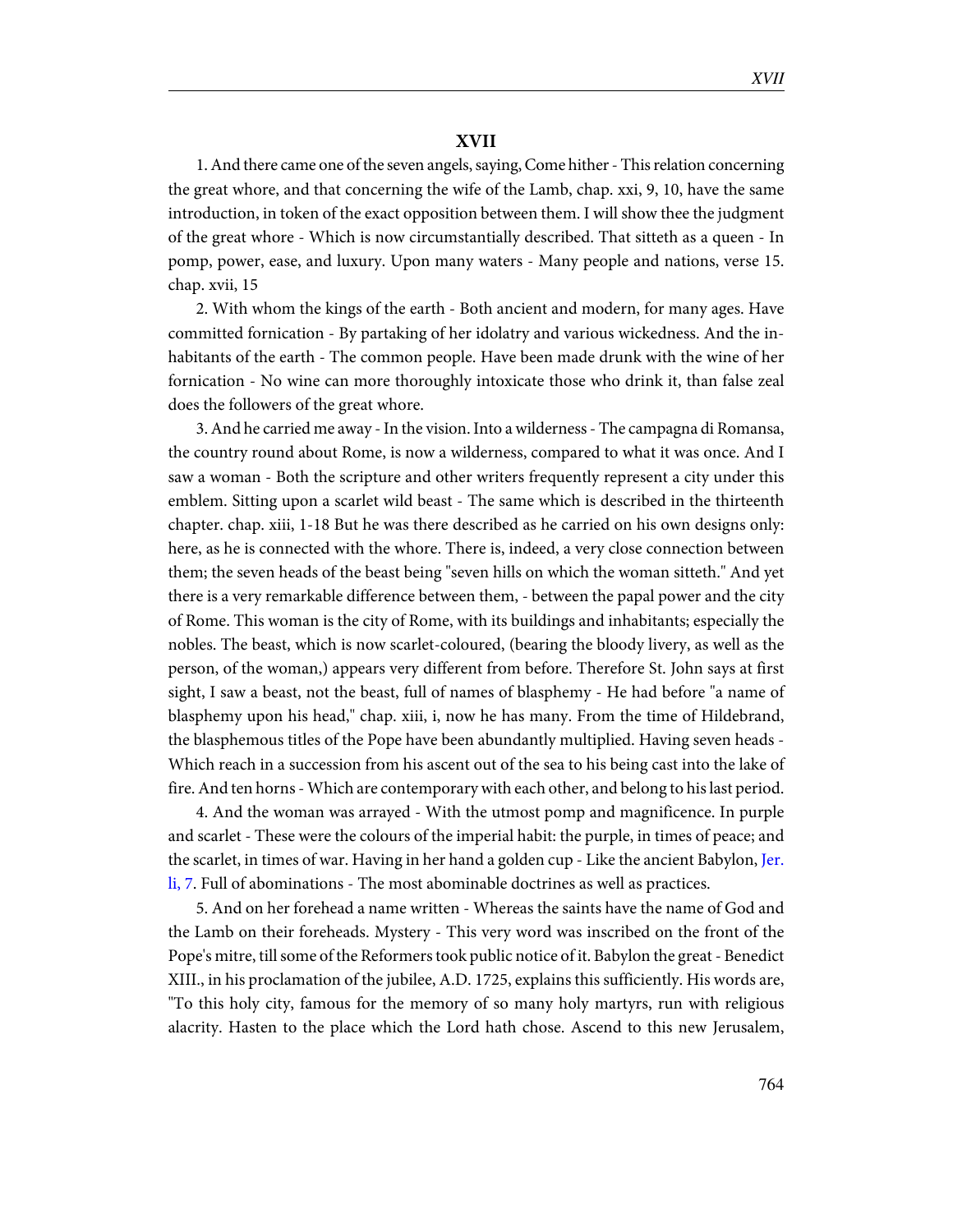whence the law of the Lord and the light of evangelical truth hath flowed forth into all nations, from the very first beginning of the church: the city most rightfully called 'The Palace,' placed for the pride of all ages, the city of the Lord, the Sion of the Holy One of Israel. This catholic and apostolical Roman church is the head of the world, the mother of all believers, the faithful interpreter of God and mistress of all churches." But God somewhat varies the style. The mother of harlots - The parent, ringleader, patroness, and nourisher of many daughters, that losely copy after her. And abominations - Of every kind, spiritual and fleshly. Of the earth - In all lands. In this respect she is indeed catholic or universal.

6. And I saw the woman drunk with the blood of the saints - So that Rome may well be called, "The slaughter-house of the martyrs." She hath shed much Christian blood in every age; but at length she is even drunk with it, at the time to which this vision refers. The witnesses of Jesus - The preachers of his word. And I wondered exceedingly - At her cruelty and the patience of God.

7. I will tell thee the mystery - The hidden meaning of this.

8. The beast which thou sawest (namely, verse 3) chap. xvii, 3 was, &c. This is a very observable and punctual description of the beast, verses 8, 10, 11. chap. xvii, 8, 10, 11 His whole duration is here divided into three periods, which are expressed in a fourfold manner.

I. He,

1. Was; 2 And is not;

3. And will ascend out of the bottomless pit, and go into perdition.

II. He,

- 1. Was;
- 2. And is not;
- 3. And will be again.
- III. The seven heads are seven hills and seven kings:
	- 1. Five are fallen;
	- 2. One is;
	- 3. The other is not come; and when he cometh, he must continue a short space.

# IV. He,

- 1. Was;
- 2. And is not; 3 Even he is the eighth, and is one of the seven, and goeth into perdition. The first of these three is described in the thirteenth chapter. chap. xiii, 1-18 This was past when the angel spoke to St. John. The second was then in its course; the third woe to come. And is not - The fifth phial brought darkness upon his kingdom: the woman took this advantage to seat herself upon him. Then it might be said, He is not. Yet shall he afterwards ascend out of the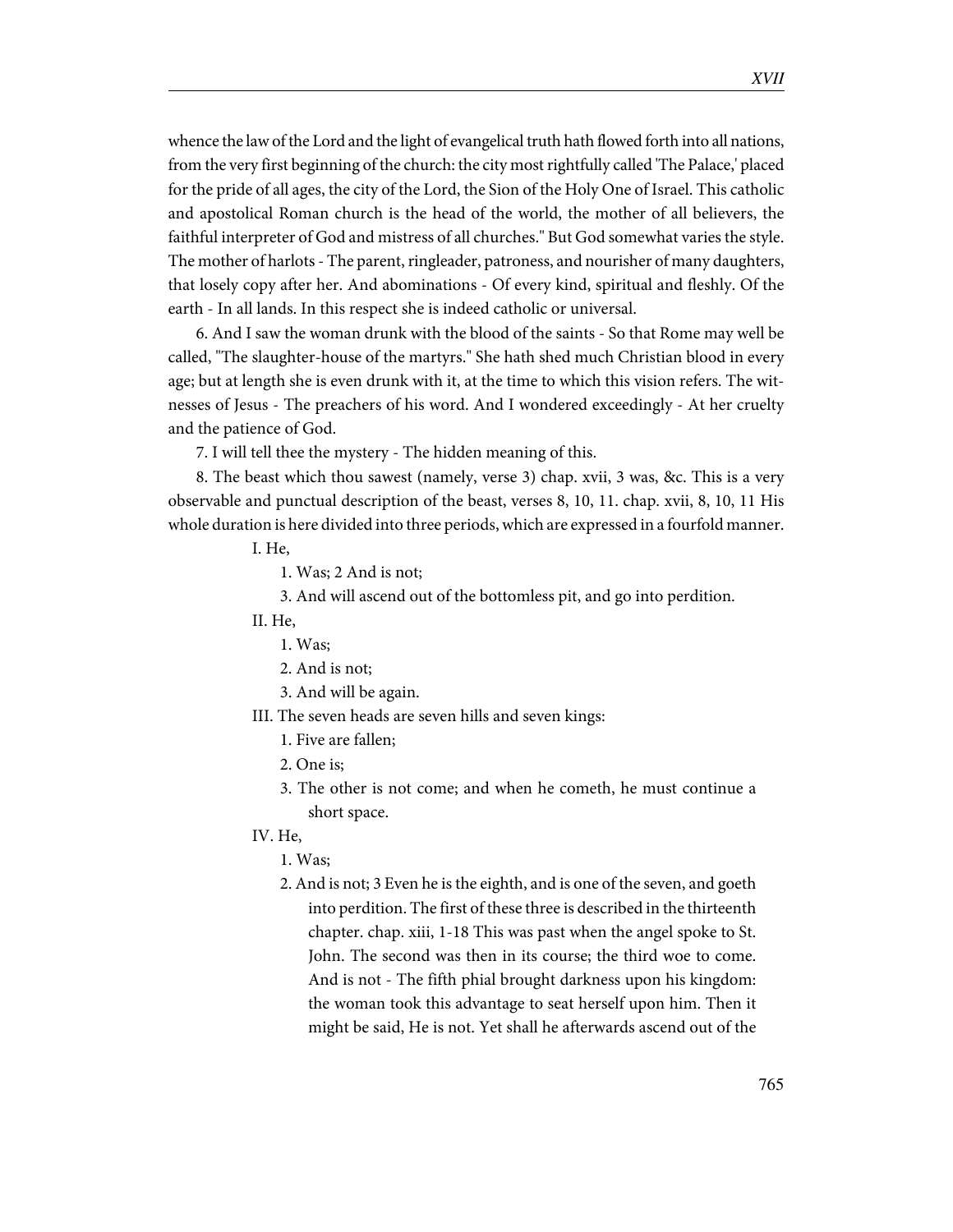9. Here is the mind that hath wisdom - Only those who are wise will understand this. The seven heads are seven hills.

10. And they are seven kings - Anciently there were royal palaces on all the seven Roman bills. These were the Palatine, Capitoline, Coelian, Exquiline, Viminal, Quirinal, Aventine hills. But the prophecy respects the seven hills at the time of the beast, when the Palatine was deserted and the Vatican in use. Not that the seven heads mean hills distinct from kings; but they have a compound meaning, implying both together. Perhaps the first head of the beast is the Coelian hill, and on it the Lateran, with Gregory VII. and his successors; the second, the Vatican with the church of St. Peter, chosen by Boniface VIII. the third, the Quirinal, with the church of St. Mark, and the Quirinal palace built by Paul II. and the fourth, the Exquiline hill, with the temple of St. Maria Maggiore, where Paul V. reigned. The fifth will be added hereafter. Accordingly, in the papal register, four periods are observable since Gregory VII. In the first almost all the bulls made in the city are dated in the Lateran; in the second, at St. Peter's; in the third, at St. Mark's, or in the Quirinal; in the fourth, at St. Maria Maggiore. But no fifth, sixth, or seventh hill has yet been the residence of any Pope. Not that the hill was deserted, when another was made the papal residence; but a new one was added to the other sacred palaces. Perhaps the times hitherto mentioned might be fixed thus:- 1058. Wings are given to the woman. 1077. The beast ascends out of the sea. 1143. The forty-two months begin. 1810. The forty-two months end. 1832. The beast ascends out of the bottomless pit. 1836. The beast finally overthrown. The fall of those five kings seems to imply, not only the death of the Popes who reigned on those hills, but also such a disannulling of all they had done there, that it will be said, The beast is not; the royal power, which had so long been lodged in the Pope, being then transferred to the city. One is, the other is not yet come - These two are remarkably distinguished from the five preceding, whom they succeed in their turns. The former of them will continue not a short space, as may be gathered from what is said of the latter: the former is under the government of Babylon; the latter is with the beast. In this second period, one is, at the same time that the beast is not. Even then there will be a Pope, though not with the power which his predecessors had. And he will reside on one of the remaining hills, leaving the seventh for his successor.

11. And the wild beast that was, and is not, even he is the eighth - When the time of his not being is over. The beast consists, as it were, of eight parts. The seven heads are seven of them; and the eighth is his whole body, or the beast himself. Yet the beast himself, though he is in a sense termed the eighth, is of the seven, yea, contains them all. The whole succession of Popes from Gregory VII. are undoubtedly antichrist. Yet this hinders not, but that the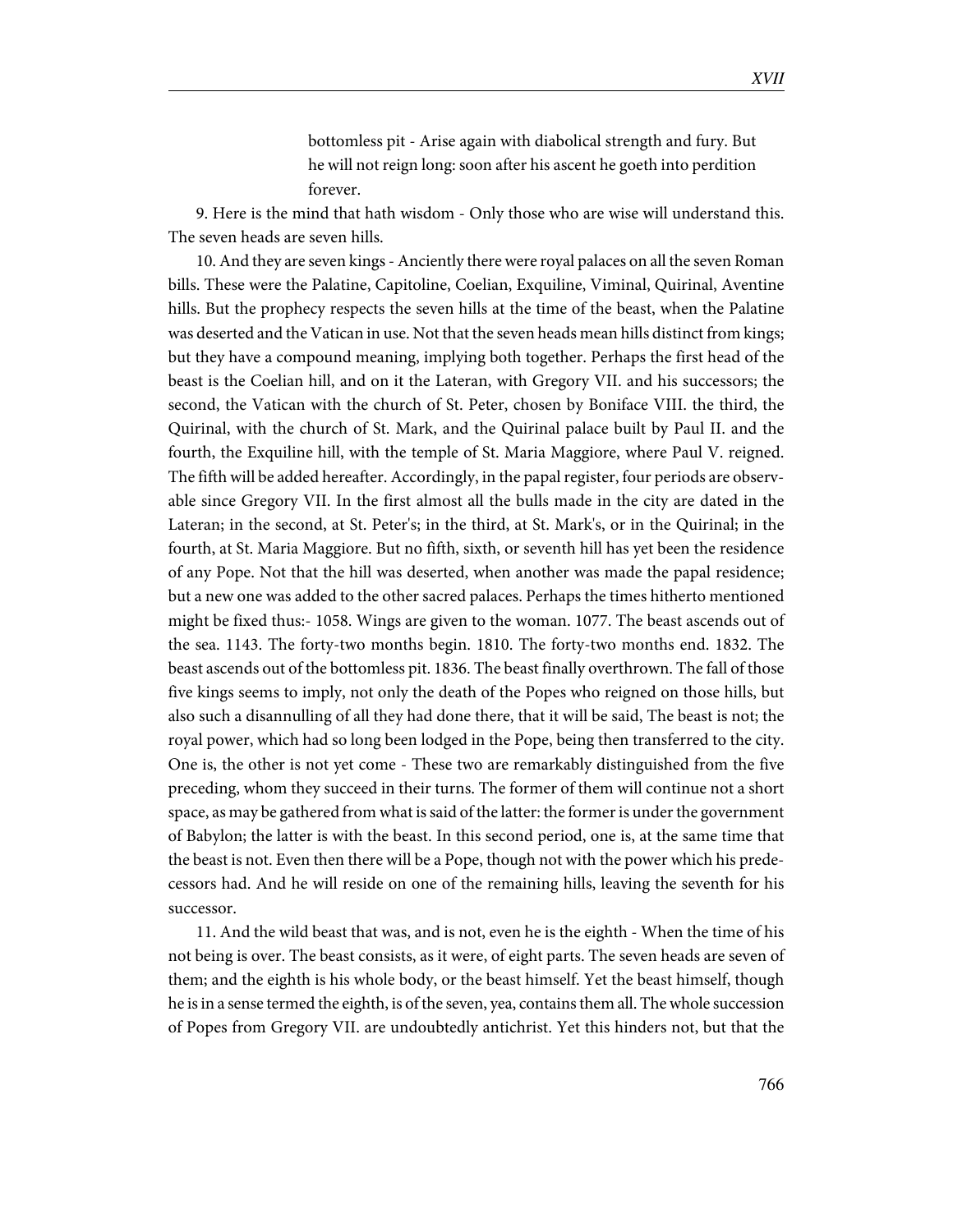12. The ten horns are ten kings - It is nowhere said that these horns are on the beast, or on his heads. And he is said to have them, not as he is one of the seven, but as he is the eighth. They are ten secular potentates, contemporary with, not succeeding, each other, who receive authority as kings with the beast, probably in some convention, which, after a very short space, they will deliver up to the beast. Because of their short continuance, only authority as kings, not a kingdom, is ascribed to them. While they retain this authority together with the beast, he will be stronger than ever before; but far stronger still, when their power is also transferred to him.

13. In the thirteenth and fourteenth verses chap. xvii, 13, 14 is summed up what is afterwards mentioned, concerning the horns and the beast, in this and the two following chapters. These have one mind, and give - They all, with one consent, give their warlike power and royal authority to the wild beast.

14. These - Kings with the beast. He is Lord of lords - Rightful sovereign of all, and ruling all things well. And King of kings - As a king he fights with and conquers all his enemies. And they that are with him - Beholding his victory, are such as were, while in the body, called, by his word and Spirit. And chosen - Taken out of the world, when they were enabled to believe in him. And faithful - Unto death.

15. People, and multitudes, and nations, and tongues - It is not said tribes: for Israel hath nothing to do with Rome in particular.

16. And shall eat her flesh - Devour her immense riches.

17. For God hath put it into their heart - Which indeed no less than almighty power could have effected. To execute his sentence - till the words of God - Touching the overthrow of all his enemies, should be fulfilled.

18. The woman is the great city, which reigneth - Namely, while the beast "is not," and the woman "sitteth upon him."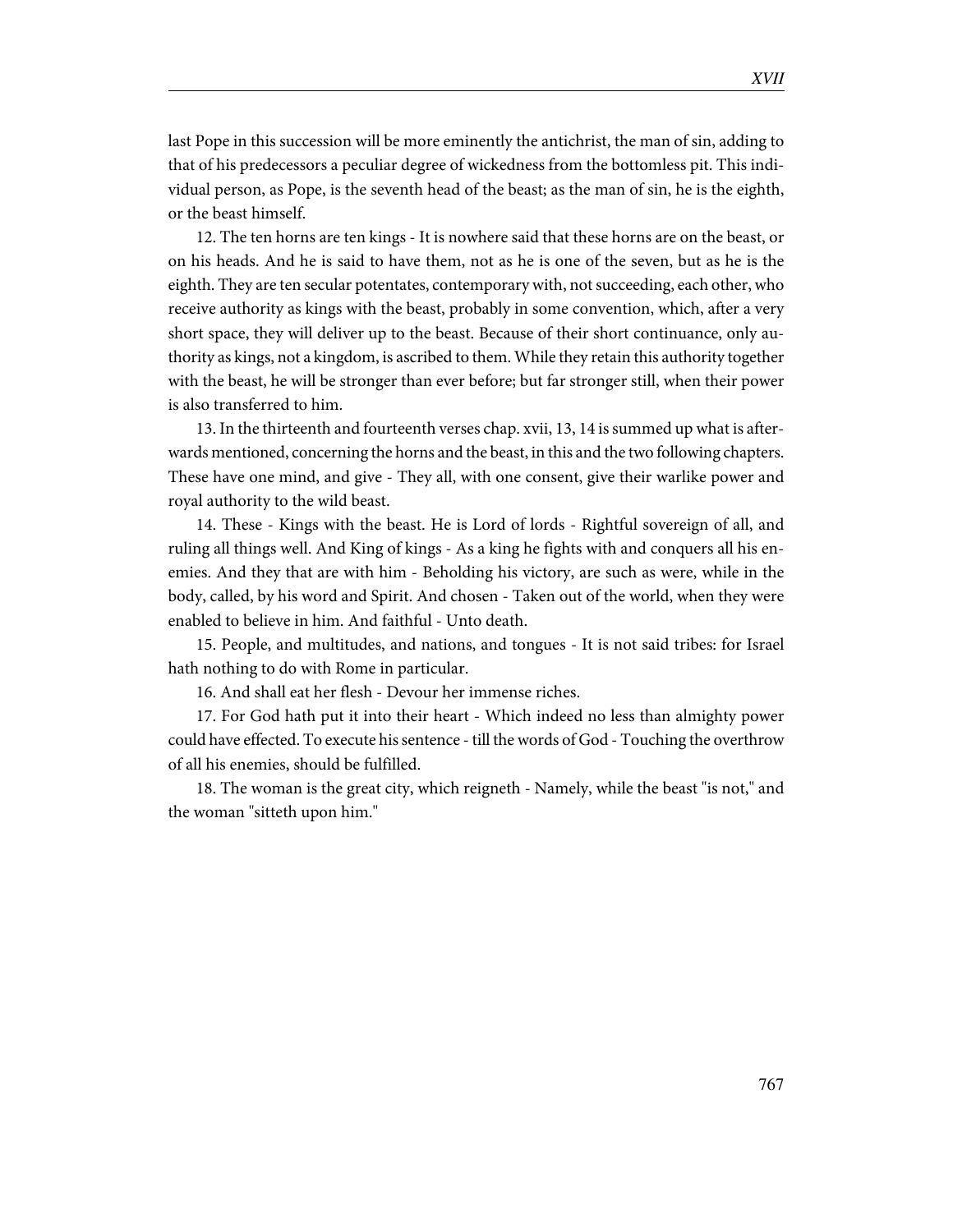## **XVIII**

1. And I saw another angel coming down out of heaven - Termed another, with respect to him who "came down out of heaven," chap. x, 1. And the earth was enlightened with his glory - To make his coming more conspicuous. If such be the lustre of the servant, what images can display the majesty of the Lord, who has "thousand thousands" of those glorious attendants "ministering to him, and ten thousand times ten thousand standing before him?"

2. And he cried, Babylon is fallen - This fall was mentioned before, chap. xiv, 8; but is now declared at large. And is become an habitation - A free abode. Of devils, and an hold - A prison. Of every unclean spirit - Perhaps confined there where they had once practiced all uncleanness, till the judgment of the great day. How many horrid inhabitants hath desolate Babylon! of invisible beings, devils, and unclean spirits; of visible, every unclean beast, every filthy and hateful bird. Suppose, then, Babylon to mean heathen Rome; what have the Romanists gained, seeing from the time of that destruction, which they say is past, these are to be its only inhabitants forever.

4. And I heard another voice - Of Christ, whose people, secretly scattered even there, are warned of her approaching destruction. That ye be not partakers of her sins - That is, of the fruits of them. What a remarkable providence it was that the Revelation was printed in the midst of Spain, in the great Polyglot Bible, before the Reformation! Else how much easier had it been for the Papists to reject the whole book, than it is to evade these striking parts of it.

5. Even to heaven - An expression which implies the highest guilt.

6. Reward her - This God speaks to the executioners of his vengeance. Even as she hath rewarded - Others; in particular, the saints of God. And give her double - This, according to the Hebrew idiom, implies only a full retaliation.

7. As much as she hath glorified herself - By pride, and pomp, and arrogant boasting. And lived deliciously - In all kinds of elegance, luxury, and wantonness. So much torment give her - Proportioning the punishment to the sin. Because she saith in her heart - As did ancient Babylon, [Isai xlvii, 8, 9.](http://www.ccel.org/study/Bible:Isa.47.8-Isa.47.9) I sit - Her usual style. Hence those expressions, "The chair, the seat of Rome: he sat so many years." As a queen - Over many kings, "mistress of all churches; the supreme; the infallible; the only spouse of Christ; out of which there is no salvation." And am no widow - But the spouse of Christ. And shall see no sorrow - From the death of my children, or any other calamity; for God himself will defend "the church."

8. Therefore - as both the natural and judicial consequence of this proud security Shall her plagues come - The death of her children, with an incapacity of bearing more. Sorrow - of every kind. And famine - In the room of luxurious plenty: the very things from which she imagined herself to be most safe. For strong is the Lord God who judgeth her - Against whom therefore all her strength, great as it is, will not avail.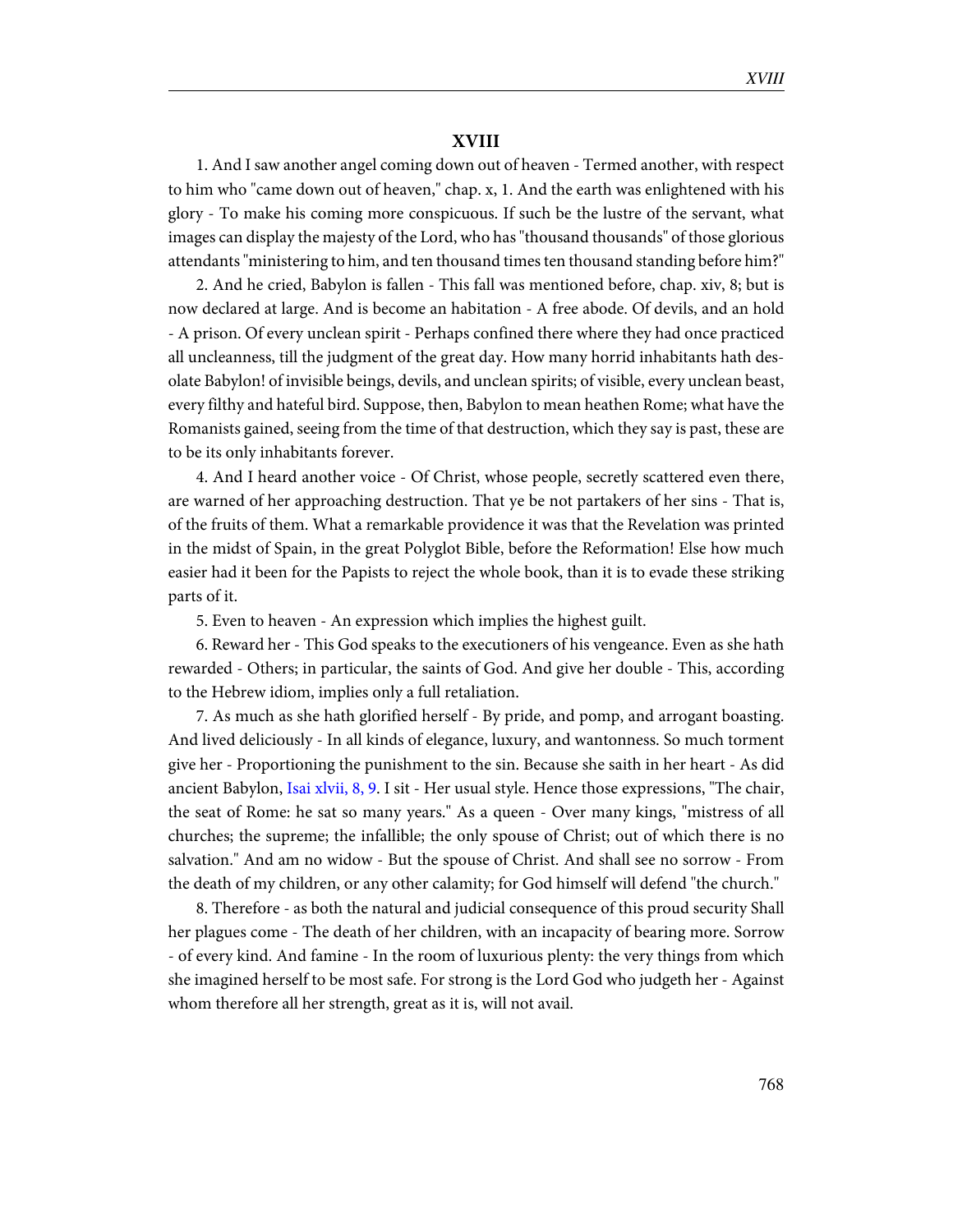10. Thou strong city - Rome was anciently termed by its inhabitants, Valentia, that is, strong. And the word Rome itself, in Greek, signifies strength. This name was given it by the Greek strangers.

12. Merchandise of gold, &c. - Almost all these are still in use at Rome, both in their idolatrous service, and in common life. Fine linen - The sort of it mentioned in the original is exceeding costly. Thyine wood - A sweet-smelling wood not unlike citron, used in adorning magnificent palaces. Vessels of most precious wood - Ebony, in particular, which is often mentioned with ivory: the one excelling in whiteness, the other in blackness; and both in uncommon smoothness.

13. Amomum - A shrub whose wood is a fine perfume. And beasts - Cows and oxen. And of chariots - a purely Latin word is here inserted in the Greek. This St. John undoubtedly used on purpose, in describing the luxury of Rome. And of bodies - A common term for slaves. And souls of men - For these also are continually bought and sold at Rome. And this of all others is the most gainful merchandise to the Roman traffickers.

14. And the fruits - From what was imported they proceed to the domestic delicates of Rome; none of which is in greater request there, than the particular sort which is here mentioned. The word properly signifies, pears, peaches, nectarines, and all of the apple and plum kinds. And all things that are dainty - To the taste. And splendid - To the sight; as clothes, buildings, furniture.

19. And they cast dust on their heads - As mourners. Most of the expressions here used in describing the downfall of Babylon are taken from Ezekiel's description of the downfall of Tyre, [Ezek. xxvi, 1](http://www.ccel.org/study/Bible:Ezek.26.1) - [Ezek. xxviii, 19](http://www.ccel.org/study/Bible:Ezek.28.19).

20. Rejoice over her, thou heaven - That is, all the inhabitants of it; and more especially, ye saints; and among the saints still more eminently, ye apostles and prophets.

21. And a mighty angel took up a stone, and threw it into the sea - By a like emblem Jeremiah fore-showed the fall of the Chaldean Babylon, [Jer. li, 63, 64](http://www.ccel.org/study/Bible:Jer.51.63-Jer.51.64).

22. And the voice of harpers - Players on stringed instruments. And musicians - Skilful singers in particular. And pipers - Who played on flutes, chiefly on mournful, whereas trumpeters played on joyful, occasions. Shall be heard no more in thee; and no artificer - Arts of every kind, particularly music, sculpture, painting, and statuary, were there carried to their greatest height. No, nor even the sound of a mill-stone shall be heard any more in thee - Not only the arts that adorn life, but even those employments without which it cannot subsist, will cease from thee forever. All these expressions denote absolute and eternal desolation. The voice of harpers - Music was the entertainment of the rich and great; trade, the business of men of middle rank; preparing bread and the necessaries of life, the employment of the lowest people: marriages, in which lamps and songs were known ceremonies, are the means of peopling cities, as new births supply the place of those that die. The desolation of Rome is therefore described in such a manner, as to show that neither rich nor poor, neither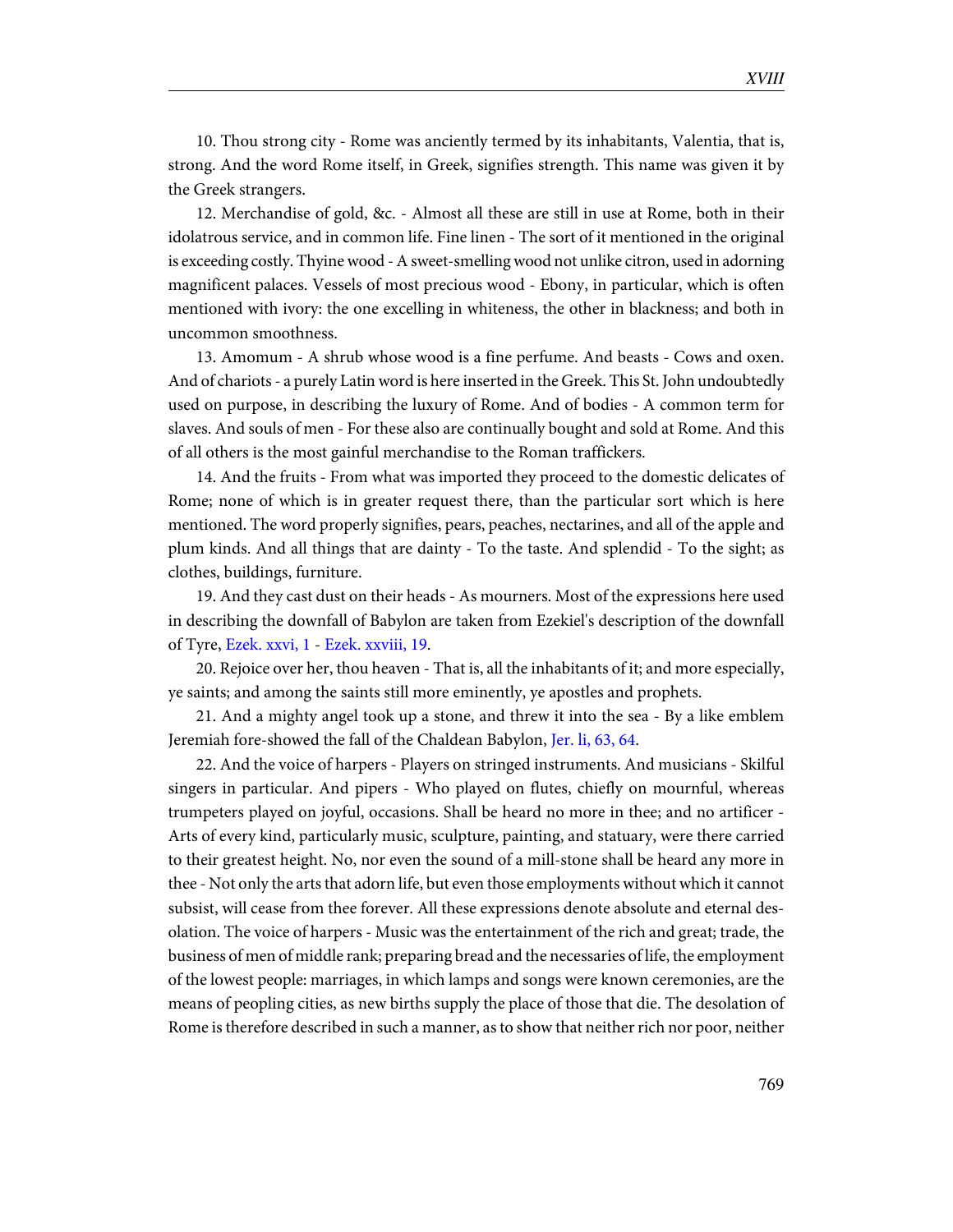persons of middle rank, nor those of the lowest condition, should be able to live there any more. Neither shall it be repeopled by new marriages, but remain desolate and uninhabited forever.

23. For thy merchants were the great men of the earth - A circumstance which was in itself indifferent, and yet led them into pride, luxury, and numberless other sins.

24. And in her was found the blood of the prophets and saints - The same angel speaks still, yet he does not say "in thee," but in her, now so sunk as not to hear these last words. And of all that had been slain - Even before she was built. See [Matt. xxiii, 35.](http://www.ccel.org/study/Bible:Matt.23.35) There is no city under the sun which has so clear a title to catholic blood-guiltiness as Rome. The guilt of the blood shed under the heathen emperors has not been removed under the Popes, but hugely multiplied. Nor is Rome accountable only for that which hath been shed in the city, but for that shed in all the earth. For at Rome under the Pope, as well as under the heathen emperors, were the bloody orders and edicts given: and wherever the blood of holy men was shed, there were the grand rejoicings for it. And what immense quantities of blood have been shed by her agents! Charles IX., of France, in his letter to Gregory XIII., boasts, that in and not long after the massacre of Paris, he had destroyed seventy thousand Hugonots. Some have computed, that, from the year 1518, to 1548, fifteen millions of Protestants have perished by the Inquisition. This may be overcharged; but certainly the number of them in those thirty years, as well as since, is almost incredible. To these we may add innumerable martyrs, in ancient, middle, and late ages, in Bohemia, Germany, Holland, France, England, Ireland, and many other parts of Europe, Afric, and Asia.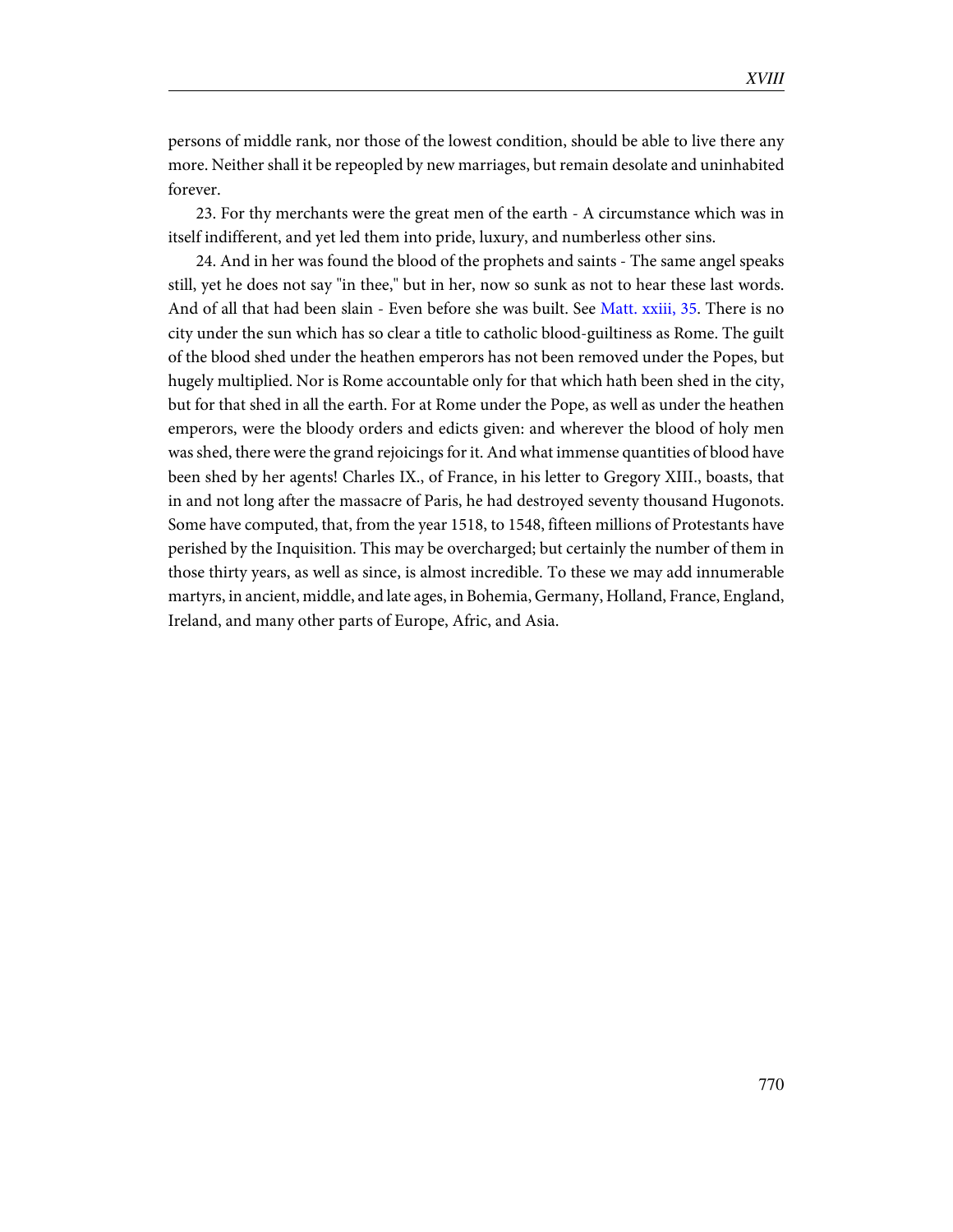# **XIX**

1. I heard a loud voice of a great multitude - Whose blood the great whore had shed. Saying, Hallelujah - This Hebrew word signifies, Praise ye Jah, or Him that is. God named himself to Moses, EHEIEH, that is, I will be, [Exod. iii, 14](http://www.ccel.org/study/Bible:Exod.3.14); and at the same time, "Jehovah," that is, "He that is, and was, and is to come:" during the trumpet of the seventh angel, he is styled, "He that is and was," chap. xvi, 5; and not "He that is to come;" because his long-expected coming is under this trumpet actually present. At length he is styled, "Jah," "He that is;" the past together with the future being swallowed up in the present, the former things being no more mentioned, for the greatness of those that now are. This title is of all others the most peculiar to the everlasting God. The salvation - Is opposed to the destruction which the great whore had brought upon the earth. His power and glory - Appear from the judgment executed on her, and from the setting up his kingdom to endure through all ages.

2. For true and righteous are his judgments - Thus is the cry of the souls under the altar changed into a song of praise.

4. And the four and twenty elders, and the four living creatures felt down - The living creatures are nearer the throne than the elders. Accordingly they are mentioned before them, with the praise they render to God, chap. iv, 9, 10; v, 8, 14; inasmuch as there the praise moves from the center to the circumference. But here, when God's judgments are fulfilled, it moves back from the circumference to the center. Here, therefore, the four and twenty elders are named before the living creatures.

5. And a voice came forth from the throne - Probably from the four living creatures, saying, Praise our God - The occasion and matter of this song of praise follow immediately after, verses 6, &c.; God was praised before, for his judgment of the great whore, verses 1- 4. chap. xix, 1-4 Now for that which follows it: for that the Lord God, the Almighty, takes the kingdom to himself, and avenges himself on the rest of his enemies. Were all these inhabitants of heaven mistaken? If not, there is real, yea, and terrible anger in God.

6. And I heard the voice of a great multitude. So all his servants did praise him. The Almighty reigneth - More eminently and gloriously than ever before.

7. The marriage of the Lamb is come - Is near at hand, to be solemnized speedily. What this implies, none of "the spirits of just men," even in paradise, yet know. O what things are those which are yet behind! And what purity of heart should there be, to meditate upon them! And his wife hath made herself ready - Even upon earth; but in a far higher sense, in that world. After a time allowed for this, the new Jerusalem comes down, both made ready and adorned, chap. xxi, 2.

8. And it is given to her - By God. The bride is all holy men, the whole invisible church. To be arrayed in fine linen, white and clean - This is an emblem of the righteousness of the saints - Both of their justification and sanctification.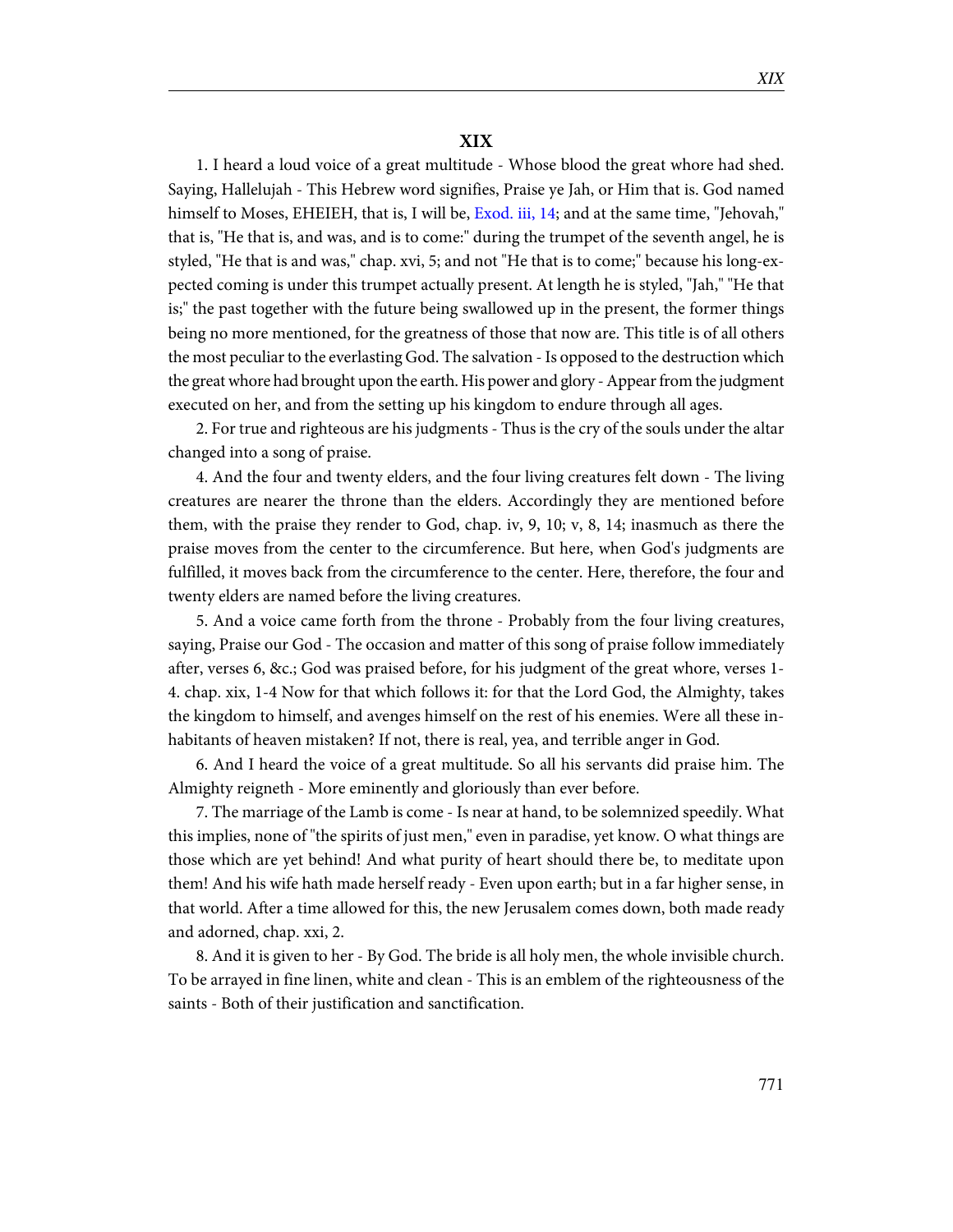9. And he - The angel, saith to me, Write - St. John seems to have been so amazed at these glorious sights, that he needeth to be reminded of this. Happy are they who are invited to the marriage supper of the Lamb - Called to glory. And he saith - After a little pause.

10. And I fell before his feet to worship him - It seems, mistaking him for the angel of the covenant. But he saith, See thou do it not - In the original, it is only, See not, with a beautiful abruptness. To pray to or worship the highest creature is flat idolatry. I am thy fellowservant and of thy brethren that have the testimony of Jesus - I am now employed as your fellowservant, to testify of the Lord Jesus, by the same Spirit which inspired the prophets of old.

11. And I saw the heaven opened - This is a new and peculiar opening of it, in order to show the magnificent expedition of Christ and his attendants, against his great adversary. And behold a white horse - Many little regarded Christ, when he came meek, "riding upon an ass;" but what will they say, when he goes forth upon his white horse, with the sword of his mouth? White - Such as generals use in solemn triumph. And he that sitteth on him, called Faithful - In performing all his promises. And True - In executing all his threatenings. And in righteousness - With the utmost justice. He judgeth and maketh war - Often the sentence and execution go together.

12. And his eyes are a flame of fire - They were said to be as or like a flame of fire, before, chap. i, 14; an emblem of his omniscience. And upon his head are many diadems - For he is king of all nations. And he hath a name written, which none knoweth but himself - As God he is incomprehensible to every creature.

13. And he is clothed in a vesture dipped in blood - The blood of the enemies he hath already conquered. [Isaiah lxiii, 1](http://www.ccel.org/study/Bible:Isa.63.1), &c.

15. And he shall rule them - Who are not slain by his sword. With a rod of iron - That is, if they will not submit to his golden scepter. And he treadeth the wine press of the wrath of God - That is, he executes his judgments on the ungodly. This ruler of the nations was born (or appeared as such) immediately after the seventh angel began to sound. He now appears, not as a child, but as a victorious warrior. The nations have long ago felt his "iron rod," partly while the heathen Romans, after their savage persecution of the Christians, themselves groaned under numberless plagues and calamities, by his righteous vengeance; partly, while other heathens have been broken in pieces by those who bore the Christian name. For although the cruelty, for example, of the Spaniards in America, was unrighteous and detestable, yet did God therein execute his righteous judgment on the unbelieving nations; but they shall experience his iron rod as they never did yet, and then will they all return to their rightful Lord.

16. And he hath on his vesture and on his thigh - That is, on the part of his vesture which is upon his thigh. A name written - It was usual of old, for great personages in the eastern countries, to have magnificent titles affixed to their garments.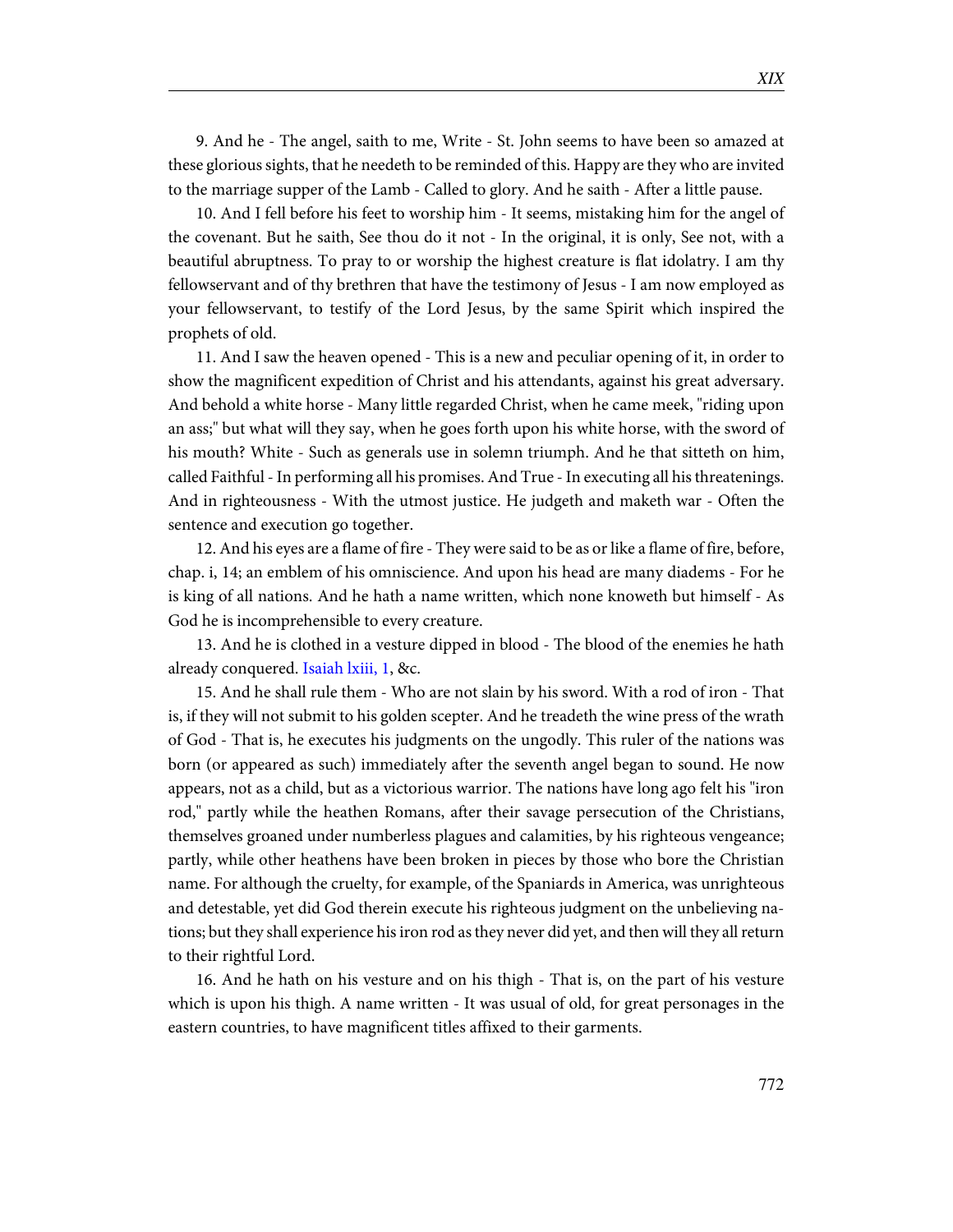17. Gather yourselves together to the great supper of God - As to a great feast, which the vengeance of God will soon provide; a strongly figurative expression, (taken from [Ezek.](http://www.ccel.org/study/Bible:Ezek.39.17) [xxxix, 17](http://www.ccel.org/study/Bible:Ezek.39.17),) denoting the vastness of the ensuing slaughter.

19. And I saw the kings of the earth - The ten kings mentioned chap. xvii, 12; who had now drawn the other kings of the earth to them, whether Popish, Mahometan, or pagan. Gathered together to make war with him that sat upon the horse - All beings, good and evil, visible and invisible, will be concerned in this grand contest. See [Zech. xiv, 1](http://www.ccel.org/study/Bible:Zech.14.1), &c.

20. The false prophet, who had wrought the miracles before him - And therefore shared in his punishment; these two ungodly men were cast alive - Without undergoing bodily death. Into the lake of fire - And that before the devil himself, chap. xx, 10. Here is the last of the beast. After several repeated strokes of omnipotence, he is gone alive into hell. There were two that went alive into heaven; perhaps there are two that go alive into hell. It may be, Enoch and Elijah entered at once into glory, without first waiting in paradise; the beast and the false prophet plunge at once into the extremest degree of torment, without being reserved in chains of darkness till the judgment of the great day. Surely, none but the beast of Rome would have hardened himself thus against the God he pretended to adore, or refused to have repented under such dreadful, repeated visitations! Well is he styled a beast, from his carnal and vile affections; a wild beast, from his savage and cruel spirit! The rest were slain - A like difference is afterwards made between the devil, and Gog and Magog, chap. xx, 9, 10.

21. Here is a most magnificent description of the overthrow of the beast and his adherents. It has, in particular, one exquisite beauty; that, after exhibiting the two opposite armies, and all the apparatus for a battle, verses 11-19; chap. xix, 11-19 then follows immediately, verse 20, xix, 20 the account of the victory, without one word of an engagement or fighting. Here is the most exact propriety; for what struggle can there be between omnipotence, and the power of all the creation united against it! Every description must have fallen short of this admirable silence.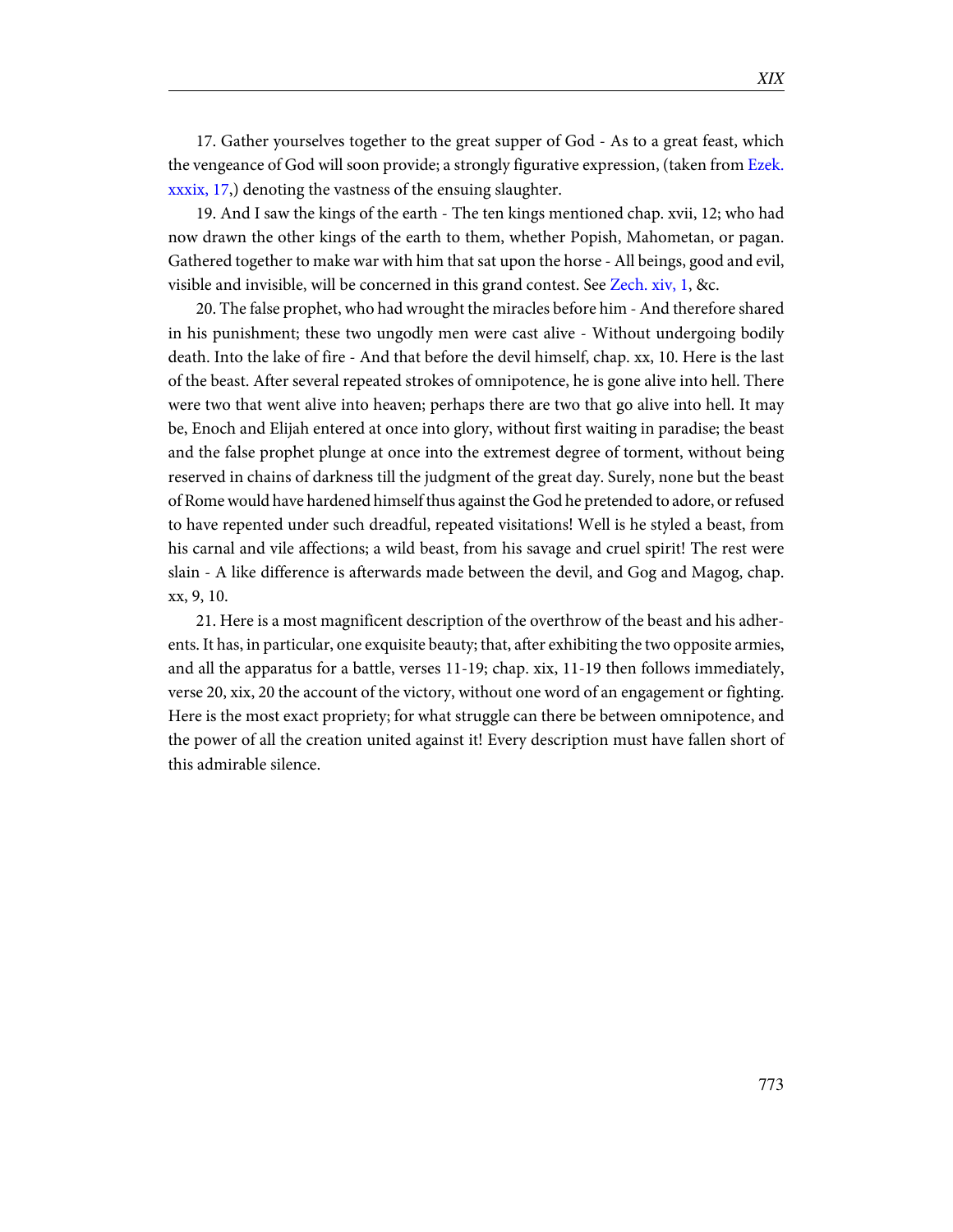# **XX**

1. And I saw an angel decending out of heaven - Coming down with a commission from God. Jesus Christ himself overthrew the beast: the proud dragon shall be bound by an angel; even as he and his angels were cast out of heaven by Michael and his angels. Having the key of the bottomless pit - Mentioned before, chap. ix, 1. And a great chain in his hand - The angel of the bottomless pit was shut up therein before the beginning of the first woe. But it is now first that Satan, after he had occasioned the third woe, is both chained and shut up.

2. And he laid hold on the dragon - With whom undoubtedly his angels were now cast into the bottomless pit, as well as finally "into everlasting fire," [Matt. xxv, 41](http://www.ccel.org/study/Bible:Matt.25.41). And bound him a thousand years - That these thousand do not precede, or run parallel with, but wholly follow, the times of the beast, may manifestly appear,

- 1. From the series of the whole book, representing one continued chain of events.
- 2. From the circumstances which precede. The woman's bringing forth is followed by the casting of the dragon out of heaven to the earth. With this is connected the third woe, whereby the dragon through, and with, the beast, rages horribly. At the conclusion of the third woe the beast is overthrown and cast into "the lake of fire." At the same time the other grand enemy, the dragon, shall be bound and shut up.
- 3. These thousand years bring a new, full, and lasting immunity from all outward and inward evils, the authors of which are now removed, and an affluence of all blessings. But such time the church has never yet seen. Therefore it is still to come.
- 4. These thousand years are followed by the last times of the world, the letting loose of Satan, who gathers together Gog and Magog, and is thrown to the beast and false prophet "in the lake of fire." Now Satan's accusing the saints in heaven, his rage on earth, his imprisonment in the abyss, his seducing Gog and Magog, and being cast into the lake of fire, evidently succeed each other.
- 5. What occurs from chap. xx, 11 chap. xxii, 5, manifestly follows the things related in the nineteenth chapter. The thousand years came between; whereas if they were past, neither the beginning nor the end of them would fall within this period. In a short time those who assert that they are now at hand will appear to have spoken the truth. Meantime let every man consider what kind of happiness he expects therein. The danger does not lie in maintaining that the thousand years are yet to come; but in interpreting them, whether past or to come, in a gross and carnal sense. The doctrine of the Son of God is a mystery. So is his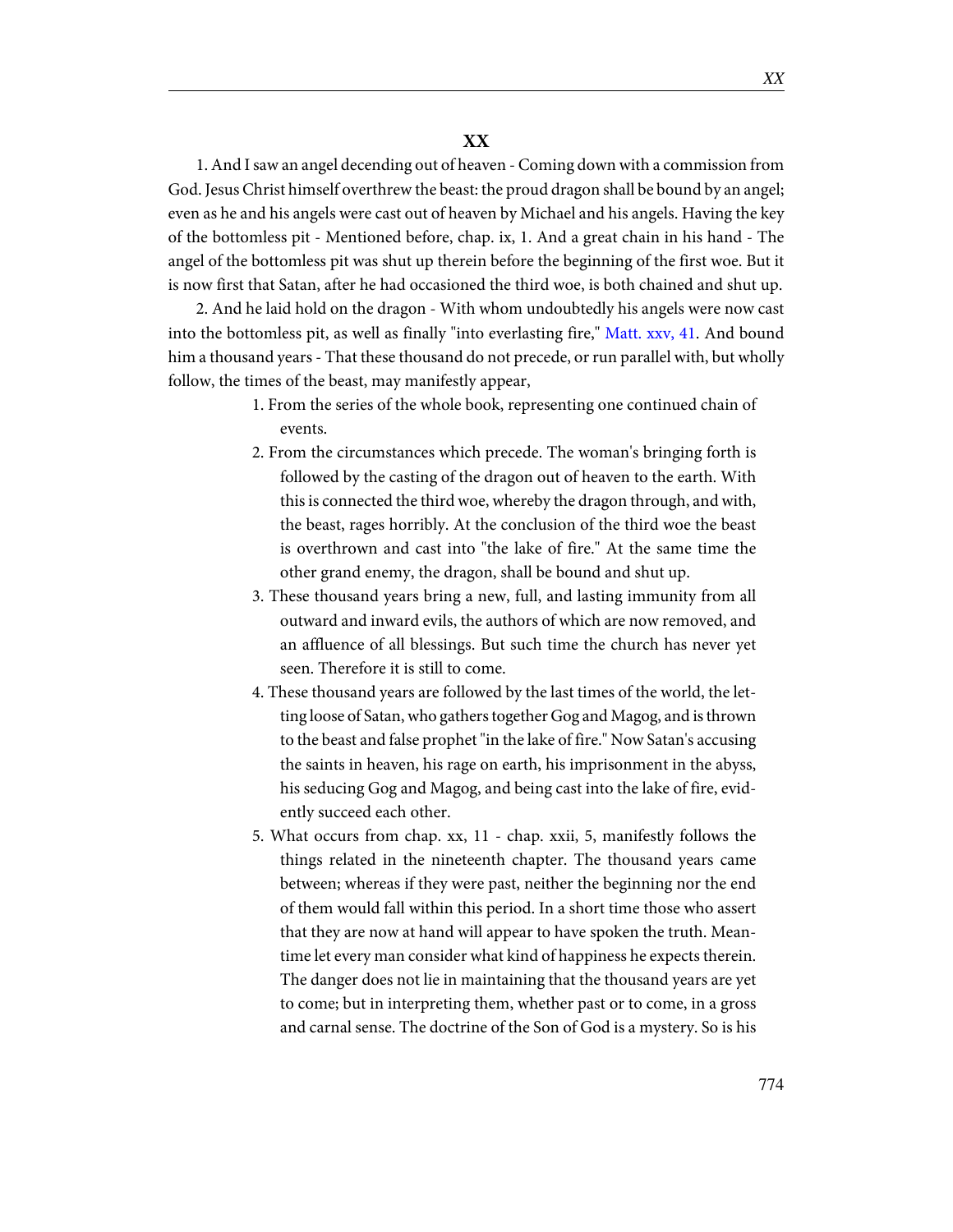cross; and so is his glory. In all these he is a sign that is spoken against. Happy they who believe and confess him in all!

3. And set a seal upon him - How far these expressions are to be taken literally, how far figuratively only, who can tell? That he might deceive the nations no more - One benefit only is here expressed, as resulting from the confinement of Satan. But how many and great blessings are implied! For the grand enemy being removed, the kingdom of God holds on its uninterrupted course among the nations; and the great mystery of God, so long foretold, is at length fulfilled; namely, when the beast is destroyed and Satan bound. This fulfilment approaches nearer and nearer; and contains things of the utmost importance, the knowledge of which becomes every day more distinct and easy. In the mean time it is highly necessary to guard against the present rage and subtilty of the devil. Quickly he will be bound: when he is loosed again, the martyrs will live and reign with Christ. Then follow his coming in glory, the new heaven, new earth, and new Jerusalem. The bottomless pit is properly the devil's prison; afterwards he is cast into the lake of fire. He can deceive the nations no more till the "thousand years," mentioned before, verse 2, chap. xx, 2 are fulfilled. Then he must be loosed - So does the mysterious wisdom of God permit. For a small time - Small comparatively: though upon the whole it cannot be very short, because the things to be transacted therein, verses 8, 9, chap. xx, 8, 9 must take up a considerable space. We are very shortly to expect, one after another, the calamities occasioned by the second beast, the harvest and the vintage, the pouring out of the phials, the judgment of Babylon, the last raging of the beast and his destruction, the imprisonment of Satan. How great things these! and how short the time! What is needful for us? Wisdom, patience, faithfulness, watchfulness. It is no time to settle upon our lees. This is not, if it be rightly understood, an acceptable message to the wise, the mighty, the honourable, of this world. Yet that which is to be done, shall be done: there is no counsel against the Lord.

4. And I saw thrones - Such as are promised the apostles, [Matt. xix, 28](http://www.ccel.org/study/Bible:Matt.19.28); [Luke xxii, 30.](http://www.ccel.org/study/Bible:Luke.22.30) And they - Namely, the saints, whom St. John saw at the same time, [Dan. vii, 22,](http://www.ccel.org/study/Bible:Dan.7.22) sat upon them; and Judgment was given to them. [1 Cor. vi, 2](http://www.ccel.org/study/Bible:1Cor.6.2). Who, and how many, these are, is not said. But they are distinguished from the souls, or persons, mentioned immediately after; and from the saints already raised. And I saw the souls of those who had been beheaded - With the axe: so the original word signifies. One kind of death, which was particularly inflicted at Rome, is mentioned for all. For the testimony of Jesus, and for the word of God - The martyrs were sometimes killed for the word of God in general; sometimes particularly for the testimony of Jesus: the one, while they refused to worship idols; the other, while they confessed the name of Christ. And those who had not worshipped the wild beast, nor his image - These seem to be a company distinct from those who appeared, chap. xv, 2. Those overcame, probably, in such contests as these had not. Before the number of the beast was expired, the people were compelled to worship him, by the most dreadful violence. But when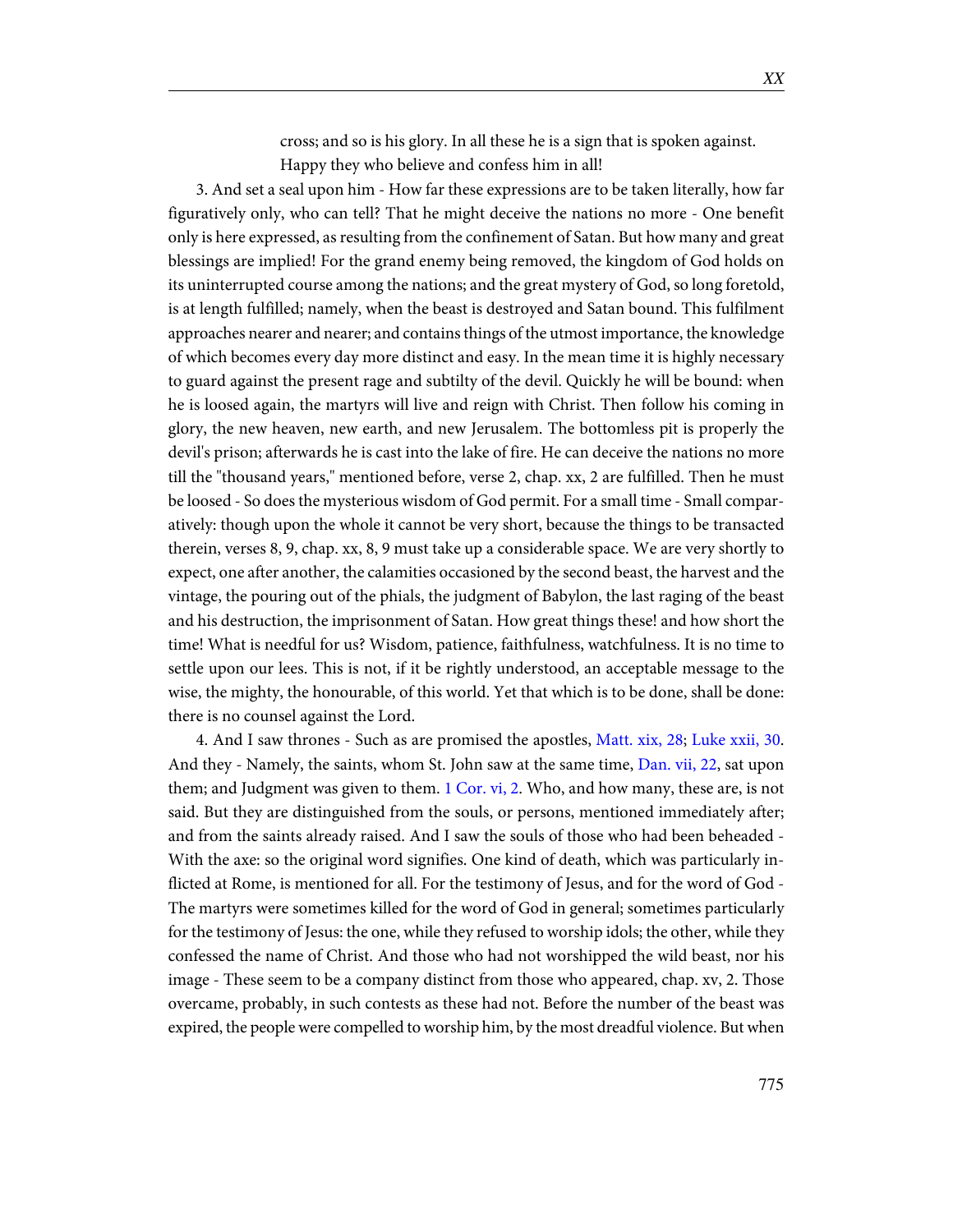the beast "was not," they were only seduced into it by the craft of the false prophet. And they lived - Their souls and bodies being re-united. And reigned with Christ - Not on earth, but in heaven. The "reigning on earth" mentioned, chap. xi, 15, is quite different from this. A thousand years - It must be observed, that two distinct thousand years are mentioned throughout this whole passage. Each is mentioned thrice; the thousand wherein Satan is bound, verses 2, 3, 7; chap. xx, 2, 3, 7, the thousand wherein the saints shall reign, verses 4- 6. chap. xx, 4-6 The former end before the end of the world; the latter reach to the general resurrection. So that the beginning and end of the former thousand is before the beginning and end of the latter. Therefore as in the second verse, chap. xx, 2 at the first mention of the former; so in the fourth verse, chap. xx, 2 at the first mention of the latter, it is only said, a thousand years; in the other places, "the thousand," verses 3, 5, 7, chap. xx, 3, 5, 7 that is, the thousand mentioned before. During the former, the promises concerning the flourishing state of the church, chap. x, 7, shall be fulfilled; during the latter, while the saints reign with Christ in heaven, men on earth will be careless and secure.

5. The rest of the dead lived not till the thousand years - Mentioned, verse 4. Were ended - The thousand years during which Satan is bound both begin and end much sooner. The small time, and the second thousand years, begin at the same point, immediately after the first thousand. But neither the beginning of the first nor of the second thousand will be known to the men upon earth, as both the imprisonment of Satan and his loosing are transacted in the invisible world. By observing these two distinct thousand years, many difficulties are avoided. There is room enough for the fulfilling of all the prophecies, and those which before seemed to clash are reconciled; particularly those which speak, on the one hand, of a most flourishing state of the church as yet to come; and, on the other, of the fatal security of men in the last days of the world.

6. They shall be priests of God and of Christ - Therefore Christ is God. And shall reign with him - With Christ, a thousand years.

7. And when the former thousand years are fulfilled, Satan shall be loosed out of his prison - At the same time that the first resurrection begins. There is a great resemblance between this passage and chap. xii, 12. At the casting out of the dragon, there was joy in heaven, but there was woe upon earth: so at the loosing of Satan, the saints begin to reign with Christ; but the nations on earth are deceived.

8. And shall go forth to deceive the nations in the four corners of the earth - (That is, in all the earth)-the more diligently, as he hath been so long restrained, and knoweth he hath but a small time. Gog and Magog - Magog, the second son of Japhet, is the father of the innumerable northern nations toward the east. The prince of these nations, of which the bulk of that army will consist, is termed Gog by Ezekiel also, [Ezek. xxxviii, 2.](http://www.ccel.org/study/Bible:Ezek.38.2) Both Gog and Magog signify high or lifted up; a name well suiting both the prince and people. When that fierce leader of many nations shall appear, then will his own name be known. To gather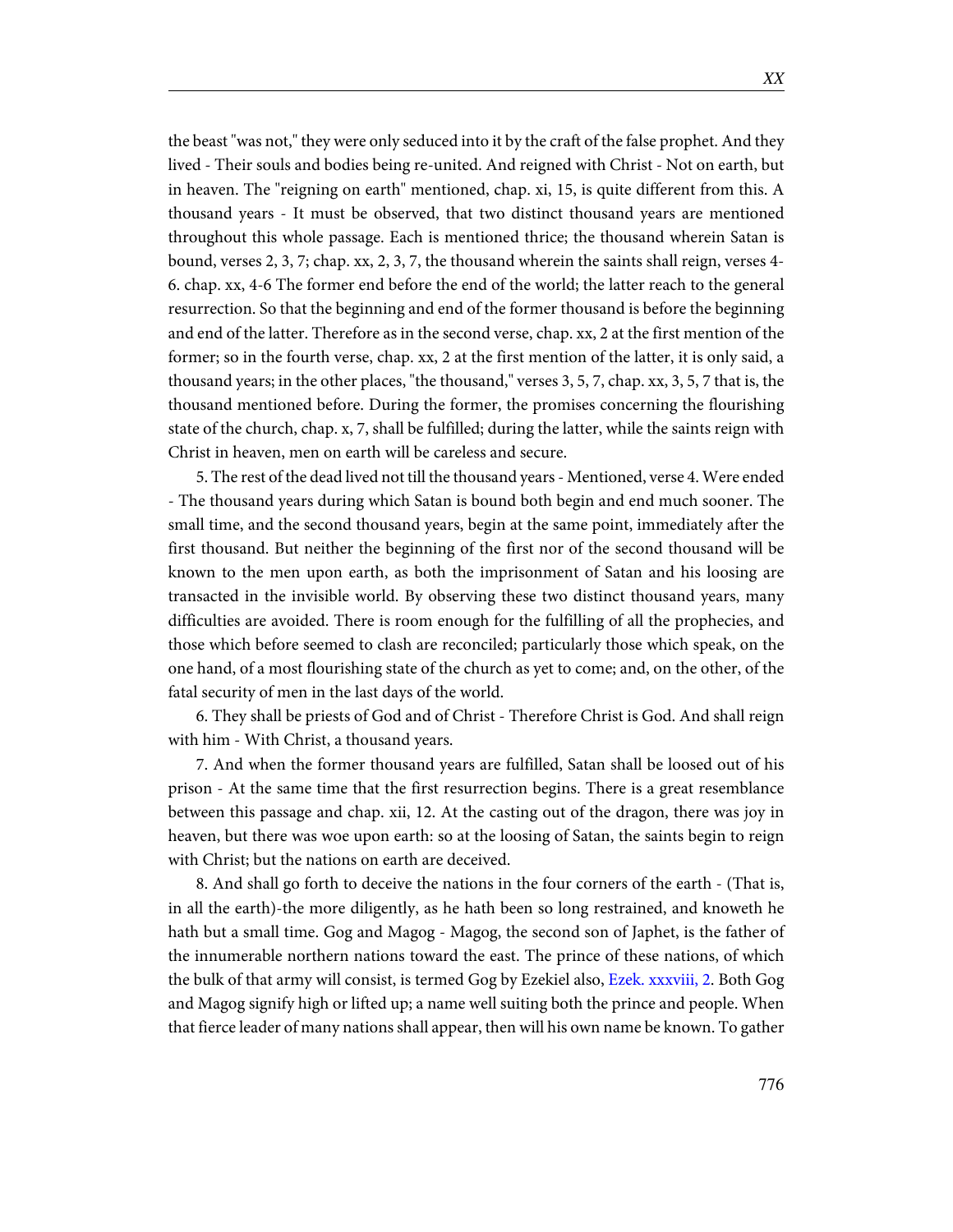them - Both Gog and his armies. Of Gog, little more is said, as being soon mingled with the rest in the common slaughter. The Revelation speaks of this the more briefly, because it had been so particularly described by Ezekiel. Whose number is as the sand of the sea - Immensely numerous: a proverbial expression.

9. And they went up on the breadth of the earth, or the land - Filling the whole breadth of it. And surrounded the camp of the saints - Perhaps the gentile church, dwelling round about Jerusalem. And the beloved city - So termed, likewise, [Ecclesiasticus xxiv. 11](http://www.ccel.org/study/Bible:Sir.24.11).

10. And they - All these. Shall be tormented day and night - That is, without any intermission. Strictly speaking, there is only night there: no day, no sun, no hope!

11. And I saw - A representation of that great day of the Lord. A great white throne - How great, who can say? White with the glory of God, of him that sat upon it, - Jesus Christ. The apostle does not attempt to describe him here; only adds that circumstance, far above all description, From whose face the earth and the heaven fled away - Probably both the aerial and the starry heaven; which "shall pass away with a great noise." And there was found no place for them - But they were wholly dissolved, the very "elements melting with fervent heat." It is not said, they were thrown into great commotions, but they fled entirely away; not, they started from their foundations, but they " fell into dissolution;" not, they removed to a distant place, but there was found no place for them; they ceased to exist; they were no more. And all this, not at the strict command of the Lord Jesus; not at his awful presence, or before his fiery indignation; but at the bare presence of his Majesty, sitting with severe but adorable dignity on his throne.

12. And I saw the dead, great and small - Of every age and condition. This includes, also, those who undergo a change equivalent to death, [1 Cor. xv, 51.](http://www.ccel.org/study/Bible:1Cor.15.51) And the books - Human Judges have their books written with pen and ink: how different is the nature of these books! Were opened - O how many hidden things will then come to light; and how many will have quite another appearance than they had before in the sight of men! With the book of God's omniscience, that of conscience will then exactly tally. The book of natural law, as well as of revealed, will then also be displayed. It is not said, The books will be read: the light of that day will make them visible to all. Then, particularly, shall every man know himself, and that with the last exactness This will be the first true, full, impartial, universal history. And another book - Wherein are enrolled all that are accepted through the Beloved; all who lived and died in the faith that worketh by love. Which is the book of life, was opened - What manner of expectation will then be, with regard to the issue of the whole! [Mal. iii, 16](http://www.ccel.org/study/Bible:Mal.3.16), &c.

13. Death and hades gave up the dead that were in them - Death gave up all the bodies of men; and hades, the receptacle of separate souls, gave them up, to be re-united to their bodies.

14. And death and hades were cast into the lake of fire - That is, were abolished forever; for neither the righteous nor the wicked were to die any more: their souls and bodies were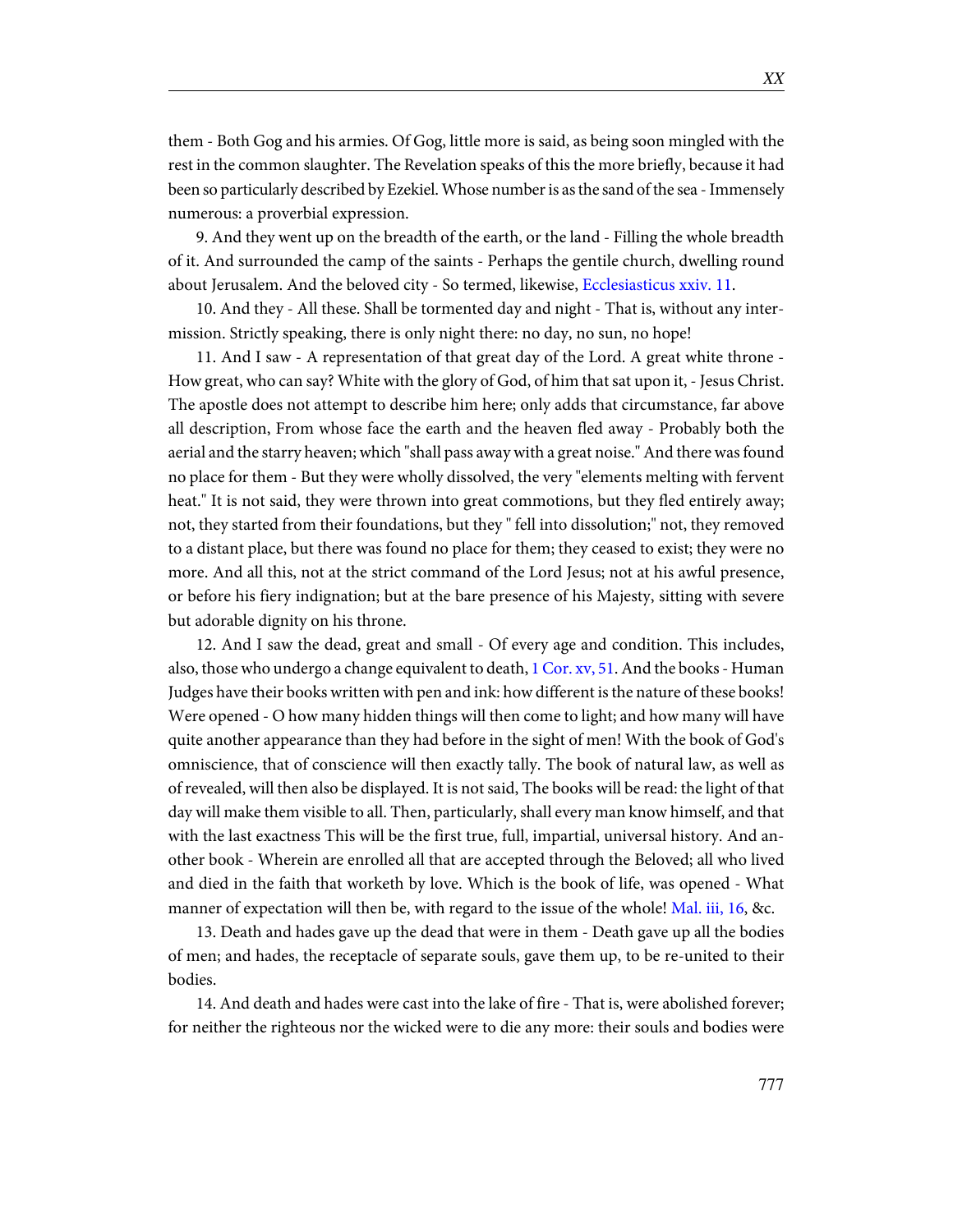no more to be separated. Consequently, neither death nor hades could any more have a being.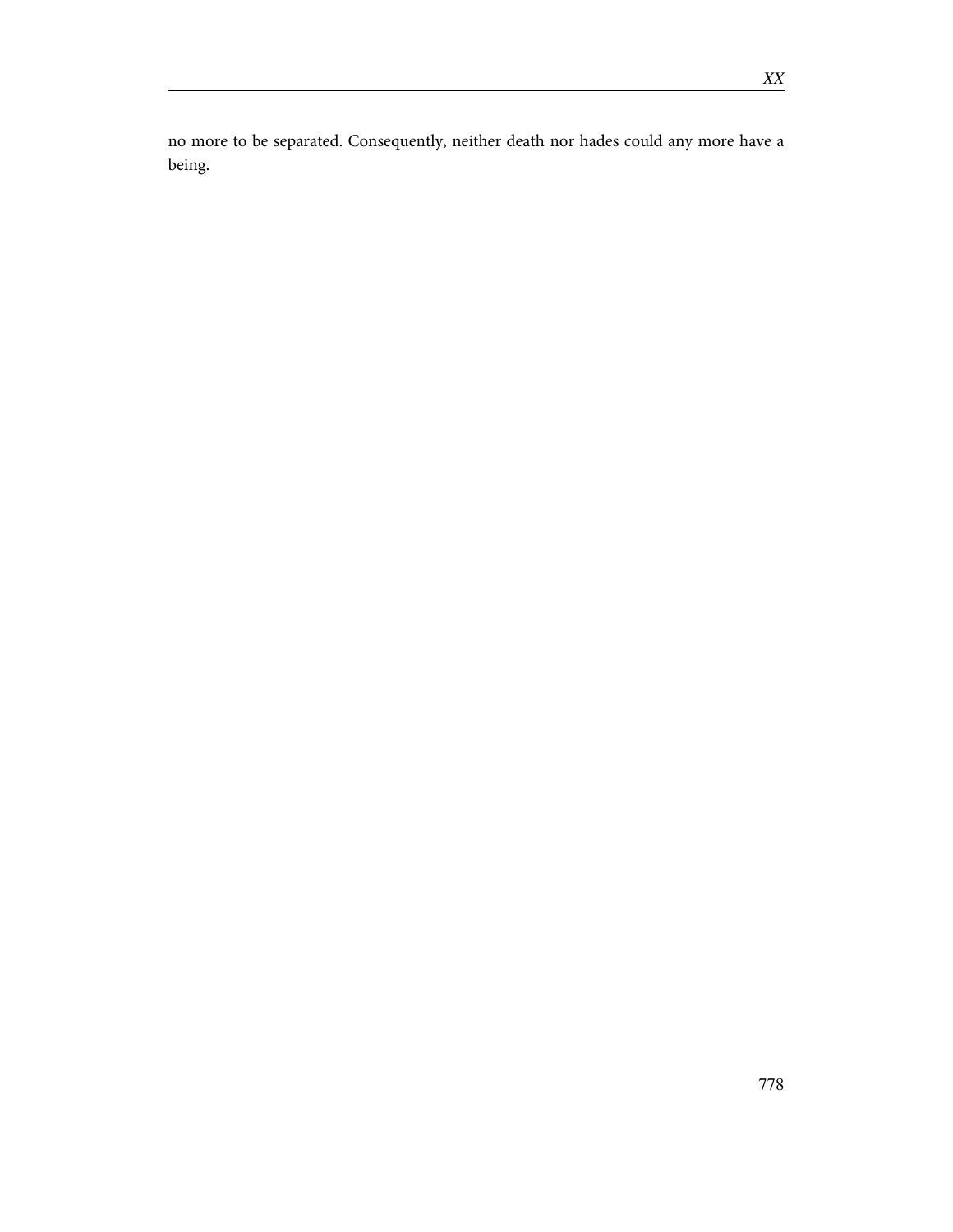# **XXI**

1. And I saw - So it runs, chap. xix, 11, xx, 1, 4, 11, in a succession. All these several representations follow one another in order: so the vision reaches into eternity. A new heaven and a new earth - After the resurrection and general judgment. St. John is not now describing a flourishing state of the church, but a new and eternal state of all things. For the first heaven and the first earth - Not only the lowest part of heaven, not only the solar system, but the whole ethereal heaven, with all its host, whether of planets or fixed stars, [Isai xxxiv,](http://www.ccel.org/study/Bible:Isa.34.4) [4](http://www.ccel.org/study/Bible:Isa.34.4) [Matt. xxiv, 29.](http://www.ccel.org/study/Bible:Matt.24.29) All the former things will be done away, that all may become new, verses 4, 5, [2 Pet. iii, 10, 12.](http://www.ccel.org/study/Bible:2Pet.3.10 Bible:2Pet.3.12) Are passed away - But in the fourth verse it is said, "are gone away." There the stronger word is used; for death, mourning, and sorrow go away all together: the former heaven and earth only pass away, giving place to the new heaven and the new earth.

2. And I saw the holy city - The new heaven, the new earth, and the new Jerusalem, are closely connected. This city is wholly new, belonging not to this world, not to the millennium, but to eternity. This appears from the series of the vision, the magnificence of the description, and the opposition of this city to the second death, chap. xx, 11, 12; xxi, 1, 2, 5, 8, 9; xxii, 5. Coming down - In the very act of descending.

3. They shall be his people, and God himself shall be with them, and be their God - So shall the covenant between God and his people be executed in the most glorious manner.

4. And death shall be no more - This is a full proof that this whole description belongs not to time, but eternity. Neither shall sorrow, or crying, or pain, be any more: for the former things are gone away - Under the former heaven, and upon the former earth, there was death and sorrow, crying and pain; all which occasioned many tears: but now pain and sorrow are fled away, and the saints have everlasting life and joy.

5. And he that sat upon the throne said - Not to St. John only. From the first mention of "him that sat upon the throne," chap. iv, 2, this is the first speech which is expressly ascribed to him. And he - The angel. Saith to me Write - As follows. These sayings are faithful and true - This includes all that went before. The apostle seems again to have ceased writing, being overcome with ecstasy at the voice of him that spake.

6. And he - That sat upon the throne. Said to me, It is done - All that the prophets had spoken; all that was spoken, chap. iv, 1. We read this expression twice in this prophecy: first, chap. xvi, 17, at the fulfilling of the wrath of God; and here, at the making all things new. I am the Alpha and the Omega, the beginning and the end - The latter explains the former: the Everlasting. I will give to him that thirsteth - The Lamb saith the same, chap. xxii, 17.

7. He that overcometh - Which is more than, "he that thirsteth." Shall inherit these things - Which I have made new. I will be his God, and he shall be my son - Both in the Hebrew and Greek language, in which the scriptures were written, what we translate shall and will are one and the same word. The only difference consists in an English translation, or in the want of knowledge in him that interprets what he does not understand.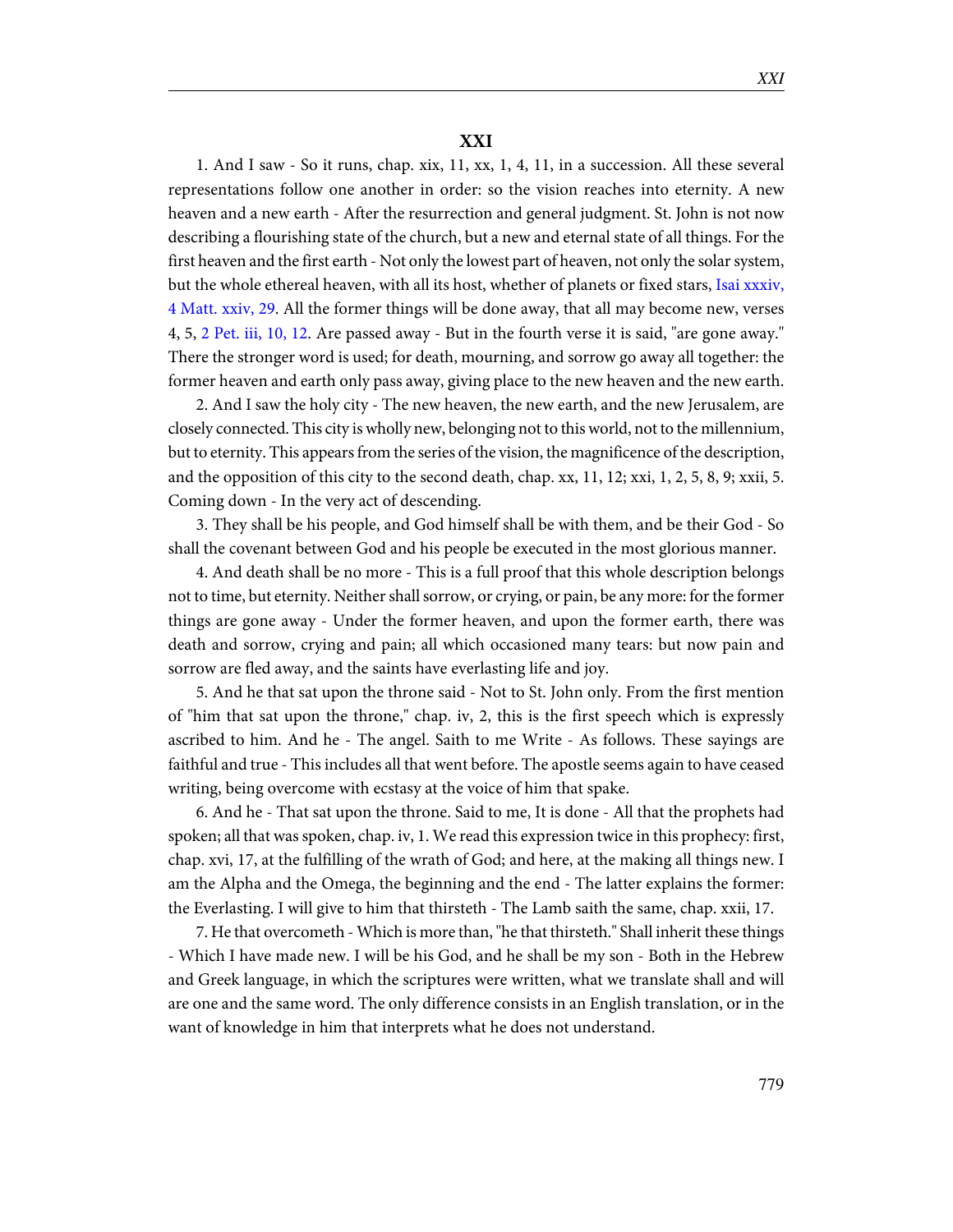8. But the fearful and unbelieving - Who, through want of courage and faith, do not overcome. And abominable - That is, sodomites. And whoremongers, and sorcerers, and idolaters - These three sins generally went together; their part is in the lake.

9. And there came one of the seven angels that had the seven phials - Whereby room had been made for the kingdom of God. Saying, Come, I will show thee the bride - The same angel had before showed him Babylon, chap. xvii, 1, which is directly opposed to the new Jerusalem.

10. And he carried me away in the spirit - The same expression as before, chap. xvii, 3. And showed me the holy city Jerusalem - The old city is now forgotten, so that this is no longer termed the new, but absolutely Jerusalem. O how did St. John long to enter in! but the time was not yet come. Ezekiel also describes "the holy city," and what pertains thereto, xl.-xlviii. [Ezek. xl, 1](http://www.ccel.org/study/Bible:Ezek.40.1)[-Ezek. xlviii, 35](http://www.ccel.org/study/Bible:Ezek.48.35) but a city quite different from the old Jerusalem, as it was either before or after the Babylonish captivity. The descriptions of the prophet and of the apostle agree in many particulars; but in many more they differ. Ezekiel expressly describes the temple, and the worship of God therein, closely alluding to the Levitical service. But St. John saw no temple, and describes the city far more large, glorious, and heavenly than the prophet. Yet that which he describes is the same city; but as it subsisted soon after the destruction of the beast. This being observed, both the prophecies agree together and one may explain the other.

11. Having the glory of God - For her light, verse 23, ver. 23, [Isaiah xl, 1, 2,](http://www.ccel.org/study/Bible:Isa.40.1-Isa.40.2) [Zech. ii, 5.](http://www.ccel.org/study/Bible:Zech.2.5) Her window - There was only one, which ran all round the city. The light did not come in from without through this for the glory of God is within the city. But it shines out from within to a great distance, verses 23, 24. chap. xxi, 23, 24

12. Twelve angels - Still waiting upon the heirs of salvation.

14. And the wall of the city had twelve foundations, and on them the names of the twelve apostles of the Lamb - Figuratively showing that the inhabitants of the city had built only on that faith which the apostles once delivered to the saints.

15. And he measured the city, twelve thousand furlongs - Not in circumference, but on each of the four sides. Jerusalem was thirtythree furlongs in circumference; Alexandria thirty in length, ten in breadth. Nineveh is reported to have been four hundred furlongs round; Babylon four hundred and eighty. But what inconsiderable villages were all these compared to the new Jerusalem! By this measure is understood the greatness of the city, with the exact order and just proportion of every part of it; to show, figuratively, that this city was prepared for a great number of inhabitants, how small soever the number of real Christians may sometimes appear to be; and that everything relating to the happiness of that state was prepared with the greatest order and exactness. The city is twelve thousand furlongs high; the wall, an hundred and forty-four reeds. This is exactly the same height, only expressed in a different manner. The twelve thousand furlongs, being spoken absolutely, without any ex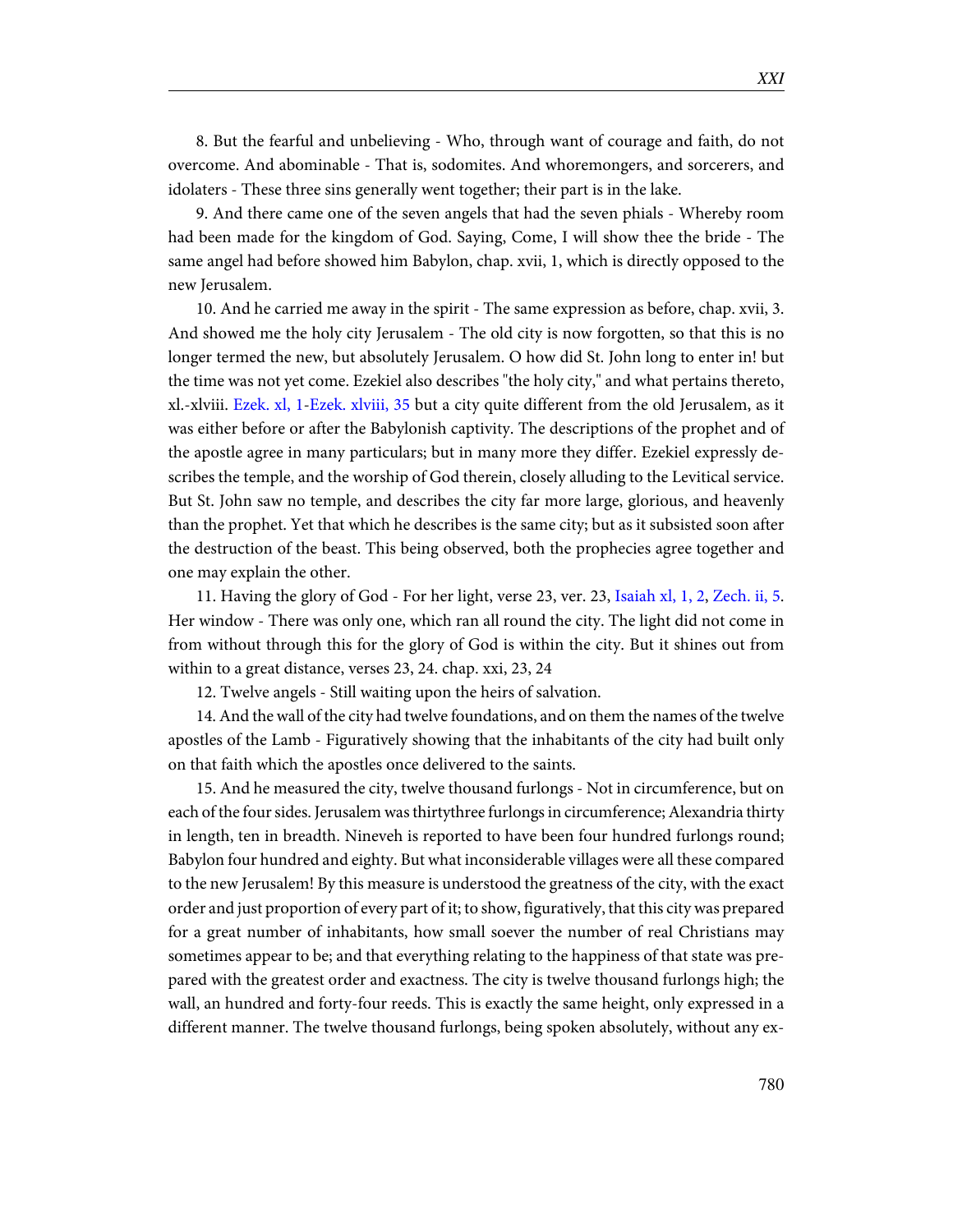planation, are common, human furlongs: the hundred forty-four reeds are not of common human length, but of angelic, abundantly larger than human. It is said, the measure of a man that is, of an angel because St. John saw the measuring angel in an human shape. The reed therefore was as great as was the stature of that human form in which the angel appeared. In treating of all these things a deep reverence is necessary; and so is a measure of spiritual wisdom; that we may neither understand them too literally and grossly, nor go too far from the natural force of the words. The gold, the pearls, the precious stones, the walls, foundations, gates, are undoubtedly figurative expressions; seeing the city itself is in glory, and the inhabitants of it have spiritual bodies: yet these spiritual bodies are also real bodies, and the city is an abode distinct from its inhabitants, and proportioned to them who take up a finite and a determinate space. The measures, therefore, above mentioned are real and determinate.

18. And the building of the wall was jasper - That is, the wall was built of jasper. And the city - The houses, was of pure gold.

19. And the foundations were adorned with precious stones - That is, beautifully made of them. The precious stones on the high priest's breastplate of judgment were a proper emblem to express the happiness of God's church in his presence with them, and in the blessing of his protection. The like ornaments on the foundations of the walls of this city may express the perfect glory and happiness of all the inhabitants of it from the most glorious presence and protection of God. Each precious stone was not the ornament of the foundation, but the foundation itself. The colours of these are remarkably mixed. A jasper is of the colour of white marble, with a light shade of green and of red; a sapphire is of a sky-blue, speckled with gold; a chalcedony, or carbuncle, of the colour of red-hot iron; an emerald, of a grass green.

20. A sardonyx is red streaked with white; a sardius, of a deep red; a chrysolite, of a deep yellow; a beryl, sea-green; a topaz, pale yellow; a chrysoprase is greenish and transparent, with gold specks; a jacinth, of a red purple; an amethyst, violet purple.

22. The Lord God and the Lamb are the temple of it - He fills the new heaven and the new earth. He surrounds the city and sanctifies it, and all that are therein. He is "all in all."

23. The glory of God - Infinitely brighter than the shining of the sun.

24. And the nations - The whole verse is taken from [Isaiah lx, 3.](http://www.ccel.org/study/Bible:Isa.60.3) Shall walk by the light thereof - Which throws itself outward from the city far and near. And the kings of the earth - Those of them who have a part there. Bring their glory into it - Not their old glory, which is now abolished; but such as becomes the new earth, and receives an immense addition by their entrance into the city.

26. And they shall bring the glory of the nations into it - It seems, a select part of each nation; that is, all which can contribute to make this city honourable and glorious shall be found in it; as if all that was rich and precious throughout the world was brought into one city.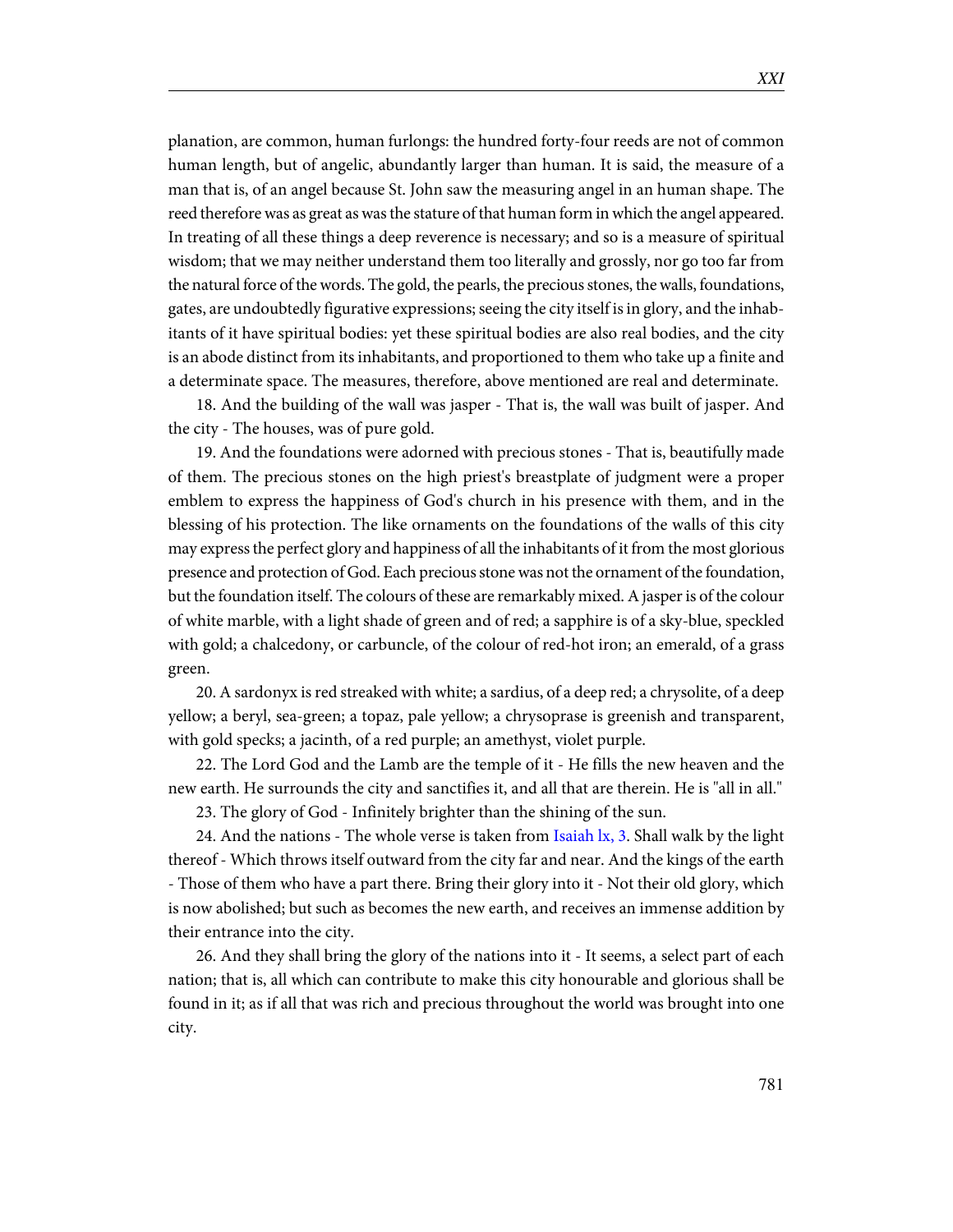27. Common - That is. unholy. But those who are written in the Lamb's book of life - True, holy, persevering believers. This blessedness is enjoyed by those only; and, as such, they are registered among them who are to inherit eternal life.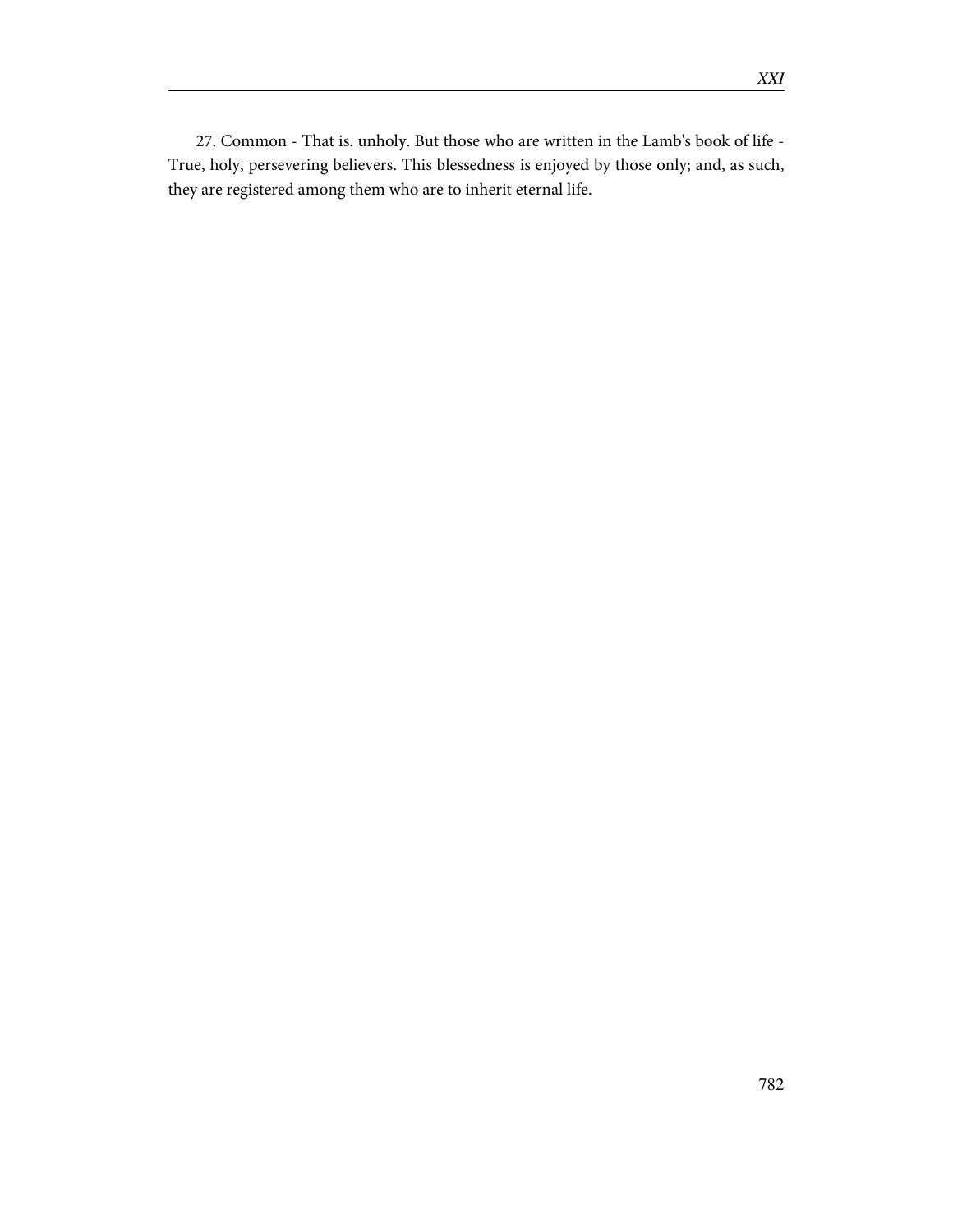# **XXII**

1. And he showed me a river of the water of life - The ever fresh and fruitful effluence of the Holy Ghost. See [Ezek. xlvii, 1-12;](http://www.ccel.org/study/Bible:Ezek.47.1-Ezek.47.12) where also the trees are mentioned which "bear fruit every month," that is, perpetually. Proceeding out of the throne of God, and of the Lamb - "All that the Father hath," saith the Son of God, "is mine;" even the throne of his glory.

2. In the midst of the street - Here is the paradise of God, mentioned, chap. ii, 7. Is the tree of life - Not one tree only, but many. Every month - That is, in inexpressible abundance. The variety, likewise, as well as the abundance of the fruits of the Spirit, may be intimated thereby. And the leaves are for the healing of the nations - For the continuing their health, not the restoring it; for no sickness is there.

3. And there shall be no more curse - But pure life and blessing; every effect of the displeasure of God for sin being now totally removed. But the throne of God and the Lamb shall be in it - That is, the glorious presence and reign of God. And his servants - The highest honour in the universe. Shalt worship him - The noblest employment.

4. And shall see his face - Which was not granted to Moses. They shall have the nearest access to, and thence the highest resemblance of, him. This is the highest expression in the language of scripture to denote the most perfect happiness of the heavenly state, [1 John iii,](http://www.ccel.org/study/Bible:1John.3.2) [2](http://www.ccel.org/study/Bible:1John.3.2). And his name shall be on their foreheads - Each of them shall be openly acknowledged as God's own property, and his glorious nature most visibly shine forth in them. And they shall reign - But who are the subjects of these kings? The other inhabitants of the new earth. For there must needs be an everlasting difference between those who when on earth excelled in virtue, and those comparatively slothful and unprofitable servants, who were just saved as by fire. The kingdom of God is taken by force; but the prize is worth all the labour. Whatever of high, lovely, or excellent is in all the monarchies of the earth is all together not a grain of dust, compared to the glory of the children of God. God "is not ashamed to be called their God, for whom he hath prepared this city." But who shall come up into his holy place? "They who keep his commandments," verse 14. ver. 14

5. And they shall reign forever and ever - What encouragement is this to the patience and faithfulness of the saints, that, whatever their sufferings are, they will work out for them "an eternal weight of glory!" Thus ends the doctrine of this Revelation, in the everlasting happiness of all the faithful. The mysterious ways of Providence are cleared up, and all things issue in an eternal Sabbath, an everlasting state of perfect peace and happiness, reserved for all who endure to the end.

6. And he said to me - Here begins the conclusion of the book, exactly agreeing with the introduction, (particularly verses 6, 7, 10, ver. 6, 7, 10 with chap. i, 1, 3,) chap. i, 1, 3 and giving light to the whole book, as this book does to the whole scripture. These sayings are faithful and true - All the things which you have heard and seen shall be faithfully accomplished in their order, and are infallibly true. The Lord, the God of the holy prophets - Who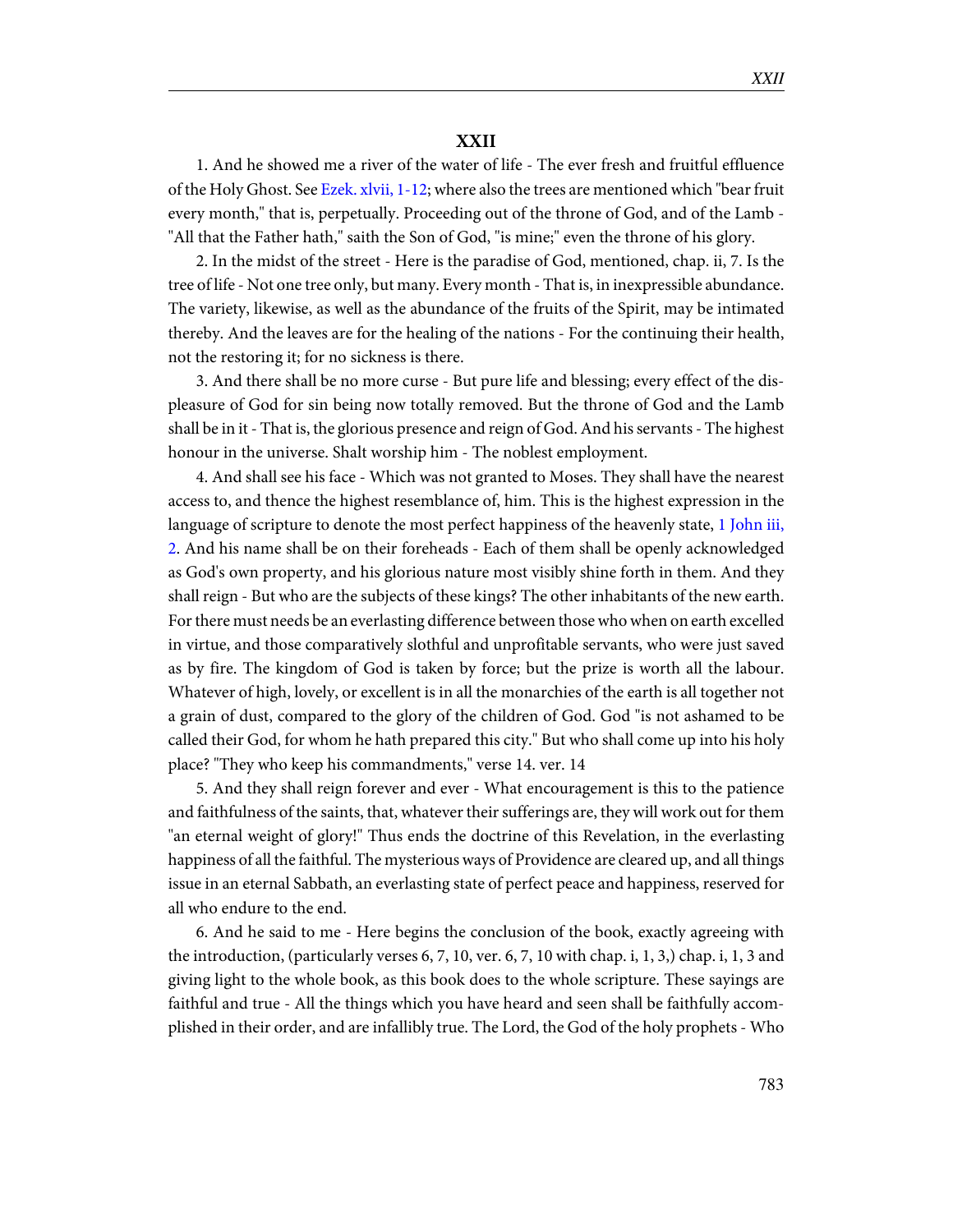inspired and authorised them of old. Hath now sent me his angel, to show his servants - By thee. The things which must be done shortly - Which will begin to be performed immediately.

7. Behold, I come quickly - Saith our Lord himself, to accomplish these things. Happy is he that keepeth - Without adding or diminishing, verses 18, 19, ver. 18, 19 the words of this book.

8. I fell down to worship at the feet of the angel - The very same words which occur, chap. xix, 10. The reproof of the angel, likewise, See thou do it not, for I am thy fellowservant, is expressed in the very same terms as before. May it not be the very same incident which is here related again? Is not this far more probable, than that the apostle would commit a fault again, of which he had been so solemnly warned before?

9. See thou do it not - The expression in the original is short and elliptical, as is usual in showing vehement aversion.

10. And he saith to me - After a little pause. Seal not the sayings of this book - Conceal them not, like the things that are sealed up. The time is nigh - Wherein they shall begin to take place.

11. He that is unrighteous - As if he had said, The final judgment is at hand; after which the condition of all mankind will admit of no change forever. Unrighteous - Unjustified. Filthy - Unsanctified, unholy.

12. I - Jesus Christ. Come quickly - To judge the world. And my reward is with me - The rewards which I assign both to the righteous and the wicked are given at my coming. To give to every man according as his work - His whole inward and outward behaviour shall be.

13. I am the Alpha and the Omega, the first and the last - Who exist from everlasting to everlasting. How clear, incontestable a proof, does our Lord here give of his divine glory!

14. Happy are they that do his commandments - His, who saith, I come - He speaks of himself. That they may have right - Through his gracious covenant. To the tree of life - To all the blessings signified by it. When Adam broke his commandment, he was driven from the tree of life. They who keep his commandments "shall eat thereof."

15. Without are dogs - The sentence in the original is abrupt, as expressing abhorrence. The gates are ever open; but not for dogs; fierce and rapacious men.

16. I Jesus have sent my angel to testify these things - Primarily. To you - The seven angels of the churches; then to those churches - and afterwards to all other churches in succeeding ages. I - as God. Am the root - And source of David's family and kingdom; as man, an descended from his loins. "I am the star out of Jacob," [Num. xxiv, 17;](http://www.ccel.org/study/Bible:Num.24.17) like the bright morning star, who put an end to the night of ignorance, sin, and sorrow, and usher in an eternal day of light, purity, and joy.

17. The Spirit and the bride - The Spirit of adoption in the bride, in the heart of every true believer. Say - With earnest desire and expectation. Come - And accomplish all the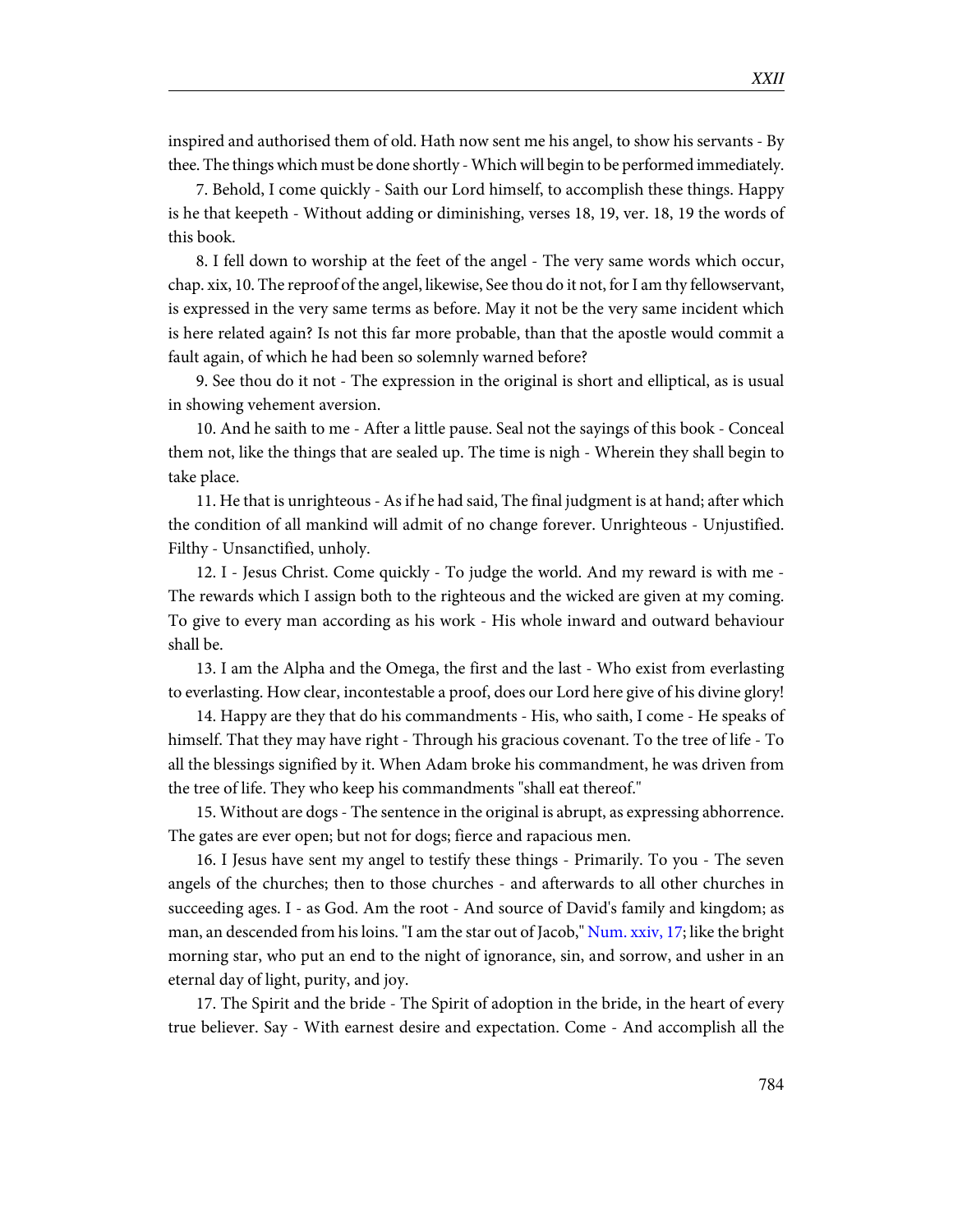18, 19. I testify to every one, &c. - From the fulness of his heart, the apostle utters this testimony, this weighty admonition, not only to the churches of Asia, but to all who should ever hear this book. He that adds, all the plagues shall be added to him; he that takes from it, all the blessings shall be taken from him; and, doubtless, this guilt is incurred by all those who lay hindrances in the way of the faithful, which prevent them from hearing their Lord's "I come," and answering, "Come, Lord Jesus." This may likewise be considered as an awful sanction, given to the whole New Testament; in like manner as Moses guarded the law, [Deut. iv, 2](http://www.ccel.org/study/Bible:Deut.4.2), and [Deut. xii, 32;](http://www.ccel.org/study/Bible:Deut.12.32) and as God himself did, [Mal. iv, 4,](http://www.ccel.org/study/Bible:Mal.4.4) in closing the canon of the Old Testament.

20. He that testifieth these things - Even all that is contained in this book. Saith - For the encouragement of the church in all her afflictions. Yea - Answering the call of the Spirit and the bride. I come quickly - To destroy all her enemies, and establish her in a state of perfect and everlasting happiness. The apostle expresses his earnest desire and hope of this, by answering, Amen. Come, Lord Jesus!

21. The grace - The free love. Of the Lord Jesus - And all its fruits. Be with all - Who thus long for his appearing! It may be proper to subjoin here a short view of the whole contents of this book. In the year of the world, 3940. Jesus Christ is born, three years before the common computation. In that which is vulgarly called, the thirtieth year of our Lord, Jesus Christ dies; rises; ascends. Year (A.D.) Event As Described In Revelation Chapter/Verse 96 The Revelation is given; the coming of our Lord is declared to the seven churches in Asia, and their angels, [Rev i., ii., iii.](http://www.ccel.org/study/) 97, 98 The seven seals are opened, and under the fifth the chronos is declared, iv.-vi. Seven trumpets are given to the seven angels, vii. viii. Century, 2d, 3d, 4th, 5th, the trumpet of the 1st, 2d, 3d, 4th angel, viii.

510-589 The first woe, \................

589-634 The interval after the first woe} ix......

ments; as freely as he drinks of the running stream.

634-840 The second woe, /...............

800 The beginning of the non-chronos \............... many kings, } ix., x.

840-947 The interval after the second woe, /...............

847-1521 The twelve hundred and sixty days of the woman, after she hath brought forth the man child, C xii. 6

947-1836 The third woe, 12

1058-1836 The time, times, and half a time, and \................... within that period, the beast, his forty to xiii. 5 two months, his number 666, /.......................

1209 War with the saints: the end of the chronos, 7